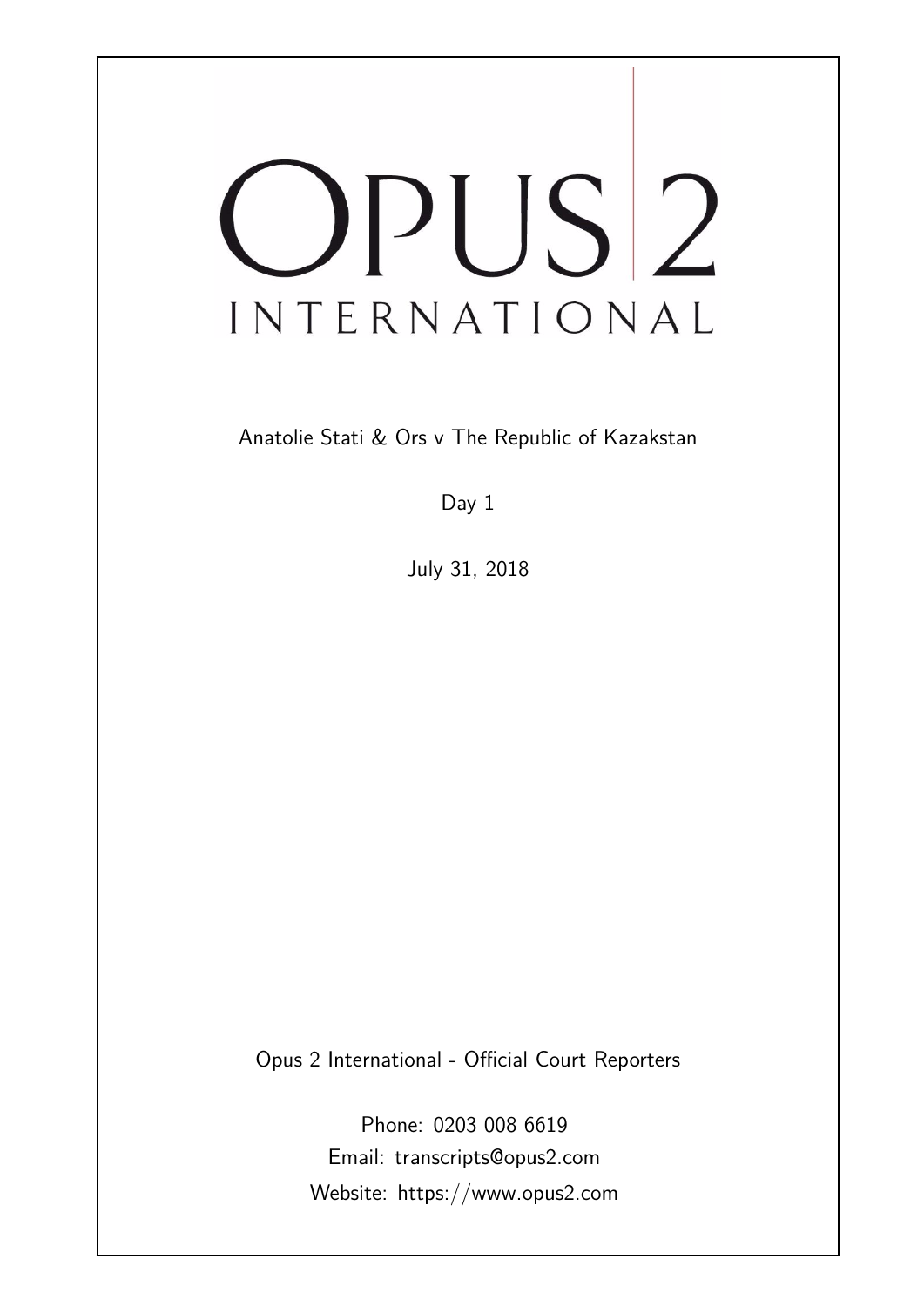| 1      | Tuesday, 31 July 2018                                           |  |  |
|--------|-----------------------------------------------------------------|--|--|
| 2      | $(10.30 \text{ am})$                                            |  |  |
| 3      | Submissions by MR FOXTON                                        |  |  |
| 4      | MR FOXTON: May it please the court. I appear                    |  |  |
| 5      | with Mr Sprange QC and Mr Bhalla for the appellants, who        |  |  |
| 6      | I shall refer to as the Statis. My learned friends              |  |  |
| 7      | Mr Smouha QC, Mr Harris and Mr Kennelly appear for the          |  |  |
| 8      | respondent, Kazakhstan.                                         |  |  |
| 9      | As the court knows, we are here pursuant to a                   |  |  |
| 10     | permission of my Lord, Lord Justice Leggatt, on three           |  |  |
| 11     | grounds of appeal; and, in addition, there is the grounds       |  |  |
| 12     | raised by the respondent's notice.                              |  |  |
| 13     | Subject to the court, we propose to split the time              |  |  |
| 14     | evenly; and I would hope to sit down in about two hours and     |  |  |
| 15     | have a little time left by Mr Smouha in reply to allow a        |  |  |
| 16     | 4.15 or shortly thereafter completion.                          |  |  |
| 17     | LORD JUSTICE PATTEN: Good. Well, we thought you                 |  |  |
| 18     | would be able to resolve it between yourselves as to the        |  |  |
| 19     | order in which you take things and so on. But, clearly, we      |  |  |
| 20     | have to finish today. And quite where we are at the end of      |  |  |
| 21     | the day, we shall see.                                          |  |  |
| 22     | MR FOXTON: My Lord, quite. I think the                          |  |  |
| 23     | determination to finish today is held universally               |  |  |
| 24     | throughout.                                                     |  |  |
| 25     | LORD JUSTICE PATTEN: It's an absolute                           |  |  |
|        | 1                                                               |  |  |
|        |                                                                 |  |  |
| 1      | requirement, I'm afraid. The trial is for which date            |  |  |
| 2      | in October?                                                     |  |  |
| 3<br>4 | MR FOXTON: It's November, my Lord.                              |  |  |
| 5      | LORD JUSTICE DAVID RICHARDS: We were told it was<br>30 October. |  |  |
| 6      | MR FOXTON: 30 October. I do apologise.                          |  |  |
| 7      | LORD JUSTICE PATTEN: What is the position about                 |  |  |
| 8      | disclosure? Is it still the position it hasn't taken place      |  |  |
| 9      | or what?                                                        |  |  |
| 10     | MR FOXTON: I'm told disclosure has taken place,                 |  |  |
| 11     | my Lord.                                                        |  |  |
| 12     | LORD JUSTICE PATTEN: It has taken place.<br>Okay.               |  |  |
| 13     | Thank you.                                                      |  |  |
| 14     | LORD JUSTICE DAVID RICHARDS: Mr Foxton, can                     |  |  |
| 15     | I just interrupt you to say that we have these splendid         |  |  |
| 16     | screens in front of us; but mine, I'm afraid, needs to have     |  |  |
| 17     | a password put in it, I think, before I can get in and see      |  |  |
| 18     | on the screen what you're all saying. Can someone help on       |  |  |
| 19     |                                                                 |  |  |
| 20     | that?<br>Answer: no.                                            |  |  |
|        | MR FOXTON: My Lord, I hope that the query has                   |  |  |
| 21     | been heard and will be responded to. Would it be $--$           |  |  |
| 22     | LORD JUSTICE PATTEN: Mine seems to be working.                  |  |  |
| 23     | LORD JUSTICE LEGGATT: Mine requires a password.                 |  |  |
| 24     | LORD JUSTICE PATTEN: Right.                                     |  |  |
| 25     | MR FOXTON: I'm in your hands. My Lords, I was                   |  |  |

| 1  | going to make submissions under $--$                         |
|----|--------------------------------------------------------------|
| 2  | LORD JUSTICE PATTEN: Sorry. Just a minute.                   |
| 3  | (Discussion with court usher)                                |
| 4  | LORD JUSTICE PATTEN: Well, that's not acceptable.            |
| 5  | Just get somebody here. I mean, there must be somebody in    |
| 6  | this court who can contact the people and get them here.     |
| 7  | I mean, this is absolutely ridiculous.                       |
| 8  | MR FOXTON: My Lord, I hope that is being done;               |
| 9  | indeed, I am told it is being done.                          |
| 10 | LORD JUSTICE PATTEN: All right. Thank you.                   |
| 11 | MR FOXTON: So, my Lord, as I was saying, I've got            |
| 12 |                                                              |
| 13 | six heads of submissions, but, like a Russian doll, they are |
|    | reducing in size as you get to the next layer.               |
| 14 | LORD JUSTICE PATTEN: Yes.                                    |
| 15 | MR FOXTON: I was going to begin with a brief                 |
| 16 | review of the procedural history of the litigation, but, in  |
| 17 | doing that, pick up the points that I'm going to be making   |
| 18 | under substantive heads of submissions later on.             |
| 19 | I'm then going to address what is clearly a                  |
| 20 | recurring theme of our case in relation to both the          |
| 21 | appellant's notice and the respondent's notice issues, to    |
| 22 | set that procedural history in the context of the            |
| 23 | enforcement of New York Convention arbitration awards, which |
| 24 | we say provides the answer to both what went wrong with the  |
| 25 | judge's order and why the respondent's notice issues are     |

 equally unavailing . I 'm then going to turn to what Mr Smouha has 3 described as his primary position, which is the suggestion that there is a freestanding counterclaim for declaratory relief , which would survive discontinuance. I 'm then going to address the Statis ' first and second grounds of appeal. Penultimately the Notice of Discontinuance ground, whether the overriding objective provides the appropriate 10 test. And, lastly, there is some brief points outstanding from the Kazakhstan respondent's notice that I will pick up. Turning first to the procedural history . The court knows that these proceedings began with an application to enforce an arbitration award made in Sweden. That was an arbitration award made in respect of claims brought to enforce rights arising under international law through the Energy Charter Treaty. We have spared this court that award, which runs to 414 pages. In the way of things , 100 of those are 20 recitals of the procedural history. But there was a finding that Kazakhstan had breached an obligation of fair and equitable treatment through what was found to be a string of measures of coordinated harassment. 24 Now, it's common ground that, as an award made in Sweden, that is a New York Convention award. And, because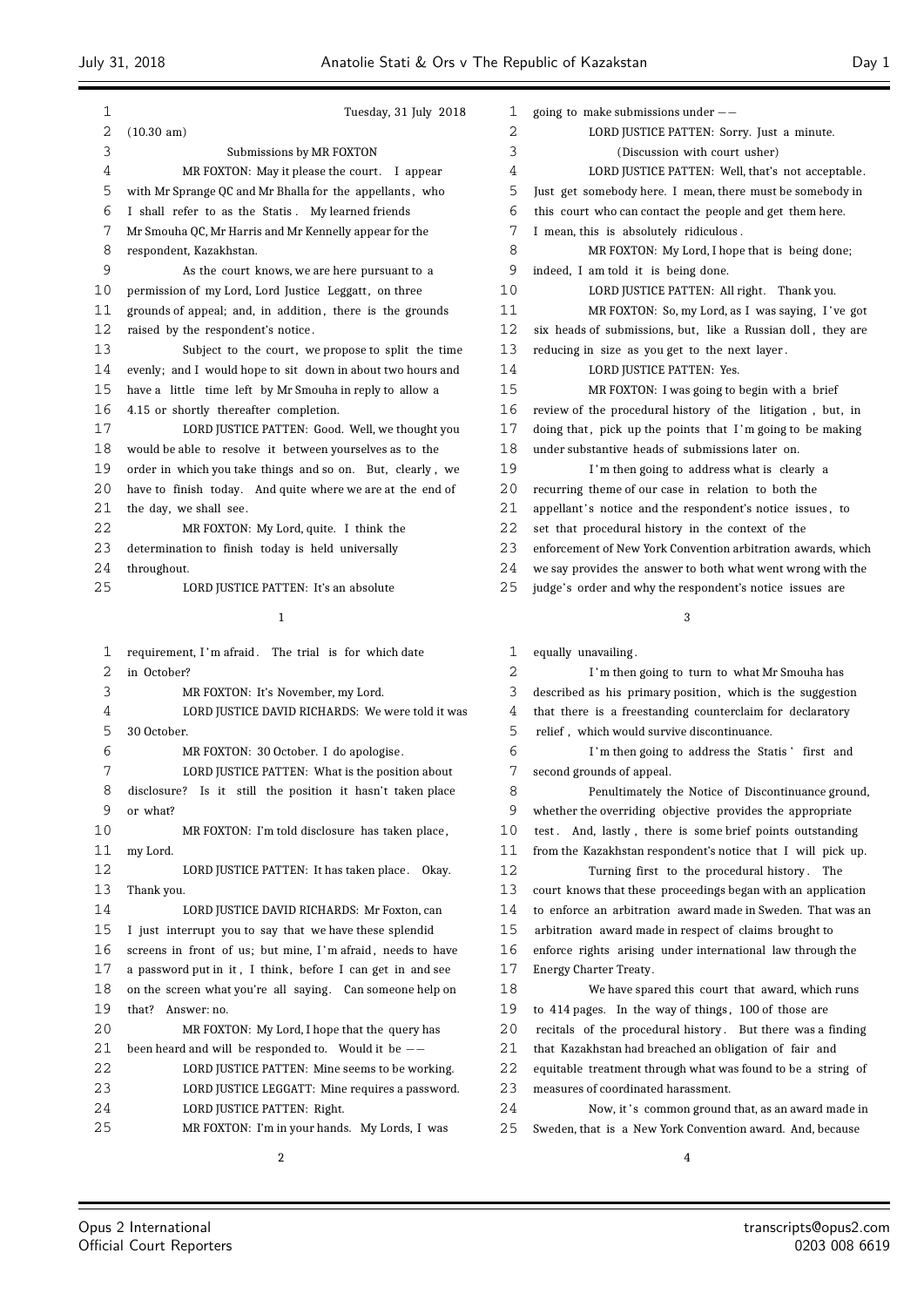1 of that, it was open to the Statis to seek leave of the English court to enforce that award in the same manner or judgment as an order of the English court . Now, we have given effect to the New York Convention enforcement mechanism in the provisions of the Arbitration Act. We've got those in the authorities bundle at tab 1. 8 LORD JUSTICE PATTEN: Yes. Yes. MR FOXTON: My Lord, it is the very first page. Section 100, subsection (1) is the definition . And its "an award made in the territory of a State other than the United Kingdom which is party to the Convention". 101 over the page. It is 101 subsection (2) which provides for leave to be given to enforce a New York Convention award in the same manner as a judgment or order 16 of the court. While we're here at 102, note the very limited procedural demands on the award creditor in order to make that application : "the duly authenticated original award or a duly certified copy of it ". And then 103 sets out what are the limited grounds on which the English court can refuse recognition or enforcement. That provision is prescriptive under 103(1), in the sense that other grounds not set out in 103 are not  $\sqrt{2}$  permitted. And whilst 103(2) uses the language of "may", in this jurisdiction at least the circumstances in which a party would establish one of those matters and yet , nonetheless, the award would be enforced are probably limited to cases where conduct post the award has given rise to a waiver or estoppel type argument. It would be a very exceptional case here that someone who establishes a section 103(2) ground would nonetheless have the award enforced. 10 Now, the very last of those grounds at (f) deals with the position where the award has been set aside or suspended by a competent authority of the court of the 13 country in which the arbitration took place. That is a provision reflecting the special position of the supervisory or curial court and if it sets aside an award that of itself provides a ground for any enforcing court not to enforce the award. Subsection (3) deals with public policy as a separate defence. That is also recognised in the New York Convention; and it is under 103(3) that the allegation that an award has been obtained by fraud falls to be addressed within the New York Convention framework. Now, in accordance with the procedural position , 1 turn that up. But it would be helpful, I think, just to look at the provision of the CPR setting out the procedural framework for that application , which we've got in this award. form.

 bundle at tab 25. Now, CPR 62 on arbitration claims is divided into three sections . The third of those sections is enforcement, beginning at CPR 62.17. Page 725 at the bottom of the page. The court will see that 67.18(b) is addressing section 101 of the 1996 Arbitration Act, that is to say an application to enforce a New York Convention arbitration If one looks at subsection (2): "The court to whom such an application is made may specify parties to the arbitration on whom the arbitration claim form must be served" *−−* and that mandatory language signals the fact that the application to whom the application to enforce is made has two choices. One choice would simply be to treat the application as one where the court would require the 20 application to be served, would then not make any order by way of enforcement until the matter had come back before the 22 court in the conventional way. That is one choice. The other choice is the court makes a without notice order for enforcement, but that order is then served out of the *−−* or served on the other parties , if necessary out of the jurisdiction , but on terms that the order remains 2 provisional, that is to say it cannot, in fact, be enforced until either the time for an application to set it aside has elapsed without such an application being made or, if an application is made in time, the application has been determined. And one can see that at *−−* a little bit over the page, beginning at sub*−*paragraphs 7 and 8. LORD JUSTICE PATTEN: Yes. MR FOXTON: Providing for the order giving permission to be drawn up and served; and 8(b), the order 12 can be served outside of the jurisdiction as if it's a claim And if one looks at 9 and 10, that addresses the provisional nature of an order if made without notice in those circumstances. 17 LORD JUSTICE PATTEN: Yes. MR FOXTON: Now, here Mr Justice Burton, to whom the application came, went for the second option, the 20 provisional order option. **LORD JUSTICE LEGGATT:** That is the usual one, in my experience. MR FOXTON: Almost overwhelmingly, I think it is . And we would say that reflects what Lord Justice Rix described as the *−−* at least in its initial stages *−−* quasi

 the Statis ' application for enforcement of the award under 102 was made by an arbitration claim form. We don't need to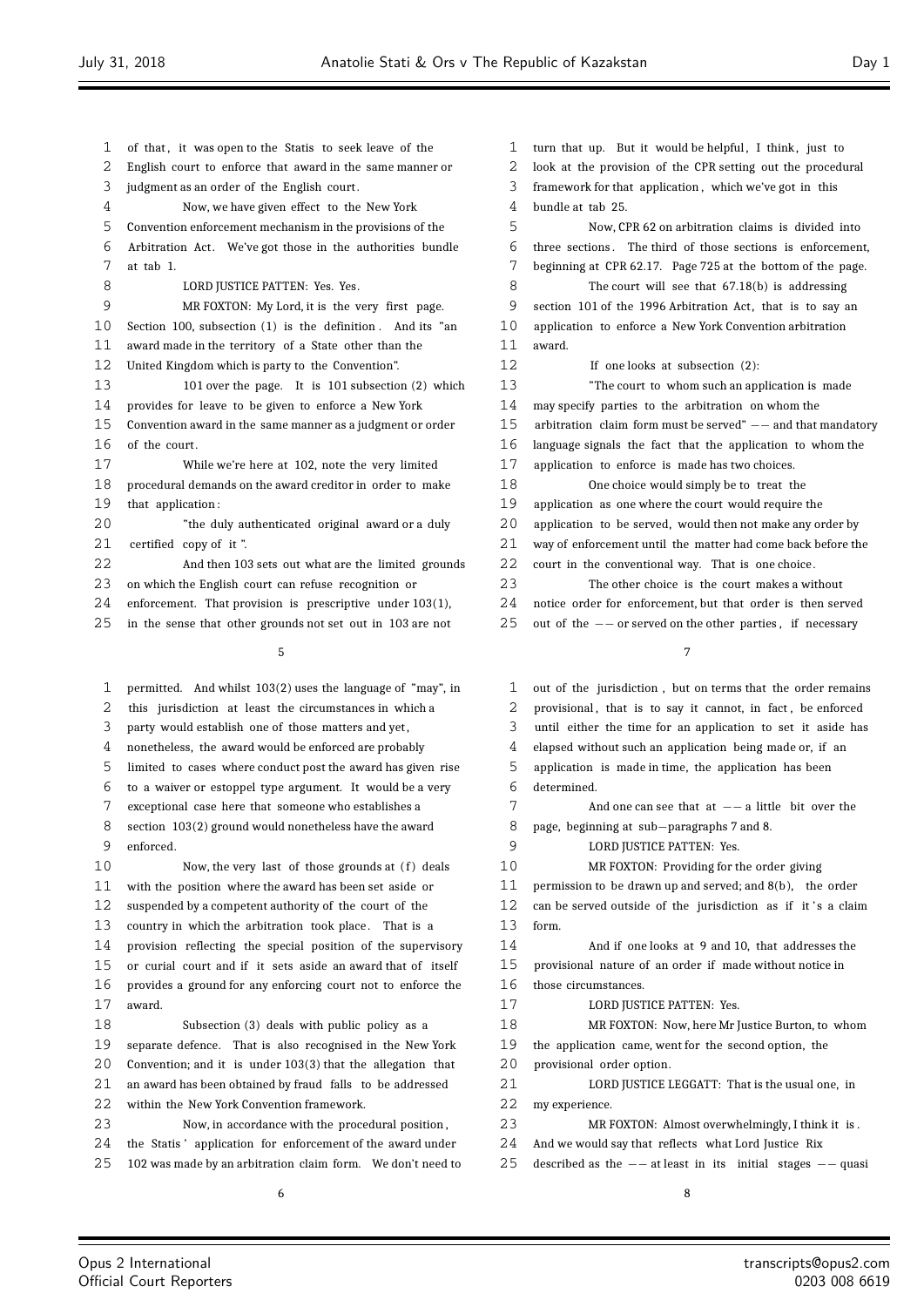administrative nature of an order to enforce a New York Convention award. Kazakhstan applied to set aside Mr Justice Burton's order within time. That application to set aside has yet to be determined, such that this order has never reached the stage of moving beyond provisional enforcement to enforcement. Although initially various grounds of set aside were advanced, the only one which remains live and the one which, of course, is central to the proceedings before this court today is the 103(3) public policy ground on the basis it is that that the award was obtained by fraud. Just pausing there , and anticipating points to come, we say that the procedural context in which this matter was before the court at all material times was an outstanding application made by Kazakhstan within time to set aside Mr Justice Burton's provisional order of enforcement, which order never reached the stage of becoming an actual order of enforcement. 20 LORD JUSTICE PATTEN: Yes. MR FOXTON: Now, prior to the service of Mr Justice Burton's order Kazakhstan had also commenced proceedings to set aside the award before the Swedish 24 supervisory court. The English proceedings were adjourned, the opposition to enforcement, until that challenge had been  $\alpha$  determined. 2 As this court, I think, knows from the chronology there was a hearing before the Swedish court over some 13 sitting days in September and October 2016, which led to the conclusion that the threshold for setting aside that award on the grounds of fraud applied by Sweden, as the 7 supervisory court, was not met.

 Now, we put, I think , the relevant pages of the 9 Svea Court of Appeal decision on the court's reading list. We're, in fact , only concerned with a very short passage 11 from it, which I'm very happy to take the court to or at least perhaps give the court a chance to remind itself of . 13 LORD JUSTICE PATTEN: Yes. MR FOXTON: That is in the supplemental bundle at tab 22. And we're really only concerned with the first two

 paragraphs on page 267, which contain the core of the 17 court's reasoning.

# 18 LORD JUSTICE PATTEN: Yes.

 MR FOXTON: And obviously inherent in any challenge to an arbitration award, including one that the award was obtained by fraud, is a tension between finality that the arbitration process is intended to bring and the undoubted power of review that the court has in respect of its own public policy . And certainly the decision of Mr

Justice Knowles in the 2017 judgment is that that tension

 between those two competing revisions is resolved in different ways between Swedish and English public policy . 3 And one can see that, in its nature, it is a matter of high policy , on which it is open to different jurisdictions to take different views. Now, that judgment was in play, had been handed down, when the matter came before Mr Justice Knowles in the hearing that led to his 2017 *−−* LORD JUSTICE PATTEN: Have I got this right : he took the view that the Swedish Court of Appeal had not determined the issue of indirect effect . MR FOXTON: My Lord, he did. LORD JUSTICE DAVID RICHARDS: And had not done so as a matter of Swedish law, I think you put it a moment ago, on the grounds it did not meet the threshold test for setting aside the arbitration award. It is not that they 17 ignored the point, but they said, presumably, in a sense, even if established as a matter of fact it doesn't provide a ground for setting aside the award. MR FOXTON: My Lord, whether one so characterises 21 it or characterises it that, in the case of indirect effect, the threshold before the court would engage in the inquiry is a higher one that was not met may not matter.

- LORD JUSTICE DAVID RICHARDS: I see.
- MR FOXTON: What I think is not said by Mr Justice

| $\mathbf{1}$ | Knowles is that the Swedish could did not apply Swedish law  |
|--------------|--------------------------------------------------------------|
| 2            | And one can see that one $--$<br>properly.                   |
| 3            | LORD JUSTICE PATTEN: Yes. Quite.                             |
| 4            | MR FOXTON: He says the issue is a different                  |
| 5            | issue.                                                       |
| 6            | LORD JUSTICE PATTEN: It's got -- where you're                |
| 7            | going down the sort of indirect influence route you've got   |
| 8            | to find that it's been of decisive importance for the        |
| 9            | outcome of the case, whatever that may mean.                 |
| 10           | MR FOXTON: My Lord, that appears to be the                   |
| 11           | position as the Svea Court of Appeal summarised it.          |
| 12           | LORD JUSTICE PATTEN: Yes. Right.                             |
| 13           | MR FOXTON: My Lords, not surprisingly there was              |
| 14           | argument before Mr Justice Knowles as to what preclusive     |
| 15           | effect the Swedish judgment had. He ruled: none. And our     |
| 16           | application to appeal his ruling was not brought within time |
| 17           | and was dismissed by Lord Justice Lewison on that basis.     |
| 18           | Now, Mr Smouha has set out his summary of that               |
| 19           | judgment in paragraph 12 of his skeleton. And it is a fair   |
| 20           | summary of what was decided in the judgment. And I am        |
| 21           | content to invite the court to treat that as what the 2017   |
| 22           | judgment decided.                                            |
| 23           | LORD JUSTICE PATTEN: Yes.sorry. You $--$ just $--$           |
| 24           | it is paragraph 12, you say.                                 |
| 25           | MR FOXTON: Paragraph 12.                                     |
|              |                                                              |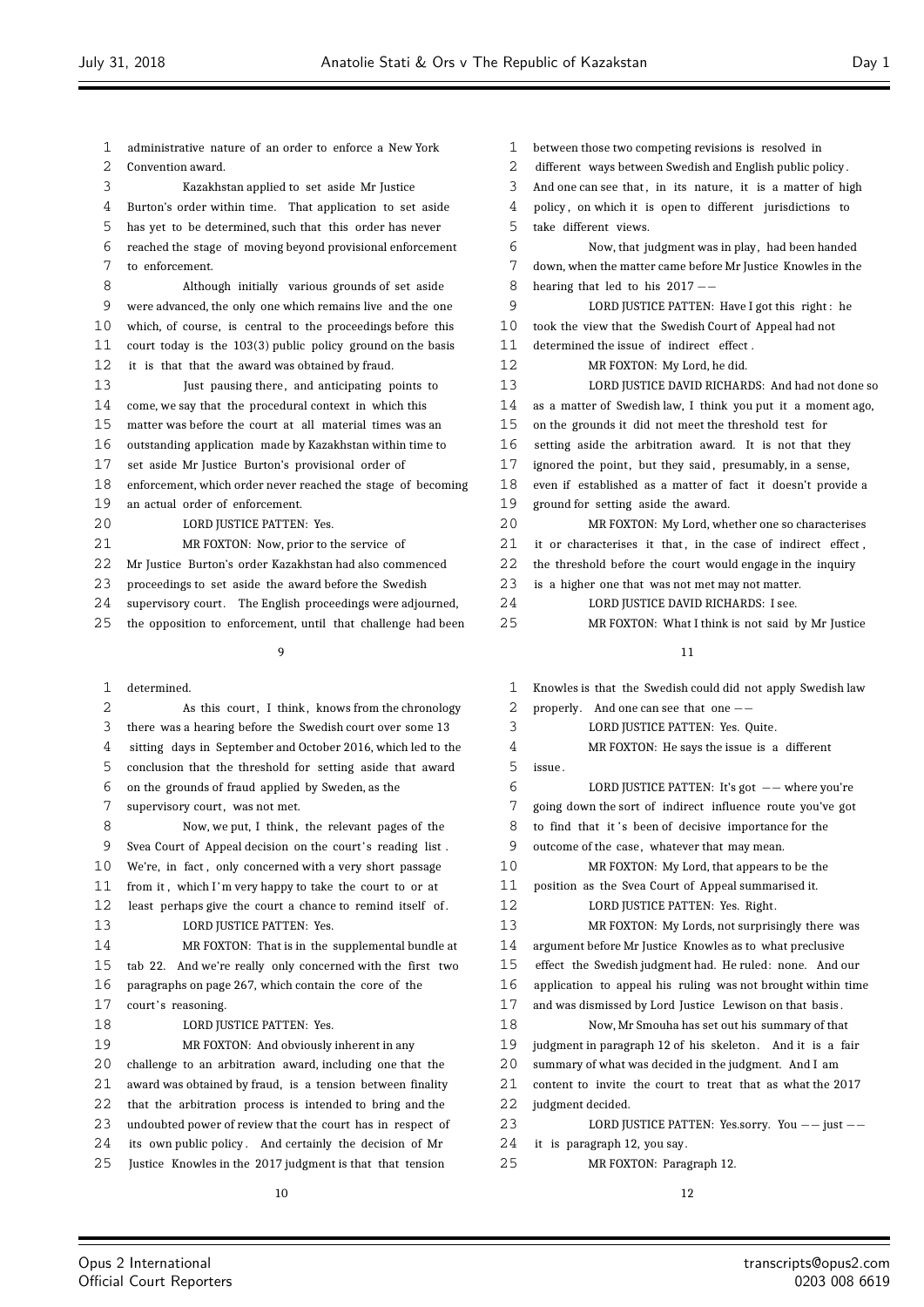| $\mathbf{1}$ | LORD JUSTICE PATTEN: Yes.                                    |
|--------------|--------------------------------------------------------------|
| 2            | MR FOXTON: Obviously he comes back a little later            |
| 3            | on with a list of 16 points, a super Wilsonian 16 points of  |
| 4            | points he says that high bound my room for manoeuvre on this |
| 5            | appeal, where I fear there is a bit of forensic overreach.   |
| 6            | But, in terms of paragraph 12, I accept that is an entirely  |
| 7            | fair summary of what the 2017 judgment decided.              |
| 8            | LORD JUSTICE PATTEN: Yes. Yes.                               |
| 9            | MR FOXTON: Now, my Lords, I'm going to ask                   |
| 10           | your Lordships to turn the judgment up, not to backtrack on  |
| 11           | that agreement I've just offered, but just to pick up a      |
| 12           | couple of points I think are relevant to later matters.      |
| 13           | LORD JUSTICE LEGGATT: The first judgment you're              |
| 14           | talking about now?                                           |
| 15           | MR FOXTON: The first judgment, yes. We have that             |
| 16           | in the authorities bundle rather than in the appeal bundles. |
| 17           | It's at tab $2$ .                                            |
| 18           | LORD JUSTICE PATTEN: Yes.                                    |
| 19           | MR FOXTON: If one goes just to page 203 in                   |
| 20           | Lloyd's Reports.                                             |
| 21           | LORD JUSTICE PATTEN: Which paragraph? Got it                 |
| 22           | loose but which paragraph?                                   |
| 23           | MR FOXTON: It is really for the court to just                |
| 24           | remind itself of paragraphs 5, 6 and 10, because they, we    |
| 25           | submit, very properly characterise the procedural context of |
|              | 13                                                           |

 the application that was before Mr Justice Knowles. 2 LORD JUSTICE PATTEN: Yes. MR FOXTON: In short, we are still within the context of the application to set aside Mr Justice Burton's without notice order of provisional enforcement. The Statis have attempted to have that application dismissed, on the basis of either the Westacre standard necessary to bring a section 103(3) ground of resistance not being met or issue 9 estoppel of the judgment of the supervisory court. Those attempts to have the set aside application dismissed are rejected . And the matter has to proceed to trial . But what is proceeding to trial is the set aside 13 application. And, my Lords, while we are here, if one can just look, briefly , at paragraphs 89 and 93 on page 213. LORD JUSTICE PATTEN: Yes. MR FOXTON: They are paragraphs obviously relied upon now as, in effect , determinations by the judge relevant 18 to the issue before this court; but, with respect, the target which the judge is aiming at there is in the context of live enforcement *−−* an attempt to enforce in this jurisdiction , a submission by the award creditor that there 22 is not sufficient material, as it were, for the section 103(3) ground of resistance to be determined and he's saying: no, these issues can and should be determined at a trial . 

| 1  | It does not, we submit, provide any guidance at              |
|----|--------------------------------------------------------------|
| 2  | all as to the correct approach in what is the very different |
| 3  | context in which the enforcement attempt in this             |
| 4  | jurisdiction was abandoned.                                  |
| 5  | My Lords, I mentioned moments ago $--$                       |
| 6  | LORD JUSTICE LEGGATT: Since the attempt is                   |
| 7  | abandoned, shouldn't it follow that the provisional order is |
| 8  | set aside?                                                   |
| 9  | MR FOXTON: My Lord, yes.                                     |
| 10 | LORD JUSTICE LEGGATT: You accept that?                       |
| 11 | MR FOXTON: Yes.                                              |
| 12 | LORD JUSTICE LEGGATT: Thank you.                             |
| 13 | MR FOXTON: My Lords, I mentioned moments ago                 |
| 14 | Mr Smouha's 16 points in paragraph 28 of his skeleton.       |
| 15 | I wanted to, as it were, clear the ground on those as        |
| 16 | quickly as I can.                                            |
| 17 | Points 1 to 6 are all correct. These are all                 |
| 18 | findings which have been made $--$                           |
| 19 | LORD JUSTICE DAVID RICHARDS: Sorry, which                    |
| 20 | paragraph did you say?                                       |
| 21 | MR FOXTON: Paragraph 28.                                     |
| 22 | LORD JUSTICE DAVID RICHARDS: 28. Thank you.                  |
| 23 | MR FOXTON: Point 7 is the paragraph I've just                |
| 24 | taken you to. But that is not a finding made in the context  |
| 25 | of an abandonment of enforcement but a finding made in the   |

| $\mathbf{1}$ | context of an ongoing and active attempt to enforce.         |
|--------------|--------------------------------------------------------------|
| 2            | Paragraph 8 is not a determination at all, but               |
| 3            | certainly correctly records the terms of the court's order   |
| 4            | that the issue was proceeding as if commenced under part 7.  |
| 5            | And I will come back to address what that means in a moment. |
| 6            | Paragraph 9 is factually correct, without                    |
| 7            | question. I accept that 10 is a finding. And, for the        |
| 8            | purposes of my appeal, it is no part of my submission to     |
| 9            | your Lordships that you should approach this matter on a     |
| 10           | basis other than that a reason for discontinuance was the    |
| 11           | Statis not being willing to take the risk of losing. There   |
| 12           | was a ground of appeal for which we did not get permission   |
| 13           | which would have brought that issue into play.               |
| 14           | We say that it is irrelevant to the issues before            |
| 15           | the court.                                                   |
| 16           | 11, we have no dispute on.                                   |
| 17           | Paragraph 12, the question of whether an interest            |
| 18           | is legitimate and, in particular, whether it is sufficient   |
| 19           | to require proceedings to continue when the decision has     |
| 20           | been taken to abandon enforcement is very much in issue in   |
| 21           | this appeal. And legitimacy is a legal characterisation.     |
| 22           | And if we are right that the judge failed properly to have   |
| 23           | regard to the structure of the Convention it is one which it |
| 24           | is open to this court to reach its own view on. We do say    |
| 25           | that that is in play.                                        |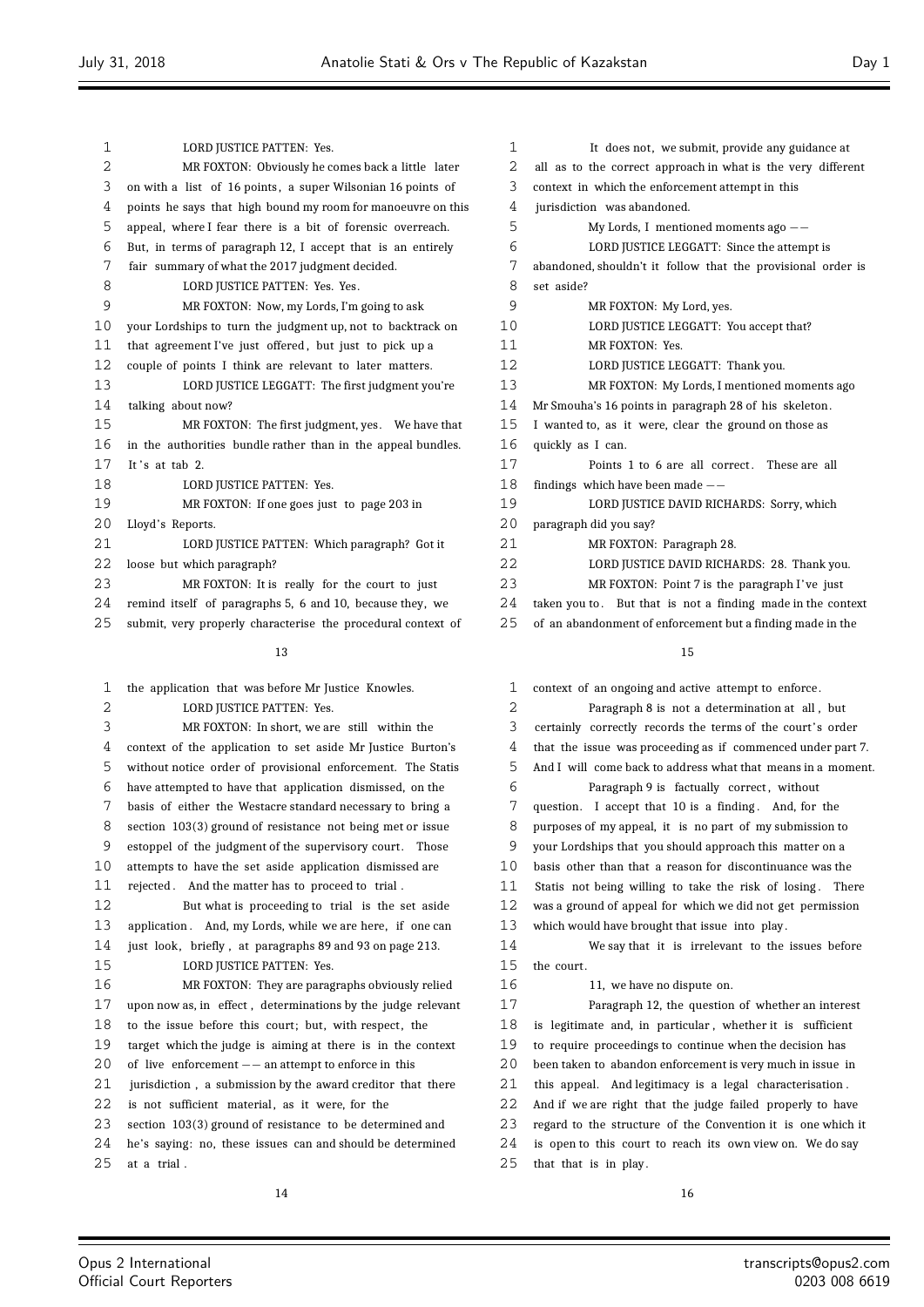looking at?

16<br>17

 $\equiv$ 

| 1  | Paragraph 13 deals with a summary of the judge's             | 1  | although, on our case, less weight than a decision of the    |
|----|--------------------------------------------------------------|----|--------------------------------------------------------------|
| 2  | earlier findings as to what impact a decision of the English | 2  | Swedish court. And the Dutch court had said it was not       |
| 3  | court may have on other courts.                              | 3  | going to stay its proceedings until the determination here.  |
| 4  | It is worth just looking, briefly, at that issue             | 4  | But the reality is there are not findings of any preclusive  |
| 5  | in the judgment, if we may. Tab 7 of the core bundle. It     | 5  | or determinative effect. The matter is put with respect at   |
| 6  | is page 95 of this bundle.                                   | 6  | a somewhat speculative level. And we would say that          |
| 7  | Now, it is certainly the case that when, with what           | 7  | probably reflected the inherent degree of uncertainty in the |
| 8  | we would submit is a summary of his views, the judge says    | 8  | position as it appeared before the judge.                    |
| 9  | that he respectfully takes the view that the decision of the | 9  | LORD JUSTICE DAVID RICHARDS: And there are                   |
| 10 | English court will not be without use to courts of at least  | 10 | enforcement proceedings in the US District Court for the     |
| 11 | some other countries.                                        | 11 | District of Columbia, as I understand it. And am I right in  |
| 12 | LORD JUSTICE LEGGATT: Which paragraph are you                | 12 | thinking that that court refused permission to amend by      |
| 13 | looking at?                                                  | 13 | adding the fraud basis?                                      |
| 14 | MR FOXTON: My Lord, it is paragraph 63 of the                | 14 | MR FOXTON: My Lord, that is what I am told, yes.             |
| 15 | 2018 judgment. And it is that paragraph to which Mr Smouha   | 15 | LORD JUSTICE DAVID RICHARDS: But is that under               |
| 16 | is cross-referring.                                          | 16 | appeal in the United States?                                 |
| 17 | Now, as the double negative in that, with respect,           | 17 | MR FOXTON: It is, my Lord.                                   |
| 18 | far from ringing conclusion evidences, the paragraphs he's   | 18 | LORD JUSTICE DAVID RICHARDS: It is under appeal.             |
| 19 | summarising are expressed in wholly tentative terms.         | 19 | MR FOXTON: And, my Lord, just briefly in relation            |
| 20 | So if one goes back to paragraph 56.                         | 20 | to the other matters on Mr Smouha's paragraph 28, back at    |
| 21 | We have, first of all, a possibility that an                 | 21 | page 59. Paragraph 14, it is certainly the case that the     |
| 22 | English judgment could be available before or on a decision  | 22 | Statis submitted to this jurisdiction in terms of commencing |
| 23 | relevant to Belgian enforcement proceedings and enforcement  | 23 | a New York Convention enforcement application here. When     |
| 24 | proceedings in Luxembourg and the Netherlands.               | 24 | the judge said the decision would not be limited solely to   |
| 25 | LORD JUSTICE PATTEN: Yes.                                    | 25 | English public policy and provide an answer to the question  |
|    | 17                                                           |    | 19                                                           |
| 1  | MR FOXTON: Paragraph 57. It is possible that                 | 1  | of whether there was a fraud alleged, I understand him to be |
| 2  | they will follow the same view or take the same view as the  | 2  | saying, at paragraph 64, that the utility that he saw a      |
| 3  | Swedish court, but that is not certain.                      | 3  | judgment here would offer would not be enlightening other    |
| 4  | It's possible that it will be of assistance; and             | 4  | courts as to the English public policy, but enlightening     |
| 5  | possible some weight or evidential value will be given to    | 5  | other courts as to the factual findings the English court    |
| 6  | it.                                                          | 6  | had made.                                                    |
| 7  | LORD JUSTICE PATTEN: I mean, what -- how do you              | 7  | LORD JUSTICE PATTEN: Yes.                                    |
| 8  | say we should interpret the $--$ what the judge is saying in | 8  | MR FOXTON: Paragraph 15, the first sentence is               |
| 9  | 63, in terms of not without use? I mean, it doesn't look as  | 9  | correct. The second sentence appears to be an observation    |
| 10 | if, in terms, that what he has in mind is that it will       | 10 | that disclosure and a full hearing will assist the interests |
| 11 | create some kind of estoppel -- issue estoppel or            | 11 | of finality.                                                 |
| 12 | whatever $--$ that would effectively shut down further       | 12 | Now, I may be doing the judge an injustice. There            |
| 13 | argument on the fraud issue in other jurisdictions.          | 13 | appears to be a slight sense there that somehow the          |
| 14 | MR FOXTON: My Lord, we would say he certainly has            | 14 | thoroughness of English procedure will add to the weight of  |
| 15 | not made a finding that this would be preclusive or          | 15 | the judgment when looked at from the perspective of foreign  |
| 16 | determinative.                                               | 16 | courts but that, perhaps, may not be a fair observation.     |
| 17 | LORD JUSTICE LEGGATT: Was there any evidence                 | 17 | And then the last paragraph, 16, the question of             |
| 18 | before him on these matters? Or is it just essentially       | 18 | whether the resources are reasonable obviously depends upon  |
| 19 | speculation, you say, on his part?                           | 19 | the legitimacy of having a process in which the court has an |
| 20 | MR FOXTON: My Lord, there was evidence. And the              | 20 | eight day trial on whether the English public policy for     |
| 21 | evidence, as your Lordship won't be surprised to hear,       | 21 | refusing enforcement has been made out against the context   |
| 22 | differed, I think, in many respects, as between the parties, | 22 | in which the enforcement effort has been abandoned. And      |
| 23 | save as to the Netherlands where it is right I should show   | 23 | that is, with respect, again the very issue in the appeal.   |
| 24 | the court paragraph 58 of the judgment, where it is common   | 24 | LORD JUSTICE PATTEN: What do your clients intend             |
| 25 | ground that an English judgment would be given some weight;  | 25 | to do in the event that the appeal is unsuccessful, in       |
|    |                                                              |    |                                                              |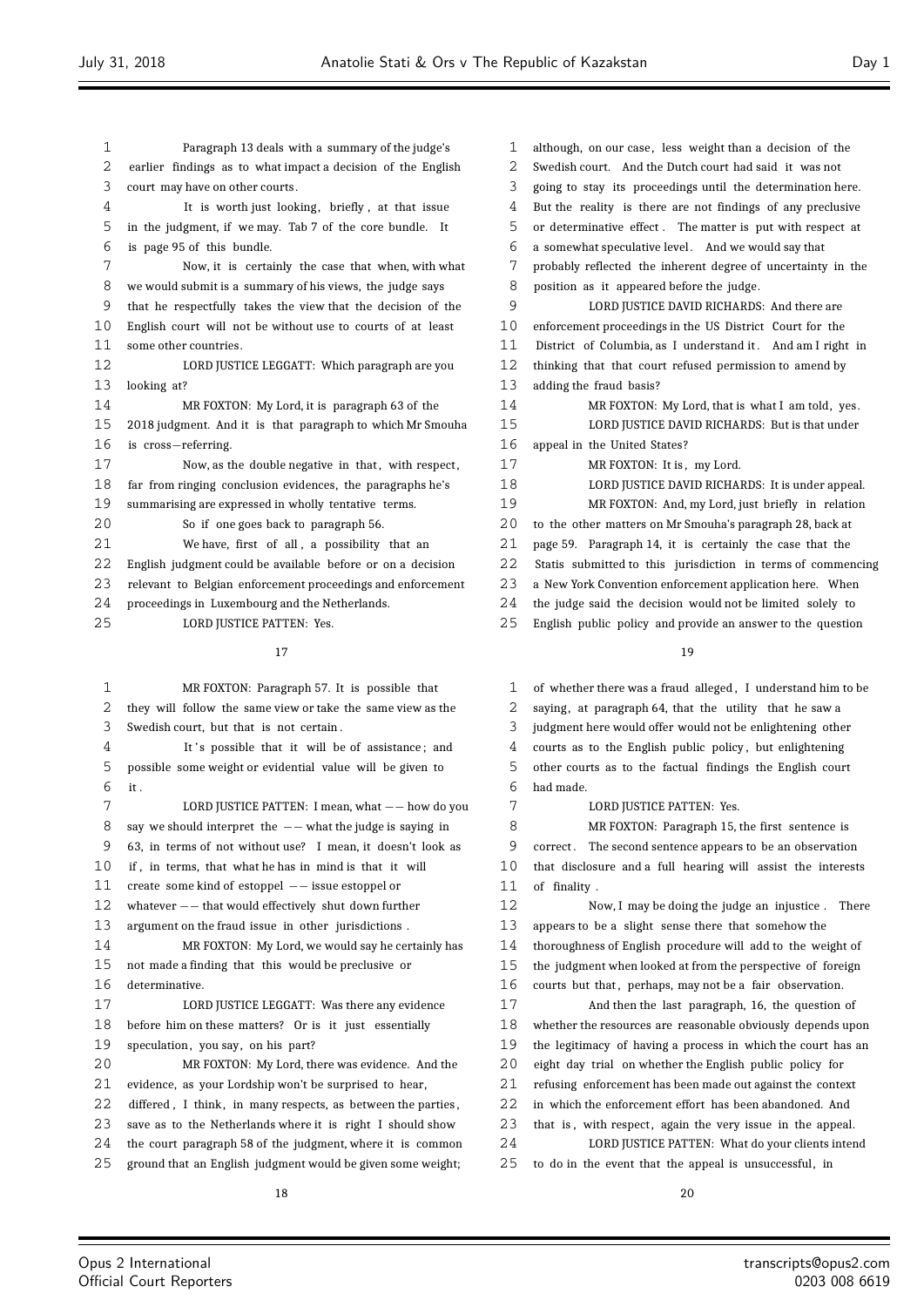| 1  | relation to the trial?                                       |              |
|----|--------------------------------------------------------------|--------------|
| 2  | MR FOXTON: My Lord, forgive me.                              |              |
| 3  | (Pause). My Lord, I'm told that the position is              |              |
| 4  | they will participate as litigants in person, or that is     |              |
| 5  | their intention.                                             |              |
| 6  | LORD JUSTICE PATTEN: Right.                                  |              |
| 7  | MR FOXTON: Now, the court's order following the              |              |
| 8  | 2017 judgment is in the supplemental bundle at tab 3,        |              |
| 9  | page 12.                                                     |              |
| 10 | LORD JUSTICE PATTEN: Yes.                                    | $\mathbf{1}$ |
| 11 | MR FOXTON: And this may be significant because               | 1            |
| 12 | I think it is suggested that, at this stage, the legal       | $\mathbf{1}$ |
| 13 | character of the proceedings before the court changed. We    | $\mathbf{1}$ |
| 14 | can see that the first recital notes that we are within the  | 1            |
| 15 | context of the application to set aside the order of         | $\mathbf{1}$ |
| 16 | Mr Justice Burton.                                           | $\mathbf{1}$ |
| 17 | The fifth recital notes that what I might call the           | 1            |
| 18 | two preliminary objections to the set aside application      | 1            |
| 19 | brought by the Statis did not succeed.                       | 1            |
| 20 | And, obviously, great emphasis is laid on                    | 2            |
| 21 | paragraph 2, that the claim would proceed as it commenced    | 2            |
| 22 | under CPR part 7.                                            | 2            |
| 23 | Now, my Lords, with respect, the suggestion that             | 2            |
| 24 | that somehow brought into life an independent action,        | 2            |
| 25 | capable of surviving discontinuance or abandonment of the    | 2            |
|    | 21                                                           |              |
|    |                                                              |              |
| 1  | enforcement attempt is, with respect, unreal.<br>Plainly.    |              |
| 2  | Mr Malek QC wanted that issue determined with what I would   |              |
| 3  | call all the conventional elements of the full factual       |              |
| 4  | investigation of a trial: disclosure, witness statements,    |              |
| 5  | cross-examination. And, therefore, when looking for a        |              |
| 6  | procedural parallel, one can see that part 7, rather than    |              |
| 7  | part 8, was much more appealing.                             |              |
| 8  | But we do submit that that is all this paragraph 2           |              |
| 9  | was doing. It was making it clear that the determination,    |              |
| 10 | within the set aside application, of the fraud allegations   | 1            |
| 11 | would follow the same procedural path as a claim form        | 1            |
| 12 | And nothing has been put forward to suggest that<br>action . | 1            |
| 13 | the court was, in any way, alerted, when making this order   | 1            |
| 14 | to a suggestion that it was bringing an independent action   | 1            |
| 15 | to life.                                                     | $\mathbf{1}$ |
| 16 | LORD JUSTICE PATTEN: And the judge rejected that.            | $\mathbf{1}$ |
| 17 | MR FOXTON: He did. And he was well placed to                 | 1            |
| 18 | know what he was being asked to do and what he thought he    | 1            |
| 19 | was doing when he made that order.                           | $\mathbf{1}$ |
| 20 | LORD JUSTICE PATTEN: Yes.                                    | 2            |
| 21 | MR FOXTON: Now, pleadings were served, as one                | 2            |
| 22 | would expect. And we've got, at tab 11 of the core bundle,   | 2            |
| 23 | I think, Kazakhstan's pleading.                              | 2            |
| 24 | LORD JUSTICE PATTEN: Yes.                                    | 2            |

MR FOXTON: And this still represents the case

1 that, on the current order, is moving forward to the eight day trial . And if one looks at it , it begins on page 104, paragraph 2 pleads that the award was obtained by fraud. For what legal purpose is that pleaded? Enforcement of the award in whole or part would be contrary to English public policy . So that is clearly the legal context in which this fraud issue is being determined, whether enforcement will be contrary to English public policy . If one looks at paragraph 3, where the three grounds for explanation of reliance are put forward. The last sentence of each of them ties the question back to enforcement being contrary to English public policy . And if one shoots forward to page 127, where the declaratory relief appears. Once again in each formulation what is sought includes or, indeed, has, as the legal consequence of what the court is being asked to find , enforcement in this jurisdiction would be contrary to English public policy . LORD JUSTICE PATTEN: Yes. MR FOXTON: So, my Lords, pausing there, and just anticipating our submissions to come, I can well understand 2 that few lawyers ever settle anything in the nature of appealing without putting some form of prayer on the end. It is somewhat intrinsic to our drafting mentality. But the suggestion that this constitutes an independent freestanding 1 action, that continue notwithstanding Notice of Discontinuance of enforcement, we would submit is unsustainable. This is not a counterclaim; it is a pleading which arises in the procedural context of an argument that the order giving permission provisionally to enforce should be set aside . Now, in circumstances in which the Statis have offered an undertaking never, in any circumstances, to seek to enforce the award in this jurisdiction , we submit that there could be no tenable basis on which it would be appropriate for the English court to give declarations of this kind, still less to keep an action ending in an eight day trial in being for that purpose. And, my Lords, thirdly , and coming back to the recurrent coda of our submissions, in effect what that amounts to is the English court giving this ruling not for

- the purposes of enforcement here but to assist and enlighten
- other courts in respect of enforcement processes there.

 And we do submit that is contrary to the structure of the New York Convention and, indeed, contrary to the

- structure of the English Arbitration Act which has a power
- of review for courts where cases where England is the
- 4 supervisory court, but, with enforcement, is simply
- concerned with permitting the passive remedy of resisting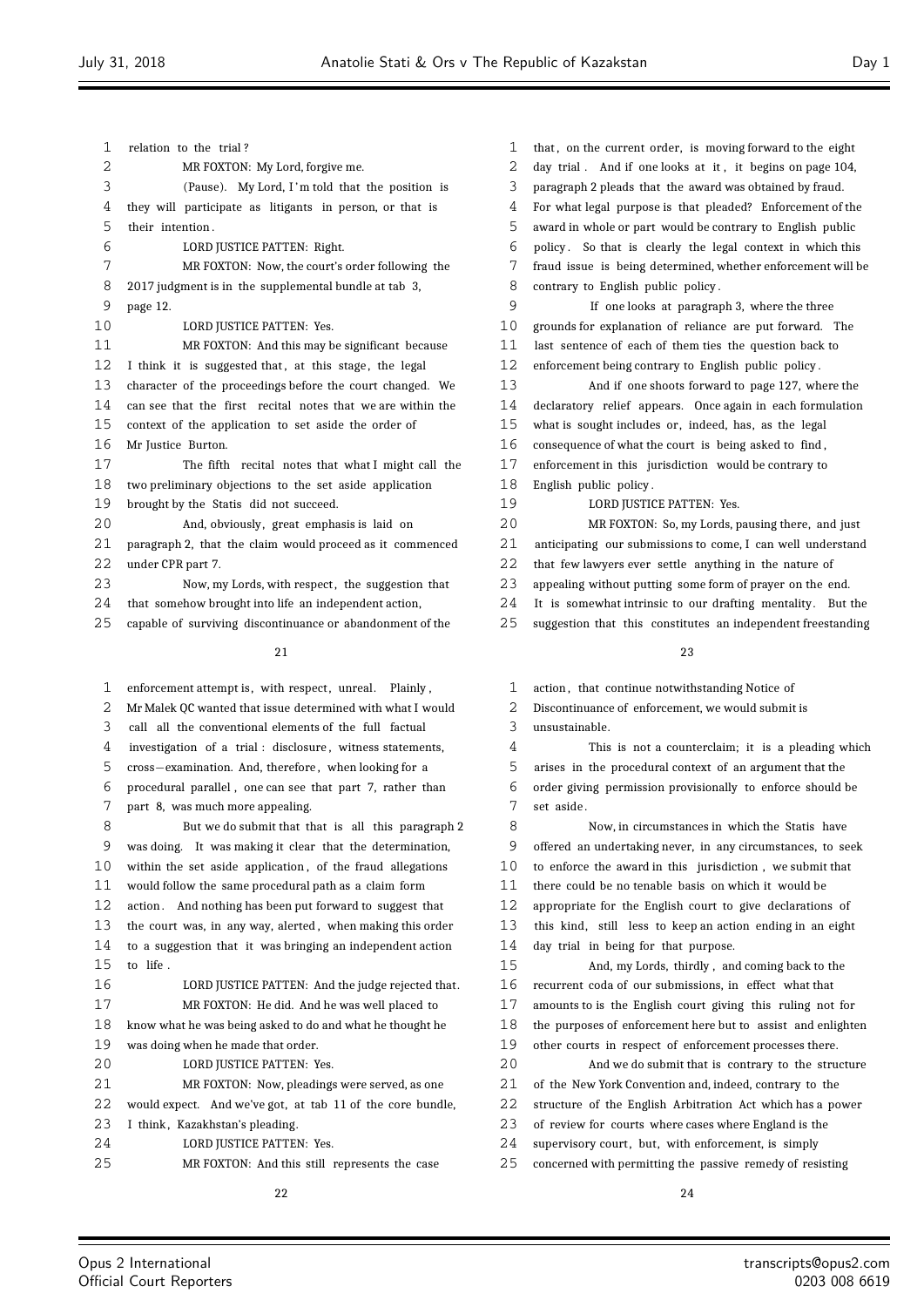| 1      | enforcement here.                                              |
|--------|----------------------------------------------------------------|
| 2      | We do not favour, as we shall see, applications by             |
| 3      | award debtors to courts with a view to getting them to cast    |
| 4      | or reach decisions or pass comment on the process by which     |
| 5      | an award has come to pass when they are neither the            |
| 6      | supervisory court nor a court addressing an issue of           |
| 7      | enforcement in their own jurisdiction.                         |
| 8      | LORD JUSTICE PATTEN: And do you make that                      |
| 9      | submission regardless of what the legal consequences would     |
| 10     | be of $--$ of the defendant succeeding in the Commercial Court |
| 11     | proceedings here? In other words, do you $--$ is your          |
| 12     | argument the same regardless of whether there $--$ it would    |
| 13     | give rise to some form of issue estoppel adverse to your       |
| 14     | clients?                                                       |
| 15     | MR FOXTON: My Lord, I would say that would even                |
| 16     | be an a fortiori case because that would be the English        |
| 17     | court, when neither a supervisory court nor a court engaged    |
| 18     | in resisting active enforcement, not only offering its own     |
| 19     | unsolicited decision on the facts to assist foreign courts,    |
| 20     | but seeking, in effect, to predetermine their own              |
| 21     | determination of whether the public policy exception in        |
| 22     | their jurisdiction has or has not been met.                    |
| 23     | Now, my Lords, it is in that context that the                  |
| 24     | Notice of Discontinuance is $--$ is served. And the position   |
| 25     | of the action then and subsequently is accurately set out at   |
|        |                                                                |
|        |                                                                |
|        | 25                                                             |
|        |                                                                |
| 1      | paragraphs 15 and 16 of Mr Smouha's skeleton. And I do         |
| 2      | invite the court to read those.                                |
| 3<br>4 | LORD JUSTICE PATTEN: Yes.                                      |
|        | MR FOXTON: And equally to read paragraph 19 which              |
| 5      | is the point that my learned friend asked me to draw to the    |
| 6      | court's attention. Certainly it is factually correct that      |
| 7      | the Statis have informed Kazakhstan that they will not be      |
| 8      | filing witness statements.                                     |
| 9      | LORD JUSTICE PATTEN: So you want us to look at                 |
| 10     | $15 - -$ did you say 15 and 16?                                |
| 11     | MR FOXTON: My Lord, as a way of attempting to                  |
| 12     | identify the common ground that the court can sort of take     |
| 13     | as read.                                                       |
| 14     | LORD JUSTICE PATTEN: Yes.                                      |
| 15     | MR FOXTON: Paragraphs 15 and 16 summarise, as it               |
| 16     | were, the procedural position up to the date of the notice.    |
| 17     | LORD JUSTICE PATTEN: Yes. Yes.                                 |
| 18     | MR FOXTON: And paragraph 19 addresses what has                 |
| 19     | happened thereafter.                                           |
| 20     | LORD JUSTICE PATTEN: Yes. But what is the up to                |
| 21     | date position? Because I think you said at the start that      |
| 22     | there has now been disclosure.                                 |
| 23     | MR FOXTON: My Lord, there's been disclosure, but               |
| 24     | not witness statements.                                        |
| 25     | LORD JUSTICE PATTEN: But not witness statements.               |

| 1  | MR FOXTON: And indeed there has been                          |
|----|---------------------------------------------------------------|
| 2  | communication of an intention $--$ sorry, witness statements  |
| 3  | from the Statis $--$ sorry, by Kazakhstan but not by the      |
| 4  | Statis.                                                       |
| 5  | MR SMOUHA: Paragraph 19.                                      |
| 6  | LORD JUSTICE PATTEN: Not by your clients. Yes.                |
| 7  | But the disclosure isn't actually covered in this             |
| 8  | I mean the disclosure on your clients' part.<br>description . |
| 9  | MR FOXTON: My Lord, that is something I should                |
| 10 | have picked up. There has been disclosure from the Statis,    |
| 11 | I'm told of about some 75,000 documents. I'm also told        |
| 12 | there's an outstanding application by Kazakhstan on a         |
| 13 | specific disclosure issue.                                    |
| 14 | MR SMOUHA: My Lord, there was an application.                 |
| 15 | That's been dealt with because there was a CMC in front of    |
| 16 | Mr Justice Knowles on 20 July; and he has made orders on      |
| 17 | that. Your Lordship hasn't got the order in the bundles,      |
| 18 | but we can provide it to your Lordship. And the position on   |
| 19 | witness statements is that it's not that witness statements   |
| 20 | from the Statis are outstanding. They've indicated that       |
| 21 | they are not intending to rely on $--$ call any evidence or   |
| 22 | rely on any witness statement evidence at the trial. So the   |
| 23 | witness statement direction has been completed.               |
| 24 | MR FOXTON: My Lord, that is what paragraph 19                 |
| 25 | says; and that's why I took your Lordships to that as a       |
|    | 27                                                            |
|    |                                                               |
| 1  | statement of the agreement.                                   |
| 2  | LORD JUSTICE PATTEN: So that's been formalised,               |
| 3  | has it, now, at a CMC, in terms of the $--$ I mean, because   |
| 4  | $you -- the judge would obviously give directions about a$    |
| 5  | timetable for witness statements. But your $--$ your clients' |
| 6  | position, assuming the thing goes ahead is that there won't   |
| 7  | be any witness statements from them and they will not be      |

8 giving evidence, is *−−* that's the position?<br>9 MR FOXTON: Mv Lord. ves. That i

MR FOXTON: My Lord, yes. That is the position.

10 LORD JUSTICE PATTEN: Thank you.

- LORD JUSTICE LEGGATT: And Kazakhstan has served
- some witness statements, has it ?
- 13 MR FOXTON: They have.

Now, my Lords, that brings me to the submissions

as to the scheme, as it were, of enforcement of

international arbitration awards. I suspect the points I am

- about to make are largely uncontroversial as to content but
- probably deeply controversial as to relevance.

19 I've anticipated these to some degree. But the 20 New York Convention, as I've indicated, recognises two very

different roles for courts: the supervisory court where the

arbitration takes place has a power to set aside an award.

- And the reasons on which it may do so are not themselves
- circumscribed by the New York Convention. That is left as a

matter of domestic law, I suppose on the basis that when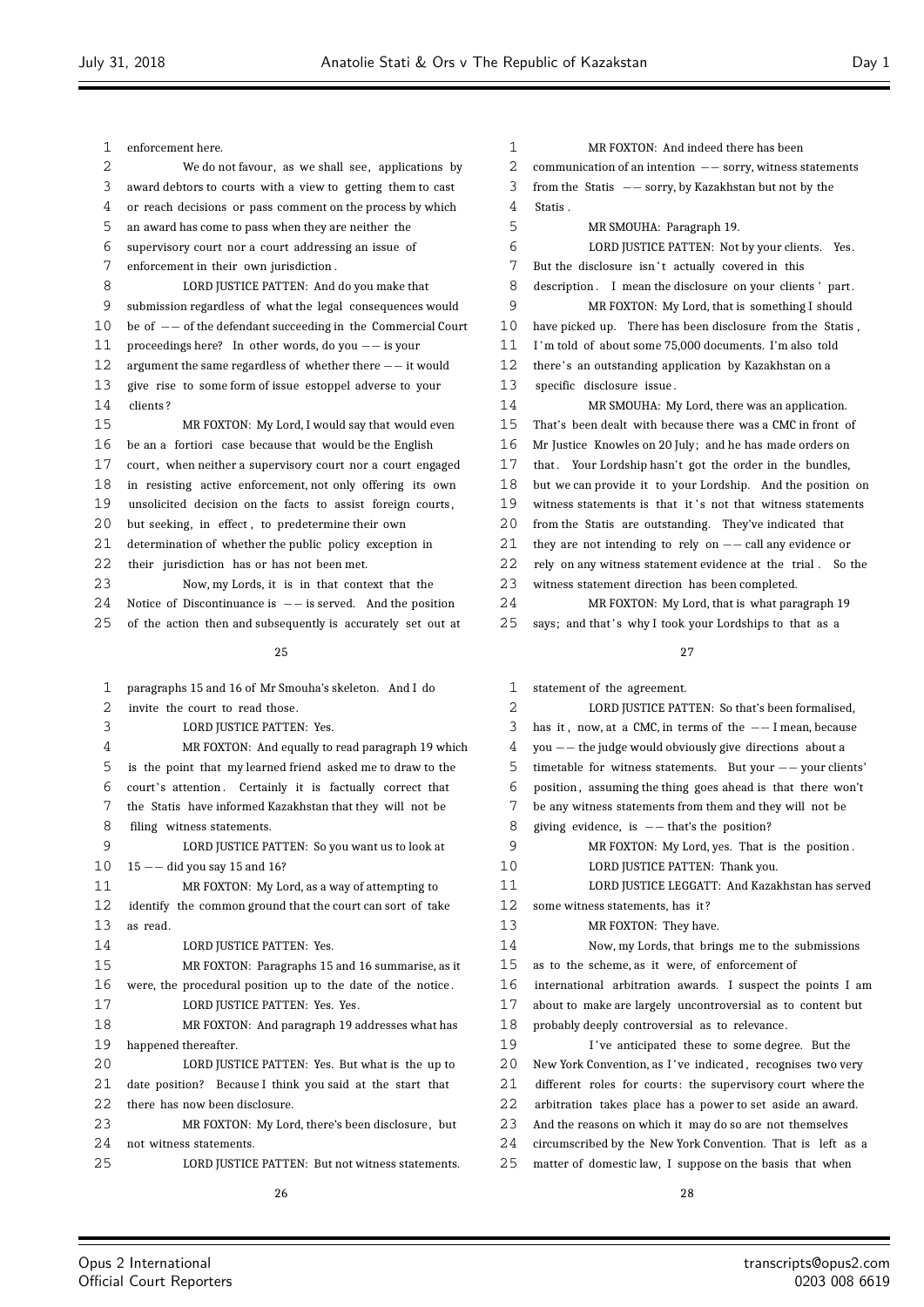- parties choose the seat of their arbitration they are opting into whatever the relevant powers of review are in that jurisdiction . We've seen that if the supervisory court sets an 5 award aside that, in itself, provides a basis for an enforcement court to refuse to enforce which, certainly in 7 this jurisdiction, is going to follow, as night follows day, I think in almost all cases . By contrast with the enforcement court, it does not get to set aside awards. It has a limitation on the grounds on which it can refuse to set aside awards to those limited grounds we've seen reflected in sections 103(2) and (3); and it might be worth just briefly looking at the New York Convention on that last point in legal 15 authorities *−−* I think it 's at tab 27. I'm grateful. If I can show your Lordships article 5.2. 17 LORD JUSTICE PATTEN: Yes. MR FOXTON: Because, in contrast to a decision of the supervisory court setting aside an award, which can 20 fairly be described as having an erga omnes effect, it is something that is capable of being deployed to resist the 22 award in any enforcement court, one sees, so far as public policy is concerned, recognition or enforcement may also be refused if the competent authority in the country where recognition and enforcement is sought finds that *−−* and just
	-

| 1              | dropping down:                                               | $\mathbf 1$ | enforce  |
|----------------|--------------------------------------------------------------|-------------|----------|
| $\overline{2}$ | "The recognition or enforcement would be contrary            | 2           | purpose  |
| 3              | to the public policy of that country."                       | 3           | were, it |
| 4              | So what is contemplated there is a localised                 | 4           | have be  |
| 5              | inquiry by an enforcement court saying: would enforcement in | 5           | purpose  |
| 6              | this jurisdiction be contrary to the policy of this          | 6           | localise |
| 7              | jurisdiction?                                                | 7           |          |
| 8              | And the other point to note is that the Convention           | 8           | sometin  |
| 9              | does not, in any way, seek to prevent an award creditor      | 9           | The acti |
| 10             | launching multiple attempts to enforce an award. The only    | 10          | aside th |
| 11             | provision within the New York Convention that contemplates   | 11          | remedy   |
| 12             | lis alibi pendens type considerations is in article 6, which | 12          | jurisdic |
| 13             | expressly contemplates if there is an application to set     | 13          | whateve  |
| 14             | aside before the supervisory court, an enforcement court may | 14          | descript |
| 15             | decide to stay its decision and adjourn the decision on      | 15          | context  |
| 16             | enforcement until that has been determined.                  | 16          | enforce  |
| 17             | That apart, we would say that it is absolutely               | 17          | attempt  |
| 18             | standard to $--$ for an award creditor to seek multiple      | 18          |          |
| 19             | enforcement attempts in multiple jurisdictions. And, of      | 19          | I imagi  |
| 20             | course, the award debtor gets to argue out his public policy | 20          | vou? I   |
| 21             | defence time and again, by reference to the public policy of | 21          | you'll 1 |
| 22             | the particular jurisdiction in question.                     | 22          | unsucce  |
| 23             | LORD JUSTICE PATTEN: And I suppose,                          | 23          | on what  |
| 24             | theoretically, it might vary from jurisdiction to            | 24          | enforce  |
| 25             | jurisdiction, even though one would always be concerned with | 25          |          |
|                |                                                              |             |          |

| 1  | the same award.                                               |
|----|---------------------------------------------------------------|
| 2  | MR FOXTON: My Lord, exactly so. And here                      |
| 3  | practically because plainly if an attempt was made to         |
| 4  | enforce this award in Sweden we know that public policy in    |
| 5  | Sweden involves the application of a different test to the    |
| 6  | public policy here.                                           |
| 7  | So, my Lords, just pulling that $-$                           |
| 8  | LORD JUSTICE PATTEN: It seems in Sweden -- not                |
| 9  | necessarily to go into $--$ that it's not so much that public |
| 10 | policy doesn't prevent the enforcement of an award that's     |
| 11 | been obtained in some material way by fraud, but it's rather  |
| 12 | that it's what $--$ what types of fraud are relevant for the  |
| 13 | purpose of considering the effectiveness of the award.        |
| 14 | MR FOXTON: And, my Lord, certainly one sees                   |
| 15 | references to direct and indirect.                            |
| 16 | LORD JUSTICE PATTEN: Yes.                                     |
| 17 | MR FOXTON: And a suggestion that a different                  |
| 18 | $approach - -$                                                |
| 19 | LORD JUSTICE PATTEN: Yes.                                     |
| 20 | $MR$ FOXTON: $--$ should be adopted in relation to            |
| 21 | those two categories.                                         |
| 22 | But, my Lord, what we say follows from this is                |
| 23 | that the interests or the legitimate interests of an          |
| 24 | enforcement court are limited and localised. And what it is   |
| 25 | able to do is allow resistance to an active attempt to        |

and reach the determinations necessary for that e. But it is *−−* has no wider role of offering, as it ts own views on the circumstances in which the award een obtained, not for that purpose but for the es of assisting courts dealing with their own ed enforcement issues and their own public policy. And, my Lord, to put the point another way, one nes sees the language of active and passive remedies. ive remedy for the award debtor is to seek to set he award before the supervisory court. The passive is to wait for enforcement, jurisdiction by ttion , and resist enforcement there on the basis of er grounds are open to it . But inherent in those tions are the fact that the role in the enforcement is limited to defeating the active attempt to the award and, we would say, falls away when that is abandoned. LORD JUSTICE PATTEN: Well, I mean, you *−−* I mean, ine in many of these cases you'll be doing both, won't mean the defendant will be doing both. I mean, be trying to *−−* to unseat the award itself and if essful may still have a secondary argument, depending it the issue is, which will be sufficient to prevent ment on a jurisdiction by jurisdiction basis. MR FOXTON: My Lord, yes. That's exactly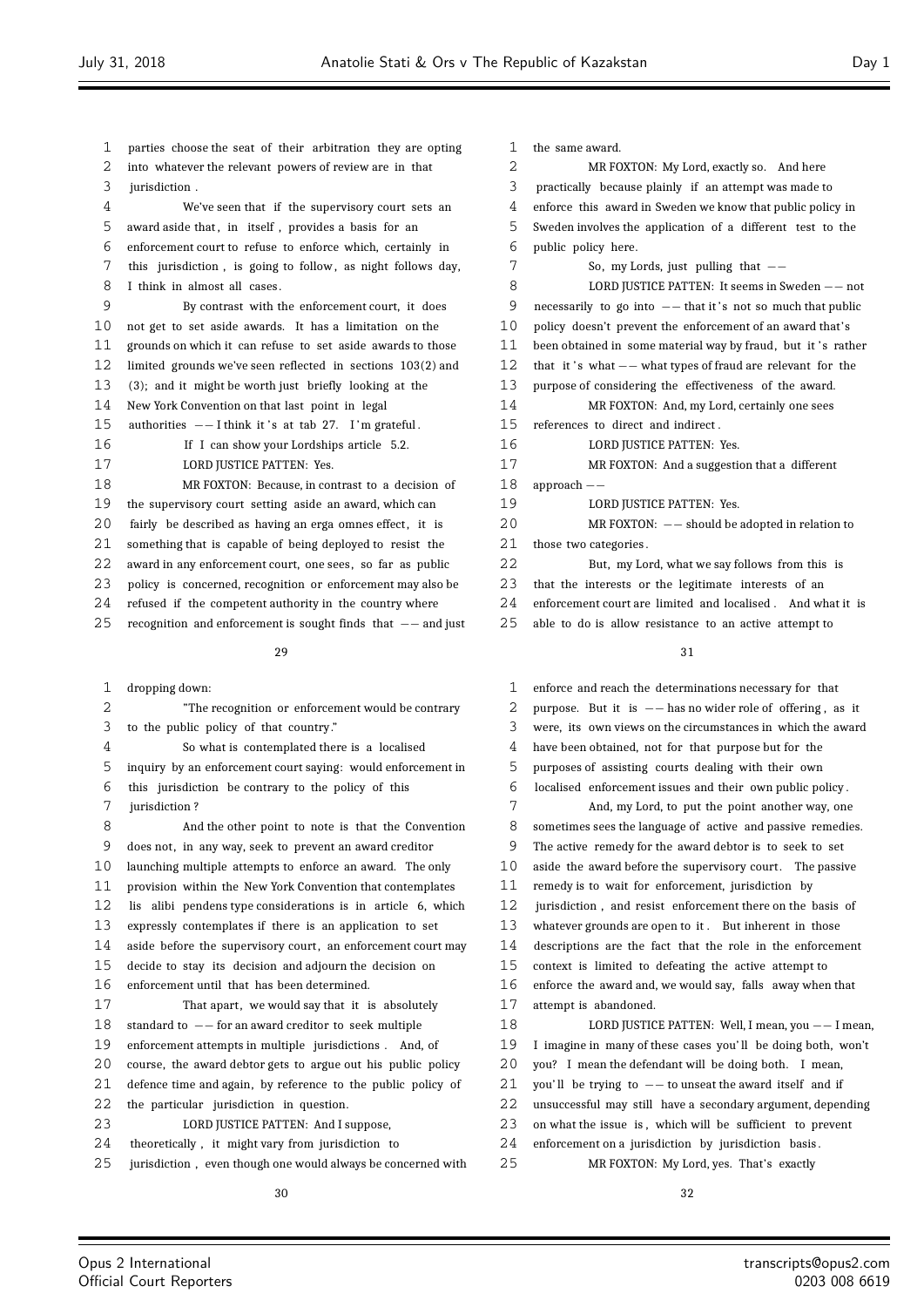tab 3.

award.

July 31, 2018 Anatolie Stati & Ors v The Republic of Kazakstan Day 1 obviously what happened here where the attempt to unseat the award in Sweden failed and the award is being resisted jurisdiction by jurisdiction on an enforcement basis. LORD JUSTICE PATTEN: Yes. But you say that Mr Justice Knowles was wrong to *−−* to offer his services for the benefit of other jurisdictions . MR FOXTON: My Lord, I do, within a New York Convention framework, because that was actually the English court doing something that the Convention does not contemplate will be done and it sort of erodes the distinction between the courts. 12 LORD JUSTICE PATTEN: Yes. MR FOXTON: Now, my Lords, it is interesting to note how, in respect of English seated awards, the courts of this jurisdiction have reacted when an unhappy award debtor tries to engage a court other than the supervisory court or other than in the context of enforcement to provide, as it were, its own review of the merits of the arbitration 19 decision. And I was going to ask the court to look at the 20 decision of this court in C v D in the authorities bundle at 22 LORD JUSTICE PATTEN: Yes. MR FOXTON: My Lords, that was a case where there was a London seated arbitration , under an insurance policy governed by New York law. And the unhappy unsuccessful party sought assistance from the New York courts to provide, as it were, a *−−* a review of and vacation of the arbitration And one can see the submission they made in paragraph 7 of Lord Justice Longmore's judgment of the court . That was the position that was taken. The suggestion is that they were able to invoke a power of review arising under US Federal law because there was territorial jurisdiction , US Federal courts had jurisdiction over the parties under the general Federal venue statute . The argument was: there's territorial jurisdiction . There's the US court. The Federal Court is going to be able to opine on the application or 14 non−application of New York law by the arbitrators .<br>15 And one can see the claimant's response t And one can see the claimant's response to that at paragraph 9, which is to say: unless not permissible, because if you agree London as the seat of the arbitration , then the only court with a power of supervision and, as we would submit, a power of review, is the English court . LORD JUSTICE LEGGATT: It wasn't a case, was it , where the claimant was trying to enforce the award in the United States or in New York? MR FOXTON: My Lord, it was not. And I would 24 accept that, plainly, if one looks at the court's primary conclusion at paragraph 16, it was not, in any way, 1 foreclosing that a court, where enforcement is sought, is 2 able, within this framework, to opine on whether the grounds for resisting enforcement in that jurisdiction are made out. <sup>I</sup> *−−* LORD JUSTICE LEGGATT: What it shows is that Kazakhstan can't turn up in London and just make a free floating challenge to the award, which is definitely *−−* must 8 definitely be correct. But it's a different question whether, when you choose to come here, they can maintain 10 their claim off the back of that, so to speak. MR FOXTON: But, my Lord, if one asks what in substance is happening in that scenario , it is the English 13 court giving a ruling, not because it is necessary to resolve active enforcement here, but, in reality , as an attack on the award for use in other jurisdictions . I quite agree the run up to those two points of delivery differs 17 between the two cases; but we do submit that, in practice, what the court would then be doing is the same and we would say equally impermissible in both cases . And, my Lord, just on the declaratory relief argument: that, in effect , is an argument that territorial jurisdiction having been established this court can give declaratory relief as to whether an award was obtained by 24 fraud when this court is neither, on that hypothesis, the 25 curial court, nor are there any enforcement proceedings underway. And we would say C v D, as well as , frankly , any 2 a priori analysis, strongly suggests that that is not a permissible option. LORD JUSTICE LEGGATT: Well, the declaration, if there was one, would be that *−−* that it was obtained by fraud, which meant that it would be contrary to English public policy to enforce it , which may or may not have any consequences elsewhere; but, presumably, your clients are concerned that it might, which is why they're keen not to go to trial . MR FOXTON: No. Well, clearly each party's its own interest as following from the position it adopts. But if one tests , as a matter of substance, what is a court *−−* what would a court be doing, giving that declaration? It would be a court which fell within neither of the two categories ruling on an award. LORD JUSTICE PATTEN: But is this *−−* I mean, I'm not quite clear where you're putting it , Mr Foxton. I mean, I understand the point that you're making, but, I mean, the scenario we're concerned with is where the English court currently is seized of a set aside application in circumstances where the party seeking to enforce the award in this jurisdiction no longer wishes to do that and is 24 prepared, I think, given what you've said this morning, even 25 to have the provisional leave set aside, so that the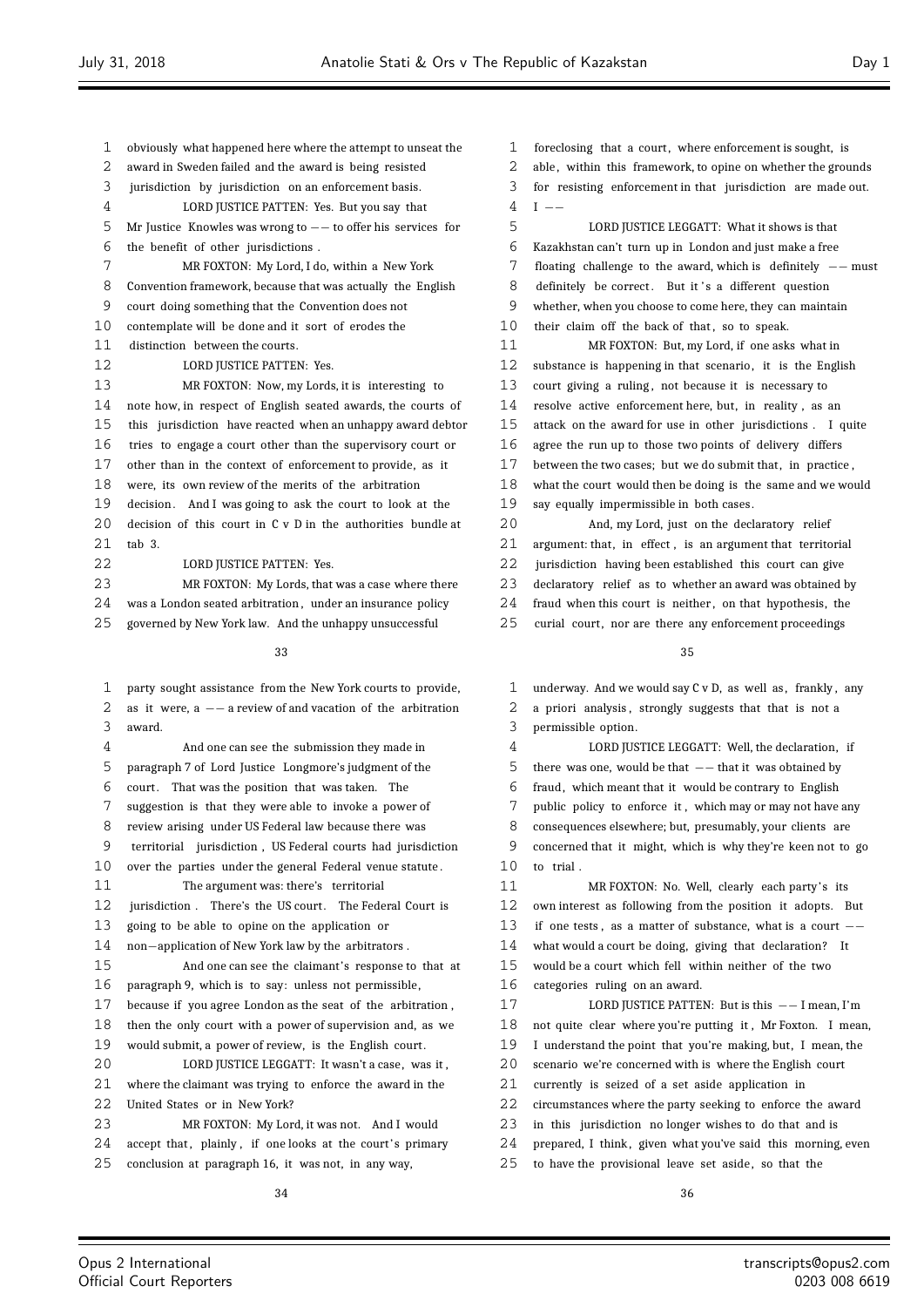| 1  | enforcement proceedings are gone here.                             |
|----|--------------------------------------------------------------------|
| 2  | The question is whether, in those circumstances,                   |
| 3  | the English court should embark on a determination of the          |
| 4  | issue, not for the purposes of resolving the proceedings           |
| 5  | within this jurisdiction, because enforcement is no longer         |
| 6  | sought, but for the purpose $-$ because it may have some           |
| 7  | external effect that may be of value or importance to the $--$     |
| 8  | to the parties or have an effect on the parties in other           |
| 9  | jurisdictions.                                                     |
| 10 | Now, I mean, are you saying that where $--$ where,                 |
| 11 | if you like, the rug is pulled, as in this case, it somehow        |
| 12 | affects jurisdiction of this court? Or are you simply              |
| 13 | saying that it's an overwhelming factor in $--$ in the             |
| 14 | exercise of the court's discretion?                                |
| 15 | MR FOXTON: My Lord, we say it gives rise to what                   |
| 16 | is sometimes described as an higher order principle, in the        |
| 17 | discretionary context, by which I mean one that, save              |
| 18 | possibly $--$ and the court does not need to decide this $--$      |
| 19 | for some extreme scenario that one cannot always contemplate       |
| 20 | in advance, it's a principle that is determinative of the          |
| 21 | issue of whether the proceedings should continue here              |
| 22 | because, we say, the only legitimate interest of this court        |
| 23 | is to determine whether or not there are grounds to resist         |
| 24 | $active\$ enforcement $--$                                         |
| 25 | LORD JUSTICE PATTEN: Yes.                                          |
|    | 37                                                                 |
|    |                                                                    |
| 1  | MR FOXTON: $-$ and once that ceases $-$ indeed,                    |
| 2  | once it ceases, such that, as an undertaking, it can never         |
| 3  | take place, that interest ends. And the Convention does not        |
| 4  | contemplate courts carrying on a function of opining on            |
|    |                                                                    |
| 5  | whether an award was obtained by fraud not for a section 103       |
| 6  | or an article 5 purpose, but for the purpose of assisting          |
| 7  | others.                                                            |
| 8  | LORD JUSTICE DAVID RICHARDS: A very tiny point.                    |
| 9  | The report we have of $C \vee D$ , is that $--$ the index tells us |
| 10 | it $--$ it just gives us the Bailii the neutral citation.          |
| 11 | This is reported in something called Con LR. What are they?        |
| 12 | The report we have got here.                                       |
| 13 | MR FOXTON: I mean, I must immediately concede it                   |
| 14 | does not look like an official report, my Lord.                    |
| 15 | LORD JUSTICE DAVID RICHARDS: Well, it looks                        |
| 16 | like $--$ I mean, I just $--$ I just was wondering $--$            |
| 17 | Construction Law Reports, are they? It seems a bit unlikely        |
| 18 | for an arbitration on the Bermuda Form. Don't worry. Don't         |
| 19 | take up time; just let us know at some point.                      |
| 20 | MR FOXTON: It might have been a thin volume                        |
| 21 | that month, my Lord; one has got to keep the punters.              |
| 22 | LORD JUSTICE DAVID RICHARDS: I mean, it's a full                   |
| 23 | report; but, anyway, there we go.                                  |
| 24 | MR FOXTON: My Lord, that takes me to Kazakhstan's                  |
| 25 | counterclaim argument. Although I've anticipated, frankly,         |

| 1  | a lot of what I plan to say in relation to that. We say the  |
|----|--------------------------------------------------------------|
| 2  | argument fails for a number of reasons. The two that I have  |
| 3  | effectively picked up already are that this could never be   |
| 4  | an appropriate subject for a declaratory relief, on a        |
| 5  | freestanding basis; and that at no stage in this case did    |
| 6  | Kazakhstan bring a counterclaim. If one reviews the          |
| 7  | procedural history of it, all that has ever happened is a    |
| 8  | particular procedural framework was set up for the           |
| 9  | determination of its application to set aside Mr Justice     |
| 10 | Burton's order.                                              |
| 11 | And I hope I've sort of covered those points with            |
| 12 | submissions along the way through the procedural history.    |
| 13 | There is an anterior and slightly more technical             |
| 14 | issue raised in our skeleton, which is a question of whether |
| 15 | the Civil Procedure Rules permit counterclaims against       |
| 16 | applications to enforce New York Convention awards.          |
| 17 | I showed the court CPR part 62.                              |
| 18 | LORD JUSTICE PATTEN: I mean, would it -- before              |
| 19 | we do it, I mean, would it make any difference to your       |
| 20 | argument even if it $-$ even if the right view of the        |
| 21 | proceedings was that there was some sort of counterclaim     |
| 22 | which had an independent existence? Because, I mean, in      |
| 23 | circumstances where you're not seeking to enforce here,      |
| 24 | you $--$ the court, even if $--$ even if Kazakhstan took     |
| 25 | proceedings seeking a declaratory relief that the award $--$ |
|    | 39                                                           |
| 1  | the Swedish award was $--$ its enforcement here would be     |
| 2  | contrary to public policy, I mean, it would raise, wouldn't  |
| 3  | it, precisely the same issue of discretion? I mean, any      |

 declaration the court makes is a matter of discretion for the court . The court decides whether it is appropriate to grant a declaration . No party has a right to a declaration . 7 MR FOXTON: My Lord is absolutely right, in terms 8 of our case. We say grounds 1 and 2 of our appeal are, in fact , the answer to why you would never get a declaration . My Lord, with this interesting twist that on the declaration

12 LORD JUSTICE PATTEN: Yes, I follow that. MR FOXTON: And, indeed, the reasons he gave for being us, namely we're not the supervisory court if there' s no enforcement here. I 'm paraphrasing. I hope not inaccurately . I will go to the paragraph. We shouldn't be

 And we respond, respectfully : quite , but, in effect , if you maintain the enforcement action in being, in circumstances when the judgment *−−* the award creditor is abandoning enforcement, you are asking the English court to

 do exactly that which you recognised it would be inappropriate for it to do, viewed at in terms of the argument that there was an independent claim for declaratory

issue the judge was with us.

doing this .

relief .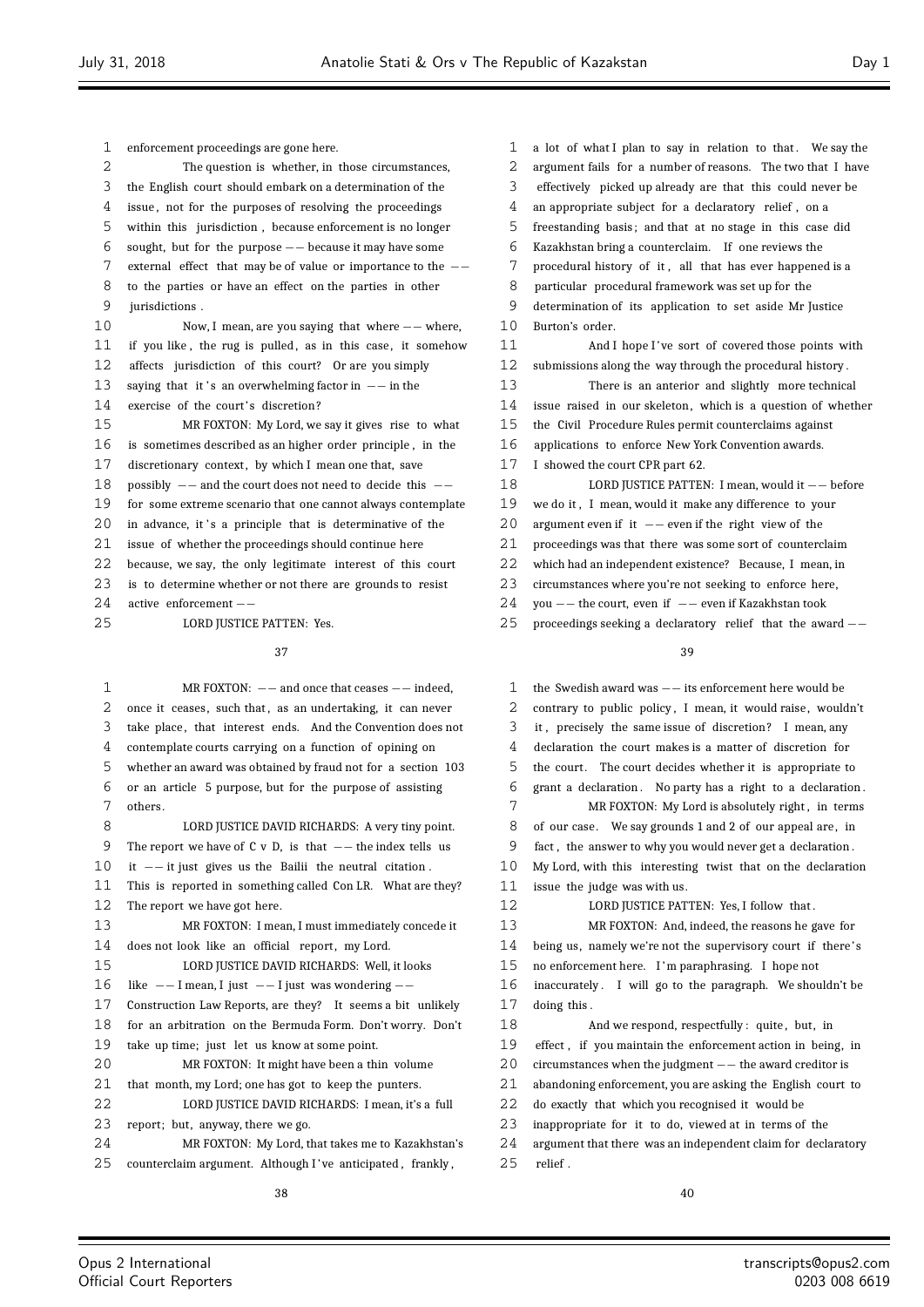LORD JUSTICE LEGGATT: Well, that seems 2 inconsistent. And isn't asking whether the court could reasonably grant a declaration a way of testing your case? Because if it could then there' s probably a good reason not to allow you to discontinue. But if it couldn't then the 6 opposite is so. I mean, it can't turn on the sort of 7 niceties whether it's a part 7 claim or there has formally 8 been a counterclaim, could it? You have to look at whether the action is serving any useful purpose or legitimate 10 purpose or whether it is isn't. LORD JUSTICE DAVID RICHARDS: I suppose technically you would be applying to strike out the counterclaim. If it has an independent life then the *−−* 14 procedurally it 's a different approach. Although, in keeping with my Lord, I think it probably boils down to the same question really as a matter of substance. MR FOXTON: My Lord, the answer may be that we have, we say, two preliminary hurdles on the counterclaim argument that they need to get over, namely: can you do it ? And was it done? But if we are wrong about those, we are deploying exactly the same arguments as to why this court 22 could never give declaratory relief, in these circumstances, as we say what made it inappropriate to continue what in effect became an application in which Kazakhstan were seeking declaratory findings to use elsewhere by refusing 

 to *−−* well, by setting aside the Notice of Discontinuance. But, my Lord, the additional technical arguments remain. One of them is a factual one of: was it done? And 4 I've said all I want to say about that. There is the question of: can you do it ? 6 And it's a question, perhaps, not without interest on the wider point because it does bring one quite close to the issue about what is the court process of enforcing New York Convention awards all about? And is it really a conventional set of civil proceedings in which there is scope for counterclaims and so forth? Or is it , as we submit, something close, at least , to a quasi administrative process, which is : so long as you're seeking to enforce here, this is the procedural that follows? 15 LORD JUSTICE PATTEN: Hmm. MR FOXTON: I want to look at the Gater Assets 17 decision on that point, which is in the authorities bundle at tab 9. 19 My Lords, it 's a case with some parallels to the present. It was a case where the judge, in that case Mr Justice Colman, granted the ex parte order for provisional enforcement of the award. The award debtor sought to resist that enforcement on grounds of fraud under section 103(3) of the New York Convention. And the

 particular context in which the issue came before the Court 

1 of Appeal is: well, can you apply CPR 25 and security for costs to that procedural framework? And the judge at first instance said: yes, you could. And made an order for security for costs in favour of the party seeking to resist enforcement. Now, if one moves to paragraph 46, one sees the nature of the submission put forward, which is : Application to enforce an award is a claim. As such it is a claim for the purposes of the security for 10 costs provision. And we know that's right because part 58, which is the provision of the Civil Procedure Rules dealing with the Commercial Court, tells you that the rules and practice directions apply unless otherwise stated . And an 14 arbitration claim form brought under part 62, it is said, is necessarily subject to the same rules and procedures. 16 The discussion in Lord Justice Rix's judgment begins at paragraph 71. And he picks up the language of CPR 62.18 that I showed the court earlier on in the course of the submissions, and summarises, as it were, the argument 20 put that the ordinary rules of the CPR apply, and describes it as a strong "even formidable" argument but then, I think it is fair to say, subjects it to close forensic scrutiny .

And notes at paragraph 72 that the CPR 62

provisions are complex and not without their mystery, for

present purposes. No express provision of security .

| $\mathbf 1$ | And a little further on in that paragraph notes:            |
|-------------|-------------------------------------------------------------|
| 2           | "There is something counter-intuitive about an              |
| 3           | award debtor being able to obtain security for costs in     |
| 4           | order to challenge the formal or public policy validity of  |
| 5           | an award in what are clearly intended to be, in the absence |
| 6           | of a challenge by the award debtor, highly summary and      |
| 7           | essentially quasi administrative proceedings."              |
| 8           | Dropping a little further down to 73.                       |
| 9           | LORD JUSTICE DAVID RICHARDS: You would think that           |
| 10          | the order for security might go the other way.              |
| 11          | MR FOXTON: Well, my Lord, there is a big debate             |
| 12          | about that as well. There not being world enough and time,  |
| 13          | I was going to $-$                                          |
| 14          | LORD JUSTICE DAVID RICHARDS: No, no. We don't               |
| 15          | want to go into that.                                       |
| 16          | MR FOXTON: Yes. Paragraph 73. Lord Justice Rix              |
| 17          | is of the view that if there is going to be a provision for |
| 18          | security for costs or at least a route through to a         |
| 19          | provision for security for costs in enforcement, you've got |
| 20          | to find something in section 3 of part 62 itself that gets  |
| 21          | you there. That being the third section I showed the court, |
| 22          | dealing with enforcement.                                   |
| 23          | And at 74, he picks up the language I showed you            |
| 24          | earlier on, that the court has a power to direct that an    |
| 25          | arbitration claim form must be served on someone, in        |
|             |                                                             |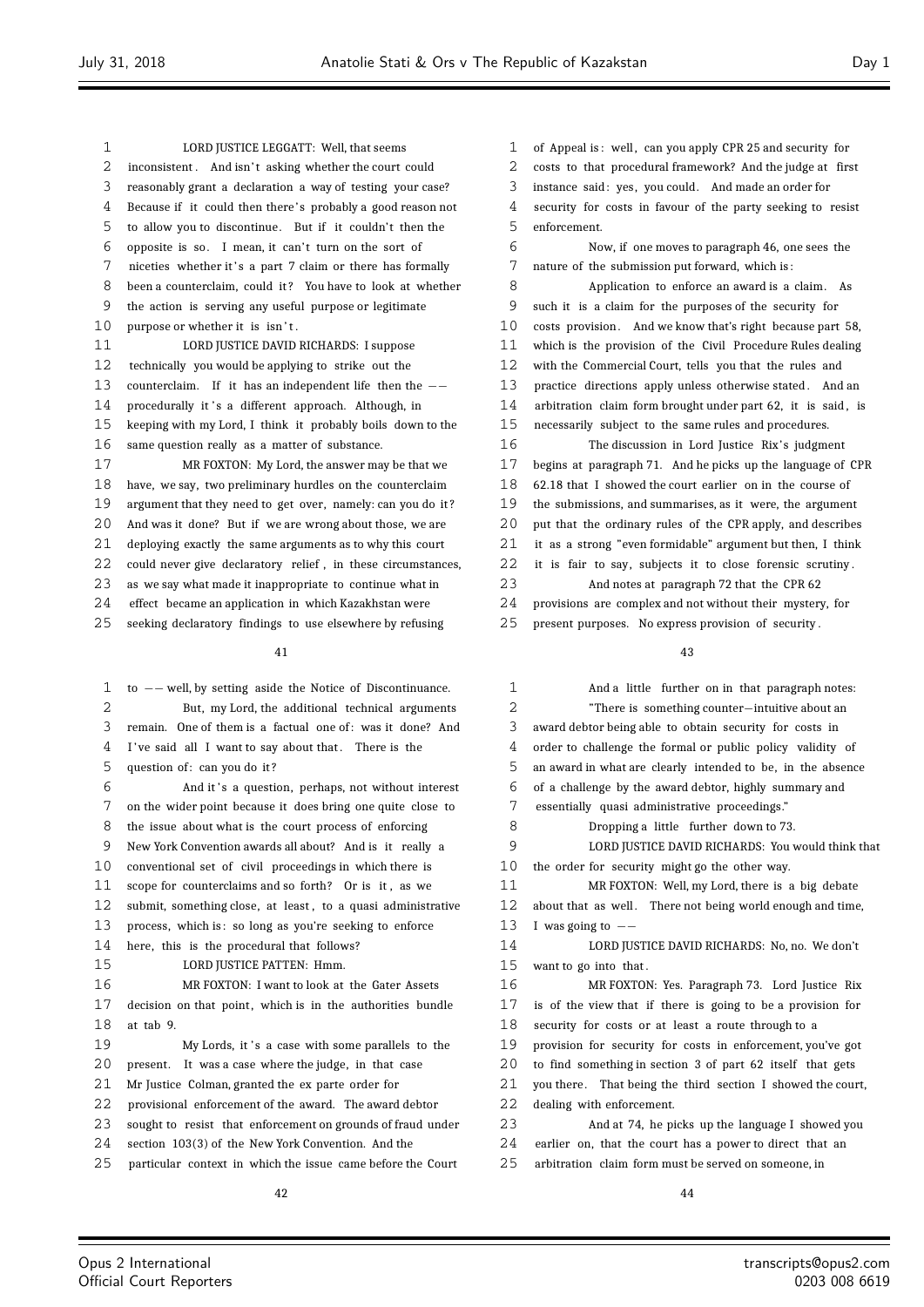- contradistinction to a permissible power to allow it to be
- done, reflecting the two choices that I mentioned the judge
- in receipt of such an application has of: do nothing but
- simply start the process or make the provisional order for
- enforcement and give the award debtor the relevant period of
- time to apply to set it aside . And Lord Justice Rix takes the view that rules 18.2 and 3 are addressing option 1,
- where the court doesn't make provisional enforcement order;
- and, over the page, notes that if the court does make the
- 
- 10 provisional enforcement order, it 's the enforcement order
- which is assimilated to an arbitration claim form. And the court may remember I showed them the wording that the order
- can be served out of the jurisdiction as if it is an
- arbitration claim form.

 And between B and D Lord Justice Rix debates why we see this distinction in the provisions and offers , as one possible answer, that enforcement in 101 is intended to be mechanistic and it is only where the judge feels unable, on the evidence before him, to enforce summarily that he will direct service and decline to make any enforcement order. And where that leads the judge, in his view on 22 security for costs, is at paragraph 75, between *−*− halfway<br>23 between letter **F** and **F** that he was prenared to assume but between letter E and F that he was prepared to assume, but not decide, that there was technical jurisdiction to order

25 security for costs against an award creditor, but said a

- distinction had to be made between cases where the judge was
- prepared to order provisional enforcement and where the
- judge was not.
- And said where there was summary, albeit
- provisional , enforcement, the enforcement proceedings remain
- outside the ordinary CPR regime. And it is that reasoning
- and that conclusion that we rely upon to say that ,
- similarly , they remain outside the ordinary CPR regime for counterclaims.
- And there is good reason for that in a New York Convention context, because were the position otherwise then the active enforcement in a particular jurisdiction could carry with it the procedural disadvantage of exposure to a 14 counterclaim there. The existence of the counterclaim would certainly allow for the potential of making the process of enforcement more complex. And we would submit that at least in cases of provisional enforcement the answer is that the 18 process remains one in Lord Justice Rix's word outside the ordinary CPR and in which a counterclaim is not possible or appropriate. LORD JUSTICE LEGGATT: Is there no case in which anybody has ever tried to make a counterclaim and that
- question has directly arisen? Presumably not, otherwise you
- would not be only showing us this one.
- MR FOXTON: My Lord, I'm not aware of. I would
- suggest it is counter*−*intuitive to think that there might be, but that might be of little assistance to the court. LORD JUSTICE DAVID RICHARDS: You would accept that a counterclaim was possible if the judge *−−* in this case Mr Justice Burton *−−* had directed service of the claim form on Kazakhstan? 7 MR FOXTON: My Lord, if we were in that territory a further issue would open up, on which there is commentary but no decision , as to whether that would be compatible with the article 3 provision of the New York Convention to 11 recognise and enforce awards. And I'm afraid I've rather fought shy of *−−* LORD JUSTICE DAVID RICHARDS: But, in terms of the way Lord Justice Rix was analysing it here, it seemed to turn on the fact that there wasn't that order for service ; is that a fair way of reading his judgment? 17 MR FOXTON: My Lord, I accept that. 18 LORD JUSTICE DAVID RICHARDS: I see. Thank you.
- LORD JUSTICE LEGGATT: But that makes it rather a
- narrow procedural question, whereas your submission is
- 21 really a broader one, isn't it? That the nature of a
- 22 proceeding to enforce an award *−*− this is what you're<br>23 saving *−*− isn't the kind of proceeding, which if you l
- 23 saying *−−* isn't the kind of proceeding, which if you bring<br>24 it somewhere exposes you to retaliation of any kind that
- it somewhere, exposes you to retaliation of any kind that
- the defendant might want to make by way of counterclaim.

- MR FOXTON: My Lord, that is right . 2 I've shown the court Lord Justice Rix. In fairness and, for completion, obviously there are two other judgments. Lord Justice Moses deals with the issue , I think , first of all , at paragraph 92 where, certainly as I understand the judgment, he accepts that the jurisdiction to award security is not available where you have followed the provisional enforcement by the ordinary route. LORD JUSTICE DAVID RICHARDS: He's firmer in his 10 view than Lord Justice Rix, I think, isn't he? Seems to be, anyway, in this paragraph. MR FOXTON: The reasons he gives for that are at 13 paragraph 95, I think, that, again, language of matter of machinery; and, I think the *−−* if it doesn't sound too much like a vibe argument, the spirit of the Convention at paragraph 95.
- 17 Lord Justice Buxton disagreed; and, it 's right to say, at paragraph 110, rejects the distinction between provisional enforcement and simply allowing an attempted 20 enforcement process to begin and clearly didn't regard those differences the wording of CPR 62.18 as significant . My Lord, that is all I wanted to say on the 23 counterclaim issue, but my Lord, Lord Justice Leggatt, is
- quite right that the issue that I think is close to the
- 25 heart of the entire appeal is, in truth, whether this is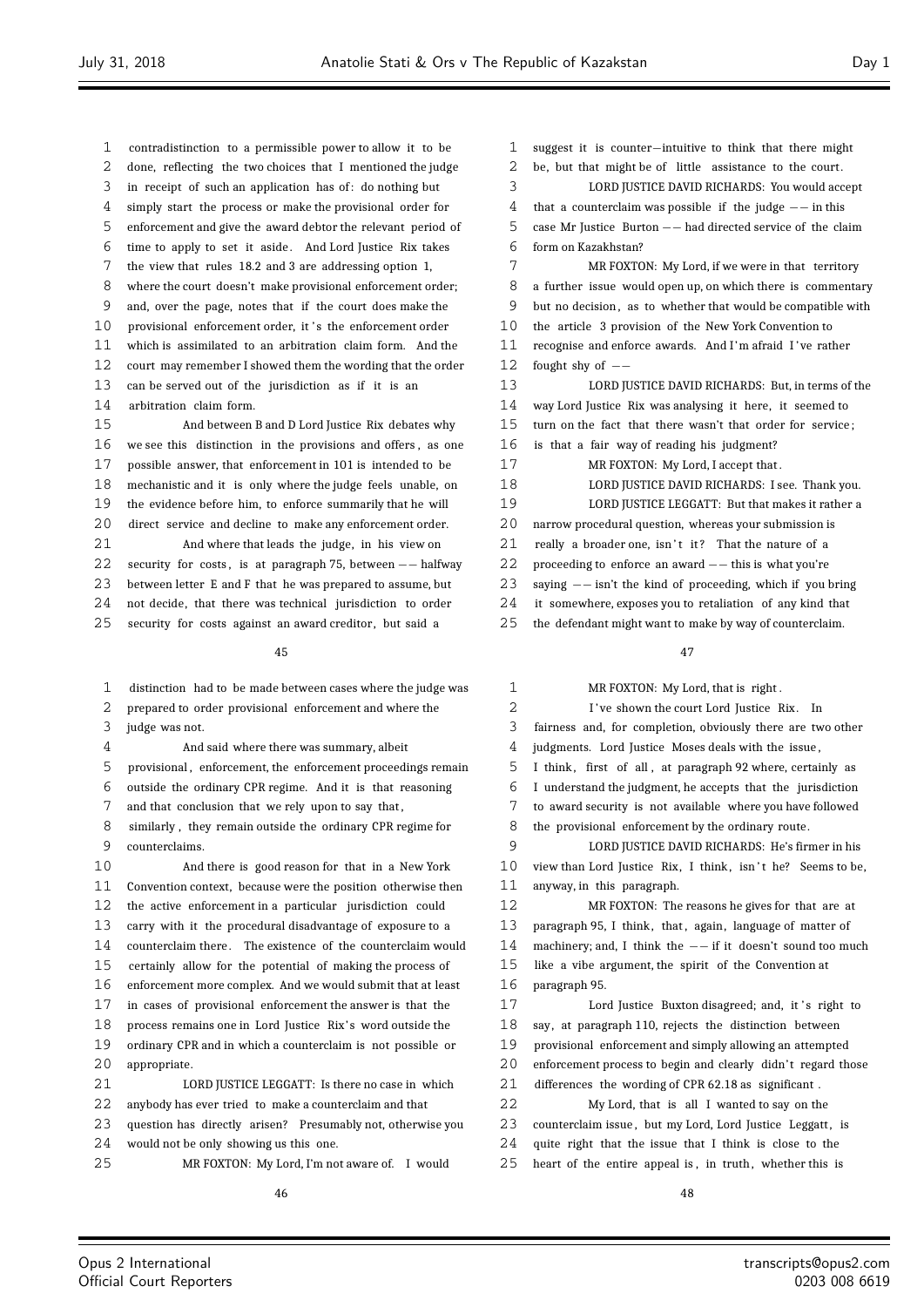| 1           | something that it is appropriate for the English court to    | 1  | jurisdiction is made out; and says: well, if you look at   |
|-------------|--------------------------------------------------------------|----|------------------------------------------------------------|
| 2           | do.                                                          | 2  | The Gladys, look at the Glencore case, if you countercla   |
| 3           | Now, my Lords, that brings me to $--$                        | 3  | you expose yourself to counterclaims.                      |
| 4           | LORD JUSTICE LEGGATT: Although you said you                  | 4  | We would respectfully submit he's not doing th             |
| 5           | didn't want to go to the commentary on the wider question,   | 5  | He's making a rather more fundamental point, quite right   |
| 6           | what form does that take?                                    | 6  | that it is not $--$ it would not be for this court, outsid |
| 7           | MR FOXTON: My Lord, the context in which I have              | 7  | enforcement and as a supervisory court, to be giving       |
| 8           | found it was in a book of essays on the New York Convention  | 8  | declarations of that kind. We submit he was absolutely     |
| 9           | edited by Dr Reinmar Wolff, which I am quite happy to make   | 9  | right in that. But unfortunately he failed to reflect o    |
| 10          | available, in which he notes there is dispute on this issue. | 10 | the significance that that had for his decision on the     |
| 11          | And I think in Germany it has been held that you can         | 11 | setting aside issue.                                       |
| 12          | counterclaim. And he expresses the view that allowing        | 12 | Now, there is a sort of I suppose a sub-them               |
| 13          | counterclaims may unduly delay the mechanism of enforcement. | 13 | these grounds which perhaps looks generally at the         |
| 14          | Therefore the better view is that admitting counterclaims is | 14 | appropriateness of the English court hearing issues and    |
| 15          | contrary to articles 3 and 5. The footnote is replete with   | 15 | deciding them for the benefit not of the proceedings bef   |
| 16          | the type of references it is not easy to track down and      | 16 | it but proceedings elsewhere. And we have obviously        |
| 17          | I suspect that they're not in English. Therefore, I don't    | 17 | referred to some cases where courts have looked askance    |
| 18          | suggest that this court is $--$ I'm certainly not asking you | 18 | that. And Mr Smouha has referred to a case, I think        |
| 19          | to reach any view on that question at all.                   | 19 | possibly including one from my Lord, Lord Justice          |
| 20          | LORD JUSTICE PATTEN: Right.                                  | 20 | David Richards, which decided it was appropriate.          |
| 21          | MR FOXTON: But if the court, for its own                     | 21 | The cases in which it is both done and sought              |
| 22          | interest, wishes to have a copy of that reference, it can    | 22 | be done, I have to say almost invariably involve asking    |
| 23          | certainly be provided.                                       | 23 | English court to rule on an issue of English law. And,     |
| 24          | Now, my Lords, the $--$ that brings me, then, to our         | 24 | insurance contexts, not surprisingly the insurers tend to  |
| 25          | first and second grounds of appeal. I think $--$ I hope,     | 25 | rather keen on the English court ruling on questions of    |
|             | 49                                                           |    | 51                                                         |
| $\mathbf 1$ | having said most of what I want to say, effectively it is    | 1  | English law than perhaps a judge in a US court in which    |
| 2           | the structural argument we have put as to the distinction    | 2  | issue of coverage has arisen.                              |
| 3           | between the supervisory and the enforcement court.           | 3  | None of those $--$ obviously we're not here with           |
| 4           | LORD JUSTICE PATTEN: Yes.                                    | 4  | court being asked to rule on a question of English law,    |
| 5           | MR FOXTON: The fact that once the attempt to                 | 5  | least the benefit of the ruling is not said to lie in th   |
| 6           | enforce is abandoned the interest of the English court and   | 6  | court's decision on a question of English law. And         |
| 7           | the role of the English court is at an end. And were         | 7  | therefore we submit those questions really $--$ those oth  |
| 8           | matters otherwise it would allow Kazakhstan to use what is   | 8  | cases on construction of the ISDA form or matters of tha   |
| 9           | meant to be the passive remedy of resisting enforcement and  | 9  | nature don't really assist.                                |
| 10          | turned it into an active means of seeking to improve its     | 10 | What is being said is the English court will r             |
| 11          | position vis a vis enforcement elsewhere.                    | 11 | on questions of fact and that those questions may then     |
| 12          | And we do say that that is exactly the point the             | 12 | inform other courts when applying their own public polic   |
| 13          | judge himself recognised on the declaratory relief point     | 13 | relation to enforcement attempts in their jurisdiction.    |
| 14          | when rejecting Mr Smouha's argument. You've got that in      | 14 | And we do respectfully submit that the warning             |
| 15          | bundle 7, the core bundle.                                   | 15 | about not appearing condescending and not offering         |
| 16          | LORD JUSTICE PATTEN: Oh, we're looking at the                | 16 | unsolicited opinions and the risk that the judgment may    |
| 17          | judgment, are we?                                            | 17 | perceived as patronising do have real weight in that       |
| 18          | MR FOXTON: My Lord, I am.                                    | 18 | context.                                                   |
| 19          | LORD JUSTICE PATTEN: Which paragraph?                        | 19 | So we've referred, I think, no the Howden                  |
| 20          | LORD JUSTICE DAVID RICHARDS: 32, is it?                      | 20 | North America decision, which was one of the cases in wl   |
| 21          | MR FOXTON: I'm grateful. My Lord is absolutely               | 21 | this issue surfaced. Perhaps we can look briefly at tha    |
| 22          | It is paragraph 32.<br>right.                                | 22 | the authorities bundle at tab 13.                          |
| 23          | LORD JUSTICE PATTEN: Right.                                  | 23 | LORD JUSTICE PATTEN: Yes.                                  |
| 24          | MR FOXTON: Now, Mr Smouha interprets that as a $--$          | 24 | MR FOXTON: Now, that was a case in which ther              |
| 25          | the judge making an error as to whether territorial          | 25 | were proceedings, I think in Pennsylvania from recollecti  |
|             |                                                              |    |                                                            |

 $\lambda$  advs, look at the Glencore case, if you counterclaim, spose yourself to counterclaims. We would respectfully submit he's not doing that. making a rather more fundamental point, quite rightly, it is not *−−* it would not be for this court, outside ement and as a supervisory court, to be giving ations of that kind. We submit he was absolutely in that. But unfortunately he failed to reflect on ignificance that that had for his decision on the g aside issue. 12 Now, there is a sort of I suppose a sub*−*theme to grounds which perhaps looks generally at the priateness of the English court hearing issues and ng them for the benefit not of the proceedings before proceedings elsewhere. And we have obviously ed to some cases where courts have looked askance at And Mr Smouha has referred to a case, I think bly including one from my Lord, Lord Justice Richards, which decided it was appropriate. The cases in which it is both done and sought to ne, I have to say almost invariably involve asking the 23 English court to rule on an issue of English law. And, in ince contexts, not surprisingly the insurers tend to be keen on the English court ruling on questions of 51 h law than perhaps a judge in a US court in which an

of coverage has arisen. 3 None of those *−−* obviously we're not here with the being asked to rule on a question of English law, at the benefit of the ruling is not said to lie in the s decision on a question of English law. And  $\frac{1}{\pi}$  ore we submit those questions really *−−* those other on construction of the ISDA form or matters of that e don't really assist. What is being said is the English court will rule estions of fact and that those questions may then n other courts when applying their own public policy in on to enforcement attempts in their jurisdiction . And we do respectfully submit that the warnings not appearing condescending and not offering icited opinions and the risk that the judgment may be ived as patronising do have real weight in that kt. So we've referred, I think, no the Howden

America decision, which was one of the cases in which ssue surfaced. Perhaps we can look briefly at that in

52

proceedings, I think in Pennsylvania from recollection,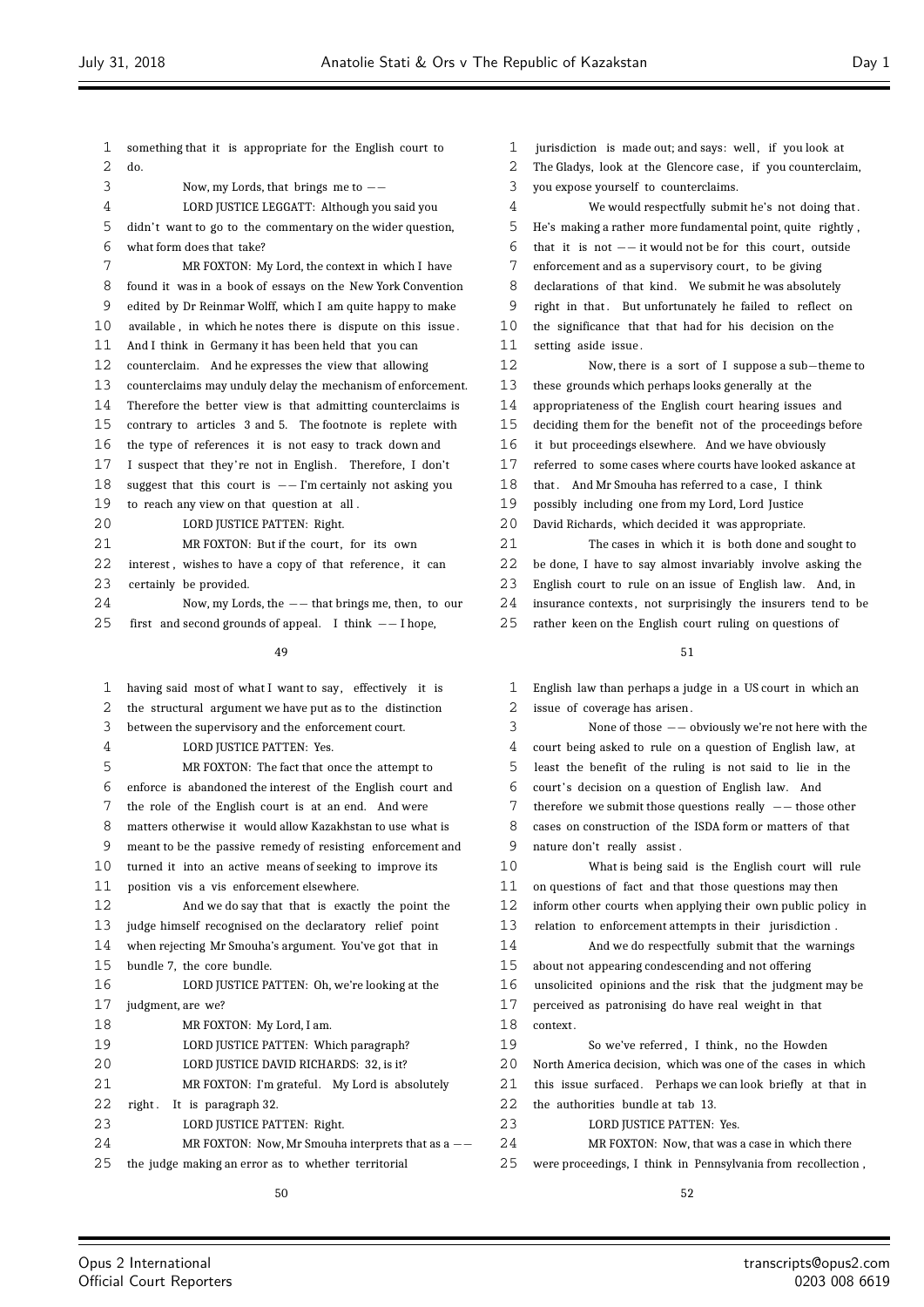- as to an insurance policy which the insurer said was
- governed by English law. I don't think the insured shared
- that view. And I think the preliminary view of the
- Pennsylvania judge had been to doubt that English law would
- apply. And proceedings had, in effect , been commenced here
- because there was territorial jurisdiction , for declaratory
- relief , in the hope that both that those *−−* that relief could be deployed in Pennsylvania and, in due course,
- provide a basis for resisting any inconsistent judgment by
- the Pennsylvania court here.
- And the judge at first instance had *−−* Mr Justice Field *−−* had allowed the proceedings to continue. And if one looks at paragraph 25, one sees similar sort of hopeful, but rather uncertain, language as to what the utility of the
- proceedings would be, namely a real prospect that English
- law will be held to be the governing law in which event it
- 17 is reasonable to assume that the Pennsylvania court, at the
- very least , would find the judgment to be of considerable assistance .
- Now, slightly meatier terms there than
- 21 Mr Justice Knowles felt able to describe the prospect of
- assistance here, but all rather uncertain. And at
- paragraphs 37 and 39, which I do invite the court to read,
- 24 Lord Justice Aikens, I think, it is fair to say, rather
- disapproves the idea of this unsolicited advisory opinion

#### 

 being offered up for the enlightenment or perhaps education of the Pennsylvania judge.

- (Pause). So, my Lords, even without our New York
- Convention structure points , we would suggest that this
- would be an unwelcome and unnecessary and inappropriate
- intervention . But when one places what is happening here in
- 7 the context of the different roles of different courts, we say the position becomes one where it is overwhelmingly
- inappropriate to have an eight day trial for the purposes of
- this potential or possible assistance .

 LORD JUSTICE LEGGATT: I entirely see your point that it is not the business of the English court to be 13 offering unsolicited opinions for other courts, but the more substantial question, as I see it , is whether the Kazakhstan has any proper interest in seeking such a determination, which is the other way the judge put it .

 MR FOXTON: And, my Lord, our answer to that is this : that the legitimate interest that Kazakhstan has in the English enforcement proceedings is to defeat enforcement here. It has benefited from that sort of localised nature of enforcement interest itself , by being able to re*−*open or argue again the public policy issues on which it failed in Sweden, precisely because each enforcement court gets to decide its own public policy . That's the basis upon which the judge *−−* sorry, one of the bases on which the judge

- rejected the argument that the Swedish court decision was 2 preclusive . But that carries with it , we say inevitably . the consequence that what it can ask the English court to do or what it is legitimately entitled to ask the English court to do is itself circumscribed by that localised question. And once that has become entirely moot, we would submit that it is then seeking to use this court for an impermissible purpose. LORD JUSTICE LEGGATT: Well, that's the crux of 10 your argument, isn't it? MR FOXTON: That's the crux of the argument. 12 LORD JUSTICE LEGGATT: Yes. MR FOXTON: Now, my Lord *−−* LORD JUSTICE LEGGATT: Are there any commentaries 15 on the Convention that have looked at it at all? The essays that you're talking about ... MR FOXTON: My Lord, I have not found anything for or against my position. I don't pretend to have *−−* as your Lordship knows the arbitration publishing scene is surprisingly active and I haven't begun to crawl through all
- of it .
- LORD JUSTICE LEGGATT: No. No. Right.
- MR FOXTON: Now, my Lord, just a few subsidiary
- points on this issue before I get to ground 3. There is
- some suggestion the point wasn't argued below.

# 

 Now, as with most appeals, I quite accept that it has been buffed up and has become rather more exclusive point of focus on this appeal. But it undoubtedly is there . I can give the court the references or take the court to them. I don't think Mr Smouha is suggesting that the point should not be open to me so it maybe it is a purely forensic 7 point. My Lord, our skeleton at first instance makes

9 exactly this point. That's in supplemental bundle, tab 9, page 51, at paragraphs 3.4, 3.8 and 33. And Mr Sprange QC also made the point at the hearing, transcript is supplemental bundle, tab 11, page 106. I would invite the court to look at pages 59 and 119 to 120 of the transcript . 14 So, for what it's worth, we say it's there. Secondly, it is said this is a collateral attack on the 2017 judgment. It is nothing of the kind. On the 17 contrary, it's picking up on the logic of the 2017 judgment,

- which is that we get to say what public policy is for the purposes of enforcing here, to reach the conclusion that
- once that process is abandoned or at an end, you do not or
- it would not be appropriate to make findings of fact for the
- 22 purposes of other courts' determination of what their public
- 23 policy applies.
- 24 And then I've referred a moment ago to the judge's finding on Kazakhstan's legitimate interest . And the court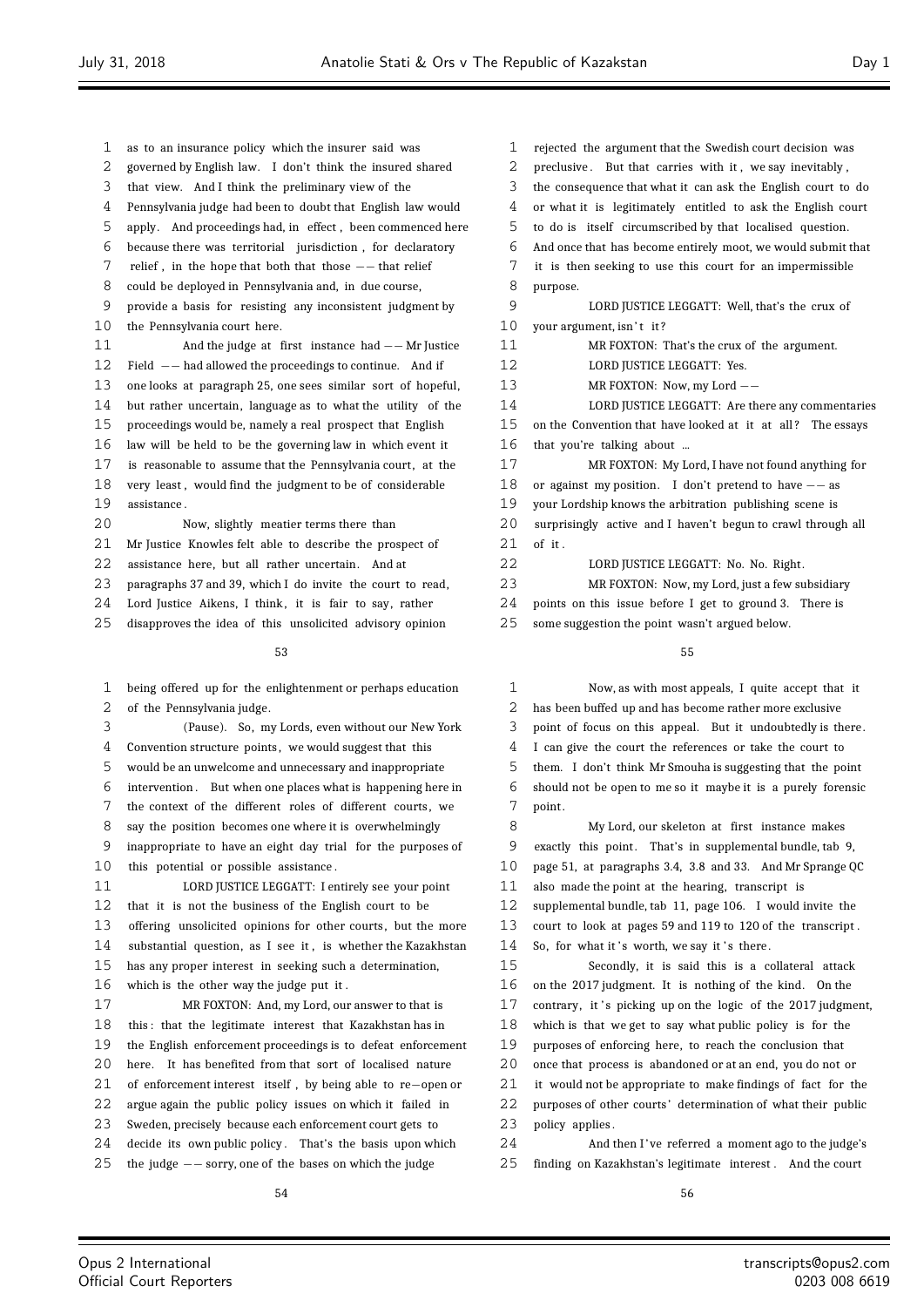has the crux of our answer on that, which won't improve by *−−* by repetition. Now, my Lords, that brings me to the third ground 4 of appeal, the one that my Lord, Lord Justice Leggatt, 5 I think, regarded as unpromising, it's fair to say, when giving permission to appeal. 7 It's a point that I will deal with, I hope, in a manner appropriate to that preliminary view; but there is a 9 short, but important, point. First instance authority has held that the decision whether or not to set aside a Notice of Discontinuance is a decision that falls to be made in accordance with the application of the overriding objective , looking at interests of both parties , interests of justice generally , requirements of other court users. Mr Justice Henderson in the High Commissioner of 17 Pakistan case uses that test. I accept that it also features in Mr Justice Aikens judgment in Sheltam Rail . The court will have seen a joint note from Mr Smouha and I yesterday which, in fairness , Mr Smouha's personal diligence had found two other cases in which the test used 22 had been that test; and that's the approach the judge 23 followed. We're not aware of any appellate court that's 24 looked at that. And our submission on this follows along the

 following we would submit correct lines : there are certain steps in litigation where the court accords and respect are a high degree of autonomy on the part of those *−−* the entity deciding will or not to do them. The classic example would be the decision to commence proceedings. The court does not order that to be done, in the vast majority of cases does not order applications to be brought. It may make an order that if an application is to be brought, it must be brought by a certain time; but it respects and reflects a degree of autonomy on the part of a party, within that sphere, as to what it can do. And we say, albeit I accept with slightly reduced force , that the decision to stop proceedings, to stop an application , provided a party is prepared to pick up the 15 costs consequences that flow from that, is also one where the court should accord a high degree of autonomy to the 17 party taking that decision. Otherwise you are in effect requiring a party to carry on with some form of active

 process in circumstances in which they have decided they no longer wish to do so.

 And we say that that autonomy but not wholly uncircumscribed autonomy is reflected in the structure of part 38, which uses the language of right in 38.4 *−−* sorry, 38.2, describing the discontinuance. It is fair to say it uses the language of right in describing the application to

set aside the Notice of Discontinuance in 38.4.

 But, plainly , the discontinuance is a legal act that has legal significance unless and until the court makes an order otherwise under CPR 38.4.

 And our position in short is if you simply treat that as any other procedural discretion to which the

 overriding objective governs, that insufficiently recognises the area of autonomy that should apply to a decision not to

proceed with something; and that what is necessary to

trigger the exercise of the setting aside must focus on

 something impermissible or illegitimate on the part of the claimant.

 LORD JUSTICE LEGGATT: There are two ways of 14 approaching it though, aren't they? One is to say that the test is different , which is what you're seeking to submit. 16 But the other is simply to say it 's a factor of great weight that ordinarily is probably going to be decisive , unless 18 there's a good reason otherwise, that you've chosen not to go on with the proceedings. And that, therefore , the other party is going to have to serve some good reason why they should continue.

 But why should the test be, as it were, channelled 23 into abuse of process or something of that sort, rather than simply being the discretionary test of what's in the

25 interests of justice?

#### 

 MR FOXTON: My Lord, we would say the benefit of the approach for which we contend is that if we are right that stopping something you've started ought to benefit from a certain degree of autonomy, then conduct by the person seeking to do that ought to be the touchstone as to when they lose their area of autonomy. I submit that our 7 achieves that. Rather than if everything is put into the mix, as it were, that will unduly dilute what ought to be some area, at least , of freedom of action on the part of the party serving the notice . LORD JUSTICE PATTEN: But, I mean, the rules 12 don't *−−* the rules, as you point out yourself in your 13 skeleton, do contain certain inhibitions on the proces skeleton, do contain certain inhibitions on the process 14 where, in the sense of requiring the court's consent to discontinue where *−−* where, for example, an injunction has been granted order undertakings have been given to the court . 18 But the rules don't prescribe, in any way, the basis on which, if the defendant applies to have the Notice 20 of Discontinuance set aside, the court should exercise what must, I would have thought, be a discretion as to whether or not to *−−* to accede to that application . 23 So that in the authorities you are referring to, all that the judges have been trying to do is set out a

25 range of factors which will be relevant, broadly speaking,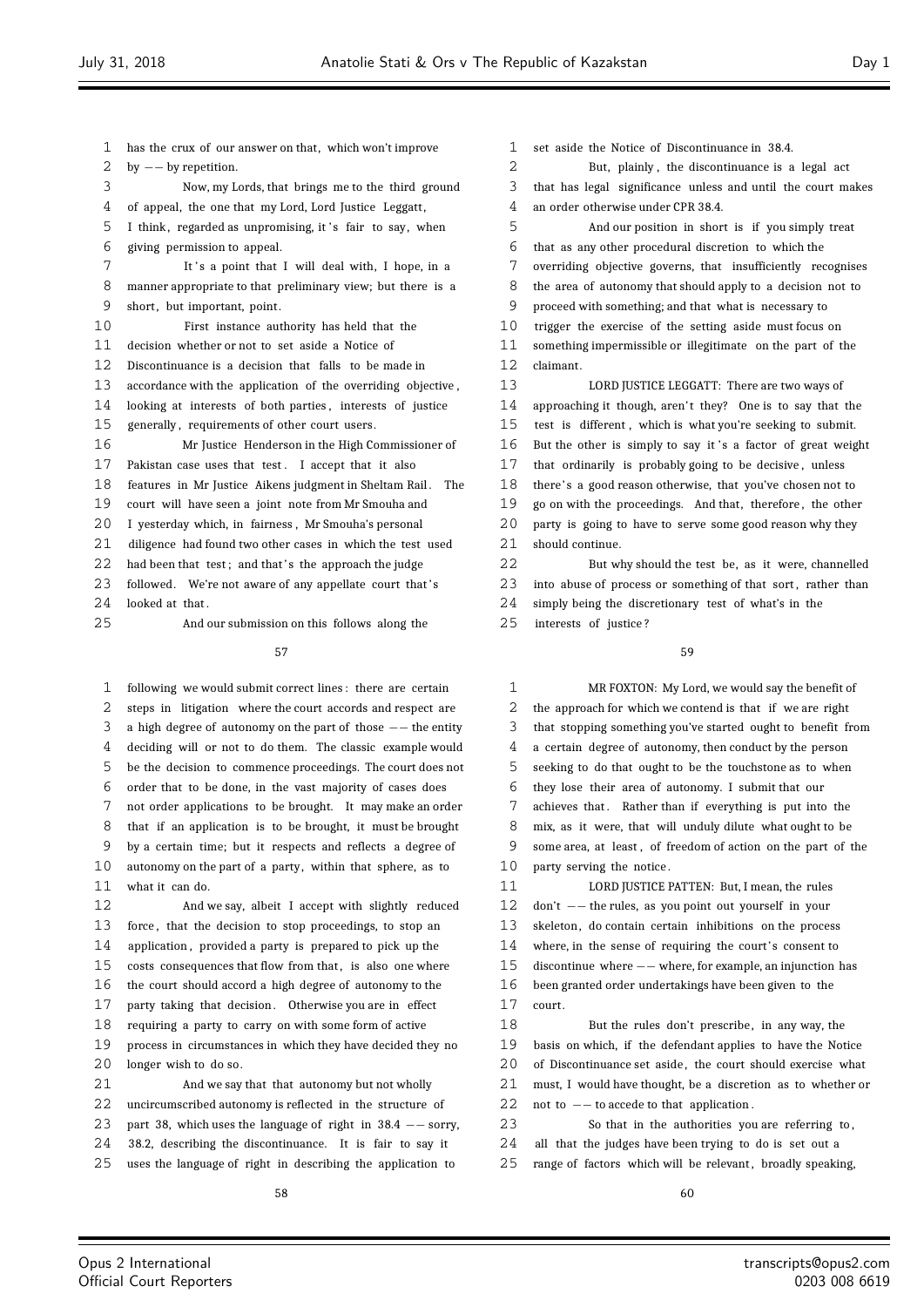- in most of the cases , although inevitably depending on the circumstances of the case, some will be more relevant than 3 others. I mean, it 's  $-$  it's a broad discretion, isn't it, that ' s *−−* that has to be exercised , having regard to the *−−* the nature of the proceedings in which discontinuance is sought and so on? The effect on other parties and so on. MR FOXTON: Well, my Lord, our submission, which I have made, is that there is , as it were, more of a focus on *−−* LORD JUSTICE PATTEN: But is this submission being made as one that *−−* that has a particular application in *−−* in an arbitration context? Or are you making this submission as a more general one? 14 MR FOXTON: My Lord, I'm afraid it 's made at two levels . 16 LORD JUSTICE PATTEN: Right. MR FOXTON: We do make it as a general submission. But in the arbitration context there is this interesting , we would submit, add*−*on, because one of the ways in which the courts have approached CPR 38.4 is to say: if you had needed permission, what would we have asked of you before we gave 22 it? And there are cases, Sheltam Rail is one, where a party brings a challenge before the English court in arbitration ,
- 24 as the supervisory court, and then, perhaps running *−*−you<br>25 know aware of a risk of failure to adont the finding the know, aware of a risk of failure to adopt the finding the

 judge made here, then seeks to pull that application . And Mr Justice Aikens, in that case, said: only on terms that you never raise these points in enforcement courts. And one can see why that was entirely appropriate with a supervisory court , because under the Convention setting aside by the supervisory court is one of the very few grounds of resistance . In most jurisdictions it is determinative. And, therefore , the English court was legitimately entitled , as part of the CPR 38.4 process, to look to matters elsewhere. If one says: what could the court legitimately have asked of the Statis if this was a leave to discontinue position? We say all it could have asked is undertake never, ever to try and enforce this award in this jurisdiction again. And that was offered . 16 The court could *−−* what the court could not have<br>17 done is to say: never try and enforce it anywhere even in done is to say: never try and enforce it anywhere, even in Sweden, which has already reached its view on Swedish public policy . LORD JUSTICE LEGGATT: But these are just really 21 arguments as to why, in this particular context, you say it shouldn't *−−* you should be allowed to discontinue. I mean, 23 they don't justify building into the rule, so to speak, some different test in a special case, where it is a New York Convention award and so forth. Or you say it does, do you? 

1 MR FOXTON: Well, my Lord, it's the phrase one always is horrified to read on the transcript when one said it afterwards, but: there it is , comes to mind. LORD JUSTICE DAVID RICHARDS: What it does is to focus attention on this particular case, in accordance with the general rules in which this provision is expressed which 7 does, to an extent, undermine the general point you're making, that there is some overarching restriction . But the problem, as my Lords has pointed out, is that that overriding restriction is not to be found in the words *−−* 11 the language of the rule. MR FOXTON: My Lords, I'm going to then move to my 13 final point. I think we are, just about, on track. 14 LORD JUSTICE PATTEN: Right. Good. MR FOXTON: I think, as an alternative submission to the judge's view, Mr Smouha says: well, look *−−* he doesn't put it in quite these terms and I hope he will forgive me for forensic paraphrase but: leave aside the question of providing assistance to other enforcement 20 courts, the English court has its own legitimate interest in determining whether the order granted by Mr Justice Burton ex parte was granted without full and frank disclosure and/or whether this was an attempt to enforce what, as a matter of English public policy at least , but not as a matter of Swedish public policy , would constitute an attempt

#### 

 to enforce a fraudulent arbitration award. 2 And, in that context, understandably, he relies heavily on his own forensic triumph in re Dalnyaya. I ' ve probably mangled that wrong but I did want to make some submissions on that case. The first issue is this : that whatever justification is now offered for the eight day trial , it is quite clear that what Kazakhstan is looking for from it *−−* to get from it is assistance in the context of enforcement or legal proceedings elsewhere. We do submit that the idea that one has an eight day trial to determine whether or not there is full and frank disclosure , of an order which never 13 got beyond the provisional stage, is one that is entirely without merit. The alternative argument, which is that we should have an eight day trial , effectively forcing the enforcement proceedings to continue, for the purpose of determining whether the continuance of the enforcement proceedings

19 involves a fraud on the English court, is, itself, quite a remarkable submission.

- LORD JUSTICE LEGGATT: Well, it might be different if , for example, if you went through the trial and said: we
- want to give up now at the end, after the court had heard
- all the evidence, and the judge had thought there was a
- fraud, and might feel was going to give judgment anyway; but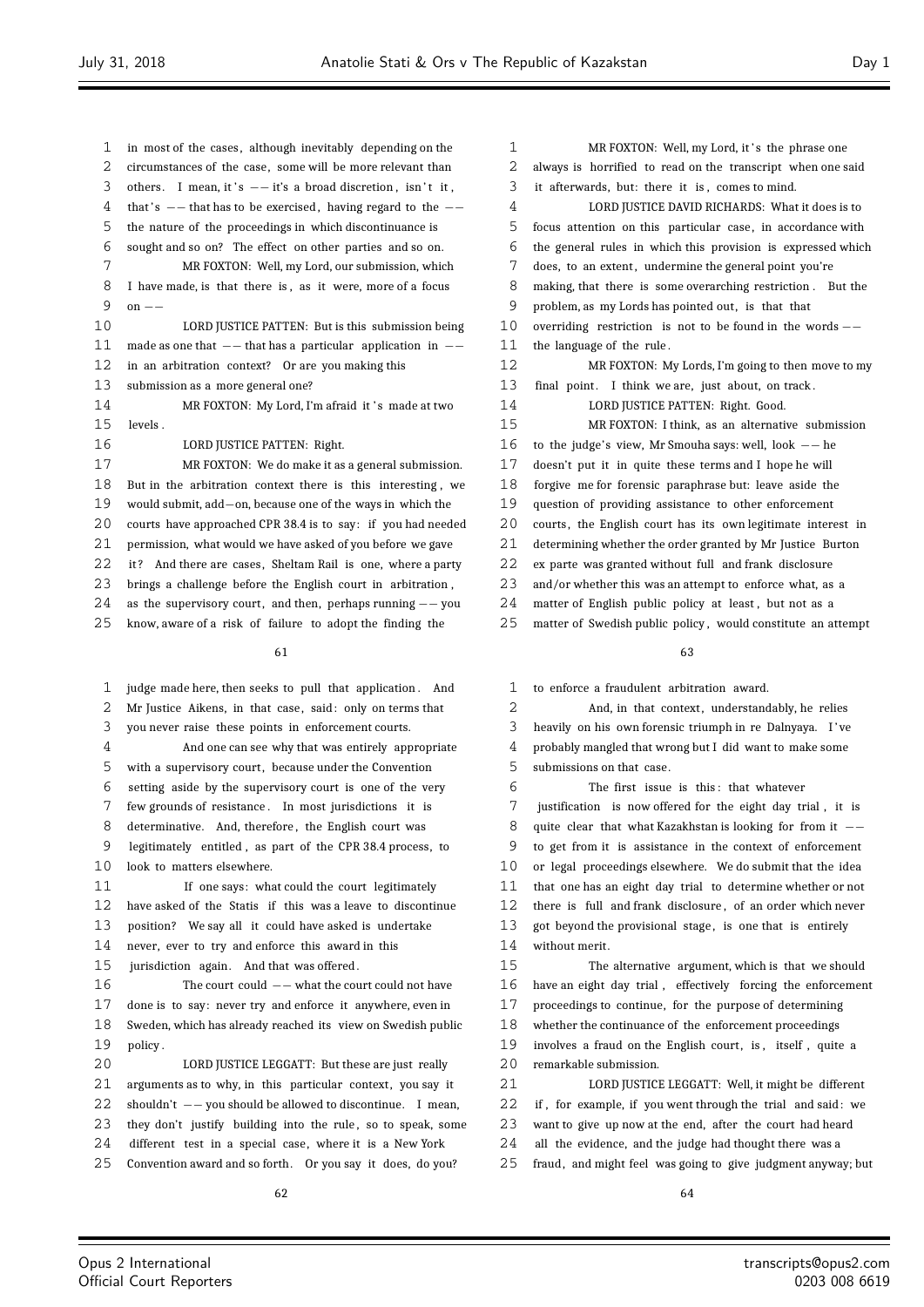that would be rather a different case from when you are a 2 lot less far down the line. MR FOXTON: My Lord, one of the reasons I sort of characterised it as a higher order principle is to allow myself forensic wriggle room for more extreme examples. And it may be that that is one. But we do submit that the Dalnyaya case, which I think the court was invited to pre*−*read, is really a very 9 different case. It's a case in which, as you've seen, a receiver of a Russian company received recognition under the cross*−*border insolvency regulations, under an order in which, effectively , the receiver was then acting as an officer of the English court for a period of 16 months. And the question was then: could the receiver come along and simply ask that order to be terminated as to the future , without the court ruling upon whether there had been compliance with the duty of full and frank disclosure in obtaining it in the first place? Now, the case is in the authorities bundle at 20 tab 4. And if one goes forward to, I think, paragraph 77, 21 one has the Chancellor's first answer to this point, that terminating it , if there had been a breach of full and frank 23 disclosure, and it *−−* when it should have been set aside<br>24 would not be satisfactory because there's a distinction 24 would not be satisfactory because there's a distinction −−<br>25 LORD HISTICE DAVID RICHARDS: Sorry which tab a LORD JUSTICE DAVID RICHARDS: Sorry, which tab are we at? MR FOXTON: Tab 4 of the authorities bundle. Paragraph 77. LORD JUSTICE DAVID RICHARDS: Yes. MR FOXTON: We do submit there is the real 6 difference here, that, first of all, the order for provisional enforcement remained inchoate and unenforceable at all times. And, therefore , this was not a case where there had, in fact , been an order in place for a substantial period which the court was simply being asked to terminate as to the future . 12 Secondly, I've accepted that discontinuance carries with it the setting aside of that order. So that 14 is, with respect, completely different. Secondly, the court itself stressed the wholly 16 exceptional, as the Chancellor put it, nature of that case, where there had been an attempt to use neutral language of repeated attempts by the Russian Government to engage the involvement of UK institutions in the ongoing dispute with 20 the Hermitage parties. And I think, as the court put it, a refusal by the Russian State to take "no" for an answer. And that's summarised at paragraphs 78 to 80. The wholly exceptional case language is in paragraph 81 of the Chancellor's judgment. So we have none of that ongoing and persistent 

 attempts to use English process or English legal institutions . The issue of non*−*disclosure there was not an issue the court was resolving for the purposes of assisting others, but because of the risk of the Russian State coming back to English courts again and needing, as it were, to be made absolutely clear to it what the obligations were in the context of prospective future proceedings here. So the court found the interest to be a legitimate English interest 10 in relation to future proceedings here. By contrast, there is no prospect of future enforcement proceedings here, given the undertaking offered . None of the New York Convention structural issues 14 that I've raised arose. And, of course, that was a scenario in which, at the very hearing at which whether termination should be allowed or not, the court heard, and was in a position to determine, and did determine, the issues of non*−*disclosure. It wasn't a case in which it was contemplated that when the court had issued its ruling you would then have an eight day trial . 21 It's in the nature of questions of non−disclosure that they don't ordinarily involve findings of fact as to the substance or the merits, which is why they're capable of 24 being dealt with by the court in interim hearings. It's

also in the nature of those points that they never come

# 

| 1  | back, as it were, once you've got beyond that stage to      |
|----|-------------------------------------------------------------|
| 2  | trial.                                                      |
| 3  | And we do submit one is in a fundamentally                  |
| 4  | different context here, where it's not suggested that the   |
| 5  | judge could or should decide the issues before him. It was  |
| 6  | suggested that a trial should $--$ or the process should    |
| 7  | continue through the remaining steps to an eight day trial. |
| 8  | So, my Lords, for all those reasons, we do submit           |
| 9  | that the $--$ yes, and as Mr Sprange reminds me, for        |
| 10 | declaratory relief. So we do submit it is a wholly          |
| 11 | exceptional case and a case that offers very little         |
| 12 | assistance to this court in terms of the issues before it.  |
| 13 | My Lords, unless there are any further questions,           |
| 14 | I think that takes me to my allotted time.                  |
| 15 | LORD JUSTICE PATTEN: No. Thank you very much,               |
| 16 | Mr Foxton.                                                  |
| 17 | Mr Sprange, I assume you don't wish to follow on.           |
| 18 | No. Mr Smouha.                                              |
| 19 | Submissions by MR SMOUHA                                    |
| 20 | MR SMOUHA: My Lords, there are two points upon              |
| 21 | which, in our submission, this appeal flounders.            |
| 22 | First, the judge's decision that the fraud issue,           |
| 23 | namely whether the arbitration award had been obtained by   |
| 24 | the fraud of the Statis, should be tried by the English     |
| 25 | courts, despite the attempt by the Statis, by Notice of     |
|    | $\epsilon$ o                                                |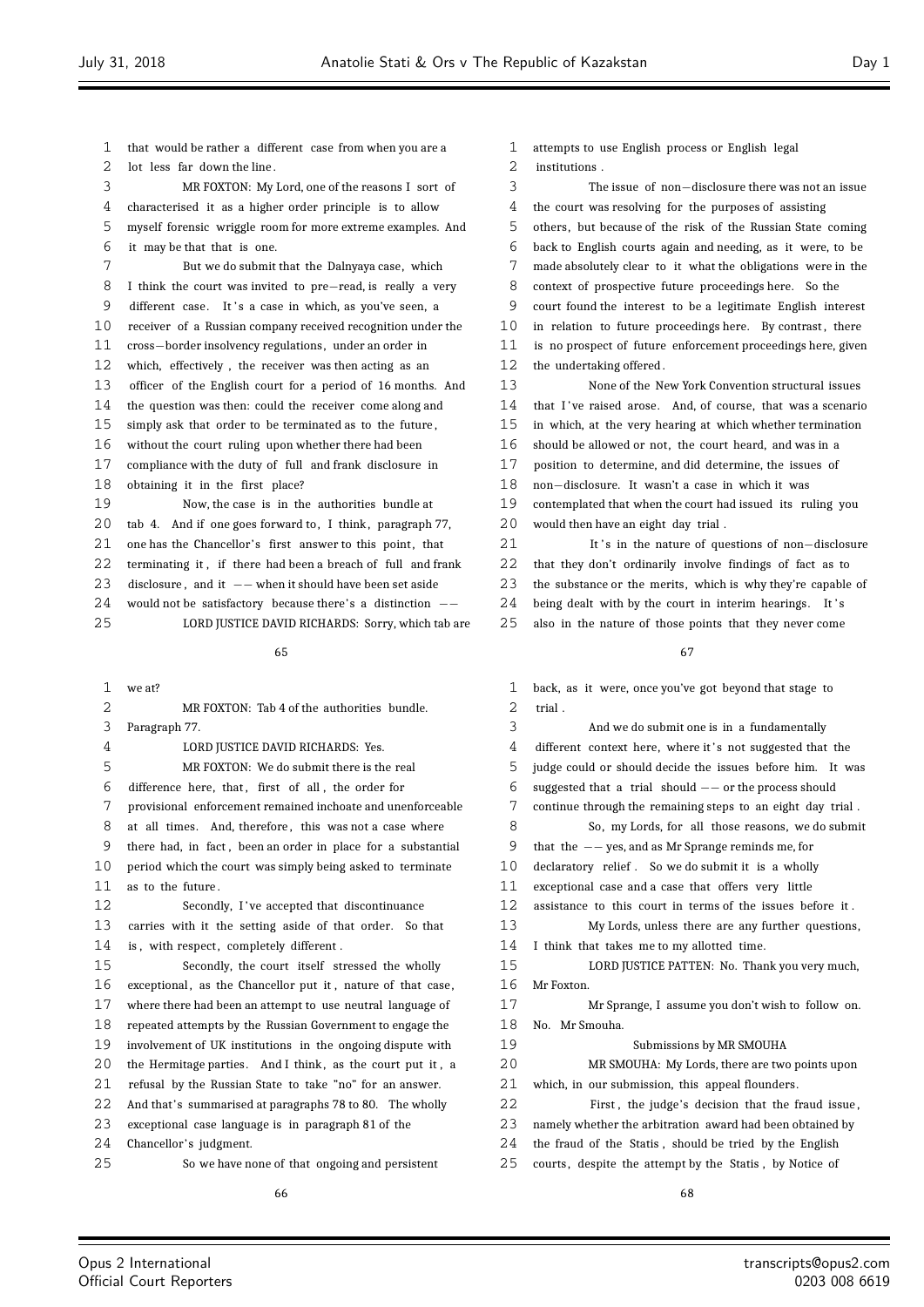- Discontinuance, to remove that question from being examined
- 2 by the English court. That decision had no impact
- 3 whatsoever on the supervisory court, the Swedish court. Nor
- did it have any impact whatsoever on the relationship
- between the supervisory court and the enforcing court . And
- it will have no impact even after trial on that court or
- that relationship .

8 In short, there is no point in issue in this appeal or at least no point open to the appellant to advance that the judge's judgment, that is the judgment under appeal, has moved outwith the parameters laid down by the same judge in his first judgment, which did consider what the Swedish courts had and had not decided, and which findings bind the Statis , however much they protest or wriggle. This court is not concerned with how the Statis came to seek permission to appeal against the 2017 judgment, Knowles 1, if I can call it that by way of shorthand. This court is not concerned with how they came to seek permission 20 to appeal that judgment out of time or why they did not, as

Lord Justice Lewison pointed out in refusing permission,

possibly deliberately , for their own reasons, did not make

- any application for an extension of time for permission to appeal.
- 25 That is the first point.

#### 

 Second, the learned judge's decision that the English court should proceed to trial is , essentially , based on three findings . First , that Kazakhstan had a legitimate interest in pursuing its fraud claim and obtaining the judgment of the English court on the fraud issues , even if the enforcement claim is not pursued by the Statis in England. Second, that a judgment of the English court on those issues will at least assist the courts of the several jurisdictions which are seized of effectively identical issues as to whether to recognise and enforce the award, all being New York Convention countries. 13 And, third *−−* the third finding of the judge  $-$ -<br>14 that having regard to factors such as the need for that, having regard to factors such as the need for finality , proportionality of cost and resources, that it would further the overriding objective to progress the case to the completion of the trial which is imminent. The judge's findings in that regard are , in our submission, unimpeachable. The Statis either do not challenge those findings as findings as such or insofar as they sought to do so by ground 4 of their application for permission to appeal, permission has been refused. In our submission, those two points present essentially insuperable obstacles to the appeal. There is the ground 3 challenge to the test that the judge applied,

- 1 the abuse of process point. I'm going to deal with that
- shortly to snuff out the glimmer that my Lord,
- 3 Lord Justice Leggatt, allowed it.

4 But that apart, we submit that without having to address either the question of whether the Notice of Discontinuance, in any event, had any discontinuing effect on the fraud claims advanced in the points of claim, or whether, in any event, there is an abuse of process which satisfies even the test proposed by the Statis , the appeal is misconceived *−−* a rather overused word, in oral and 11 written argument, in this court, but, in our submission, forensically accurate in this case. Essentially , what you are looking at is a series of case management decisions which flowed on naturally from the decision the judge made in his 2017 judgment that there was a strong reason to believe that the Statis had perpetrated a very large and serious fraud on the Tribunal and on Kazakhstan, through deception of the Tribunal; and that the English court could and should determine whether that fraud had taken place; ultimately whether or not the Statis had ceased to be happy about that or not; and whether or not they regretted having seized the English court themselves of those issued and participated in the action to 24 the brink of trial.

And they did not help the attempt to stop the

#### 

 English court doing just that by giving reasons for their discontinuance which the judge found were not true . And they did tell the judge, as he recorded in his judgment, that they "would relish the opportunity to proceed to trial with respect to the fraud allegations ". The judge rejected the two reasons they gave for wanting to discontinue the proceedings. Apart from which, 8 the Statis had said, apart from those reasons, they had "otherwise a strong desire to proceed to trial and defeat the fraud claims ". The references to those quotations are paragraphs 3.5 and 3.6 of the Statis ' skeleton below. Supplemental bundle, tab 9, page 52, and quoted in paragraph 19 of the judgment. In those circumstances, and against that background, it is , in our submission, hardly surprising that the judge determined that the issues raised by the fraud points of claim and points of defence should proceed to trial . And your Lordships will have seen that Mr Justice Knowles said in paragraph 93 of his 2017 judgment that , again *−−* this is in the authorities bundle, tab 2, paragraph 93: " It will do nothing for the integrity of arbitration as a process or its supervision by the Courts,

- or the New York Convention, or for the enforcement of
- 25 arbitration awards in various countries, if the fraud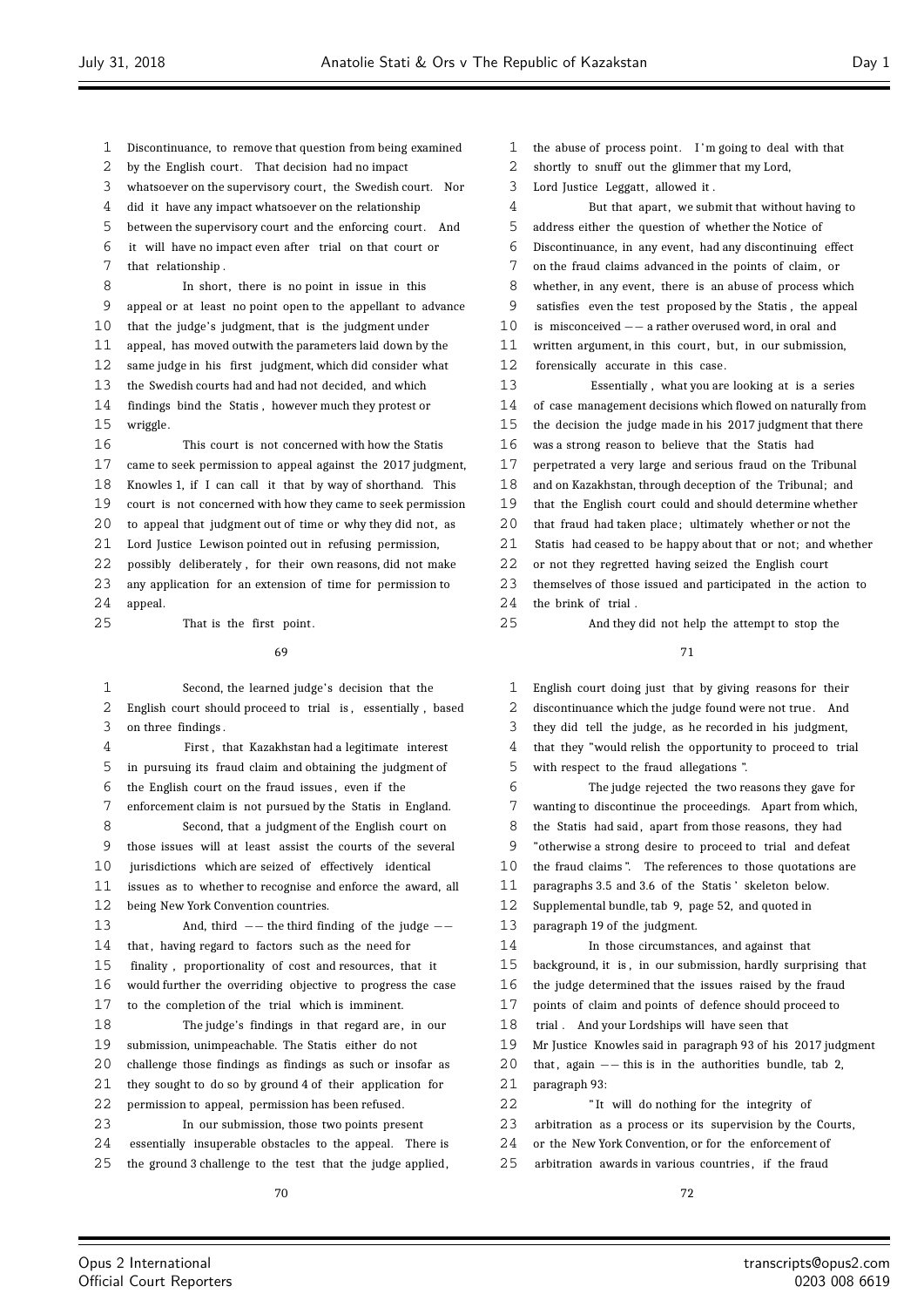| 1  | allegations in the present case are not examined at a trial    | 1  |      |
|----|----------------------------------------------------------------|----|------|
| 2  | and decided on their merits, including the question of the     | 2  |      |
| 3  | effect of the fraud where found. The interests of justice      | 3  | Ιu   |
| 4  | require that examination."                                     | 4  |      |
| 5  | In our submission, it would have been a travesty               | 5  | int  |
| 6  | of justice, a gross manipulation of the procedures of the      | 6  | the: |
| 7  | High Court, if the judge had made any other decision on the    | 7  |      |
| 8  | application to set aside the Notice of Discontinuance than     | 8  | not  |
| 9  | the one he did. But, of course, I do not need to go nearly     | 9  |      |
| 10 | that far in showing your Lordships why the appeal should be    | 10 | I s: |
| 11 | given short shrift.                                            | 11 | ide  |
| 12 | My Lords, turning to the issues on appeal in                   | 12 | det  |
| 13 | detail, one $--$                                               | 13 | and  |
| 14 | LORD JUSTICE DAVID RICHARDS: Paragraph 93 is a                 | 14 | rea  |
| 15 | bit overblown, isn't it? I mean, the question before the       | 15 |      |
| 16 | court was whether the award should be enforced in England.     | 16 | abo  |
| 17 | I think 93 had a good blowing of the trumpet sound of it,      | 17 | sho  |
| 18 | but what is actually the judge saying in paragraph 93?         | 18 | sho  |
| 19 | MR SMOUHA: He's saying in circumstances where the              | 19 | hav  |
| 20 | issue that he had to decide was whether the English court      | 20 | all  |
| 21 | should $--$ should $--$ in the 2017 judgment is to proceed to  | 21 | esto |
| 22 | order a trial of the $--$ of the fraud issues and in           | 22 | cou  |
| 23 | circumstances where the Statis were saying it should not,      | 23 | con  |
| 24 | either because the $--$ that had been decided in Sweden or, if | 24 | per  |
| 25 | not, in any event, it should not do so. And he's actually      | 25 | has  |
|    |                                                                |    |      |
|    | 73                                                             |    |      |
|    |                                                                |    |      |
| 1  | saying: no, on the contrary $--$                               | 1  | day  |
| 2  | LORD JUSTICE DAVID RICHARDS: So he's setting his               | 2  | tria |
| 3  | face against the Swedish court there, isn't he, when he says   | 3  | dec  |
| 4  | saying the interests of justice require that examination?      | 4  | dec  |
| 5  | The Swedish courts have decided the interests of justice do    | 5  |      |
| 6  | not require that examination as a matter of Swedish law.       | 6  | dec  |
| 7  | It just seems very $--$ I mean, I understand the               | 7  |      |
| 8  | point if he's talking about enforcement of the award in this   | 8  |      |
| 9  | country. It's perfectly understandable. But is he going        | 9  |      |
| 10 | beyond that? That's what I didn't quite understand about       | 10 | con  |
| 11 | this paragraph.                                                | 11 | isn  |
| 12 | MR SMOUHA: Well, my Lord, I'm not --                           | 12 |      |
| 13 | LORD JUSTICE DAVID RICHARDS: Have you any $-$ he's             | 13 | que  |
| 14 | saying it in the context of enforcement here, rather than      | 14 | tha  |
| 15 | some more general proposition that $--$ that it does nothing   | 15 | app  |
| 16 | for the integrity of the New York Convention if this issue     | 16 | asio |
| 17 | is not investigated.                                           | 17 | jud  |
| 18 | MR SMOUHA: The interests of justice in this                    | 18 | and  |
| 19 | country.                                                       | 19 | hav  |
| 20 | LORD JUSTICE DAVID RICHARDS: In this country.                  | 20 | sug  |
| 21 | It's all tied to this country.                                 | 21 | rel  |
| 22 | MR SMOUHA: My Lord, yes.                                       | 22 | the  |
| 23 | LORD JUSTICE DAVID RICHARDS: It's expressed very               | 23 | in : |
| 24 | generally or that's as I found $--$ but, anyway, you read it   | 24 | Not  |
| 25 |                                                                | 25 |      |

MR SMOUHA: Indeed. LORD JUSTICE DAVID RICHARDS: All right. inderstand that. MR SMOUHA: That's why I make the point that that interest *−−* the interest of justice he has identified re *−*− LORD JUSTICE DAVID RICHARDS: Is one here. He's seeking to make some more universal declaration here. MR SMOUHA: No; and I'm not relying on that . What ay, my Lord, is that the interests of justice that he entified there, justice in this country in relation to the determination of that issue , carries on *−−* flows through to, one sees it in his decision in relation to his reasons *−−* one of his reasons for finding that *−−* LORD JUSTICE PATTEN: Well, all he was concerned but in the first of his two judgments was whether there uld be a determination of the question of enforcement short of a full trial . I mean, the *−−* the *−−* the claimants have been *−−* have been saying: well, effectively , this had been decided elsewhere, and there was either an issue estoppel and so on. And the *−−* the set aside application could be just simply pushed aside and the *−−* and the .<br>23 aditional order become unconditional. I mean, it 's perfectly *−−* one perfectly well understands why the judge decided, then, that (a) those arguments didn't carry the 

|   | $\mathbf{1}$ | day; and it was important that there should be a proper        |
|---|--------------|----------------------------------------------------------------|
|   | 2            | trial of the $--$ of the fraud issue, in this jurisdiction, to |
|   | 3            | decide the question of enforcement. But that's all he          |
|   | 4            | decided.                                                       |
|   | 5            | MR SMOUHA: My Lord, that $--$ that is what he                  |
|   | 6            | decided.                                                       |
|   | 7            | LORD JUSTICE PATTEN: Yes.                                      |
|   | 8            | MR SMOUHA: But $--$                                            |
|   | 9            | LORD JUSTICE PATTEN: But he's faced with a                     |
|   | 10           | completely different scenario now because the enforcement      |
|   | 11           | isn't sought in this jurisdiction any more.                    |
|   | 12           | MR SMOUHA: Well, my Lord, that then raises the                 |
| Ś | 13           | question $--$ in relation to the appeal under the judgment,    |
|   | 14           | that raises, obviously, two questions. One is: what is the     |
|   | 15           | appropriate test in relation to considering whether to set     |
|   | 16           | aside a Notice of Discontinuance? And, secondly, did the       |
|   | 17           | judge make some error in relation to a principle which $--$    |
|   | 18           | and this is the only scope of the appeal $--$ the appellants   |
|   | 19           | have to say to $--$ to this court that by reference to their   |
|   | 20           | suggestion in grounds 1 and 2 that the decision subverts the   |
|   | 21           | relationship between the $--$ the $--$ an enforcing court and  |
|   | 22           | the supervisory court that the judge was bound $--$ bound $--$ |
|   | 23           | in these circumstances, to allow the discontinuance $-$ the    |
|   | 24           | Notice of Discontinuance to stand.                             |
|   | 25           | And the only point I'm making $--$                             |
|   |              |                                                                |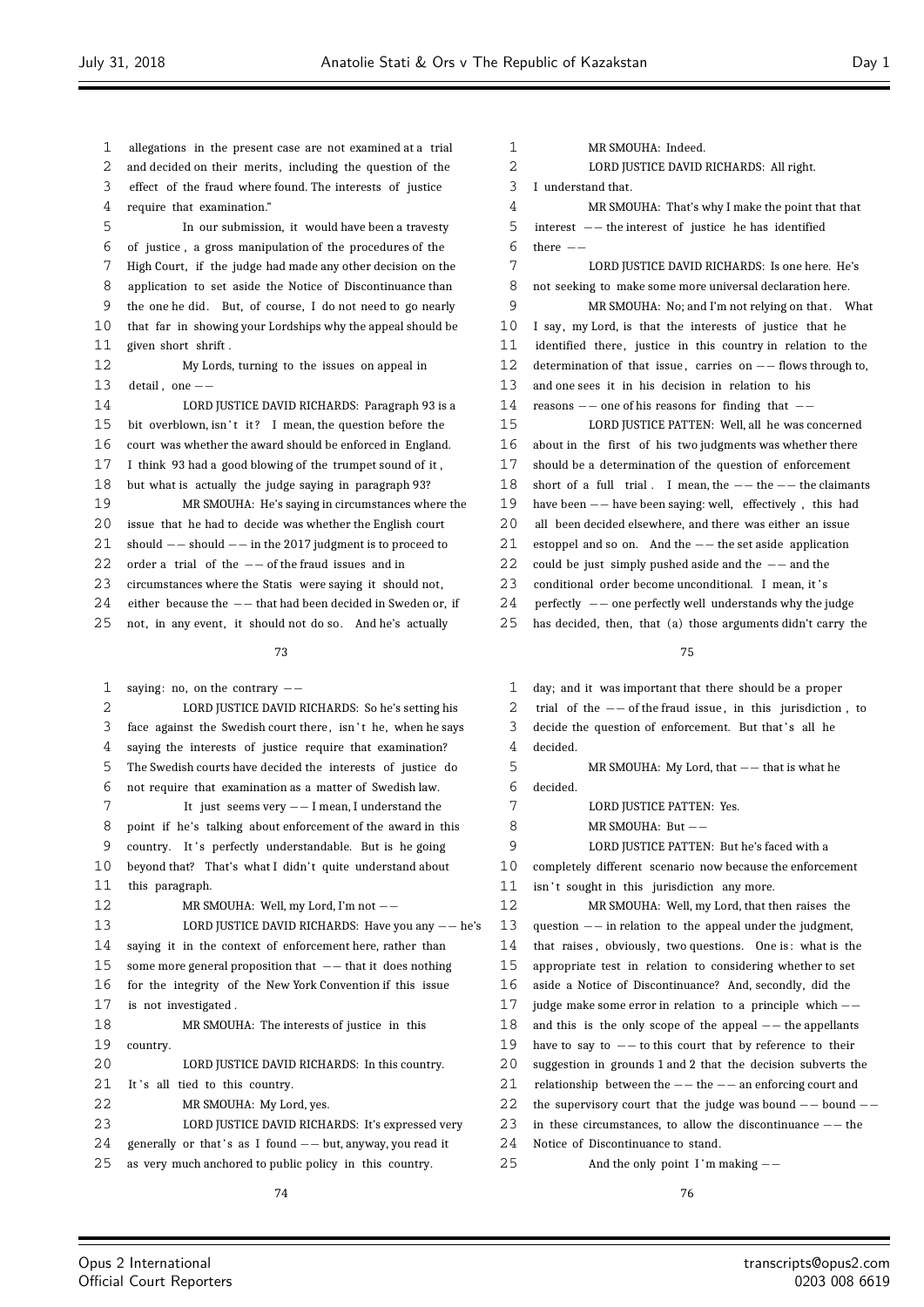| 1              | LORD JUSTICE PATTEN: Well, I mean, what point are              | 1  | And, my Lord, that's why the $--$ that's why the               |
|----------------|----------------------------------------------------------------|----|----------------------------------------------------------------|
| 2              | you making? That there isn't $--$ that they can't demonstrate  | 2  | C v D case doesn't assist my learned friends, because $--$ for |
| $\mathfrak{Z}$ | an error of principle. Is that what you're saying?             | 3  | the two reasons $--$ one of which he identified and one of     |
| 4              | MR SMOUHA: No, my Lord, I say that the error of                | 4  | which my Lord, Lord Justice Leggatt, identified, it is not     |
| 5              | principle they identify $--$ that the principle they identify  | 5  | an enforcement case; and, in any event, as he recognised,      |
| 6              | is $--$ two points: one is: there is no such principle. And,   | 6  | there is always the possibility of there being issues which    |
| 7              | secondly, that the attempt to say that at the heart of the     | 7  | arise in the context of an enforcement proceeding which may    |
| 8              | error that the judge made was some trespassing $--$ the word   | 8  | overlap with issues that will or may have been looked at by    |
| 9              | they use, I think, in their grounds of appeal is subversion    | 9  | the supervisory court, fraud being $--$ fraud in the obtaining |
| 10             | of the relationship between the supervisory court and the      | 10 | of the award being one of those.                               |
| 11             | enforcing court is quite wrong, because any question about     | 11 | LORD JUSTICE LEGGATT: That's a question, isn't                 |
| 12             | the relationship between the Swedish proceedings and the       | 12 | it, whether that is an issue or whether the only issue in      |
| 13             | English proceedings had already been decided, done and         | 13 | these proceedings is whether it is contrary to English         |
| 14             | dusted by the judge's 2017 judgment.                           | 14 | public policy?                                                 |
| 15             | LORD JUSTICE PATTEN: Well, what you mean --                    | 15 | MR SMOUHA: Well, my Lord, in relation to that, it              |
| 16             | I mean, when you say subversion, you mean by way of some       | 16 | is $--$ it is critically important that the judge made a $--$  |
| 17             | sort of collateral attack on the $--$ you don't mean that?     | 17 | and he dealt with exactly that point.                          |
| 18             | MR SMOUHA: Subversion is their word, my Lord.                  | 18 | LORD JUSTICE LEGGATT: Hmm.                                     |
| 19             | LORD JUSTICE PATTEN: Right. Okay.                              | 19 | MR SMOUHA: In answer to an argument that had been              |
| 20             | MR SMOUHA: Their formula in the ground of appeal               | 20 | made to him, that that was not the only issue and that         |
| 21             | is that:                                                       | 21 | wasn't the reason why he was saying that the determination     |
| 22             | "The judge's finding was a subversion of the                   | 22 | of the fraud questions would be of $--$ of assistance to other |
| 23             | distinction in international arbitration law, including        | 23 | courts. And he deals with that at paragraph 64, referring      |
| 24             | under the New York Convention, between the role of courts of   | 24 | back to his judgment. He says in the second sentence:          |
| 25             | the country of enforcement and a competent authority of the    | 25 | "The context of the utility of an answer includes              |
|                | 77                                                             |    | 79                                                             |
|                |                                                                |    |                                                                |
|                |                                                                |    |                                                                |
| 1              | country in which or under which the award is made."            | 1  | the fact, as I respectfully concluded in my judgment dated 6   |
| 2              | And what $--$                                                  | 2  | June 2017, that the Swedish Courts, as courts of the seat,     |
| 3              | LORD JUSTICE PATTEN: But, at heart, that point is              | 3  | have not determined the question of fraud discussed in that    |
| 4              | simply stressing what is evident from the terms of the         | 4  | judgment. I add that the important, and relevant, thing is     |
| 5              | Convention itself, and so on, and the Arbitration Act, that    | 5  | not an answer to a question of English public policy but an    |
| 6              | the focus of the $--$ of the proceedings in this jurisdiction  | 6  | answer to the question whether there was the fraud             |
| 7              | are on enforcement of the award in this jurisdiction.          | 7  | described."                                                    |
| 8              | MR SMOUHA: My Lord, yes.                                       | 8  | LORD JUSTICE LEGGATT: But would an English court               |
| 9              | LORD JUSTICE PATTEN: So if $--$ absent that                    | 9  | be bound by a factual finding of fraud by the Swedish court.   |
| 10             | component, what $--$ why are we having a trial here?           | 10 | MR SMOUHA: No, that's not the point he's making,               |
| 11             | MR SMOUHA: Because $--$ well, first of all,                    | 11 | my Lord. He's making the point the Swedish court did not       |
| 12             | because, in terms of why is the court seized? Because the      | 12 | decide the questions of fraud.                                 |
| 13             | court has been seized of the issues by the Statis.             | 13 | LORD JUSTICE LEGGATT: I know.                                  |
| 14             | LORD JUSTICE PATTEN: Yes. Well, we understand                  | 14 | MR SMOUHA: And what he is saying is that what                  |
| 15             | all that.                                                      | 15 | would be of utility is the English court's findings of fact    |
| 16             | MR SMOUHA: Secondly, because, my Lord, while it                | 16 | in relation to fraud.                                          |
| 17             | is, of course, correct that, under the New York Convention,    | 17 | LORD JUSTICE PATTEN: Well, who says it will be of              |
| 18             | $a$ -- an award creditor can start multiple enforcement        | 18 | utility?                                                       |
| 19             | proceedings, there is, obviously, the recognition that there   | 19 | MR SMOUHA: Sorry, my Lord?                                     |
| 20             | can be overlapping issues between the issues that arise in     | 20 | LORD JUSTICE PATTEN: Who says it will be of                    |
| 21             | different enforcement proceedings. And, having got as far      | 21 | utility?                                                       |
| 22             | as this, there are, for the reasons $--$ the findings that the | 22 | MR SMOUHA: That was the question that was dealt                |
| 23             | judge made, good reasons to allow the or not to allow the      | 23 | with $--$ my Lord, Lord Justice Leggatt asked whether there    |
| 24             | Statis to terminate those proceedings and to preclude the      | 24 | was evidence underlying the findings of the judge? And the     |
| 25             | English court from determining them.                           | 25 | answer is: yes, that was addressed extensively and debated     |

Ξ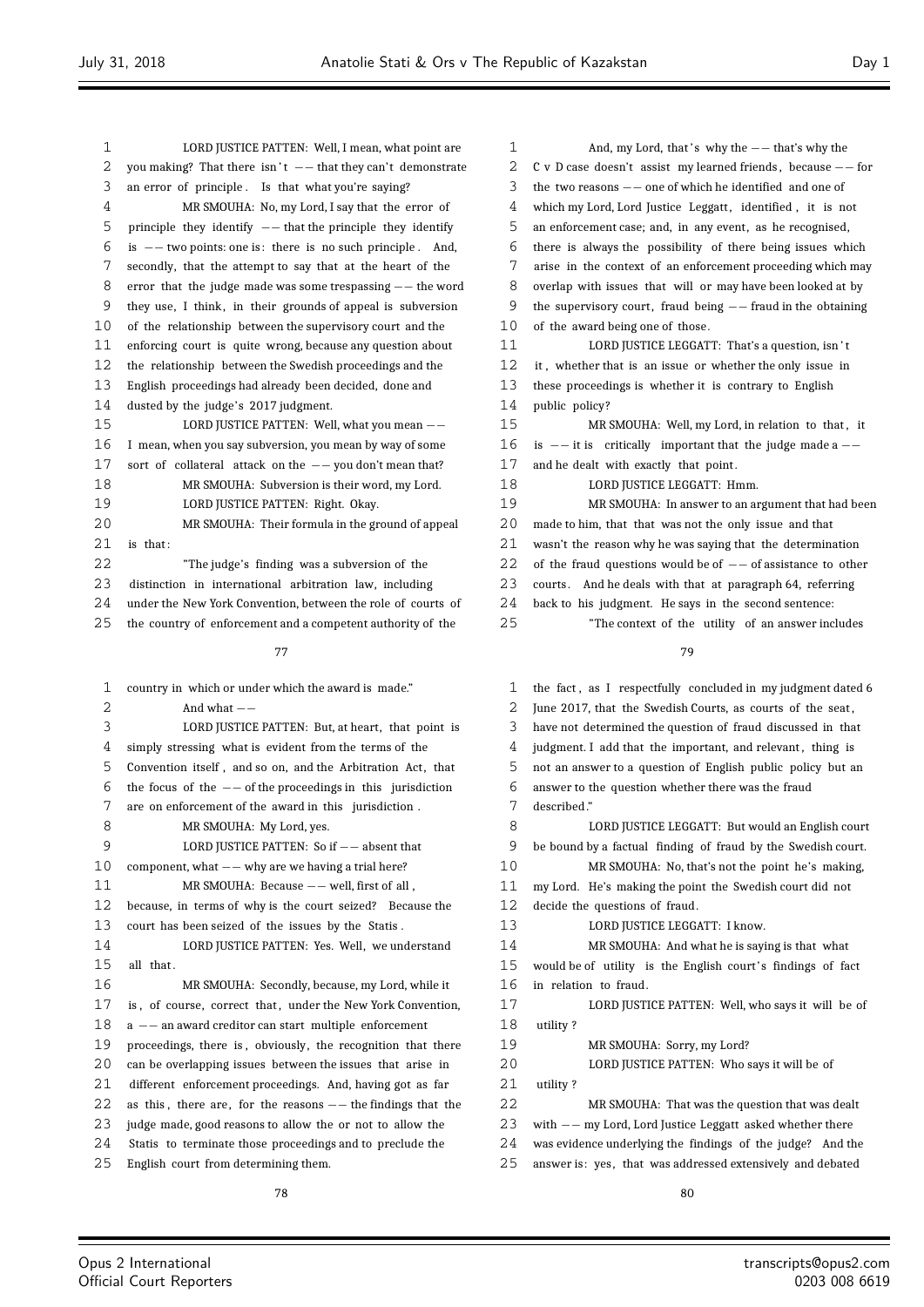before the judge. And your Lordship will get some indication of the extent of the material in relation to that *−−* and I'm certainly not going to go through this because, in my submission *−−* in my submission, it is not open to the appellants to challenge , in this appeal, the judge's findings in relation to the utility that will be given to the other courts . LORD JUSTICE DAVID RICHARDS: But, I mean, the finding *−−* his review or conclusions on this , I take it , are in paragraphs 57 to 59 and again in 63. MR SMOUHA: Yes. Exactly so. LORD JUSTICE DAVID RICHARDS: But, as has already 13 been said, it's not terribly ringing. It is all it's 14 possible. And then we've got the double negative of it will not be without use. Anyway, those are the *−−* both sides are 16 stuck with his findings on that, aren't they? So it is possible it will be of some use. MR SMOUHA: But the findings are in the terms they are . 20 LORD JUSTICE DAVID RICHARDS: Precisely. Yes. 21 MR SMOUHA: The parties are stuck with that. All I was going to your Lordships is , as I say, by way of 23 indication of the material. 24 LORD JUSTICE DAVID RICHARDS: Yes, I understand. MR SMOUHA: Tab 10 of the supplemental bundle and 

- tab 12 were tables that each side provided the judge with 2 their skeletons, summarising their submissions on the material in relation to the various jurisdictions . And, my Lord, what *−−* what I *−−* what I do say is that it would be entirely inappropriate, and not for this court to make some determination in relation to the judge's exercise of discretion by reference to how high that level of utility was pitched. LORD JUSTICE PATTEN: Well, we're not really doing 10 that. What we're trying to do is to understand what the judge was saying. I mean, where he says in 63: 12 <sup>"I</sup> respectfully take the view it will not be without use ". I mean ... I mean, we just need to make sure that we've understood what he was actually meaning by those words. MR SMOUHA: Yes. LORD JUSTICE PATTEN: Because, as I put *−−* as you will have heard I put to Mr Foxton it doesn't look as if the judge was necessarily saying that there would be any form of 21 issue estoppel as a result of this. So, presumably, the 22 highest it's going to be put is that a judge in London, having heard the evidence, and seen the disclosure , has 24 formed the view that there was fraud. I mean, that's  $-$  so 25 that's what we're talking about, is it?
- 1 MR SMOUHA: My Lord, there *−−*<br>2 CORD HISTICE PATTEN: Make of i LORD JUSTICE PATTEN: Make of it what you will elsewhere. MR SMOUHA: Well, two points, my Lord. First , as to what the judge has actually found. The actual findings by reference to the jurisdictions are in relation to Belgium, Luxembourg and the Netherlands in paragraph 57 in the last sentence. 9 LORD JUSTICE PATTEN: Yes. I see that. Yes. MR SMOUHA: In relation to the United States , paragraph 59, the last sentence. Netherlands, sorry. Forgive me. Netherlands he says something further in paragraph 58. Then in relation to the United States , paragraph 59. LORD JUSTICE DAVID RICHARDS: But that depends on whether this fraud claim is permitted to be brought in at all in the United States . 18 MR SMOUHA: My Lord, yes. LORD JUSTICE DAVID RICHARDS: But in paragraph 58 it seems to be common ground that an English judgment would be given some weight but less weight than the decision of the Swedish court. But, I mean, your point is , of course, the Swedish court did not reach a conclusion on the factual allegation of fraud. MR SMOUHA: Yes. And my point is also that
	- $9<sub>2</sub>$

 the degrees of this evidence and the level at which the judge puts it is not *−−* is not material on this *−−* on this appeal. This is not a complete statement of the position . There are, for example, now, Italian proceedings. The issue *−−* for the appellants to succeed, they have to be able to say that even if a judgment of the English court would *−−* would be of assistance to these courts , nevertheless the English court could not proceed to decide them *−−* decide those issues at a trial once the Statis decided to terminate those proceedings. And that comes back, my Lord, to my Lord, 12 Lord Justice Patten's question to my learned friend, about: would it be different if an estoppel *−−* an issue estoppel would be created? And my learned friend accepts that he has to say *−−* in relation to his identification of a principle at stake in this case, that he has to say that the position would have been the same even if a determination of the English court would create a binding issue estoppel which would operate in one or other proceedings in the enforcement proceedings. And, my Lords, in my submission, that proves why it cannot be the case that there is some such principle . And, my Lords, there are *−−* in relation to this point there can be common issues between proceedings *−−* enforcement proceedings that are taking place in different jurisdictions , there are situations in which issue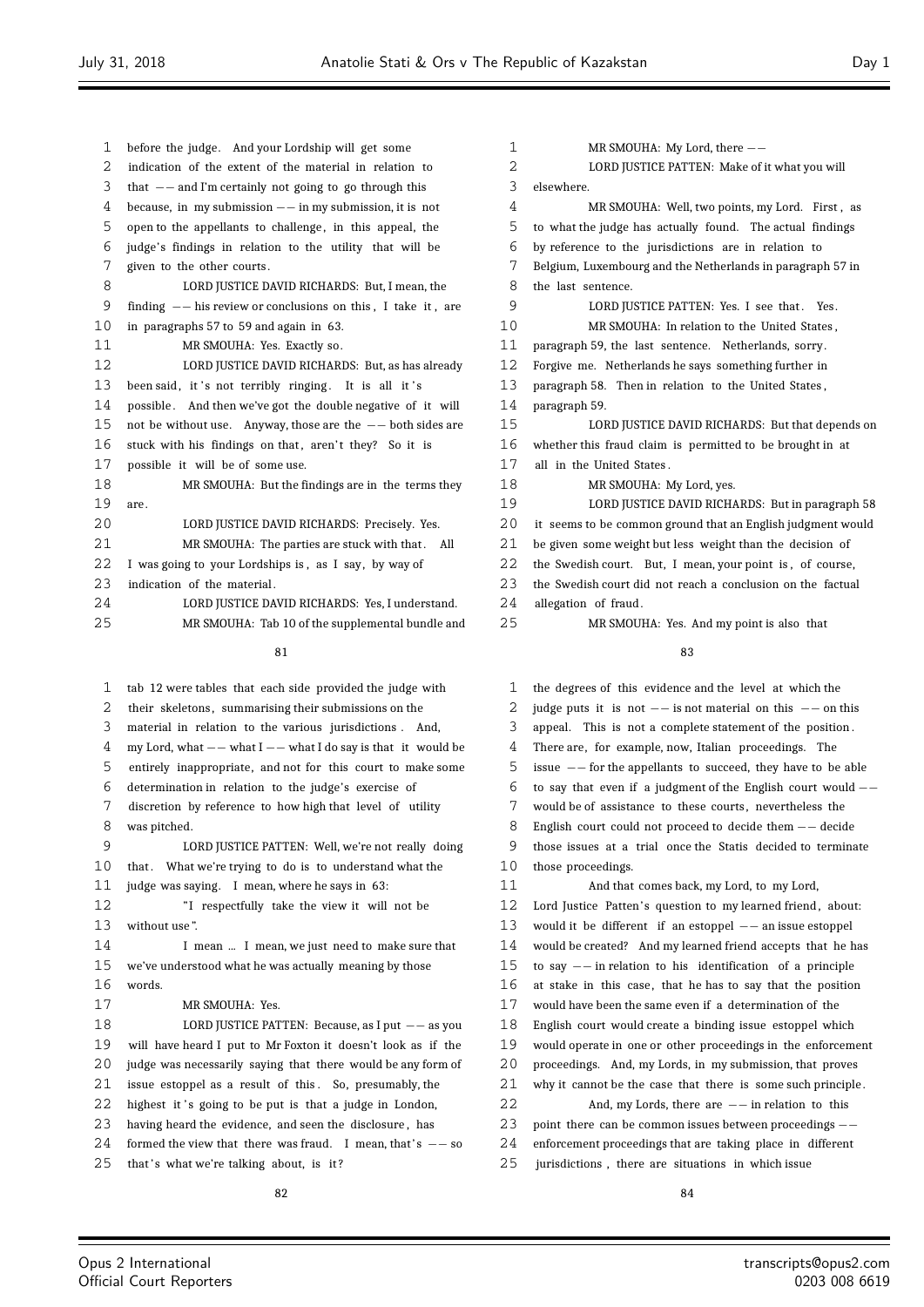| 1  | estoppel $--$ it can be very important that issue estoppels  |
|----|--------------------------------------------------------------|
| 2  | arise.                                                       |
| 3  | There is one $--$ one case in $--$ as an example,            |
| 4  | where this $--$ that this question was $--$ arose, namely    |
| 5  | whether an issue estoppel can arise by reason of the         |
| 6  | determination in one enforcement proceeding binding in       |
| 7  | another.                                                     |
| 8  | In the authorities bundle, tab 5, the judgment of            |
| 9  | Mr Justice Eder in Diag Human v the Czech Republic, where    |
| 10 | there had been a determination of issues in the context of   |
| 11 | enforcement $--$ of one set of enforcement proceedings. And  |
| 12 | the question arose whether they created an issue estoppel in |
| 13 | English enforcement proceedings. At page 298.                |
| 14 | LORD JUSTICE PATTEN: Yes.                                    |
| 15 | MR SMOUHA: At paragraph 55.                                  |
| 16 | LORD JUSTICE PATTEN: Yes.                                    |
| 17 | MR SMOUHA: Where the judge who was dealing with              |
| 18 | an argument:                                                 |
| 19 | "However, I should mention that Mr Cox originally            |
| 20 | advanced a very broad proposition that in proceedings to     |
| 21 | enforce under the New York Convention issue estoppel cannot  |
| 22 | arise from decisions in other states on enforcement itself." |
| 23 | And then he summarises further the $--$ that                 |
| 24 | submission.                                                  |
| 25 | Then if your Lordships would then read                       |

| 1                 | paragraphs 58 and 59.                                                    |
|-------------------|--------------------------------------------------------------------------|
| 2                 | (Pause).                                                                 |
| 3                 | LORD JUSTICE PATTEN: Yes.                                                |
| 4                 | MR SMOUHA: And, my Lords, there is nothing in the                        |
| 5                 | New York Convention that says that it is not a good thing                |
| 6                 | if, where there are multiple enforcement proceedings, there              |
| 7                 | can be, effectively, an orderly determination of issues in               |
| 8                 | one jurisdiction $-\frac{1}{2}$ one enforcing jurisdiction, which is the |
| 9                 | first to consider them, before the same issues are                       |
| $10 \,$           | considered in other jurisdictions. And, in our submission,               |
| 11                | it is positively a good thing if issue estoppels are created             |
| $12 \overline{ }$ | or if there can be assistance from one court to another, in              |
| 13                | order to avoid the multiplication of time and cost and the               |
| 14                | risk of inconsistent decisions in relation to factual                    |
| 15                | matters, if judgment is $--$ if a judgment can be of                     |
| 16                | assistance to other courts.                                              |
| 17                | LORD JUSTICE DAVID RICHARDS: So the -- what                              |
| 18                | Mr Justice Eder was considering there was whether an award               |
| 19                | was binding. What was meant by that, in that context?                    |
| 20                | I mean, an award might not be binding for a whole variety of             |
| 21                | reasons.                                                                 |
| 22                | MR SMOUHA: My Lord, yes. That is a reference $--$                        |
| 23                | LORD JUSTICE DAVID RICHARDS: Many of which are                           |
| 24                | listed in the relevant article of the New York Convention.               |
| 25                | I'm not sure what he was focusing on. Normally whether                   |
|                   |                                                                          |

 something is binding or not would be a matter for the curial 2 law, wouldn't it? MR SMOUHA: But, my Lord, the *−−* as your Lordship says the question as to whether the award is binding can arise under *−−* LORD JUSTICE DAVID RICHARDS: What was the context here? Why was this a matter of *−−* why was this *−−* I mean, was the *−−* was the enforcement court applying the curial law to whether the award was binding? Or was it applying its own law? And, if so, on what basis? MR SMOUHA: The issue *−−* the issue was in relation to the question whether a review process of the award had *−−* your Lordship can see this most easily in the headnote at page 283. LORD JUSTICE DAVID RICHARDS: Yes. Yes. MR SMOUHA: Column 2, penultimate paragraph: "Following an attempt to enforce the final award in Austria by Diag Human, the Supreme Court of Austria delivered a judgment on 16 April 2013 which held that the award could not be enforced as it was not binding within the meaning of article 1.8 of the New York Convention" *−−* LORD JUSTICE DAVID RICHARDS: I see. 23 MR SMOUHA:  $-−$  "in that review proceedings had not 24 heen determined" been determined."

25 LORD JUSTICE DAVID RICHARDS: I see.

| 1  | MR SMOUHA: So the question was whether that                    |
|----|----------------------------------------------------------------|
| 2  | determination by the Austrian court created an issue           |
| 3  | estoppel in relation to the same ground of opposition to       |
| 4  | enforcement in the English court.                              |
| 5  | LORD JUSTICE LEGGATT: And did it?                              |
| 6  | MR SMOUHA: It did.                                             |
| 7  | LORD JUSTICE DAVID RICHARDS: Thank you.                        |
| 8  | MR SMOUHA: And, my Lords, I take two points $--$               |
| 9  | two points from that. First of all, therefore, the $-$ the     |
| 10 | judge's examination of whether the determination of the        |
| 11 | fraud questions would be of assistance to other enforcing      |
| 12 | courts is nothing to do with the relationship between the      |
| 13 | supervisory court and the English court. In fact, it's         |
| 14 | premised on the judge's earlier judgment that the Swedish      |
| 15 | court had not decided that question.                           |
| 16 | Secondly, that on $--$ not only are there no                   |
| 17 | challenge $--$ no possible challenge to those findings on $--$ |
| 18 | on this appeal. The way in which the appellant has to put      |
| 19 | their case is that whatever the level of that assistance,      |
| 20 | and even if it would have amounted to an issue estoppel        |
| 21 | which would $--$ in $--$ for the purpose of the other          |
| 22 | proceedings, which would have determined the issue, one way    |
| 23 | or the other, and once for all, nevertheless the Statis were   |
| 24 | able to remove that issue from determination by $--$ by the    |
| 25 | English court, at whatever stage of the proceedings they       |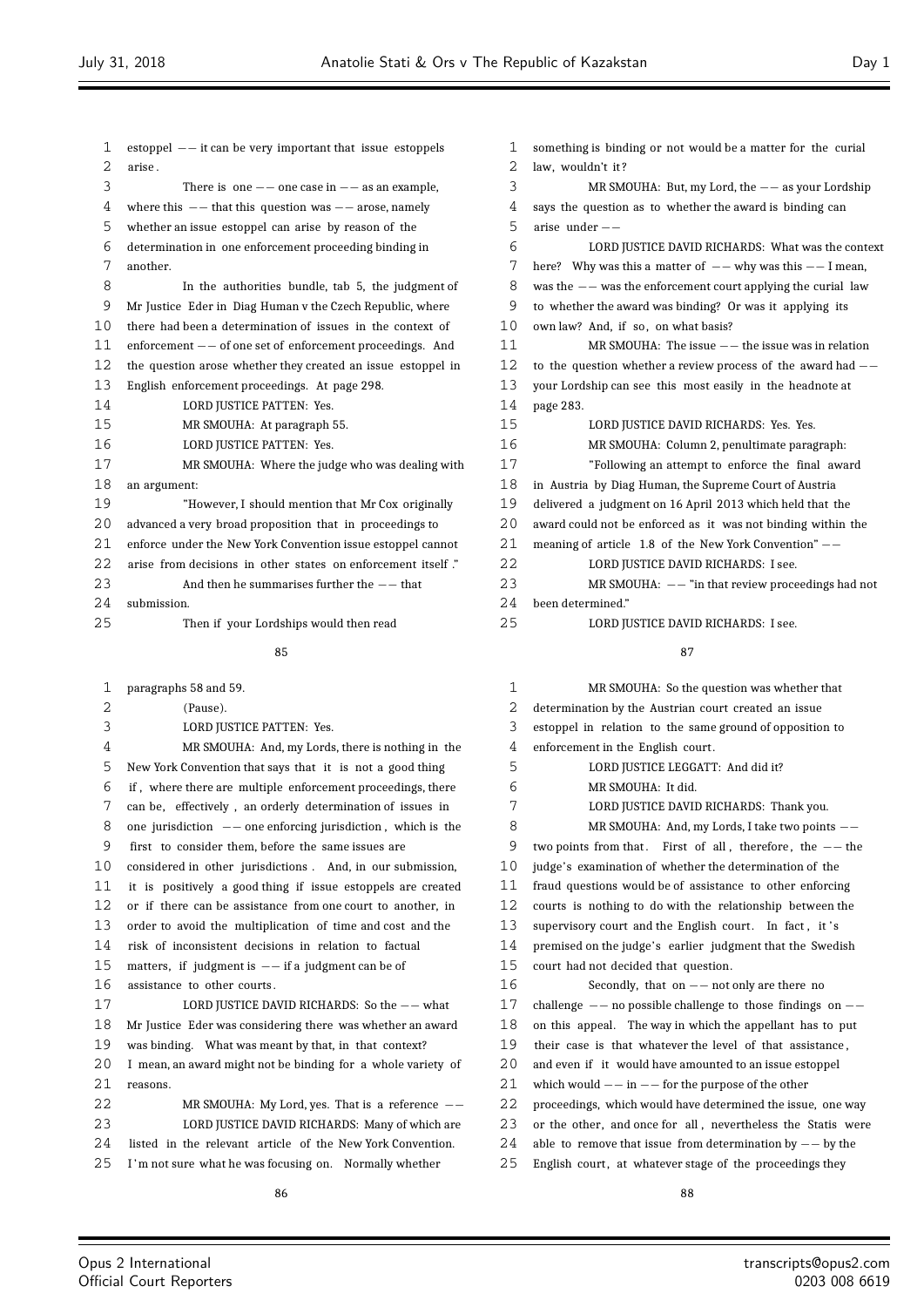have chosen to do so. In other words, it makes no difference whether the assistance that would be provided would create an issue estoppel or just , as the judge found, be of weight and evidential value to the other proceedings. And, to pick up on the point my Lord, 6 Lord Justice Leggatt, gave as an example, if their principle is correct , it would make no difference on their case *−−* would have to make no difference if they had served the Notice of Discontinuance at the conclusion of the trial before the judge had given even a draft judgment to the court . Their *−−* their principle is they say that simply because the proceedings were commenced as an enforcement proceeding, if they stop trying to enforce the judgment in England, they have complete control over the question whether the English court can decide the fraud question, regardless of the progress and regardless of the *−−* of the case; and regardless of the fact that the case was pleaded 18 out in the way *−*− in the way it was.<br>19 My Lord I will come back My Lord, I will come back to that point after the 20 short adjournment. LORD JUSTICE PATTEN: Well, is that going to be a convenient moment? MR SMOUHA: Certainly, my Lord. 24 LORD JUSTICE PATTEN: 2 o'clock. (1.04 pm) (The luncheon adjournment) (2.00 pm) LORD JUSTICE PATTEN: Yes Mr Smouha. MR SMOUHA: My Lord, your Lordship asked this morning just for a little fuller information on the state of play in relation to the preparation for trial . LORD JUSTICE PATTEN: Oh yes. MR SMOUHA: Can I just add a little more information to that that my learned friend gave you this morning. LORD JUSTICE PATTEN: Right. 12 MR SMOUHA: To go back *−−* if your Lordships would<br>13 go back to supplemental bundle−tab 3 go back to supplemental bundle*−*tab 3. LORD JUSTICE PATTEN: Yes. MR SMOUHA: This is Mr Justice Knowles' order following the 2017 judgment, where, as well as the direction in paragraph 2 that the defendant's claim that the award was obtained by fraud should proceed to trial as if commenced under CPR part 7, in accordance with the following directions ; he then gave directions , as you see, right the way down to trial . 22 As I'm sure your Lordships appreciate, in a typical enforcement claim *−−* a typical arbitration claim, one would not have directions for pleadings or down to trial in this way. evidence. set aside application ; no? judgment. your Lordship sees, the *−−*  $that's it$ . 

1 LORD JUSTICE PATTEN: No. MR SMOUHA: One has standard directions, essentially normally procedures, by way of exchange of LORD JUSTICE PATTEN: But this is a propos of the 7 MR SMOUHA: No, this is following the 2017 LORD JUSTICE PATTEN: Yes. But the reason this is like it is because of your resistance to enforcement. MR SMOUHA: My Lord, yes. But *−−* but *−−* as LORD JUSTICE LEGGATT: So because of the nature of the argument about the fraud, it is being dealt with in a more formal or fuller procedural way than might often be the 16 case, if there's a challenge to enforcement. It might simply be like a sort of jurisdictional challenge normally and you have some evidence on each side and a hearing; and MR SMOUHA: Exactly so. But going further *−−* 21 going further than normal, in terms of the direction that's 22 made in paragraph 2. That is certainly *−*− in other words,<br>23 the direction *−*− the reference to the defendant's claim is 23 the direction *−−* the reference to the defendant's claim is<br>24 obviously more than  $-$ − I'll come back to the question of 24 obviously more than *−*− I'll come back to the question of 25 what the effect of this is: but in terms of what the ju what the effect of this is: but, in terms of what the judge was doing, this was different than simply a situation where a judge says it will be appropriate to have pleadings in relation to an arbitration claim, because there's no reason why a direction for pleadings within an arbitration claim could not be made on a particular issue . This was going further , in terms of directing that something that is actually described as the "defendant's claim ", should proceed as if it had been commenced under part 7; and then the directions for statements of case, disclosure and so on, down to trial . There was a consent order of 30 January 2018, by

 which the parties consented, and the judge approved, variations of the dates of some of those directions . And then, as I mentioned, there was a CMC in front of the judge 15 on 20 July. So that's the Friday ten days ago. And can I just hand up copies of the order the judge made which, as I say, was is most up to date *−−* your Lordships will be able 18 to see the most up to date position. Thank you. (Handed). LORD JUSTICE PATTEN: Yes. MR SMOUHA: And your Lordships will see that the judge dealt with a specific disclosure application that followed on from the disclosure that had been made by the parties pursuant to the judge's order. There was some variation of the directions in relation to expert evidence, which you see at paragraphs 8 and 9. And then some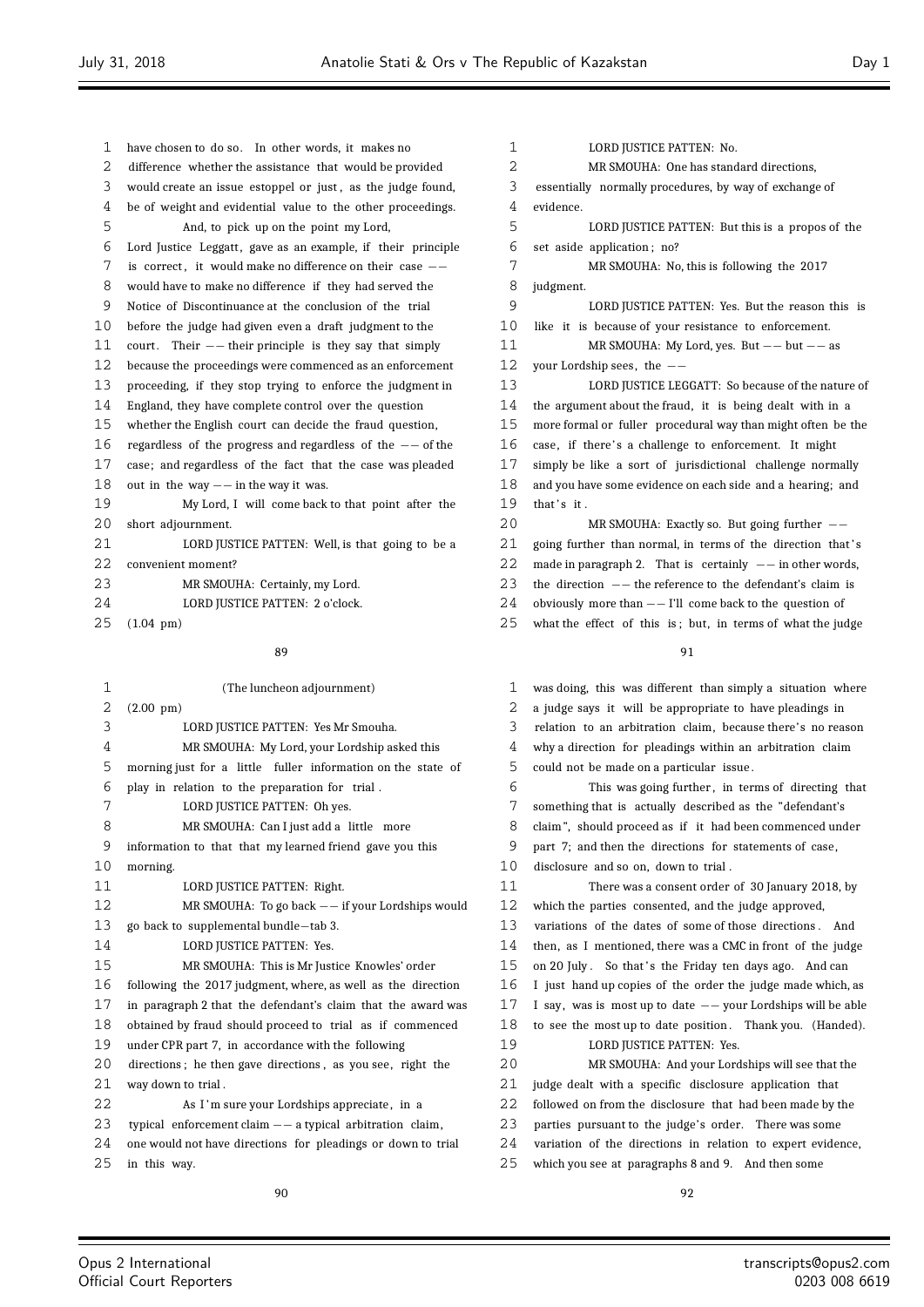- additional directions for the run up to trial , including
- dates for the service of the skeleton arguments for the
- trial , in paragraph 12 and 14.
- So all on course for the trial . And that is why,
- my Lord, we say that the position that the judge was
- considering, and the position now, is that the case has
- progressed very substantially towards trial ; and one can
- see, therefore , the basis for the judge's finding in
- relation to the comparison of progress to date and what remained to be done.
- 11 LORD JUSTICE PATTEN: Yes.

12 MR SMOUHA: My Lords, before *−−* before the short<br>13 adiournment. and before I started going into the detail of adjournment, and before I started going into the detail of our submissions on the particular grounds, my Lords, I had made the point that it is key to the consideration of the appeal to understand that the appellant is making an argument of principle and is confined to making an argument 18 of principle that, in effect, the judge had to dismiss the application to set aside the Notice of Discontinuance in the context *−−* in the particular context of the nature of the proceeding that he was considering and in circumstances 22 where the Statis wished to end it. 23 And, my Lord, that is important because *−*− and<br>24 I do say, again, that it is not within the scope of the

- I do say, again, that it is not within the scope of the
- appeal for the appellant to invite this court to consider

- the particular factors that the learned judge weighed in the exercise of his discretion , and consider whether some different decision might have been made if, for example, the level of assistance and utility for other courts had been of a different kind. And, my Lords, it is , perhaps, worth just going back to the grounds of appeal to be clear as to what is and 8 is not in play. The core bundle, tab 1, page 15. As your Lordships see, in relation to ground 1, as I mentioned, that the principle identified and the language of "subversion" of the distinction in international arbitration law between the Royal courts of the country of enforcement or competent authority. That's the appellants language, in terms of the formulation of their issue of principle . Ground 2, again, saying that there could be no *−−* that Kazakhstan could have no legitimate interest in the continuation of the proceedings. Ground 3 is the question of the test and whether CPR 38.4 has some threshold or limitation by reference to abuse. But can I ask your Lordships to note, in ground 4, which was the ground in which *−−* in respect of which permission was sought, in relation to challenges to the judge's decision *−−* to the exercise of his discretion *−−* and
	-
- your Lordship will see what 17.1 and 17.2 and 17.3 said .
- And that is the ground in respect of which permission was
- refused by my Lord, Lord Justice Leggatt . So this court is not concerned with a reconsideration or assessment of the different elements and bases of the findings that the learned judge made which then led him to exercise his discretion in the way he did. And, my Lord, then turning, then, to grounds 1 and 2. My Lord, we do say that the construct in that formulation of grounds 1 and 2 is founded on a suggested issue of principle at stake in this appeal, said to be around the proper relationship between the courts of the seat of the arbitration and the courts of a jurisdiction in which the award creditor seeks to enforce the award. But there is and was no such issue . There was no such issue for the judge. You will not find *−−* and your Lordships should certainly look at the references that my learned friend gave you this morning to the skeleton below *−−* you will not find any reference to an issue of that kind being formulated in the Statis ' skeleton below. And it is for that reason that your Lordships do not find in the judgment below either an identification of that as an issue or the learned judge dealing with the suggestion that there was such a principle .
- 25 In other words, that, regardless of all the other
	-
	- matters, the judge was constrained and bound to dismiss the application to set aside the Notice of Discontinuance simply because it was an enforcement proceeding which was a special sort of proceeding and that it would be contrary to the New York Convention not to allow the Statis to discontinue it .
- And no such argument, I should also add, was raised in the draft grounds of appeal that were put before the judge when permission was sought from him. They're at supplemental bundle, tab 14. And they concentrated, almost 11 exclusively, and at great length, on the question of the correct test Mr Justice Henderson's decision, in the High Commissioner of Pakistan case and were suggesting to Mr Justice Knowles that that point was of such importance that it would be appropriate to give permission for a leapfrog appeal to the Supreme Court. That explains the absence of the identification of 18 this principle, which is now said to be at stake, explains why the judge's reasons for refusing permission for appeal
- at core bundle*−*tab 8, page 98, again, do not give any hint that there was some large question about the application of the New York Convention and some issue of principle about
- 23 arbitration cases.
- And the truth , of course, is that the considerable arguments about the relationship between the supervisory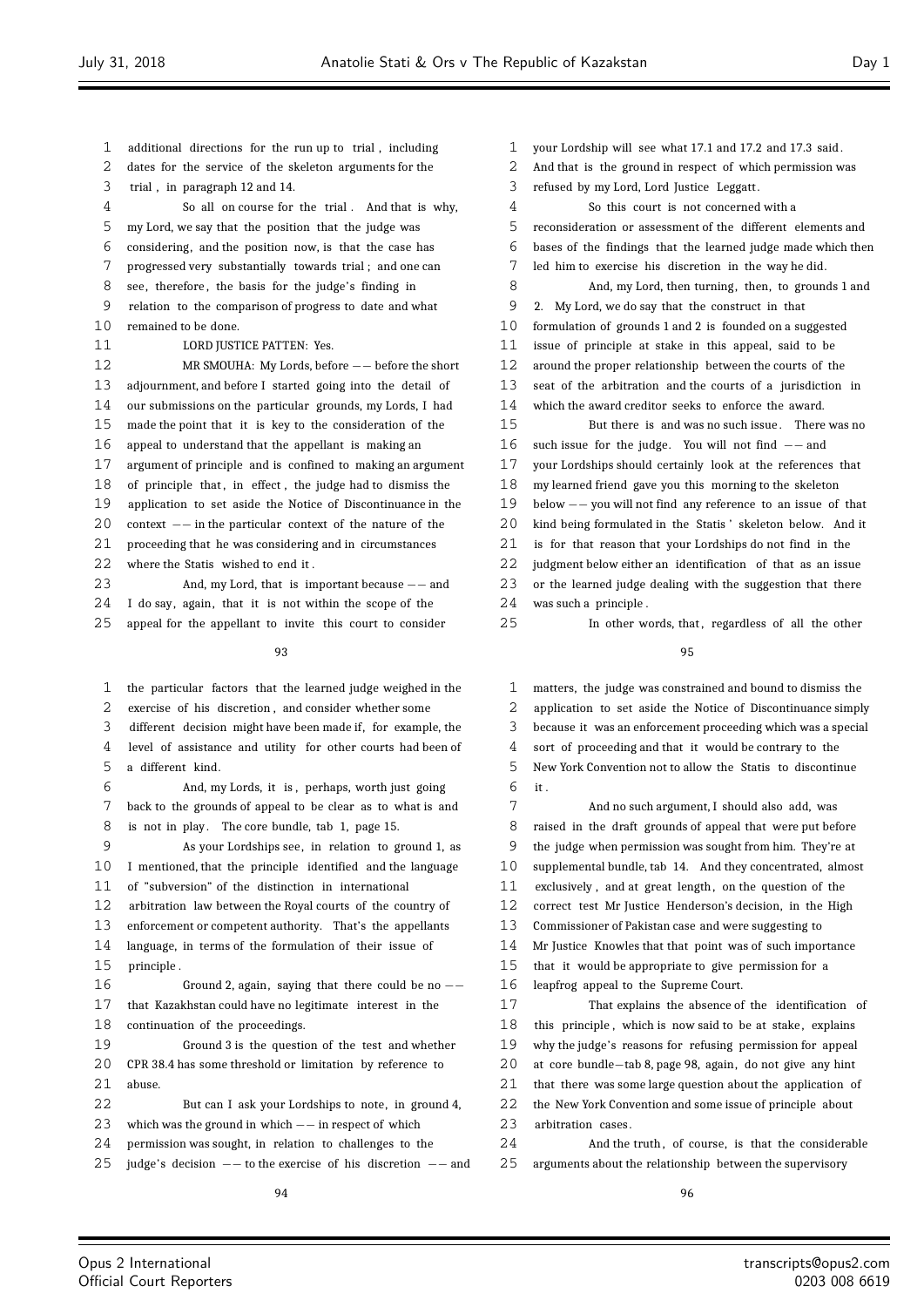- 1 court *−−* the Swedish court *−−* and the English court as an<br>2 enforcing court had already been made and decided by
- enforcing court had already been made and decided by
- Mr Justice Knowles in his 2017 judgment. They had argued,
- unsuccessfully , that the fraud claims should not be
- permitted to be advanced in England because they had been
- advanced, and so it was argued, decided in Sweden, creating
- an issue estoppel. And Mr Justice Knowles rejected those arguments.
- It was *−−* as I said before the short adjournment, 10 it was on the basis of that decision, that they had not been decided, that he ordered the claims to be pleaded and to be deemed *−−* and that Kazakhstan's claim be deemed to have been commenced as a part 7 claim. That is not a matter *−−* those directions were not a matter that the Statis complained about or sought to appeal. Indeed, as you know, they fully participated in them, pleading a defence to the points of claim that had been served, setting out claims and their answer to relief which was pleaded and claimed by Kazakhstan
- in its points of claim.
- That means that the application to set aside the 21 Notice of Discontinuance, therefore, had to be considered by Mr Justice Knowles in the context of what he had previously
- decided. And it is for that reason that he sets out that
- history and the framework that he thereby had for the issues
- he had to consider in paragraphs 1 to 17 of his judgment.

# 

- And, in particular , in paragraph 16 where he summarises what his conclusions were in his 2017 judgment and then says, 3 towards the end of that paragraph, that, as he respectfully saw the position : 5 "... the State's fraud claim (as described and examined in my judgment) had not been concluded by what had been decided by the Swedish Court. That remains the case notwithstanding that matters have since been considered at a higher level in Sweden." Of course Mr Justice Knowles could not go back in his previous decision in approaching the application to set aside the Notice of Discontinuance; and it was not suggested to him that he could or should. So that was the platform on which the judge stood on when considering the application to set aside the Notice of Discontinuance and the arguments and issues were actually in relatively narrow compass. The findings that the judge made, which then led to his decision , findings which *−−* none of which, as findings , are challenged on this appeal or can be challenged *−−* are these *−−* and let me just identify them to you. First of all , in paragraph 22, that the two reasons that the Statis gave for having served a Notice of
- Discontinuance were not explanations that the judge accepted

 on the material put before him. Next *−−* and this is paragraphs 19 and also 62 *−−* that those reasons apart the Statis would relish the opportunity to proceed to trial with respect to the fraud allegations and had otherwise *−−* an otherwise strong desire to proceed to trial and defeat the fraud claim. And if you go on to paragraph 62, the judge comes 8 back to that point, referring to his not having accepted those reasons and then says , in the sixth line of that paragraph: "Among other things I do not accept that they are unable to afford to answer the allegations of fraud made against them. This is therefore no obstacle to the opportunity that the Statis have told this Court they would ' relish '." Plainly a matter the judge was entitled to take into account in the exercise of his discretion . LORD JUSTICE PATTEN: But, I mean, while you've 19 been addressing us, I mean, I'm −−I was just going through<br>20 the −− the judgment under anneal. I mean, it's perfectly the *−−* the judgment under appeal. I mean, it 's perfectly

- true that they *−−* they took a position on *−−* on *−−* on
- 22 discontinuance, as they continue to do, to the effect that,
- absent extraordinary circumstances, it was for the party who
- 24 discontinues, basically, to have the right to discontinue;
- and the court shouldn't compel them to continue absent some

#### $\alpha$

abuse of process argument.

 MR SMOUHA: Yes. Absolutely. That's ground 3. LORD JUSTICE PATTEN: Yes. Sure. But, I mean, if you look at paragraph 50 of the *−−* of the judgment under appeal, I mean, as the judge records, it was submitted to him, on behalf of the claimants that a decision would be "confined to questions of English public policy , and that would involve taking time to determine what he described as 'a dead issue '. There should be no question of proceeding to 'an unsolicited advisory judgment' ... Other jurisdictions , he argues, have already shown they see public policy differently ". So *−−* and he says it will compel *−−* " a trial would be to elevate the English Court, which is not the 15 court of the seat, to an international arbitration policeman or Court ". 17 I mean, that is the point, if you say of 18 principle, that's being run on this appeal. MR SMOUHA: Well, my Lord, that might be half the 20 point, in this sense: that it 's −− that the two answers that the *−−* the two findings the judge makes in relation to those *−−* those aspects are, first , that it *−−* that the 23 judgment may be of assistance to other courts. That's the first .

LORD JUSTICE PATTEN: Yes.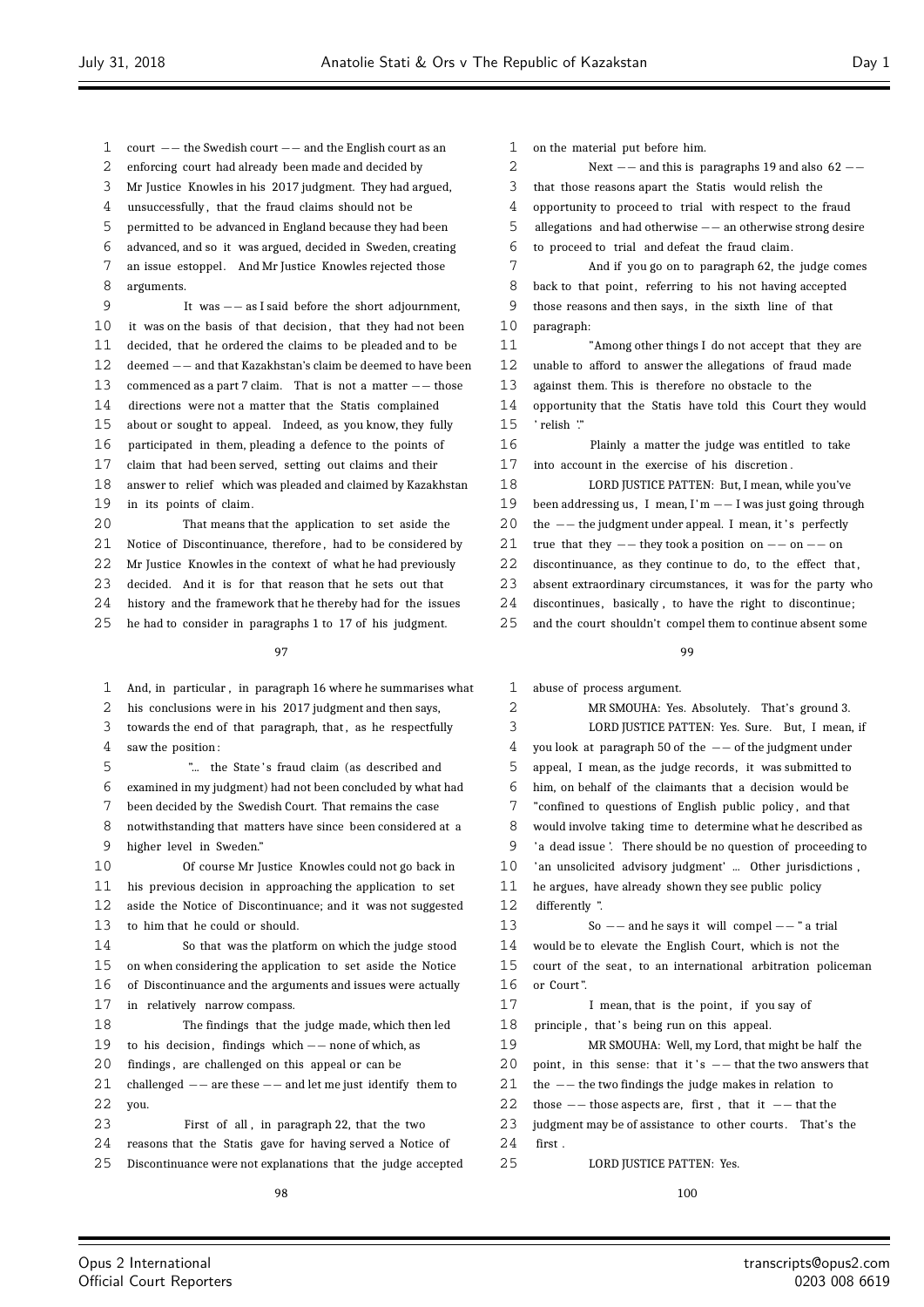| $\mathbf{1}$   | MR SMOUHA: And, secondly, that it's not $--$ a                 |
|----------------|----------------------------------------------------------------|
| $\overline{2}$ | judgment of the English court would not be confined to the     |
| 3              | question of English public policy, because it would also       |
| 4              | provide an answer to the question whether there was the        |
| 5              | fraud described. That's which he finds in paragraph 64.        |
| 6              | What he does not address, and what was not argued,             |
| 7              | was that, because it was an enforcement proceeding,            |
| 8              | regardless of whether it would provide assistance or create    |
| 9              | an issue estoppel, that the English court could not $--$ could |
| 10             | not proceed to decide those issues $--$ could not set aside    |
| 11             | the Notice of Discontinuance simply because that would         |
| 12             | somehow cut across the scheme of the New York Convention and   |
| 13             | subvert the relationship between the enforcing court and the   |
| 14             | supervisory $--$ and the supervisory court.                    |
| 15             | In other words, my Lord, that the argument as put              |
| 16             | there, that the judge records and deals with, was very much    |
| 17             | directed towards $(1)$ a question of the evidence before him,  |
| 18             | as to the extent to which the proceeding would be of           |
| 19             | assistance; and (2) as to whether what the English court       |
| 20             | would be determining would be confined to a judgment on        |
| 21             | whether the recognition of a New York Convention award is      |
| 22             | consistent with English public policy, which the judge said    |
| 23             | it would not be so confined.                                   |
| 24             | LORD JUSTICE PATTEN: Right.                                    |
| 25             | MR SMOUHA: My Lords, the short -- the short and                |
|                | 101                                                            |
| $\mathbf 1$    | nub answer to the point as now argued on this appeal, in       |

 relation to this suggestion that there is something special about an enforcement proceeding which meant that the judge, in fact , was bound to leave the Notice of Discontinuance in place , is that there is nothing *−−* there is nothing in the New York Convention which dictates what a national court should do if the enforcing claimant wants to end the domestic process that it has commenced. On the contrary, the procedures in relation to the commencement of an enforcement proceeding in relation to an 11 award are entirely a matter for national courts. And, therefore , the question for the judge was simply one for the exercise of his CPR 38.4 discretion ; and into the mix of the factors that he was asked to consider, and did consider, and which cannot be challenged, were factors including question whether a judgment of the English court would, if the Statis no longer wished to seek enforcement in England *−−* whether a judgment of the English court would be of utility to other enforcing courts; and as to whether such a judgment would be confined to saying whether or not enforcement would be consistent with English public policy or would go further and, in the judge's words, answer the question whether there was the fraud described. 24 That was simply part of, as I say, the mix of 25 factors, as to which there were others, which I'll come to

 in a moment, which the judge had to consider within the exercise of his discretion . My Lord, Lord Justice Patten, asked my learned friend whether he was saying that his submission in relation to the scheme of the New York Convention meant that the judge, in fact , had no *−−* no jurisdiction to set aside the Notice of Discontinuance, and my learned friend said: no, he wasn't saying that . But he was saying that the principle that he was suggesting arose from the New York Convention was some higher order of principle . There is *−−* quite apart from the fact that there is no such higher order of principle , the effect is exactly the same. He has to *−−* he has to say that , in effect , regardless of whether the *−−* a judgment of the English court would create an English estoppel, regardless of the stage in the proceedings at which the Statis sought to discontinue, 17 the position, in fact, was, by reason of the terms of the New York Convention, that the judge was always bound to say that he could not set aside the Notice of Discontinuance and that the entire proceedings have to come to an end. 21 LORD JUSTICE DAVID RICHARDS: I mean, I don't quite get that out of the grounds of appeal which you took us to , because that *−−* what grounds 11 and 2 judge is to 24 challenge the judge's decision as to your client's 25 legitimate interest in continuing. And, in ground 2 it 's 

 put on the basis that that legitimate interest couldn't be constituted by the possibility that a judgment would not be without use. So, in terms of the grounds of appeal, I don't 5 think it's elevated quite to the level that you're suggesting. MR SMOUHA: My Lord, I was trying to summarise what I understood my learned friend was saying this morning. LORD JUSTICE DAVID RICHARDS: Well, I didn't understand him to be completely departing from his grounds 11 of appeal. Because, as you say, he didn't actually go so far as to say "yes" to my Lord's question about jurisdiction . 14 MR SMOUHA: No, but if  $-$ − if what your Lordship is<br>15 saying to me is if  $-$  saying to me is if *−−* LORD JUSTICE DAVID RICHARDS: What he's saying is on the facts of this case *−−* I think this is his case: on the facts of this case, your client does not have a legitimate interest , contrary to the judge's decision on that. MR SMOUHA: I had not read it that way, my Lord. 22 LORD JUSTICE DAVID RICHARDS: I see. MR SMOUHA: Nor had I understood it that way from the skeleton . My understanding is that paragraph *−−* ground 2, paragraph 15.2, is not saying on the facts as in that the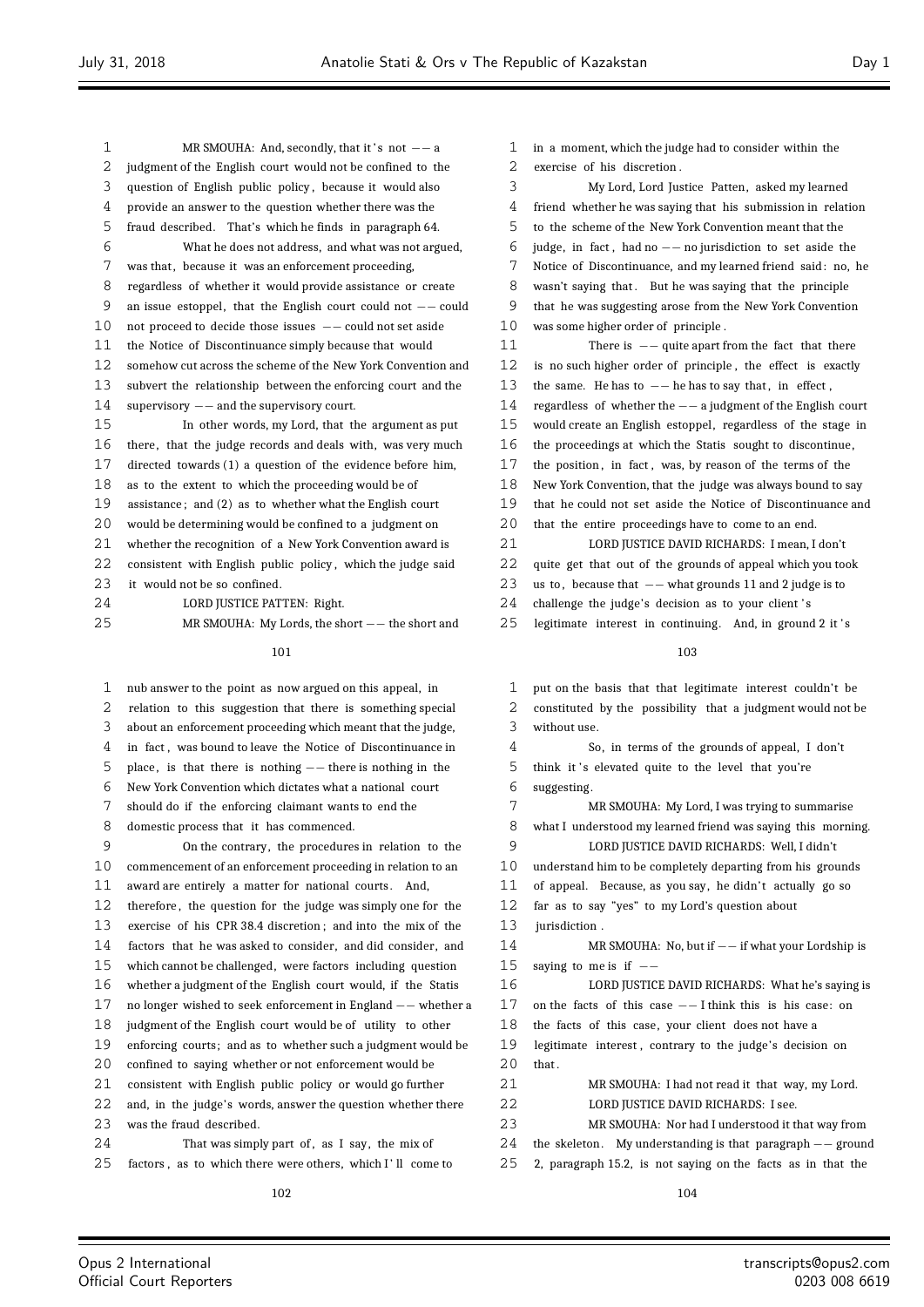- 1 judge's finding didn't provide enough, that more was needed.
- But he's challenging the possibility that it could be a
- legitimate interest of Kazakhstan at all that the judgment
- 4 of the English court, regardless of how much use it would
- be, whether it would be not without some use or, as my
- learned friend addressed this morning, even if it went
- further and was of positive utility or created an issue
- estoppel, in none of those cases as I understand it is he saying could that be a legitimate reason for Kazakhstan wanting the issue to be determined.
- LORD JUSTICE LEGGATT: Your argument is once it 12 comes down to the degree of utility, well, that was within the judge's discretion which can't be challenged.
- MR SMOUHA: Yes. Exactly.

 LORD JUSTICE LEGGATT: So it's got to be an error of principle in the exercise of his discretion . And that means that, however much use it is , that is not a relevant consideration for the English judge, because the English is 19 fulfilling an administrative enforcement function; it's not in the business of helping courts elsewhere. That's his argument.

 MR SMOUHA: And that, therefore, taking *−−* there's not a question of taking it to the extreme *−−* taking that argument to what is a perfectly realistically possible

situation , where you have a case where there are a number of

#### 

 enforcement proceedings; that the ground of objection under the New York Convention in all of those enforcement proceedings is the same; and that you have one of those proceedings which is ahead of the others. And it may even be by agreement and cooperation between the parties and with a view to the progress being made in the other courts , that it can be seen that the key issue is going to be decided in the courts of *−−* of courts *−−* courts no. 1, which may be England and may be somewhere else. And it may be that it is appreciated that it would be a good thing for there to be a 11 determination in that court, which may then create issue 12 estoppels or may be of assistance to other courts, in an orderly way. But nevertheless it was still being said that 14 the enforcing party, though, still has the *−−* the gift of<br>15 being able to end those proceedings: and I should say e being able to end those proceedings; and, I should say, end those proceedings in whichever court it is . Because if my 17 learned friend's argument is right that this flows from the scheme of the New York Convention, it must apply in every single jurisdiction . As soon as he says this is something 20 which is particular to England, the answer must be: well, then the question must be what is the scope of CPR 38.4. So he says that however well organised the global enforcing system is , even if there was cooperation between 24 courts, even if there were stays in some courts pending the determination of some key decision in the proceedings that

- 3 in jurisdiction no. 1. I'm ending those proceedings. I'm
- now going to turn my attention to no. 2.
- 5 And, my Lords, there I say, first of all, that's contrary to commonsense that that could be the case.
- 7 Secondly, there's nothing in the New York
- 8 Convention that says that. Precisely because the New York
- Convention does not concern itself with the mechanics and
- the domestic procedures that national courts have in
- relation to how they allow an award creditor to commence and pursue process in relation to enforcement.
- My Lords, I was showing you the other findings on factors that the judge took into account in reaching the
- conclusion he did . Paragraph 25. The *−−*

 LORD JUSTICE LEGGATT: I mean, your case is that once you've engaged the jurisdiction of the English court then you're in England, in the normal sort of way, governed by Civil Procedure Rules. The argument against you is : no, the court is addressing a more administrative function . Are you going to address the decision of Lord Justice Rix or the one where there are different views in the Court of Appeal 23 about that, because I thought that was quite an interesting 24 discussion on that point.

I know it's not directly our point here, but it

# 

1 goes to what the nature is of the *−−* of these proceedings.<br>2 MR SMOUHA: My Lord. ves. So let me deal with MR SMOUHA: My Lord, yes. So let me deal with that in two ways. First of all , as to the administrative , 4 mechanistic approach, of course that is true, in a general case, in which there is then no issue in relation to enforcement. As soon as there is an application to set aside there is , of course, a transformation of the position . One is no longer in the administrative and mechanistic procedure. So simply to say *−−* one can't say that the answer to what the judge had to decide can be considered by 11 reference to the fact that, in most cases, the position is supposed to be that enforcement is mechanistic. Because the answer is: yes, it is supposed to be, except in those cases where the very limited , but very important and very serious exceptions to enforcement arise under the New York Convention, where the courts then have to grapple, and grapple properly, with the procedures that are appropriate. Secondly, my Lord, in relation to Lord Justice Rix in Gater, one *−−* one has to, with respect , have a little care in trying to read across and apply Lord Justice Rix' s *−−* and it's not *−−* it's not part of his decision *−−* his *−−* but his comments on what the analysis of the position 23 is, in relation to the rules. Of course the decision in that case was in relation to the question as to whether security for costs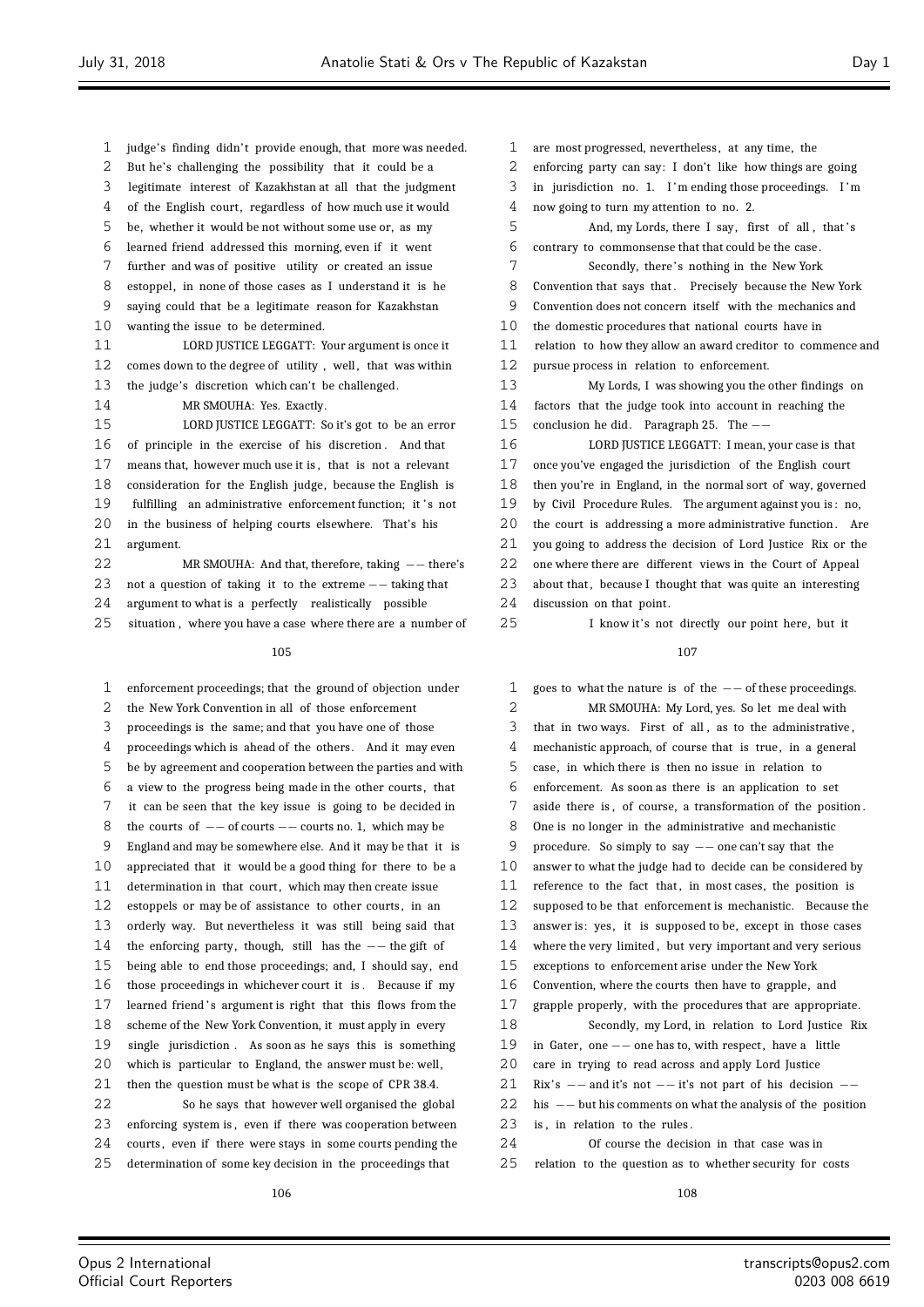should be ordered, which is quite different from the issue that arises in this case. That *−−* the one part of *−−* the one part of 4 Lord Justice Rix's comments which might suggest that enforcement proceedings are different is at page 232, in paragraph 75, where, at *−−* where he's saying, at letter G: "Where, however, as here, there is summary, albeit provisional enforcement, the enforcement proceedings remain outside the ordinary CPR regime." 10 LORD JUSTICE PATTEN: Yes. MR SMOUHA: Of course, first of all , one has to bear in mind Lord Justice Rix was not considering some general question as to whether part 62 sec *−−* section 3 of part 62, enforcement claim, was or was not subject to other provisions in the CPR. There is nothing in part 62 which says that *−−* which *−−* that there are whole parts of the CPR that don't apply. And, of course, the Statis were treating the *−−* their enforcement proceeding as within the ordinary CPR regime because they served a Notice of Discontinuance under 21 CPR 38. So they regarded *−*− and that the proceedings have<br>22 gone on, on that basis −− that CPR 38 annlies to that gone on, on that basis *−−* that CPR 38 applies to that proceeding. 24 My Lords, that was not *−−* that analysis and that 25 comment was not what Lord Iustice Moses or Lord Iustice comment was not what Lord Justice Moses or Lord Justice Buxton considered to be the position . And they were, as I say *−−* the court was just considering the question as to how to apply the security for costs jurisdiction in relation to a part 62 enforcement claim. But, my Lords, whatever the position , it is clear , when one goes back to Mr Justice Knowles' order of 28 June <sup>2017</sup> *−−* supplemental bundle *−−* sorry, 27 June 2017 *−−* supplemental bundle, tab 3 *−−* that whatever the position had been before, on any view, he was bringing the entire proceeding within and fully within the scope of the CPR. And I say *−−* I say that putting on one side our *−−* our argument about paragraph 2 creating a freestanding claim at least . On any view, these directions and that order proceeded on the basis that the CPR applied in full to these proceedings. And, as I say, the Statis sought to *−−* the Statis proceeded on that basis and sought to take advantage of it by serving a Notice of Discontinuance under a provision of the CPR which they say created some right with very limited qualifications and which we say the judge

therefore accordingly also had the right to set aside and

 the discretion to consider, in full width, whether it should 22 be set aside.

23 LORD JUSTICE LEGGATT: But your case, basically, is there is no difference , in principle , between New York

Convention proceedings and any other proceedings. They

 just *−−* that just defines the issues in the proceedings; but it would be just the same question if they was enforcing a judgment of another country, at common law here; and there were questions *−−* if the party enforcing it wanted to give up and the other party wanted to carry on; perhaps there were some other proceedings elsewhere. The court would just consider it as a general matter of all the relevant factors . 8 But there's nothing special, you say, about the Convention context; is that right? MR SMOUHA: That's absolutely right, my Lord. And I say that on the basis that one can see that there could *−−* in a particular case, there could be considerations as to whether a court should allow a particular kind of counterclaim, say, bearing in mind the nature of the proceeding that had been commenced. But that wouldn't be a matter of some special rule; and that wouldn't be *−−* suggest some limitation on CPR 38.4. That would be a matter *−−* as my Lord, Lord Justice David Richards, indicated that would be a matter procedurally of either a strike out application , 20 a stay application, or some other application where 21 procedurally, just like any other proceeding, the court considers whether it is appropriate to allow a counterclaim to go forward, bearing in mind the relationship between the counterclaim and the claim. And, my Lord, one can think of an example where

# 

 the position might be more closely analogous to a *−−* <sup>a</sup> conventional claim and counterclaim circumstance. Suppose that you have a *−−* an arbitration claimant seeking to enforce an award, the respondent to that claim resisting enforcement on the grounds that the award has been obtained by fraud; and says that , in fact , the award is part of a wider fraudulent scheme; and that it has suffered loss as a result of that fraudulent scheme beyond the consequences of the award and, therefore , makes a claim not only for declarations that the award has been obtained by fraud but also for damages for that same fraud. The question whether the court should allow *−−* 13 well, the only way in which the claimant could stop that counterclaim would be by application to strike it out. In other words, there wouldn't be any basis for doing so. But 16 that's nothing to do with some special nature of an enforcement proceeding. And that would be entirely a matter for the usual case management powers of the court. And in 19 relation *−−* and if the claimant attempted to discontinue its<br>20 claim again the position would come back to the claim, again, the position would come back to the consideration of its discretion under CPR 38.4. LORD JUSTICE PATTEN: Hmm. MR SMOUHA: My Lord, so paragraph 25, the judge's finding that the real reason for the Notice of Discontinuance was that the Statis did not wish to take the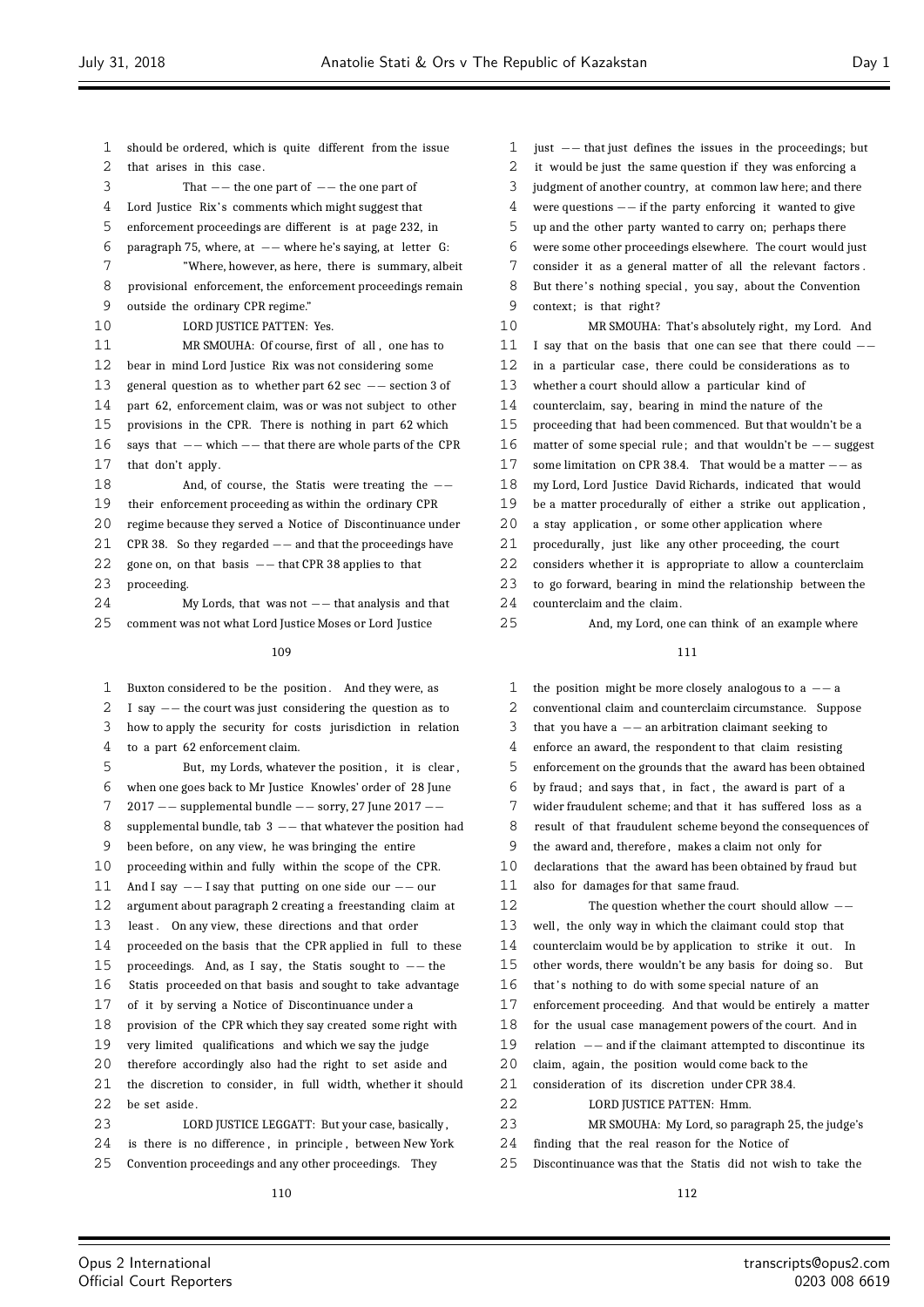risk that the trial may lead to findings against them and in favour of the State . Then the utility to the courts findings , which 4 I've already taken your Lordships to. You've looked at that several times, in paragraphs 57, 58, 59 and 63. Then, my Lords, paragraph 61, the independent ground that the State had a legitimate interest in pursuing 8 the fraud claims in order to have set aside, on the merits, the ex parte order of Mr Justice Burton, which had given permission to enforce. My Lords, I 'm going to come back to deal with the concession made today, for the first time, which, as 13 I understood it, in answer to my Lord, 14 Lord Justice Leggatt's question, was the suggestion that the *−−* well, the acceptance that Mr Justice Burton's order should be set aside but without explanation as to how that's actually achieved. 18 I'm going to come back to that. It 's an important 19 concession that's made. But what I just emphasise at this 20 stage, that the finding that the judge is making, in relation to Kazakhstan's legitimate interest , is in seeking 22 to have the order of Mr Justice Burton set aside on the merits. Then paragraphs 64 and 65. That since the English court would *−−* would be not just answering a question of English public policy but also answering the question whether there had been the fraud described, it would be in the interest of finality for that question to be determined after full trial . And then, paragraph 66, substantial progress had been made towards that decision. Substantial investment made by both sides in the proceedings. And that that progress would be wasted if one side was permitted to discontinue without concession or conclusion on the matters. And then, finally , in paragraph 67, that progression to trial would not be disproportionate, considering the substantial sums involved *−−* an award of 0.5 billion *−−* the resources already reduced, the importance of the case to the parties, and the fact that the arrangements for the trial already made would ensure that the matter would be dealt with expeditiously and fairly . All the factors identified by the judge pointed in favour of setting aside the notice . The only reasons being advanced by the Statis for not setting aside the notice were rejected as not made out on the evidence. And there was, in our submission, simply nothing there on which the Statis could begin to mount an argument that there was some issue

 of principle around the New York Convention which was engaged.

As to the appellants ' characterisation of findings

 that an English court would make as the giving of an advisory opinion, that is not at all what the judge was suggesting. This wasn't a proceeding which would be considering some abstract question of an English law, because Kazakhstan's claims, if tried , require the determination of whether there has been a fraud *−−* essentially factual questions; and, in a proceeding which is 8 two months from trial, and following disclosure and witness statements *−−* although the Statis have said they will fight the trial without calling any witnesses. The parties are the same in various proceedings around the world. And, in our submission, Kazakhstan has a legitimate interest in obtaining the determination of its claim. And the fact , of course, that the Statis are fighting so hard to try and stop the English court 16 determining the claims, rather than simply ignoring these proceedings, shows that they consider that an English court determination of the fraud issues could be significant for them. There is simply no hard or bright line principle in play here which says that because the Statis turned on 22 the tap of the English court's administration of justice for

their ends that they have the unfettered right to turn it

off when the administration of justice does not look, any

longer, as though it will suit their ends.

| 1  | My learned friend referred to the Howden case as             |
|----|--------------------------------------------------------------|
| 2  | supporting the $-$ the argument that the court would not or  |
| 3  | should not proceed to consider whether to give declarations  |
| 4  | or make findings which would be of assistance to the foreign |
| 5  | courts. That's at authorities bundle, tab 13.                |
| 6  | That is not a case which gives the appellants any            |
| 7  | assistance and is not going to, in our submission, give      |
| 8  | your Lordships much assistance for a few reasons.            |
| 9  | First $-$ first of all, if you would go to                   |
| 10 | page 981, paragraph 34, you will see that the court's        |
| 11 | judgment as to lack of utility was entirely based on the     |
| 12 | court's assessment that the first instance judge had gone    |
| 13 | wrong on the facts. Paragraph 34, Lord Justice Aikens says:  |
| 14 | "In these circumstances, it seems to me that we              |
| 15 | are not bound to approach the issue of 'utility' in the same |
| 16 | way as this court in Faraday, because the question of        |
| 17 | ' utility ' can only be judged against all the facts as they |
| 18 | now appear. So the question remains: did Field J reach the   |
| 19 | correct conclusion on this point?                            |
| 20 | "35. In my view, with great respect to Field J,              |
| 21 | he did not. On the principal ground, which was that the      |
| 22 | English court's judgment on applicable law and principles of |
| 23 | liability would be, 'at the very least  of considerable      |
| 24 | assistance' there are several reasons why I think that the   |
| 25 | judge erred."                                                |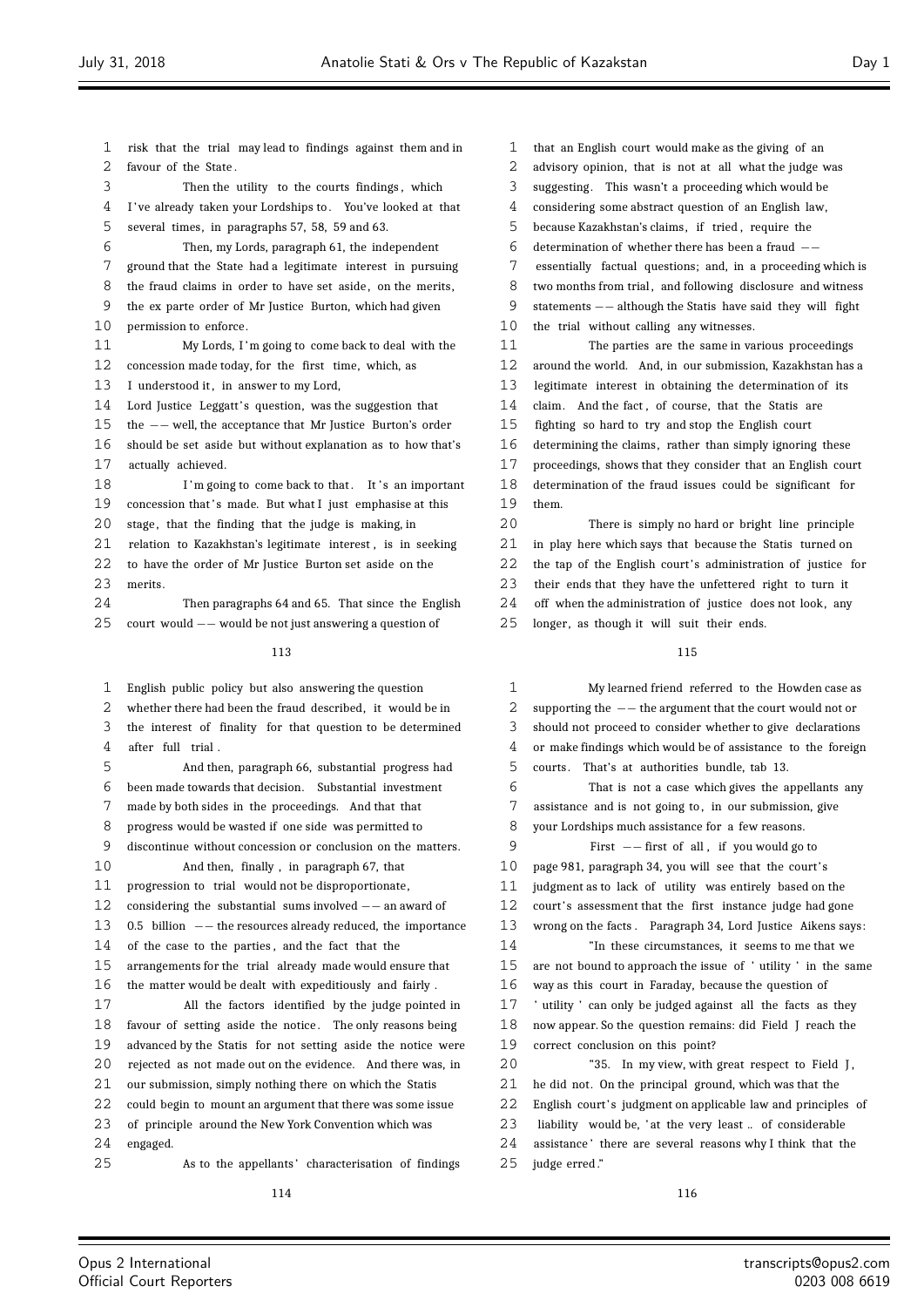Then he goes on to consider those by reference to the evidence in that case. His second reason, paragraph 36, likewise a failure to give proper attention to the finding of the US 5 judge, Judge Conti. Likewise paragraph 37, a point on the facts . And, at the top of the next page, he says: "There is no other evidence that Judge Conti 8 wishes to be assisted by the English court's views." Then if you go *−−* I think the last paragraph my learned friend referred to in paragraph 39, where, right at the end, Lord Justice Aikens says that : "... At least on the facts of this case, not a 13 "useful" exercise of the English court's jurisdiction ." There is no general principle that can be extracted from Howden which says that an English court cannot or should not proceed to determine issues where they may be of utility . 18 Indeed, it's interesting to note that the Faraday 19 litigation, which this case discusses, where the English court had considered that it should proceed, if you go to page 976, you will see at the end of the first paragraph on that page: "[ In the Faraday litigation ] Beatson J also held that the proceedings in respect of policy No 7 in the Schedule had sufficient ' utility ' to be allowed to proceed because the answers given by the English court could assist Judge Conti ." There is no distinction that is made in considerations of this kind between cases where an issue estoppel would be created or where there's been some special request from the other court . It is simply a question, on the particular facts , as happened here, for the court to consider the evidence and to make a determination, as Mr Justice Knowles did, as to whether a judgment could have utility for the foreign proceedings. LORD JUSTICE LEGGATT: The reason for asking that question is not because the English court is offering some sort of international public service and thinks it might be useful for other courts in that regard; the real utility or 15 otherwise is for the litigant, isn't it? And the question is : is it useful *−−* does it serve a useful purpose for Kazakhstan to go ahead and serve the judgment, which, in turn, leads you on to whether a judgment would be something that would be taken into account by other courts . MR SMOUHA: Absolutely so, my Lord. And as to why it is legitimate , a party that is on the receiving end of multiple enforcement proceedings, where it says that the underlying award, which is the basis of the enforcement proceedings, has been obtained by fraud, has, we would say, obviously, a legitimate interest in those proceedings being 

 progressed in a way which will, if possible , avoid the same issue being litigated in full again and again, and seeking to have, in the proceedings that are most progressed and close to that determination, a resolution of that issue . 5 And it's difficult to see why it can be said that that interest in having it done in that way is not legitimate . We would say that the contrary position , a party who is bringing those proceedings but seeks then, by using discontinuance, when proceedings have progressed, to stop a 10 court determining that issue, because it's concerned that that may have an impact in other proceedings, that that is what is not legitimate . My Lords, can I then just spend a moment on the independent basis that the learned judge found for Kazakhstan having a legitimate interest in pursuing the proceedings, namely to have Mr Justice Burton's order set aside on the merits. Now, first of all , considering the position apart from the concession made this morning, but just considering it by reference to what the judge had to consider, would your Lordships, first of all , look at Mr Justice Burton's order at supplemental bundle, tab 1. It is interesting that my learned friend characterised this order a number of times this morning as provisional .

# 

| 1                 | Have I given you the wrong reference? Tab 1.                 |
|-------------------|--------------------------------------------------------------|
| 2                 | Sorry. My Lord.                                              |
| 3                 | LORD JUSTICE LEGGATT: I think he meant capable of            |
| 4                 | being set aside, didn't he? That's what he means by          |
| 5                 | provisional order.                                           |
| 6                 | MR SMOUHA: That would be accurate. But what, of              |
| 7                 | course, is important is that the structure of this order, in |
| 8                 | the usual way, is that $--$ paragraph 1:                     |
| 9                 | "The claimants have permission to enforce the                |
| 10                | final arbitral award."                                       |
| 11                | That $--$ that $--$ as $--$ in enforcement terms, as in      |
| $12 \overline{ }$ | terms of permission, is unqualified.                         |
| 13                | Paragraph 5 of the order:                                    |
| 14                | "The award must not be enforced until the end of             |
| 15                | that period or until any application made by the defendant   |
| 16                | within that 21 day period has finally been disposed of."     |
| 17                | LORD JUSTICE PATTEN: That's under 4.                         |
| 18                | MR SMOUHA: Exactly so.                                       |
| 19                | LORD JUSTICE PATTEN: You need both, don't you,               |
| 20                | because if there's no such application then the $-$          |
| 21                | paragraph 1 has to contain what would then become an         |
| 22                | unqualified permission?                                      |
| 23                | MR SMOUHA: Exactly so, my Lord. And the                      |
| 24                | important of that is now your Lordships will therefore       |
| 25                | appreciate why, first of all, it $--$ it is critical that    |
|                   |                                                              |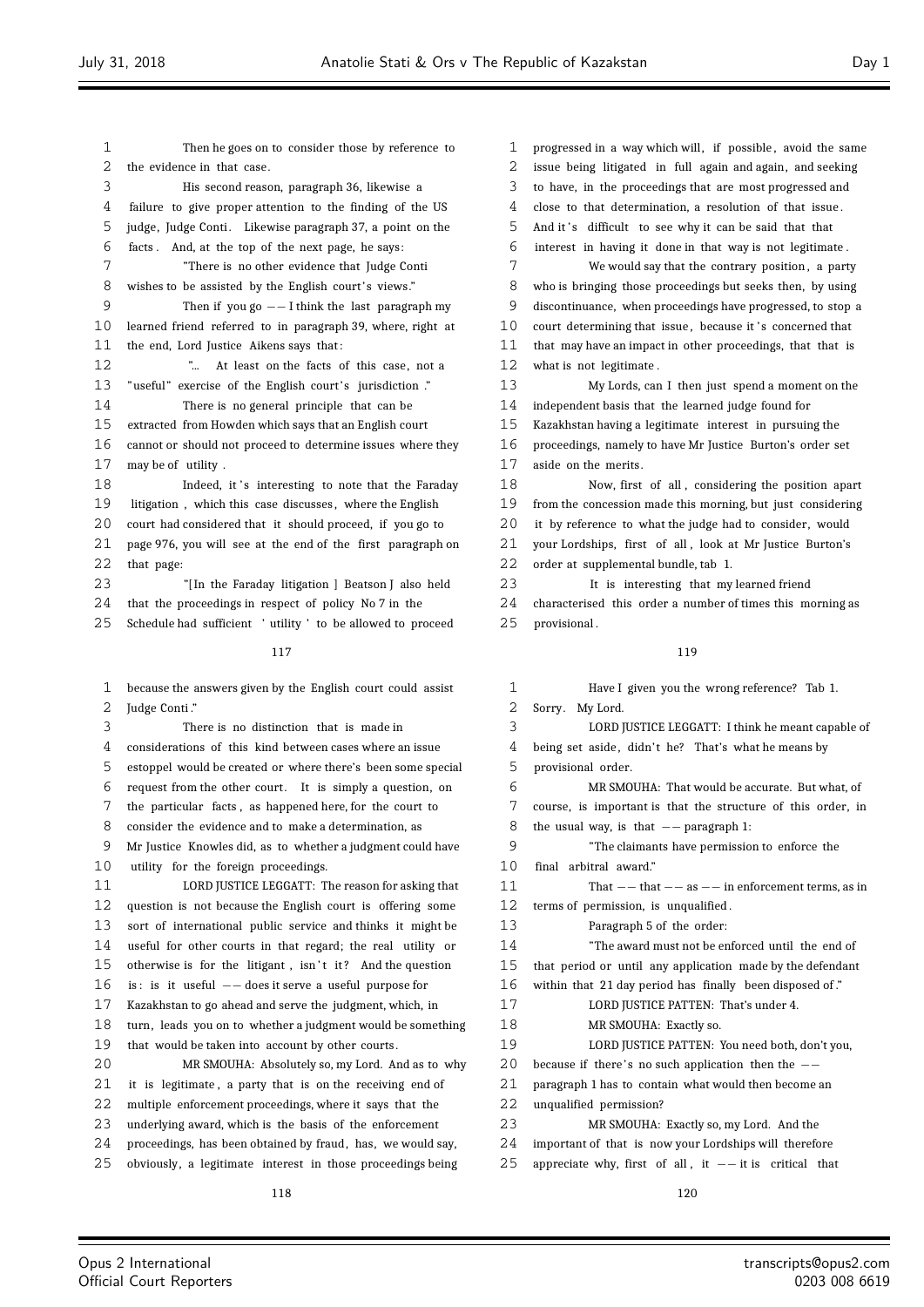Kazakhstan had its application to set aside; and, secondly, why the Notice of Discontinuance did not have any effect in relation to this order. In other words, since *−−* under *−−* and this is expressly the case under CPR 38.5 *−−* the effect of a Notice of Discontinuance is , if there' s no application to set it 7 aside, to bring the proceedings to an end, when proceedings come to an end on a discontinuance there is no impact on orders that have been made during the course of those proceedings. They're not *−−* orders aren't undone. And since that is a notice *−−* since the discontinuance is achieved by a notice which doesn't require permission, there was nothing that the Statis were doing, in terms of trying to bring the proceedings to an end, which would have any effect on this order which, as I say, the *−−* the provisional aspect of it is only in relation to what *−−* in relation to paragraphs 4 and 5, something which operates effectively as a sort of stay . But the decision *−−* the decision in this order is the claimants having permission to enforce the final arbitral award. And one can see that if things had stayed as they were, with the Notice of Discontinuance, the Statis would be able to say, all around the world, that the English court 24 had given permission to enforce *−*− though it had stayed that <br>25 order and had never resolved any issues as to fraud. And order and had never resolved any issues as to fraud. And

#### 

| $\mathbf{1}$ | one might question whether a foreign court would necessarily  |
|--------------|---------------------------------------------------------------|
| 2            | understand the subtleties of English procedure in             |
| 3            | considering what the effect was of this order, made ex parte  |
| 4            | but left undisturbed, following a discontinuance by the       |
| 5            | claimants.                                                    |
| 6            | That is why Kazakhstan said to the judge below and            |
| 7            | the judge accepted and found that Kazakhstan had a            |
| 8            | legitimate interest in wanting $-$ in needing the disposition |
| 9            | of the issue as to whether that permission was rightly        |
| 10           | granted. It is, in that respect, entirely analogous to $-$    |
| 11           | that's in a different sort of proceeding, but still           |
| 12           | analogous to the position the Chancellor was considering in   |
| 13           | the Cherkasov case, where there was there an ex parte         |
| 14           | recognition order of a foreign liquidator, where the          |
| 15           | liquidator himself applied for termination of the             |
| 16           | cross-border insolvency recognition proceedings. And the      |
| 17           | Chancellor gave as his first reason at page 811B. If I can    |
| 18           | just perhaps give the court the reference $-$ that he gave as |
| 19           | his first reason the reason for deciding to proceed to        |
| 20           | determine the issue as to whether the ex parte order had      |
| 21           | been properly granted that there was $-$                      |
| 22           | Actually, I will turn it up, if I may. Sorry.                 |
| 23           | It's authorities bundle, tab 4, at page 811, paragraph 76:    |
| 24           | "In my judgment, there is a number of reasons why,            |
| 25           | on the particular facts of this case, I ought to determine    |

- the FFD issue.
- " First , I do not think it would be satisfactory to
- terminate the Recognition Order on the basis of
- Mr Nogotkov's application if , in reality , he has been in
- breach of his duty of full and frank disclosure and if ,
- contrary to his submissions, the order would have been set
- aside rather than continued had full and frank disclosure
- been made (as to which, see National Bank v. Yurov [2016]
- EWHC 1991 (Comm) per Males J at paragraphs 18 and 85). There
- 10 is a material, if not critical, difference between an order
- setting aside a recognition order ab initio , and terminating such an order at the office holder's own request some
- seventeen months after it took effect ."
- And, of course, it ' s proceedings *−−* a different kind of proceeding in that case; but the point that the Chancellor is making there applies *−−* applies here as well . This is not *−−* this is not about full and frank disclosure on the application to Mr Justice Burton. This is the point that the claimants obtained an order which is unaffected by their Notice of Discontinuance, whereby they were granted permission to enforce the final arbitral award. And there is a difference between these proceedings being brought to an end and there being a determination that the award is not enforceable. And Kazakhstan has a legitimate interest in having that determination.

| 1  | LORD JUSTICE PATTEN: But can I just be $--$ make            |
|----|-------------------------------------------------------------|
| 2  | sure I've understood that.                                  |
| 3  | The $--$ the $--$ following the earlier hearing, the        |
| 4  | 2017 hearing, the judge, as we know, made an order, which   |
| 5  | you showed us, that the defendant's claim, that's the set   |
| 6  | aside application, should proceed by way of part 7 claim.   |
| 7  | That's right, isn't it?                                     |
| 8  | MR SMOUHA: Well $--$                                        |
| 9  | LORD JUSTICE PATTEN: I mean, or isn't it right?             |
| 10 | MR SMOUHA: The direction he made is that the                |
| 11 | claim that the award was obtained by fraud shall proceed to |
| 12 | trial.                                                      |
| 13 | LORD JUSTICE PATTEN: Yes, but that's your claim.            |
| 14 | That's your application to set aside Mr Justice Burton's    |
| 15 | order.                                                      |
| 16 | MR SMOUHA: My Lord, his direction was not in                |
| 17 | relation to the application. That claim is what also        |
| 18 | underlies the basis of the application to set aside.        |
| 19 | LORD JUSTICE PATTEN: Well, I'm not sure                     |
| 20 | I understand that.                                          |
| 21 | MR SMOUHA: The distinction may not matter.                  |
| 22 | LORD JUSTICE PATTEN: He applied ex parte to                 |
| 23 | enforce the award. And they got the order of Mr Justice     |
| 24 | Burton that we've just been looking at. So they got the     |
| 25 | relief $-$ and the point you make, they got the relief $-$  |
|    |                                                             |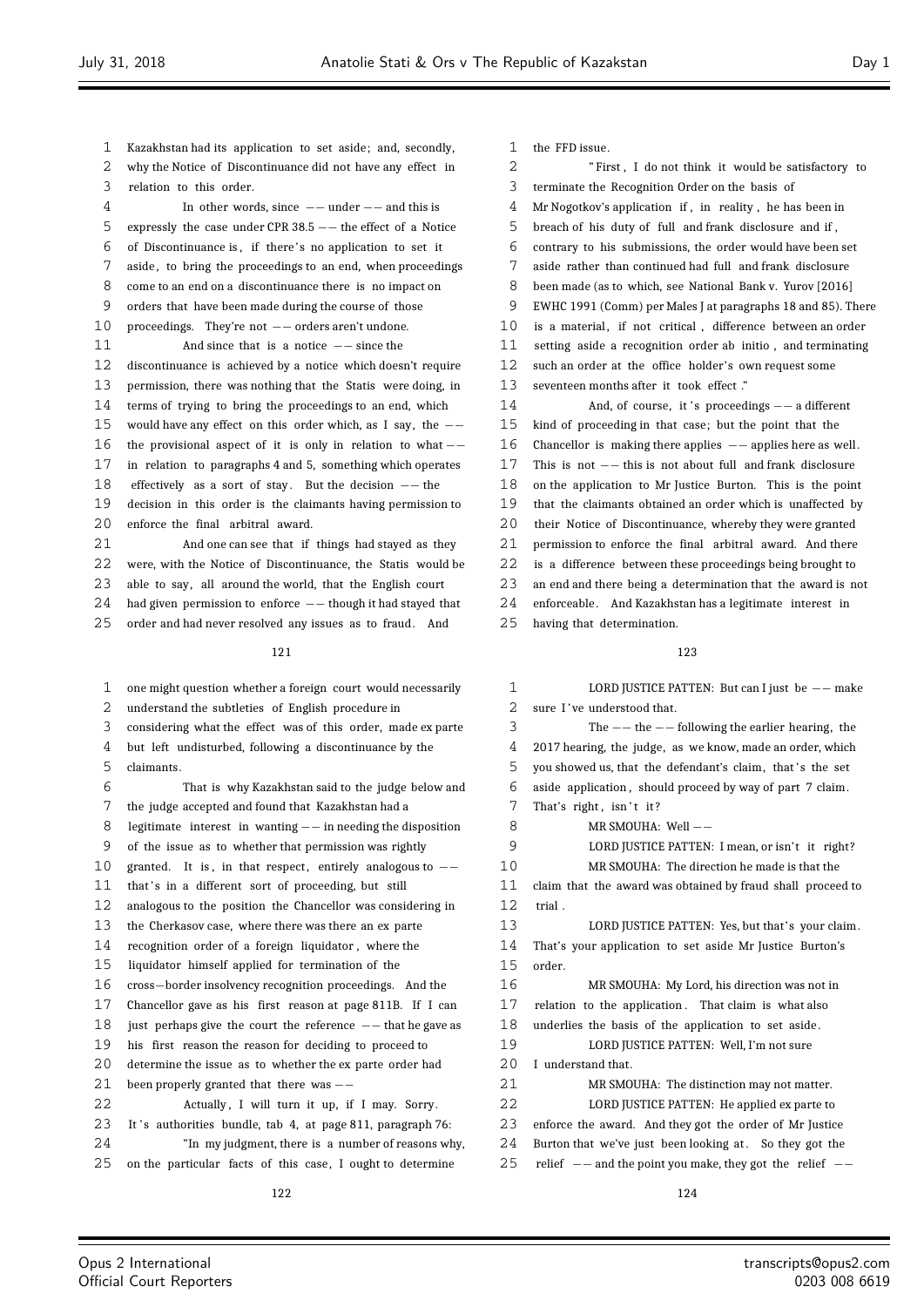| 1  | they got all the relief they were asking for but subject, as   |
|----|----------------------------------------------------------------|
| 2  | required under the rules and under the Convention, to the      |
| 3  | right of the $--$ of the $--$ the paying party under the award |
| 4  | to $--$ to have it set aside on one of the available grounds,  |
| 5  | which is what you then applied to do.                          |
| 6  | MR SMOUHA: My Lord, yes.                                       |
| 7  | LORD JUSTICE PATTEN: Now, once $--$ when you                   |
| 8  | applied, was your application treated in the Commercial        |
| 9  | Court as a separate claim?                                     |
| 10 | MR SMOUHA: No.                                                 |
| 11 | LORD JUSTICE PATTEN: Or merely $--$ or an                      |
| 12 | application in $--$ in claim 2014 $--$                         |
| 13 | MR SMOUHA: The latter?                                         |
| 14 | LORD JUSTICE PATTEN: -- folio 204.                             |
| 15 | MR SMOUHA: The latter. Your Lordship has the                   |
| 16 | application at tab 1A.                                         |
| 17 | LORD JUSTICE PATTEN: Yes.                                      |
| 18 | MR SMOUHA: Your Lordship will see, first of all,               |
| 19 | that it $-$ the application is made in 2014 folio 204. So it   |
| 20 | is made in the claimant's arbitration claim, that              |
| 21 | proceeding.                                                    |
| 22 | LORD JUSTICE PATTEN: Right.                                    |
| 23 | MR SMOUHA: Your Lordship will see under                        |
| 24 | paragraph 2.1 of the application that $-$                      |
| 25 | "Intends to apply for an order, a draft of which               |
|    |                                                                |

| 1  | is attached, that an order pursuant to CPR 62.89 that the         |
|----|-------------------------------------------------------------------|
| 2  | order of Mr Justice Burton be set aside".                         |
| 3  | So it is an app $--$ it's actually $--$ in that sense,            |
| 4  | it is an interlocutory application $-$                            |
| 5  | LORD JUSTICE PATTEN: In those proceedings.                        |
| 6  | MR SMOUHA: In the part 62 arbitration claim                       |
| 7  | proceedings.                                                      |
| 8  | LORD JUSTICE PATTEN: Right. Now, when the judge                   |
| 9  | directed that that application $--$ because that's the only $--$  |
| 10 | only matter that gave rise to the directions he made $--$ I'm     |
| 11 | talking about Mr Justice Knowles now $--$ should $--$ should $--$ |
| 12 | to proceed as a part 7 claim, you $--$ you $--$ as if commenced   |
| 13 | under part 7, now, you've made the point that that brought        |
| 14 | in all the relevant provisions of the CPR. But $--$ but did       |
| 15 | it also mean that your claim, rather than simply being an         |
| 16 | interlocutory application in their existing claim, took on        |
| 17 | the form of a separate action?                                    |
| 18 | LORD JUSTICE LEGGATT: Which it's up to you to                     |
| 19 | discontinue and not up to the other side to discontinue?          |
| 20 | MR SMOUHA: Exactly so. Exactly so. And that is                    |
| 21 | our point. That's exactly our point under the respondent's        |
| 22 | notice. What we say is $-$ what we say is that, whatever the      |
| 23 | position in relation to the Notice of Discontinuance and in       |
| 24 | relation to the arbitration $--$ the part 62 arbitration          |
| 25 | claim, which is a proceeding, by the judge's order,               |
|    |                                                                   |

| $\mathbf{1}$ | paragraph 2, he constituted what was deemed to be a new $--$ a |
|--------------|----------------------------------------------------------------|
| 2            | freestanding proceeding, a freestanding claim deemed to be     |
| 3            | as if it was made under CPR part 7 which therefore was $--$    |
| 4            | could not be affected by the Notice of Discontinuance.         |
| 5            | LORD JUSTICE PATTEN: And does that mean, then,                 |
| 6            | that their Notice of Discontinuance could only apply to        |
| 7            | their application in respect of which Mr Justice Burton made   |
| 8            | the order, the 204 application.                                |
| 9            | MR SMOUHA: Exactly.                                            |
| 10           | LORD JUSTICE PATTEN: Now, you don't $--$ this is my            |
| 11           | other question, $I$ - I take it - or do you - you don't        |
| 12           | take any point they're too late in respect of those            |
| 13           | proceedings to apply to discontinue because they've got an     |
| 14           | order from $--$ for the relief sought on $--$ in those         |
| 15           | proceedings, in the form of Mr Justice Burton's order.         |
| 16           | You accept that that $--$ that in 38.2, where it               |
| 17           | talks about "may discontinue all or a part of the claim at     |
| 18           | any time", that that means it was still open to them to        |
| 19           | discontinue at the time they served the notice?                |
| 20           | MR SMOUHA: My Lord, yes. That's correct. And so                |
| 21           | that $--$ that is why $--$ that is why we say, and we said in  |
| 22           | our skeleton, that if that is correct then the $--$ in a       |
| 23           | sense, the shortest answer to the appeal is: Notice of         |
| 24           | Discontinuance makes no difference, because what is            |
| 25           | proceeding to trial is the freestanding claim, directed by     |
|              |                                                                |

#### 

 the judge, deemed to be a part 7 claim, which the Statis could do nothing about. 3 We do say, in our skeleton, that it doesn't 4 matter, procedurally, whether one characters it as a freestanding claim or sees it as a counterclaim to the arbitration claim. It makes no difference because as is *−−* as was conceded below and is conceded before your Lordships, a Notice of Discontinuance does not operate to terminate a counterclaim. LORD JUSTICE PATTEN: But, I mean, help me on this , would you: has the *−−* has *−−* has the part 7 claim been given a separate action number? Because I was looking at the order which you handed up, but, unfortunately , the court 14 stamp has sort of obscured the *−*− but it looks as if it's<br>15 2014/70. Now, is that *−*− is that a separate action numb 2014/70. Now, is that *−−* is that a separate action number 16 that it's been given or what? 17 MR SMOUHA: Might I just check that, my Lord? 18 LORD JUSTICE PATTEN: Yes. 19 MR SMOUHA: (Pause). I'm −− I'm told, my Lord,<br>20 that yes you can see the number more clearly at the ton that, yes, you can see the number more clearly at the top of the points of claim. LORD JUSTICE PATTEN: Yes. MR SMOUHA: Core bundle, tab 11. But I *−−* MR FOXTON: My Lord, I think when the business of property courts came into being and the Commercial Court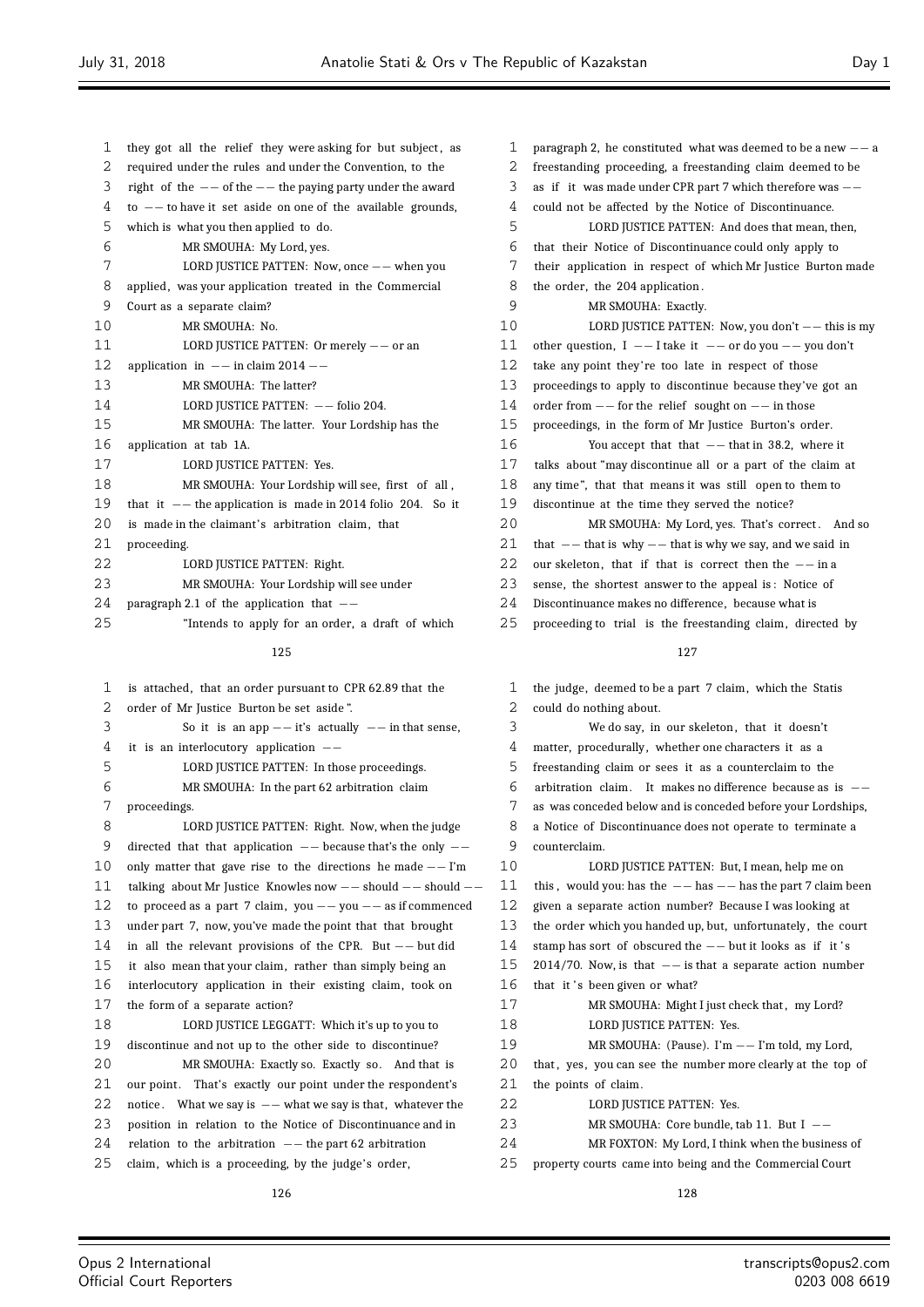Commercial Court actions were renumbered in accordance with the new rubric. LORD JUSTICE PATTEN: Right. MR SMOUHA: So the answer to your Lordship is: no, no new action number given in response to the judge's *−−* LORD JUSTICE PATTEN: Right. MR SMOUHA: But, my Lord, I would say that that doesn't matter, in the sense that the judge's direction was not that the defendant's claim shall be commenced under part 7 but it should proceed to trial as if commenced under CPR part 7, which wouldn't require it then to be given a *−−* LORD JUSTICE PATTEN: Yes. But the point is whether he was making that direction because he talks about your claim, whether he was making that direction by, if you like , separating your claim from *−−* from their *−−* their *−−* their earlier application, or whether he was treating the 18 whole thing, including the action, that they had commenced, 19 as, now, a part 7 claim. And it does look, certainly in terms of the way that the *−−* I mean, if the action numbers are anything to go by, as if it is still being treated in the Commercial Court as if it is one entire *−−* one entire action. MR SMOUHA: One proceeding. **LORD JUSTICE PATTEN:** Yes, one proceeding, which now is being treated as a part 7 claim. MR SMOUHA: My Lord, yes. Exactly so. And *−−* and *−−* with this *−−* in a sense, this is the proof *−−* the proof of that pudding as to what it is that is the nature of the proceeding is that the points of claim claims relief . 6 My learned friend says: oh, well, that's just there because pleaders put prayers at the end of pleadings. But the proceeding that is going to trial and what the trial judge will be doing is determining the claim made by the defendant *−−* core bundle, tab 11 *−−* in the defendant's 11 points of claim *−−* that's what has been directed to go to<br>12 trial *−−* including the determination as to whether 12 trial *−−* including the determination as to whether<br>13 declarations should be made as claimed by Kazakhsta declarations should be made as claimed by Kazakhstan in paragraph 50. 15 And, as to those *−*− as to that claim, my learned<br>16 friend says reading paragraph 50; ob well you'll note that friend says, reading paragraph 50: oh well, you'll note that the claims for declarations all end with "would be contrary to English public policy ". But, of course, as is clear , what is Kazakhstan interested in? It is declarations that the award, as a whole, was obtained by fraud or, alternatively , was obtained in part by fraud. LORD JUSTICE LEGGATT: The relief sought doesn't seem to include setting aside the order of Mr Justice Burton. MR SMOUHA: It doesn't *−−*

became part of that structure , all the numbering of existing

 LORD JUSTICE DAVID RICHARDS: Isn't that because *−−* MR SMOUHA: There's an application. LORD JUSTICE DAVID RICHARDS: *−−* this is all in 5 your application to set aside? Isn't that the point of the judge's order of 27 June? It begins reciting that this is upon your application to set aside the order. So this is all in the *−−* this is the way I appreciate that it was put to us this morning *−−* this is in the context of your application . So you don't need to ask, in your particulars of claim, for an order setting aside the order because you've already asked for that . MR SMOUHA: No, my Lord, we hadn't already asked for that : LORD JUSTICE DAVID RICHARDS: You had. Had you not? I thought you had in your application of 7 April . MR SMOUHA: The application is an application to 18 set aside the order. If that was disposed of, even after a 19 trial, all that the judge *−−*<br>20 **LORD IUSTICE DAVI** LORD JUSTICE DAVID RICHARDS: Well, that's what the judge was doing on 27 June. You had a live application to set aside the enforcement order. This was all still a 23 live issue, remember, at that time. The judge directed the trial of an issue and nominated you, the claimant, on that issue , namely whether the award was obtained by fraud. If it went to trial , you would ask the court to make those declarations in paragraph 50. And then, on your application dated 7 April , to which you had annexed aid draft order, you had asked for an order in the terms, in part of that order,

- that Mr Justice Burton's order be set aside .
- MR SMOUHA: My Lord, yes. LORD JUSTICE DAVID RICHARDS: Isn't that's what has happened here? In other words, this is no different from cases, which we're all familiar with, where issues arise and the court directs the trial of an issue and nominates the third defendant as claimant on the issue . MR SMOUHA: My Lord, it is not the same as that , with respect . 14 LORD JUSTICE DAVID RICHARDS: Why not? MR SMOUHA: Because of the claim for declarations . LORD JUSTICE DAVID RICHARDS: Why? Because you could *−−* there's no reason why you shouldn't have a claim 18 for a declaration in circumstances like that, but all within *−−* because your declarations only have any meaning if there is a live application *−−* if there is still a live enforcement order, because the whole thing is *−−* is anchored to the enforcement order being contrary to English public policy . MR SMOUHA: But, with respect, my Lord *−−* LORD JUSTICE DAVID RICHARDS: That's no longer a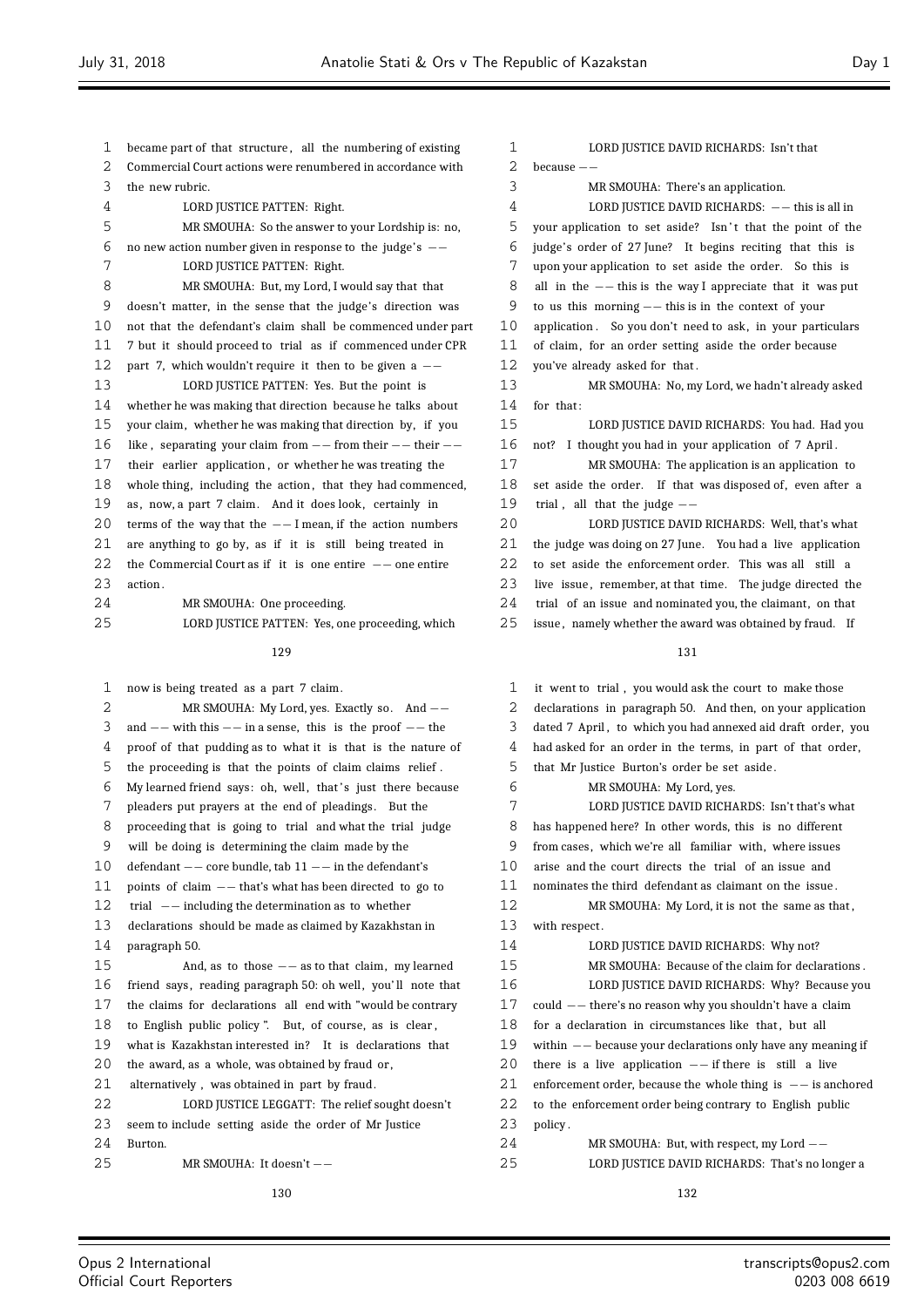| 1  | live issue.                                                  |
|----|--------------------------------------------------------------|
| 2  | MR SMOUHA: With respect that begs the question.              |
| 3  | LORD JUSTICE DAVID RICHARDS: Well                            |
| 4  | MR SMOUHA: To say they only have meaning $--$                |
| 5  | LORD JUSTICE DAVID RICHARDS: But they're anchored            |
| 6  | in terms.                                                    |
| 7  | MR SMOUHA: But, my Lord, to say they only have               |
| 8  | meaning is the same as saying they only have utility. And    |
| 9  | that is $-\frac{1}{2}$                                       |
| 10 | LORD JUSTICE DAVID RICHARDS: No, but if one looks            |
| 11 | at your particulars of claim in the context of the situation |
| 12 | existing at the time you served them, the whole point was    |
| 13 | you wanted those orders set aside so that the claimants      |
| 14 | couldn't enforce the award in this country, which is what    |
| 15 | they were otherwise proposing to do.                         |
| 16 | MR SMOUHA: My Lord, yes.                                     |
| 17 | LORD JUSTICE DAVID RICHARDS: So we're in a                   |
| 18 | different world now.                                         |
| 19 | MR SMOUHA: My Lord, yes again. So, yes, that was             |
| 20 | the reason then, but, my Lord $--$                           |
| 21 | LORD JUSTICE DAVID RICHARDS: The declarations                |
| 22 | you're after now would actually exclude part of the wording  |
| 23 | in reality, wouldn't they? I mean, what you're wanting is a  |
| 24 | declaration that the award, as a whole, was obtained by      |
| 25 | fraud. The result that it would be contrary to public        |
|    | 133                                                          |
| 1  | policy in England is really neither here nor there.          |

| ı  | policy in England is really neither here nor there.              |
|----|------------------------------------------------------------------|
| 2  | MR SMOUHA: Well, my Lord, $I$ -- I would go part of              |
| 3  | the way with your Lordship on that.                              |
| 4  | LORD JUSTICE DAVID RICHARDS: Right.                              |
| 5  | MR SMOUHA: Okay. Can $I$ - your Lordship, there                  |
| 6  | were about four or five points that arise from that. Let me      |
| 7  | just try and tackle them.                                        |
| 8  | LORD JUSTICE DAVID RICHARDS: Right.                              |
| 9  | MR SMOUHA: I'm going to do so in reverse order.                  |
| 10 | First of all $--$ first of all $--$ as to the position now would |
| 11 | a declaration that the award, as a whole, has been obtained      |
| 12 | by fraud have meaning, be of utility and so on, answer:          |
| 13 | definitely yes, for the reasons the judge has found.             |
| 14 | Secondly, would a declaration that the enforcement               |
| 15 | of any part of the award in this jurisdiction be contrary to     |
| 16 | English public policy? Would that be of utility or value?        |
| 17 | Potentially, yes. Of course each enforcing court is              |
| 18 | considering whether enforcement of the award would be            |
| 19 | contrary to its public policy, but fraud is fraud; and           |
| 20 | the $--$ it would, I would suggest, be of $--$ still of some     |
| 21 | obvious value for a court to understand and see that the         |
| 22 | English court has determined that enforcement would be           |
| 23 | contrary to English public policy, even when considering its     |
| 24 | own public policy, but that $--$ that's a lesser $--$            |
| 25 | LORD JUSTICE DAVID RICHARDS: I must say, I don't                 |
|    |                                                                  |

1 really follow that, but anyway go on. LORD JUSTICE LEGGATT: That might depend on what 3 its public policy is, I suppose, and whether it's the same as English *−−* LORD JUSTICE DAVID RICHARDS: Yes, I mean, it may or may not gain warm comfort from the fact that its public policy is the same as England. MR SMOUHA: No, I didn't mean that. I meant, my Lord, because it is a fraud case. In other words, therefore , that one is talking about an area which is likely to be *−−* in some way the tests may differ , but is likely to engage the public policy of any civilised legal system. LORD JUSTICE DAVID RICHARDS: Except Sweden. Except Sweden. MR SMOUHA: No, my Lord. LORD JUSTICE DAVID RICHARDS: As I understand it, they don't regard your case of fraud as getting them through the door. MR SMOUHA: Different test. Applying a different test . Fraud *−−* 21 LORD JUSTICE DAVID RICHARDS: Different test. All 22 right. MR SMOUHA: That's the point. It is not that fraud is not contrary to public policy in Sweden; it is just on an enforcement they apply a different test in determining whether *−−* this rather narrow test that *−−* it appears, as to whether fraud has an effect in relation to the award. 3 So, my Lord, that's the first point.

 Secondly *−−* secondly *−−* in relation to these declarations , the question whether the court should make these declarations and, if so, in what form, is a matter for the trial judge at the end of the trial . That is not, in my submission, an approach question, as it were, to be prejudged at the stage of a Notice of Discontinuance. Coming back, then, to my Lord's point about: is 11 this *−−* is this points of claim made in the application to 12 set aside? In my submission, my Lord, no, it's not made i set aside? In my submission, my Lord, no, it's not made in it . The point your Lordship made was that the reason why the judge directed pleadings and so on was, as may happen in many cases, that within an interlocutory application there may be a question of fact that has to be resolved and there

 may be directions for pleadings. But in that typical case, there may be pleadings, but you wouldn't normally have a situation where, within an interlocutory application , the respondent to the proceedings or the defendant to the proceedings, who is making an interlocutory application then makes a claim for substantive 23 relief in the application. That is the difference. In addition to *−−* in addition to the application 25 to set aside, which is still there, you have here what is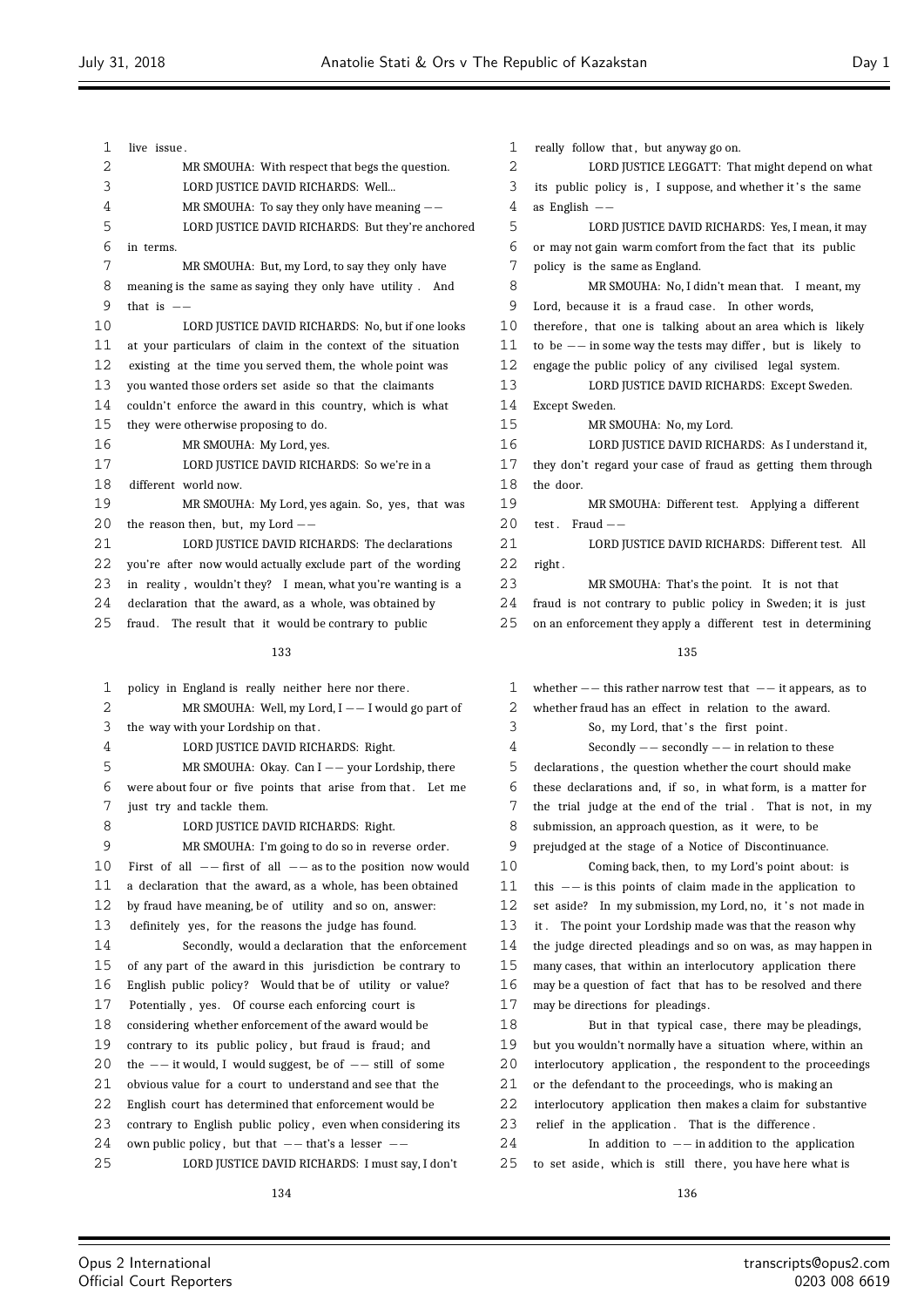deemed to be a part 7 claim, made by Kazakhstan; therefore, deemed to create a separate proceeding with a substantive claim for relief in it *−−* added to it. That is not something *−−* that claim for relief is not made in the 5 interlocutory application; it's made in this deemed part 7 claim by this points of claim. 7 And then, lastly, your Lordship said: well, at the time when the judge ordered this , this was with a view to 9 defeating the enforcement proceeding. Yes, it 's a different 10 world now. Yes, but the fact that it's a different world now doesn't mean that there may not now be very good reasons, a legitimate interest , in pursuing this claim, despite the termination of the enforcement proceeding. In fact , there are even stronger reasons for doing so, precisely because of the tactical way in which what *−−* and the identification of what it is the Statis are trying to stop happening. 18 The fact that it was *−−* that was how it was done<br>19 then actually emphasises the change of circumstances is the then actually emphasises the change of circumstances is the reason, as the judge has found, that actually gives the reason for the English court determining that it should continue. 23 And, my Lord, that *−−* that point brings me to the <br>24 one *−−* the judge has found that Kazakhstan has a legitimate 24 one *−−* the judge has found that Kazakhstan has a legitimate 25 interest in pursuing it. My Lord we *−−* we go further. At interest in pursuing it . My Lord, we *−−* we go further. And we say that there is a further reason which the judge didn' t deal with that we raised by a respondent's notice , which is not only that Kazakhstan has a legitimate interest , but that there is a public interest in resolving the question whether the appellants by seeking to enforce an award obtained by fraud, commenced process here which sought to perpetrate a fraud on the English court . If *−−* if *−−* if the fraud was obtained *−−* sorry, if the award was obtained by fraud then the process seeking to enforce the award was a process seeking to perpetrate the fraud, because *−−* because *−−* the enforcement process *−−* the application is seeking *−−* was seeking to *−−* asking that the English courts permit the Statis to enforce the award as if 14 it were a judgment of this court. In other words, the nature of an enforcement application is , in effect , the seeking of the *−−* the making available to the arbitration claimant the enforcement 18 procedures of the English court, to put it in the position as if it had obtained a judgment of the English court . An application for permission to enforce a New York Convention award under section 101(2) of the 22 Arbitration Act, is, essentially, asking for a domestication of the award. The award creditor asks the English court to 24 give him access to the English court's enforcement process and remedies that he would have obtained if he had obtained a judgment in ordinary domestic process. If the award has been obtained by fraud then seeking to obtain the equivalent of an English judgment in the same terms, and on the basis 4 of the award itself, is itself fraudulent. This is quite apart from the question as to the obtaining of the original order ex parte . And, in our submission, there is a strong public interest in not permitting that party then to be able to remove from the English court the ability to determine whether there has been that fraud committed, that abuse of 11 process effected on the court. Does it make any difference then *−−* LORD JUSTICE LEGGATT: But then if an English *−−* if a claim is brought, which turns out to be fraudulent and 15 then it's abandoned, the English doesn't normally make the claimant carry on, just so that it can be demonstrated publicly that it was a fraudulent claim. MR SMOUHA: My Lord, I agree. I don't say always; I don't need to say always. LORD JUSTICE LEGGATT: Well, I put it *−−* normally 21 is the way I have raised it. MR SMOUHA: I don't even need to say normally. The judge said below, quite rightly , this is an exceptional  $cose$  LORD JUSTICE LEGGATT: But not on this particular ground, did he? This is a ground that you're introducing now. MR SMOUHA: My Lord, it was raised with the judge, 4 but he didn't deal with it. LORD JUSTICE LEGGATT: Right. MR SMOUHA: My Lord, all I'm identifying is that there is a public interest . That is not to say that a judge 8 should always do so. But it comes back to the point, your Lordship will remember, again, all I am meeting is a suggestion *−−* an argument that there is some principle which means that *−−* that the English courts *−−* that the judge below could not do what he did. LORD JUSTICE DAVID RICHARDS: Did he, himself, in his judgment, rely on any such point? No, you say *−−* you introduce this as a respondent's notice point. Yes, I see. LORD JUSTICE LEGGATT: It was argued and he didn't 17 decide it, you say. 18 LORD JUSTICE DAVID RICHARDS: But it was argued. MR SMOUHA: It is respondent's notice , core bundle, tab 3, page 42, paragraph 3. That *−−* my Lords, that then *−−* LORD JUSTICE DAVID RICHARDS: But, just so I can 23 understand this, it 's a slightly odd way of putting it  $−−$ 24 I'm trying to grapple with the idea of a fraud on the 25 English courts. You accept this isn't a full and frank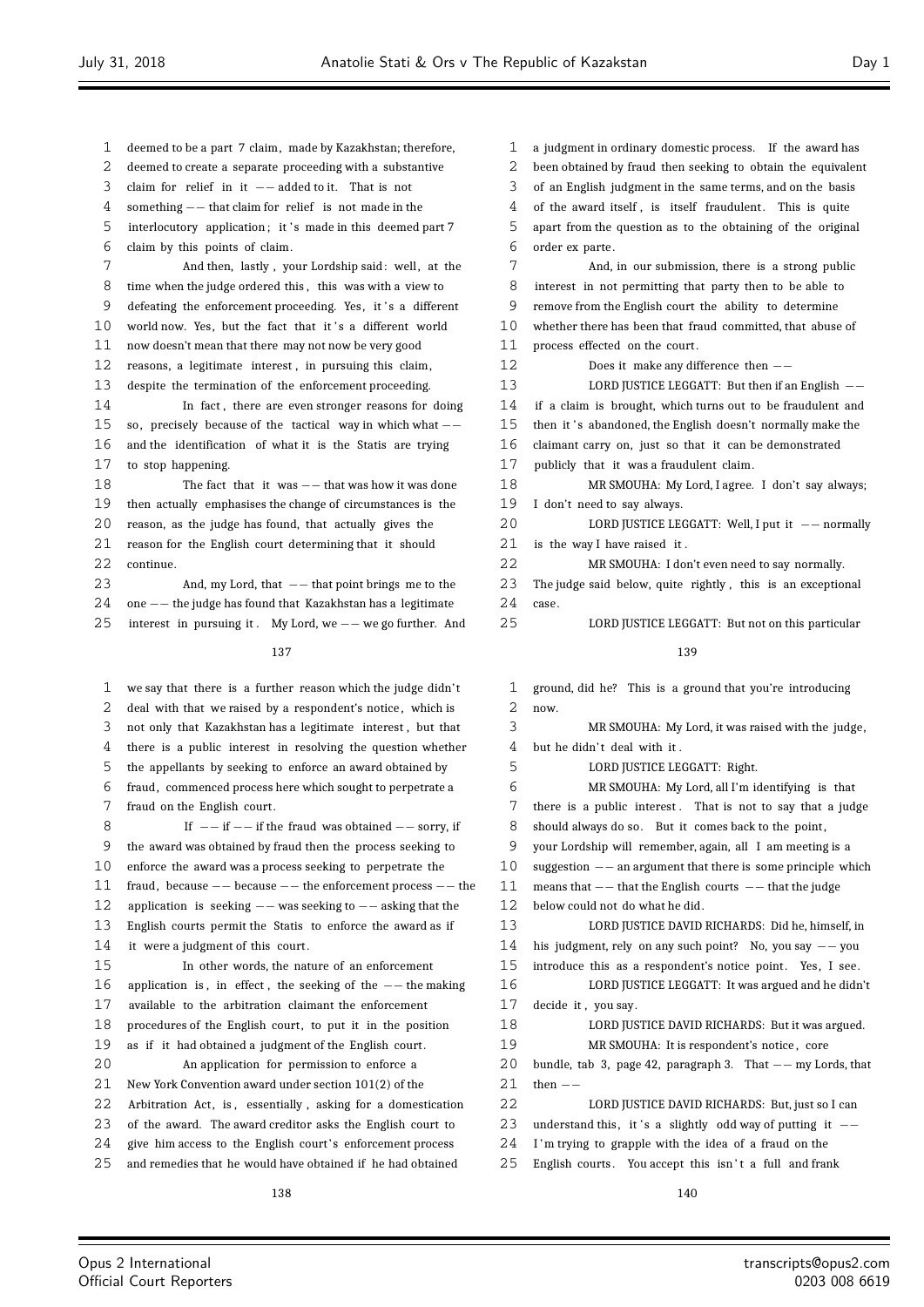| $\mathbf{1}$ | disclosure case, unlike the Chancellor's case.               |
|--------------|--------------------------------------------------------------|
| 2            | You're saying where enforcement of a valid Swedish           |
| 3            | award would be contrary to English public policy on grounds  |
| 4            | that it was obtained by fraud, that makes the application to |
| 5            | enforce the valid Swedish award a fraud on the English       |
| 6            | court.                                                       |
| 7            | MR SMOUHA: The judgment that $--$ the judgment that          |
| 8            | would be obtained $-$                                        |
| 9            | LORD JUSTICE DAVID RICHARDS: Do you obtain a                 |
| 10           | judgment?                                                    |
| 11           | MR SMOUHA: Yes, so $--$ what $--$ what you $--$ what         |
| 12           | you obtain is $-$ is a judgment $-$                          |
| 13           | LORD JUSTICE DAVID RICHARDS: You get $--$ if leave           |
| 14           | is given judgment may be entered in terms of the award.      |
| 15           | MR SMOUHA: Yes. And one of interesting questions             |
| 16           | that sometimes arising is it can sometimes be difficult to   |
| 17           | translate the dispositive of the award into the appropriate  |
| 18           | form.                                                        |
| 19           | LORD JUSTICE DAVID RICHARDS: You don't need that,            |
| 20           | do you? Or do you?                                           |
| 21           | MR SMOUHA: No, you don't.                                    |
| 22           | LORD JUSTICE DAVID RICHARDS: You can just enforce            |
| 23           | in the same manner as if there was a judgment of the court   |
| 24           | to the same effect.                                          |
| 25           | MR SMOUHA: Yes; but, certainly in my experience,             |

| 1  | invariably what the enforcing party for and gets, where they   |
|----|----------------------------------------------------------------|
| 2  | get permission, is then a judgment which then tracks the $-$   |
| 3  | the award.                                                     |
| 4  | LORD JUSTICE DAVID RICHARDS: But not --                        |
| 5  | LORD JUSTICE LEGGATT: Sorry. As my Lord says,                  |
| 6  | all it really amounts to is the argument that enforcement      |
| 7  | would be contrary to public policy. You could have, for        |
| 8  | example, an ICSID award to which the fact that it was          |
| 9  | obtained by fraud is not a ground on which enforcement can     |
| 10 | be resisted in this country. That is not $--$ that is not $--$ |
| 11 | there's no defence that it's contrary to English public        |
| 12 | policy to enforce.                                             |
| 13 | MR SMOUHA: No.                                                 |
| 14 | LORD JUSTICE LEGGATT: So it just depends, your                 |
| 15 | $argument$ -- all the argument just comes back to the point    |
| 16 | that this is a ground on which enforcement is resisted.        |
| 17 | MR SMOUHA: My Lord, I agree. All $I'm$ -- all $I'm$            |
| 18 | translating is that factor translates not only into a          |
| 19 | Kazakhstan's private legitimate interest, but there is also    |
| 20 | a public interest in relation to the same aspect.              |
| 21 | LORD JUSTICE LEGGATT: So the English court has an              |
| 22 | interesting in vindicating its own public policy, as it        |
| 23 | were, over and beyond whether the parties want it to?          |
| 24 | MR SMOUHA: No, the $--$ I wouldn't put it that way,            |
| 25 | my Lord. I would put it that the English court has a public    |
|    | 142                                                            |

| $\mathbf{1}$ | interest where it has decided to determine whether there has  |
|--------------|---------------------------------------------------------------|
| 2            | been a fraud, which, of necessity, would feed through to its  |
| 3            | own process $-$ has a public interest in not $-$ not allowing |
| 4            | the claimant who has sought to do that to simply terminate    |
| 5            | proceedings in order to avoid the determination of that       |
| 6            | question, bearing in mind that that is the $--$ the judge's   |
| 7            | finding as to the Statis' true reasons.                       |
| 8            | My Lord, my Lord Lord Justice David Richards said             |
| 9            | to me that I don't say it's a full and frank situation.       |
| 10           | LORD JUSTICE DAVID RICHARDS: Yes.                             |
| 11           | MR SMOUHA: My point about $--$ just to be clear, my           |
| 12           | point about was not $--$ I'm not saying that there is or was  |
| 13           | no issue about whether the ex parte application was made      |
| 14           | without full and frank disclosure.                            |
| 15           | LORD JUSTICE DAVID RICHARDS: You're saying                    |
| 16           | nothing about that, one way or the other.                     |
| 17           | MR SMOUHA: That's a smaller point. It is the                  |
| 18           | bigger point $-$                                              |
| 19           | LORD JUSTICE DAVID RICHARDS: It is not a part of              |
| 20           | this appeal.                                                  |
| 21           | MR SMOUHA: The point being that what the judge                |
| 22           | found what we were saying the bigger point, which is the      |
| 23           | determination -- the determination of whether that order      |
| 24           | should have been granted on the merits.                       |
| 25           | LORD JUSTICE DAVID RICHARDS: Exactly. Yes.                    |

| $\mathbf{1}$ | LORD JUSTICE LEGGATT: Did you want to say                          |
|--------------|--------------------------------------------------------------------|
| 2            | anything else about the acceptance that the order should be        |
| 3            | set aside or have you dealt with that?                             |
| 4            | MR SMOUHA: No, my Lord. That was where I was                       |
| 5            | just about to come back to.                                        |
| 6            | I think the way your Lordship put it to my learned                 |
| 7            | friend was: do you accept that it should be set aside? And         |
| 8            | my learned friend said: yes. And the interesting is: but           |
| 9            | how? How, within the scheme of what the appellant is               |
| 10           | arguing, does that $-\frac{1}{2}$ do they say that result would be |
| 11           | achieved? Because that could only be achieved by an order;         |
| 12           | but the whole premise of their case, on appeal, is that they       |
| 13           | could serve the Notice of Discontinuance and bring the             |
| 14           | proceedings to an end without there being any order.               |
| 15           | So that the concession that that is what ought to                  |
| 16           | happen is actually a concession that the $--$ that the $--$        |
| 17           | their Notice of Discontinuance would, if left in place, as         |
| 18           | they say it should have been, have left the order of               |
| 19           | Mr Justice Burton in place, without having been set aside,         |
| 20           | when it should have been set aside. And the way in which $--$      |
| 21           | and that's why the argument $--$ the concession is new today.      |
| 22           | There was $-$ there was nothing that the Statis did                |
| 23           | at the time of their Notice of Discontinuance or in the            |
| 24           | argument below which said that $--$ that they had an               |
| 25           | alternative position that their discontinuance should be           |
|              |                                                                    |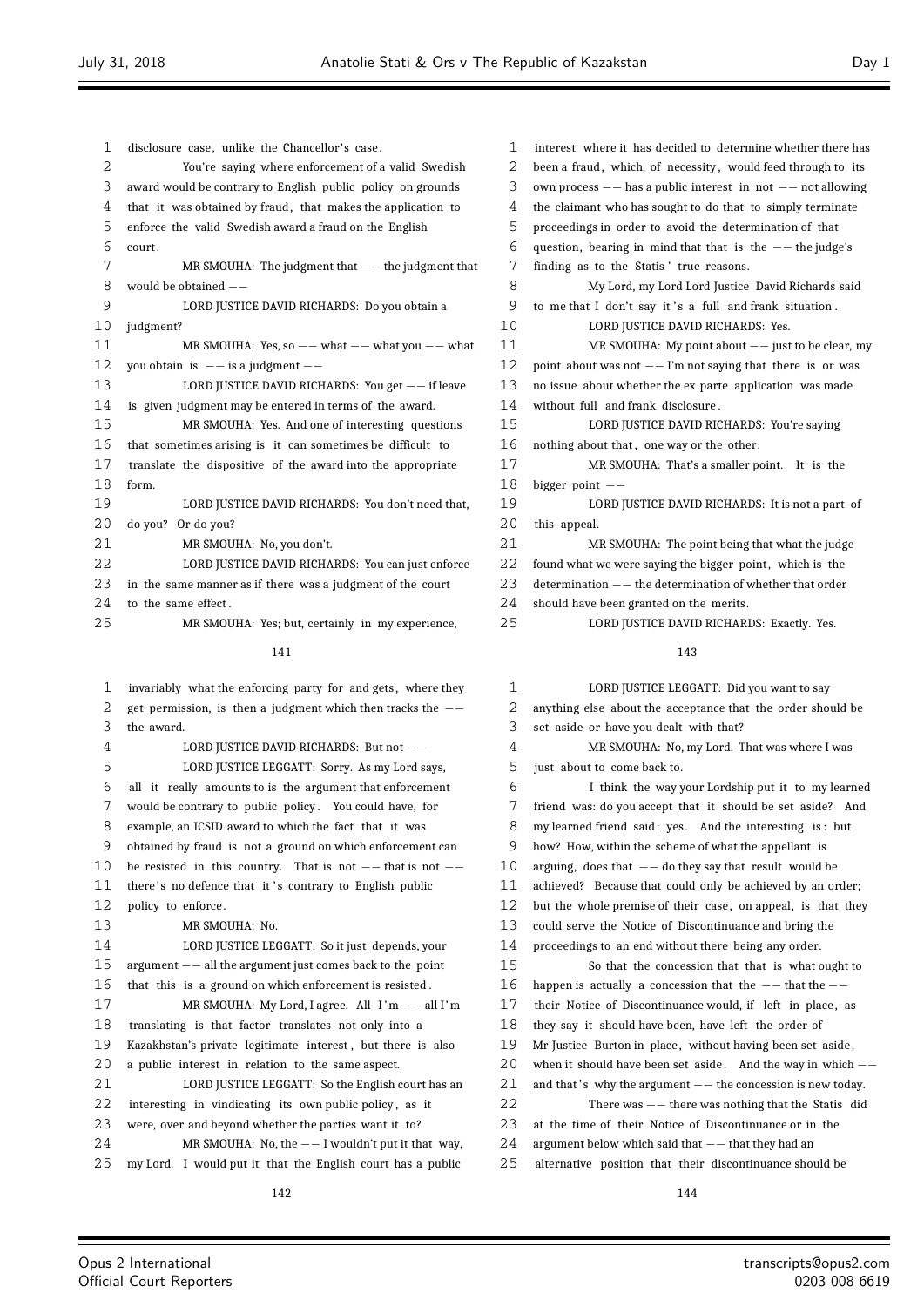allowed if *−−* upon the making of an order setting aside the order of Mr Justice Burton. LORD JUSTICE PATTEN: Could *−−* if you *−−* if, for example, there had been orders made *−−* interlocutory orders 5 in an action which is discontinued, let's say an order for an injunction , the *−−* the discontinuance of the proceedings, I think , would bring those to an end, wouldn't they *−−* because *−−* because *−−* I mean *−−* those are in any event one of the special situations where the court's consent is 10 required. But I assume that the court, in giving its consent, would *−−* would discharge the injunction, because it would only be granted until trial or further order? MR SMOUHA: That's the point. That's exactly the 14 point, my Lord. In other words, in those cases, like an injunction , where there has been an order for an injunction , where it is essential that there is a further order of the court to deal with the previous orders, discontinuance can only be obtained by application for permission. LORD JUSTICE PATTEN: But, I mean, where you *−−* where you *−−* where you've sought and obtained an order of the kind that Mr Justice Burton made for *−−* giving permission to enforce, and you then discontinue those 23 proceedings *−*− I mean, let's assume, for the moment, we<br>24 didn't have the complication of *−*− of vour application to 24 didn't have the complication of *−*− of your application to<br>25 set aside. What are you saying? That the *−*− that there' set aside . What are you saying? That the *−−* that there's no way of getting rid of that order, even if you don't want to rely on it ? MR SMOUHA: Without *−−* without making *−−* there would have to be an application to set aside the Notice of Discontinuance, in order to re*−*engage *−−* the court to be re*−*engaged *−−* 7 LORD JUSTICE PATTEN: But, I mean, I'm the 8 enforcing party. I'm the claimant in the arbitration. I've got my award. I apply in England to enforce it . I get the 10 order. Let's assume there isn't any application to set it aside for the moment, within the 21 days. But then I decide, for whatever reason, I don't want to enforce it . And the *−−* and the *−−* yes, the counterparty says: well , 14 that's fine, but we'd just like it cleared off. I mean, if *−−* what do I do? If I discontinue, you say that doesn't get rid of it? MR SMOUHA: Not as an order. 18 LORD JUSTICE PATTEN: No. So what have I got to 19 do to get rid of it? MR SMOUHA: Remember, my Lord, that our point *−−* our point is *−−* I mean, our point is that what did not happen and that we have a legitimate interest in happening is a determination that the order of Mr Justice Burton should be set aside on the merits. It should be determined. But as to the *−−* as to the procedural position , all that *−−* 

 all that CPR 38.5.2 provides is *−−* this is page 1219: "Subject to rule 38.4 the proceedings are brought to an end as against him on that date" *−−* that date being 4 the date that the Notice of Discontinuance is served, that's when it takes effect . LORD JUSTICE PATTEN: Yes. MR SMOUHA: So there is no provision in the CPR that there is any automatic order that sets aside orders that have been made in the *−−* LORD JUSTICE DAVID RICHARDS: No, but the court, on the application under 38.4, can impose terms. And, in effect , that is what happened below; except that, of course, the terms offered were not good enough so far as Mr Justice Knowles was concerned. So he *−−* that's what the 15 claimants did. They offered the undertaking which was 16 beefed up in the course of the hearing, and said: well, on those terms, please dismiss the application or make no order on the application for the Notice of Discontinuance. I mean, as a procedural matter, it would be no 20 difficulty at all, would it, for the court to impose that as an additional term, that Mr Justice Burton's order is set aside *−−*

MR SMOUHA: My Lord, yes. But my Lord's question was specifically what happens on the discontinuance if there 25 is no application.

| 1  | LORD JUSTICE DAVID RICHARDS: So your point then                  |
|----|------------------------------------------------------------------|
| 2  | is well, the order $--$ of course the order is $--$ doesn't      |
| 3  | achieve anything but it's still there on the record. And         |
| 4  | you made the point earlier: well, the claimants might make       |
| 5  | use of the continuing existence of that order around the         |
| 6  | world. Quite leaving aside your on the merits point, that        |
| 7  | of itself there was a vice in that. Yes, I understand.           |
| 8  | MR SMOUHA: Yes. But that, my Lord, is $-$ of                     |
| 9  | course that can't be an answer to the appeal because $--$        |
| 10 | LORD JUSTICE DAVID RICHARDS: No, I appreciate                    |
| 11 | your case is you should have set aside on the merits rather      |
| 12 | than just set aside. But there's no procedural difficulty,       |
| 13 | is there, in setting aside the order?                            |
| 14 | MR SMOUHA: No, my Lord. But, as your Lordship                    |
| 15 | says, the way in which that would have to happen could only      |
| 16 | be by the defendant making the application to set aside the      |
| 17 | notice.                                                          |
| 18 | LORD JUSTICE DAVID RICHARDS: Indeed, that                        |
| 19 | I understand. I do understand that, yes.                         |
| 20 | MR SMOUHA: Which I hope answers my Lord,                         |
| 21 | Lord Justice Patten's question.                                  |
| 22 | LORD JUSTICE PATTEN: Well, sort of, I suppose.                   |
| 23 | I mean, you're not $--$ I mean, the court can $--$ the court can |
| 24 | set aside an order it's made, can't it?                          |
| 25 | MR SMOUHA: Yes. But the whole point about                        |
|    | 140                                                              |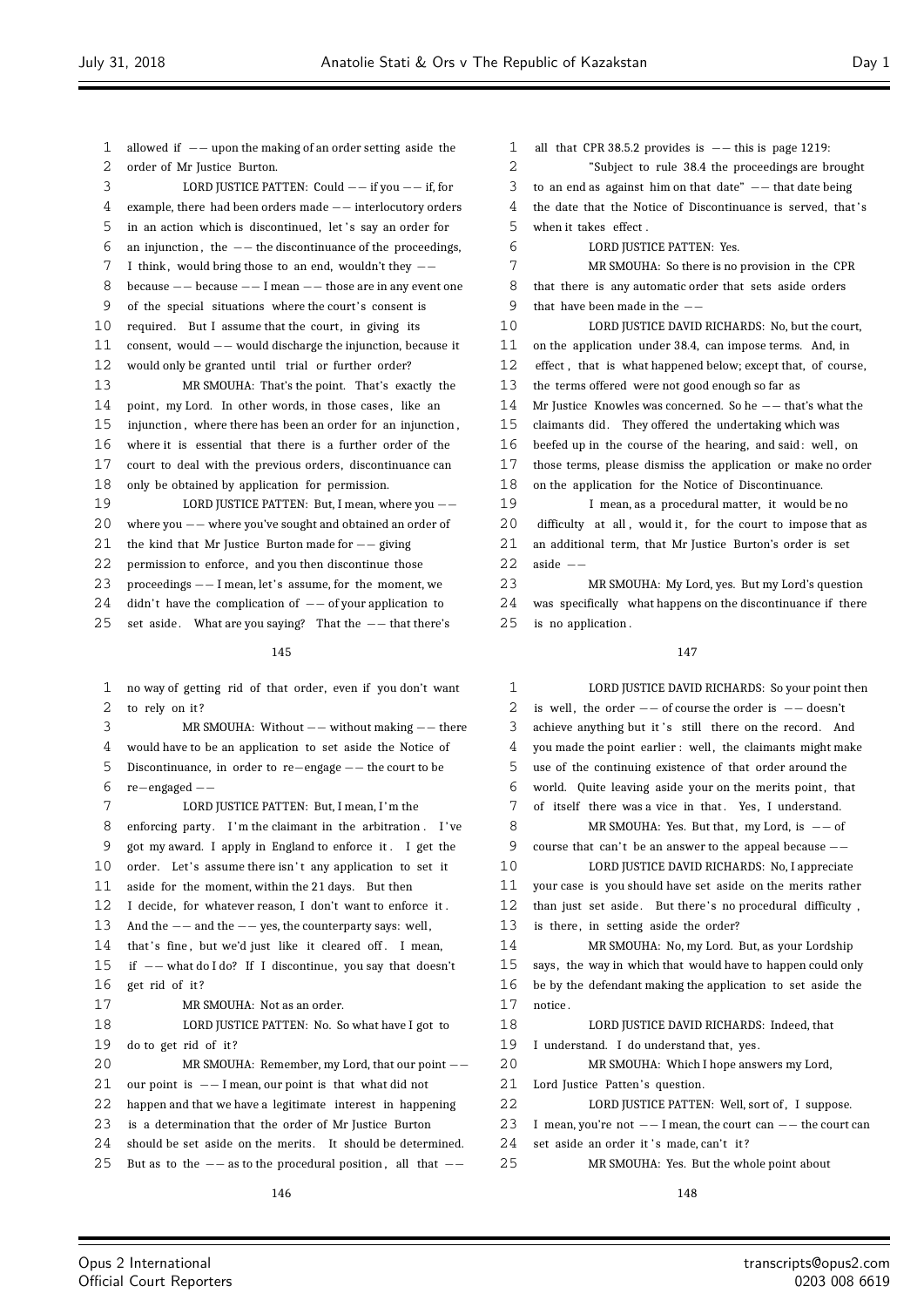- notices of discontinuance without permission is that the court is not engaged in that process. So a discontinuing party in those circumstances *−−* put injunctions on one side , undertakings, those are different . The CPR is identifying 5 types of orders where it is saying: you can't leave a claimant to discontinue because the court will need to look at the orders that have been made. Apart from those cases *−−* apart from those cases, the court is not engaged with the Notice of Discontinuance. The Notice of Discontinuance is served and the proceedings end. LORD JUSTICE PATTEN: So that, absent any involvement by you, if they simply serve a Notice of Discontinuance it doesn't *−−* it doesn't dispose of the order is what you're saying . MR SMOUHA: Exactly so. That is what *−−* that is what happened. LORD JUSTICE PATTEN: And therefore *−−* and there would have to be, presumably by a consent or something, an application under 3.1.7 for the court to *−−* to revoke the previous order? MR SMOUHA: Or, perhaps more *−−* more easily, as my Lord, Lord Justice David Richards, suggested an application under CPR 38.4 to set aside the Notice of Discontinuance. And the way that would be put is that the discontinuance should not be allowed to stay in place because of this order, but, if that order is set aside *−−* LORD JUSTICE PATTEN: Except on terms maybe. MR SMOUHA: Except on terms. If that order is set 5 aside. Exactly. LORD JUSTICE PATTEN: Right. But absent cooperation from your side , the order remains, is what you're saying? MR SMOUHA: Yes. And that was the position that the Statis sought to achieve by serving their Notice of Discontinuance without doing anything vis a vis the court 12 to −− to effect those orders. They tried to bring the<br>13 proceedings to an end leaving in place the −− the org proceedings to an end, leaving in place the *−−* the order of Mr Justice Burton. And, until today, were not saying that that could be objectionable . LORD JUSTICE PATTEN: It's a slightly bizarre 17 situation though, isn't it? Because you're  $-$ − on the basis that they're willing to have the order revoked, you're not willing to have it revoked because you want to rely on it , in a sense, as part of your argument for saying that the *−−* the proceedings should continue, so that if you have it revoked you should be on the merits. MR SMOUHA: My Lord, it's not that they're now 24 willing to have it revoked; and it's not that we're saying it shouldn't be. We are in the position where we're going
	- forward to trial . The issue doesn't arise . **LORD JUSTICE PATTEN:** No. I understand that. MR SMOUHA: What they're now saying *−−* it is a forensic manoeuvre and of course one understands why my learned friend makes it . What he is , in effect , now saying is , though this is not spelt out in their appeal and though this is not spelt out in their skeleton argument, they recognise that if the court were to allow the appeal it should be on terms not previously offered . LORD JUSTICE DAVID RICHARDS: Was there any discussion below *−−* MR SMOUHA: Yes. LORD JUSTICE DAVID RICHARDS: *−−* do you know, about setting aside the order in this sort of way without any ruling on the merits? MR SMOUHA: No, as I understand it, they put the point differently . Below they argued that the effect of the discontinuance was to make Mr Justice Burton's order void. LORD JUSTICE DAVID RICHARDS: Oh, I see. So their argument below was it would have the effect of getting rid 21 of that order but by a different route. MR SMOUHA: Well, "void" was the word used. We 23 don't really understand. We don't really understand −−<br>24 didn't understand: but obviously they were not saying −− didn' t understand; but obviously they were not saying *−−* they were not accepting that there would need to be some

 further order to achieve that . And they were not offering any explanation as to how that would work. My Lords, that was all I wanted to say on grounds 2 and 3. The next point is *−−* sorry, 1 and 2. Forgive me. The next point is ground 3, which is the suggestion that there is effectively a threshold that must be established before the court has a discretion to set aside a Notice of Discontinuance, namely that an abuse of process must be shown. That argument being made, as we understand it from the grounds of appeal, on the suggestion that the pre*−*CPR authorities in relation to strike out of a Notice of Discontinuance, there not having been any power under the rules of the Supreme Court to *−−* to set aside a Notice of Discontinuance, should be applied now under the CPR and read in . My Lords, I can deal with this shortly , depending on what *−−* what is going to best assist your Lordships. The bottom line , we say, as you will have seen from our 20 skeleton, is that the pre−CPR cases, Castanho v Brown & Root, have no application . The reason why, in that case, abuse of process was referred to at all was that the 23 court found that, under the rules of the Supreme Court, all that could be done *−−* LORD JUSTICE PATTEN: Well, we're not very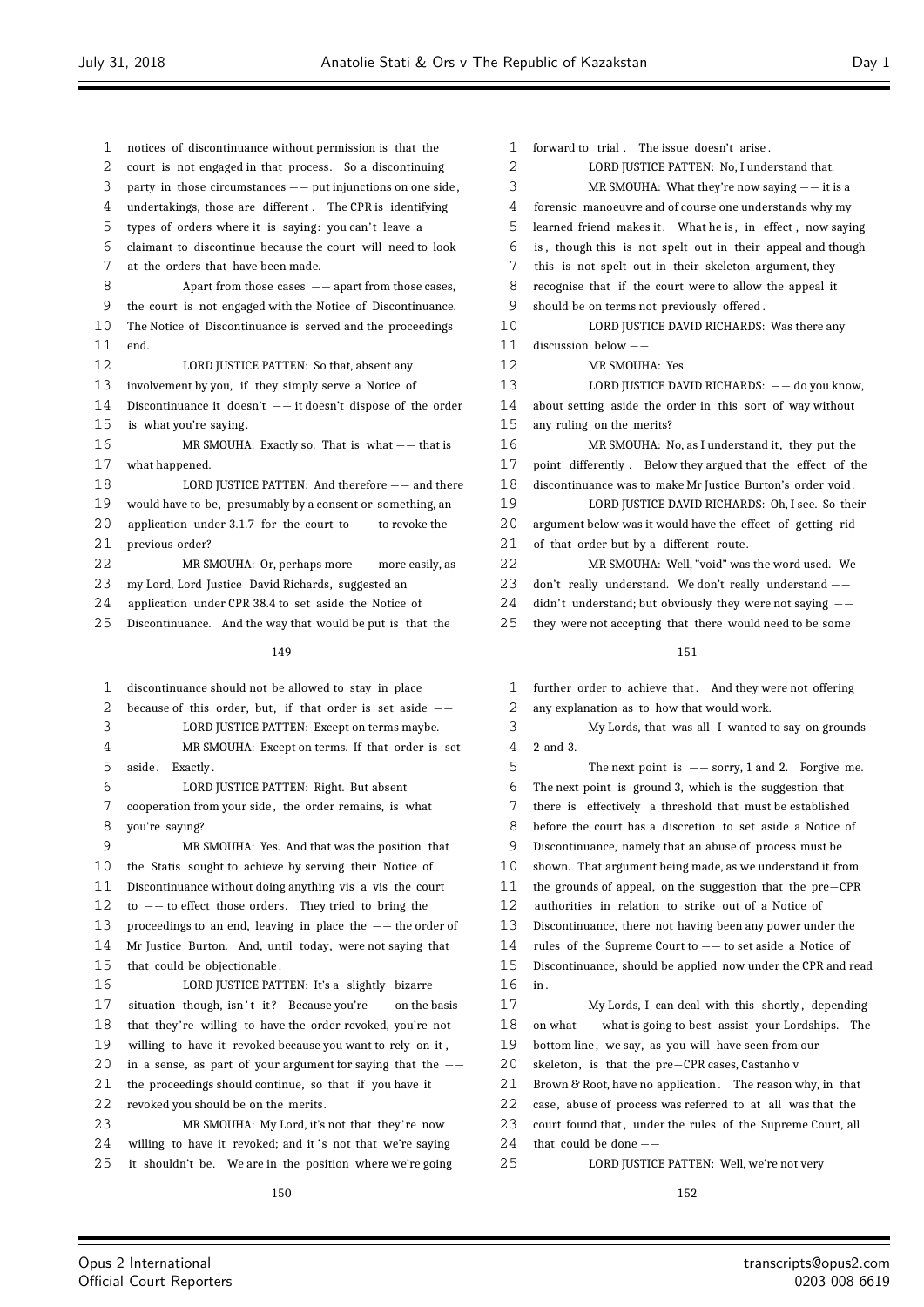other.

 interested in those cases . I mean, the fact is that it ' s for us to decide what *−−* what the right test is under the CPR. There have been a series of first instance decisions . They're not binding on us of course. But there is a 5 consistent line of authority. The question for us is 6 whether it's right. MR SMOUHA: And, my Lord, as to that, we say perhaps the shortest and simplest point is there is nothing in the language of the rule itself which indicates any limitation on the discretion . And the appellants don't suggest there is such limitation . Nor have they actually given you any considered reason why there should be such a limitation . We say, in those circumstances, the position is 15 clear, that those first instance authorities are, plainly, 16 correct. The court has a broad discretion to consider all relevant factors . Abuse of process will always be a strong factor , but it is not a necessary factor . It is not a necessary precondition to the exercise of the discretion . 21 And the appellants' argument that what makes a difference and why this is special is because of the reference to the right to discontinue *−−* LORD JUSTICE PATTEN: Yes. MR SMOUHA: *−−* is a complete non*−*point, for the 

 simple reason that the word "right" does not appear in the rule; it is the heading, "Right to discontinue a claim ". And the same word appears in relation to 38.4, "Right to apply to have Notice of Discontinuance set aside ". And when one reads 38.2 with 38.4, the language of the rules is entirely neutral as to the position of the discontinuing party and of the party that applies to set aside a Notice of Discontinuance. There is nothing there to indicate , and there is no reason why the claimant should be treated as having *−−* having some priority over the position of the defendant. LORD JUSTICE PATTEN: I mean, it depends a bit what you mean by "right" if you look at the note at 38.2.1, as we can, it says effect of rule is general; it gives a claimant a right to discontinue at any time. But I think what you say is that that doesn't mean any more than that he's not subject to any prior constraint in serving his 18 notice. But, of course, the *−−* the *−−* his ability or right,<br>19 if you want to put it in those terms, to serve a notice if you want to put it in those terms, to serve a notice under 38.2 is qualified by the countervailing jurisdiction 21 under 38.4 to set it aside, which can be invoked by the counterparty. MR SMOUHA: Exactly so. These are procedural *−−* if it is right to use the word "right ", these are procedural rights . This is not creating some substantive right of the

 end. And the notes *−−* just so your Lordships know, the notes in the White Book, the High Commissioner of Pakistan case is noted in the supplement to the White Book. And, my Lords, the *−−* bearing in mind that the ground of appeal, in respect of which permission has been obtained, is limited to 8 this particular point, the suggestion that there is an abuse of process as a precondition to the exercise of the *−−* the power. My Lords, we say that is obviously wrong: that there is no basis for it in the language of the rules . There's no 12 reason to limit the court's power in that way. And that ground should be rejected . My Lords, then the only other point *−−* but, in fact , I ' ve said a fair amount of this already *−−* is our respondent's notice point in relation to the freestanding claim or counterclaim point . My Lord, Lord Justice Patten, asked me some 19 questions about that. I think I've said what I need to say in relation to how we base that on the order the judge made. 21 LORD JUSTICE PATTEN: Yes. MR SMOUHA: We do say that it doesn't matter *−−* it doesn't matter whether one characterises it as a freestanding claim or a counterclaim; it must be one or the

claimant in relation to his proceedings to bring them to an

#### 

 My Lords, can I *−−* can I just mention the relevant authorities in relation to the counterclaim point and give you the references . But the position is well*−*established that a defendant to an arbitration claim can make a counterclaim. That was the position before the CPR under the RSC. That's the *−−* the decision of the House of Lords in The Gladys, which is at tab 17, and which has been followed and applied by the Court of Appeal under the CPR in Glencore v Exter, which is at tab 10. And the proposition that is established by those cases is that where a defendant to an arbitration claim wishes itself to make a claim, it is free to make any claim against the claimant that it wishes. It does not need to obtain permission to serve out of the jurisdiction or permission of the court or even to show that, had it been commencing original process against the claimant, that the English court would have had jurisdiction in respect of that claim. And that is because the claimant has, by commencing its arbitration claim, submitted to the jurisdiction of the English court without limitation . And the relevant part of the *−−* and it may be this is not contentious, but the relevant parts of the authorities are in The Gladys the speech of Lord Bridge at page 117F to H and in the speech of Lord Brandon at 128D to 130D. And in Glencore v Exter in the first instance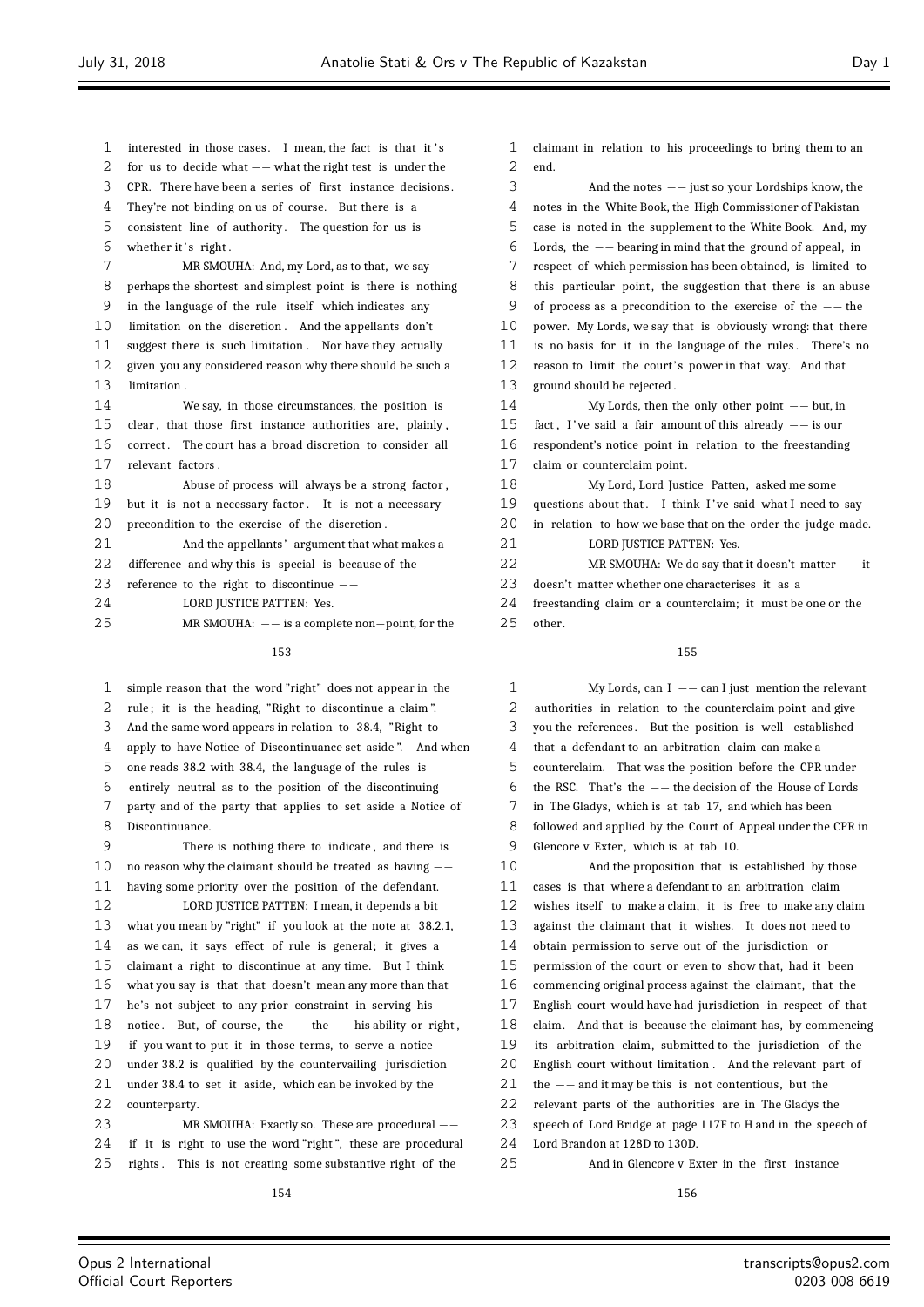moment?

 judgment of Mr Justice Moore*−*Bick at paragraphs 17 to 19. And then in the Court of Appeal at page 1111, paragraph 45 3 of the judgment of Lord Justice Rix, with whom Lord Justice Robert Walker and Lord Justice Morritt agreed. As so what it is that amounts to a counterclaim, some formality is required, but we have here a pleading claiming relief . So if the points of claim are not a 8 freestanding claim they are, on any view, a counterclaim. In our submission, the judge made an error in rejecting this argument because the judge asked himself the wrong question. The judge asked the question: who is the effective claimant? Now, that is the correct question to ask when one is considering a security for costs issue , where you have claim and counterclaim defendant. You have to identify one effective claimant. But to ask the question whether there is a counterclaim doesn't require asking the question who is the effective claimant, because, by definition , all that one is looking for is a claim made by <sup>a</sup> *−−* someone who starts out as a defendant or a respondent *−−* 21 LORD JUSTICE PATTEN: Well, they can't be 22 freestanding claims, can they, unless there's *−*− unless<br>23 your −− your application your claim has −− is a senarate your *−−* your application, your claim has *−−* is a separate action . MR SMOUHA: Agreed. So it's either one. It ' s either the formulation your Lordship put to me. 2 LORD JUSTICE PATTEN: Yes. MR SMOUHA: It's *−−* LORD JUSTICE PATTEN: And if the right way of looking at them is that they're counterclaims then, just 6 let 's be clear, the Notice of Discontinuance of the claim doesn't destroy the counterclaim, does it ?

 MR SMOUHA: Correct. And that's common ground. Exactly so. LORD JUSTICE PATTEN: So really it all comes down to paragraph 36 of the judgment, where he says that paragraph 2 of the 27 June order, as he puts it , simply sets out the framework under which the parties' contentions will be set out. MR SMOUHA: Yes. 16 LORD JUSTICE PATTEN: In other words, it *−−* he<br>17 says that the *−−* the pleadings and so on don't do any mor says that the  $-−$  the pleadings and so on don't do any more 18 than *−*− than specify what the issues are really, on your 19 side. by wav of defence to the claim. side, by way of defence to the claim. MR SMOUHA: Yes, we *−−* but we say that they *−−* that formulation *−−* asking the question whether it sets out the framework doesn't answer the question whether there is a freestanding claim or a counterclaim. LORD JUSTICE PATTEN: Yes. MR SMOUHA: Would your Lordships just give me one

2 LORD JUSTICE PATTEN: Of course. MR SMOUHA: (Pause). My Lords, I should just , 4 formally, indicate that, as your Lordships will have seen, we also have a respondent's notice point that if the court acceded to the appellants ' arguments on 38.4 that abuse of process was a precondition then, by respondent's notice , we say even that necessary precondition would be satisfied on the facts . But I don't need to develop that . That's in our skeleton . 11 Unless I can assist your Lordships further, those are our submissions. 13 LORD JUSTICE PATTEN: No. Thank you very much Mr Smouha. Yes. Submissions by MR FOXTON MR FOXTON: My Lords, obviously one of Mr Smouha's main responses *−−* and I entirely understand why *−−* is to seek to say that there is no territory left for an argument of principle in the light of the judge's findings or, if there is , it is one that has to apply in any set of circumstances, however extreme they might be. Anything less 22 than that, he would say, is an attempt to simply reopen the discretion *−−*

#### 

MR FOXTON: I had thought at one stage in

LORD JUSTICE PATTEN: Attack the discretion, yes.

 Mr Smouha's submissions we might be heading towards Hohfeld's Fundamental Legal Conceptions; but there are occasions when I know Dworkin makes his presence felt in these courts; and he does have an absolute contrast between rules , that have all or nothing effect , and principles that have weight. The rule of civil procedure is not so hidebound. Courts are understandably reluctant to formulate principles in absolute terms because of the risk that there may be some unforeseen category of case which might require a separate result , but nonetheless formulate what I think Lord Justice Moses and the argument in Gater referred to as higher order 13 principles, namely those that, save in the most exceptional circumstances, will carry the day. In Gilbert and Sullivan terms we're saying if not never than hardly ever. The difficulty that my learned friend faces with the judge's judgment is he did not acknowledge that he was in the presence of an higher order principle , an argument which we say was of such overwhelming force in relation to the proper role of this court once the enforcement was no 21 longer a live issue, that factor is nowhere brought to bear in his ruling on CPR 38.4. And what is absolutely striking , and has managed to escape submission by the respondents, is he does acknowledge that in paragraph 32, when explaining why the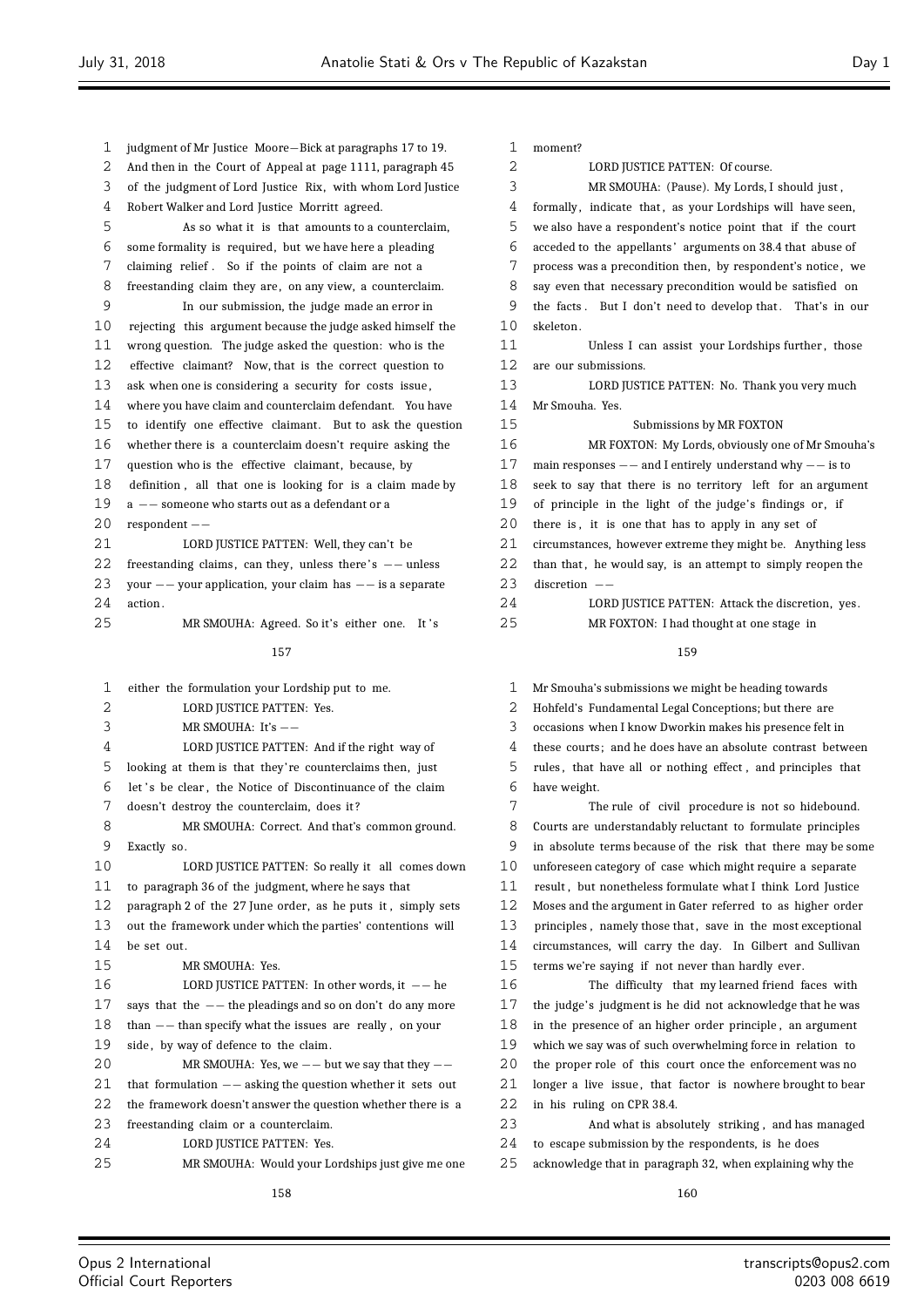English court could not be an appropriate court to give declaratory relief absent ongoing enforcement. And so we say the procedural trap that Mr Smouha seeks to lay cannot be sprung because both of the internal inconsistency within the judgment in that respect and because even if there are some extreme cases, in which it may be that the court would nonetheless go ahead and determine the enforcement issue, notwithstanding that perhaps between the handing down of a draft and a hearing, a claimant said: I no longer wish to enforce. We are nowhere near any of them. Now, we do say that principle would apply even if 13 there were evidence that the English court's decision would have preclusive effect elsewhere. But we do have the alternative argument that, in any event, to overcome it, something very much more than the thin gruel the judge offered in the form of "not without use" and "possible" is going to be necessary to overcome the argument.

 And, my Lords, we don't accept that that argument is not raised by our notice of appeal. I think my Lord,

 Lord Justice David Richards, had referred to the formulation of our ground 1 and 2.

23 And ground 2 *−−* this is in core bundle, tab 1,<br>24 nage 15 −− asked this court to overturn the judge becaus

24 page 15 *−−* asked this court to overturn the judge because<br>25 the judge erred in holding a legitimate interest could be

the judge erred in holding a legitimate interest could be

 constituted by a possibility that a judgment of the English court would not be without use.

 So we were, plainly , advancing our principle that the structure of the New York Convention and the role of the

court required, in almost, save exceptional circumstances,

that this court cease, once the active enforcement had

ceased, its legitimate interest was exhausted. But, in the

alternative , if there were circumstances in which that could

 be overcome, the very luke*−*warm findings that the judge was persuaded to make in terms of the utility of the judgment,

would not begin to achieve that end.

 My learned friend referred to Mr Justice Eder's 13 judgment in Diag in which he held that the English court, as

an enforcement court, could find that one of the issues

before it was the subject of an issue estoppel arising from

 a decision of another enforcement court *−−* the Austrian court.

 That is not a decision without its critics ; and I suspect that different national jurisdictions may take different views on whether issues of *−−* by other enforcement courts will give rise to preclusion or not.

22 But, with respect, there are two very significant

differences here, even leaving aside the question of

24 principle. There is all the difference in the world between

a decision of a court fulfilling its New York Convention

- function of deciding whether live enforcement should be
- permitted, having a binding effect in another court
- fulfilling its New York Convention function of determining
- whether enforcement should be permitted, and what is
- contemplated here, which is a decision of a court where
- enforcement is no longer a live issue and can never be a
- live issue if the undertakings offered are accepted, itself
- reaching a decision *−−* conducting an eight day trial and

reaching a decision for the purpose of assisting and

 informing those courts where enforcement does remain a live issue .

 And we would say that is a fortiori when the issue the English court is offering its opinion on is , in New York Convention rubric, a question of public policy . Because, as

- we saw under article 5 *−−* or section 103(3) but article ,
- 16 I think, 5.3 in particular, the Convention expressly

recognises that it is the enforcement court's own public

policy that it is free to refuse enforcement on; and,

therefore , the very terms of the Convention envisage a

2.0 localised effect.

Now, up to a point Mr Smouha is correct that the

 New York Convention does not purport to control procedure. 23 There are limits to that. For example, you can't treat

awards from other Convention States any less favourably in

enforcement terms than you treat domestic arbitration

#### 

 awards. And anything the court does has to be consistent with the article 3 obligation to recognise and enforce. But that whole argument proceeds upon the basis that the procedure is being applied by a court still acting as an enforcement court *−−* a court where enforcement is sought. And our complaint is , as a matter of substance, once the undertaking is offered no longer to enforce and never to enforce in this jurisdiction , this court is not substantively acting as an enforcement court any more; and, 10 therefore, in purporting to issue rulings to assist others, it is doing something that the Convention simply does not provide for or envisage. 13 Mr Smouha posited the example of: oh well, what if the parties have reached a coordinated staging of enforcement procedures in various jurisdictions ? Does that make any difference? Now, of course, it is entirely possible that agreement between the parties that effectively brings together what, under the Convention, are the separate and independent activities of enforcement States, might itself provide some basis for an outcome that involves holding one party to what they have agreed. But that is of no assistance in relation to the position here or we would say in relation to the vast majority of cases in which the New York Convention enforcement issues come before different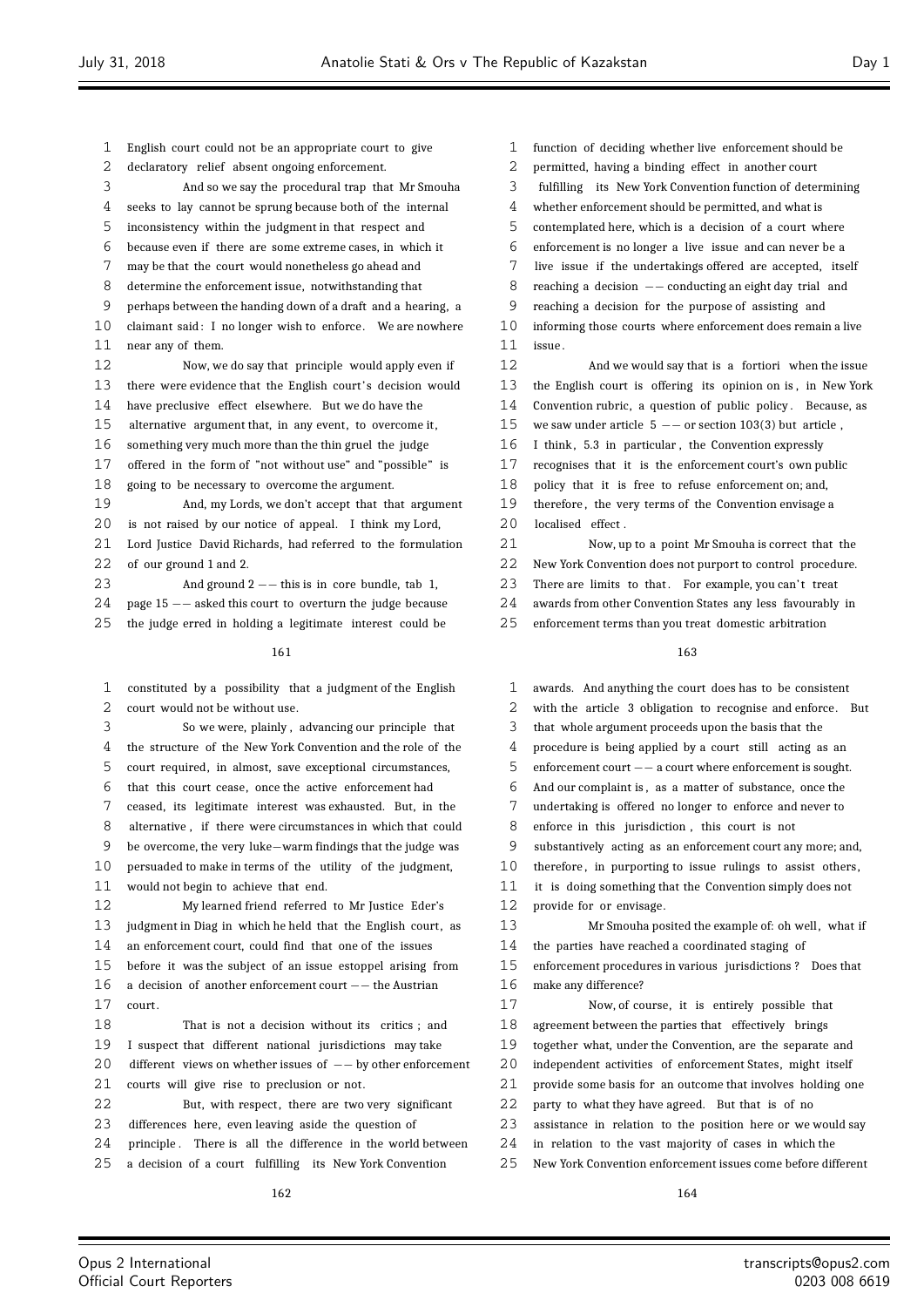$13$ 

 $2.0$ 

| 1  | That is a rare occurrence. I don't know if it has<br>courts.  | 1  |            |
|----|---------------------------------------------------------------|----|------------|
| 2  | ever happened; but, if it has, it is the parties' agreement   | 2  | contentio: |
| 3  | that is, in effect, being enforced there.                     | 3  | because i  |
| 4  | Now, much debate upon what was described as my                | 4  | applicatic |
| 5  | concession about the order being set aside. In fact, that     | 5  |            |
| 6  | did feature at first instance. If we can go to the            | 6  | therefore  |
| 7  | transcript in the supplemental bundle at tab 11.              | 7  | over the   |
| 8  | LORD JUSTICE PATTEN: Yes.                                     | 8  | understoo  |
| 9  | MR FOXTON: My Lord it is page 127 of the bundle               | 9  | as if refe |
| 10 | Mr Sprange QC's submissions to the judge,<br>pagination.      | 10 | reflect tl |
| 11 | beginning at the very last line of that page.                 | 11 | hearing,   |
| 12 | LORD JUSTICE PATTEN: Which of the mini pages is               | 12 |            |
| 13 | it?                                                           | 13 | rather im  |
| 14 | MR FOXTON: Page 144 of the mini pages, my Lord.               | 14 | of the rea |
| 15 | LORD JUSTICE PATTEN: Right. Thank you.                        | 15 | submit, is |
| 16 | MR FOXTON: One begins on line $25$ -- I should                | 16 | when beir  |
| 17 | begin on line 20, because I think this is the passage that    | 17 | being ask  |
| 18 | Mr Smouha was remembering. So the judge has asked:            | 18 |            |
| 19 | "What happens to the 2014 order that you got from             | 19 | costs. T   |
| 20 | Mr Justice Burton?"                                           | 20 | ability o  |
| 21 | And the answer:                                               | 21 | countercla |
| 22 | "As a technical matter, it is void" $--$ and that is          | 22 | court.     |
| 23 | the passage my learned friend recalled $--$ "it doesn't exist | 23 |            |
| 24 | any more because the proceedings don't exist. So when an      | 24 | clearly,   |
| 25 | order was made the proceedings were brought to an end. So     | 25 | countercla |
|    | 165                                                           |    |            |
| 1  | it has no legal life, no legal substance. I also say this,    | 1  | and the ju |
| 2  | my Lord: if that was the only issue left, if that was the     | 2  | foreign c  |
| 3  | only point of concern, it would be very easy for there to be  | 3  |            |
| 4  | an order made that dismissed or set aside that order."        | 4  | was absol  |
| 5  | But, of course, we're here not because of some                | 5  | ordered.   |
| 6  | obstacle raised by the issue of whether or not                | 6  |            |
| 7  | discontinuance should be on terms that the order of           | 7  | a fraud o  |
| 8  | Mr Justice Burton was set aside; and I indicated to my Lord,  | 8  | and remai  |
| 9  | Lord Justice Leggatt, we're very happy to say that is what    | 9  | court in   |
| 10 | should happen now, just as Mr Sprange QC was happy to tell    | 10 | under cur  |
| 11 | the judge that's what happened.                               | 11 |            |
| 12 | The reality is it is the word "on the merits" that            | 12 | therefore  |
| 13 | are the key to what Kazakhstan are seeking to achieve, not    | 13 | that is h  |
| 14 | any concern that Mr Justice Burton's order may somehow        | 14 | yet it is  |
| 15 | mislead the court. And if there is any such concern we of     | 15 | award hei  |
| 16 | course accept that the order should be set aside.             | 16 |            |
| 17 | The separate action point. It is helpful to look              | 17 | statement  |
| 18 | at how Mr Malek QC, in his skeleton argument, introduced      | 18 | enforce a  |
| 19 | that draft order. The wording came from the parties and not   | 19 | through tl |
| 20 | from the court. And that is in supplemental bundle, tab 2.    | 20 | to that a  |
| 21 | My Lord, it's a document where each side has their            | 21 | it does n  |
| 22 | favourite paragraphs. Therefore, it is right that I show      | 22 | If it wer  |
|    |                                                               |    |            |

23 you both.

24 Paragraph 1, we say, is absolutely spot on as to 25 what the court is being asked to give directions in .

"Kazakhstan has permission to pursue its n that the court should refuse to enforce the award t was procured by fraud", ie it 's the set aside 4 application . 5 In his skeleton Mr Smouha referred to, and it 's right that I should refer you to, paragraph 4 page, which we say adds nothing to what the judge 8 understood the position would be. And we'd  $-$ − that the  $$ erence to CPR part 7 was providing a framework to he fact that this was going to be an evidence heavy with disclosure and so forth. And if independent claims are being made, it is 13 rather important that that is *−−* emerges with clarity. One asons why counterclaims require formality , we would s exactly that. It clearly escaped the judge that ng asked to approve an order in these terms he was ed to give life to an independent claim. Independent claims raise issues of security for hey raise, per Mr Smouha's Gladys point, the f a party to bring a counterclaim to a aim, opening up the territorial jurisdiction of the And in this context, had the issue surfaced it would have raised the issue about whether a

aim was permissible under the New York Convention:

#### 167

idge might have been some of the doctrine and ase law on that point. The short answer is that the judge in paragraph 36

utely right as to what was intended and what was

Penultimately, I think, on my part, enforcement as n the English court. We have here an award that is ins valid under the law of its seat. The highest Sweden has rejected the challenge to this award ial law.

It cannot be said, I think, by Mr Smouha, that, , the action to enforce the award in Sweden *−*− and 13 that is happening *−−* is a fraud on the Swedish court. And said that the action to enforce the very same re is a fraud on the English court. The reason that those two irreconcilable

ts cannot stand together is that the action to

valid award is not a fraud on the court. Fraud,

he medium of public policy , may provide a defence

ction. It provides a purely localised defence, but

ot make the application itself a fraudulent action.

re, it is impossible to see how it could be

23 fraudulent in some jurisdictions and not in others.

24 And, from a practical perspective, the idea of the 25 eight day trial to determine *−−* require proceedings to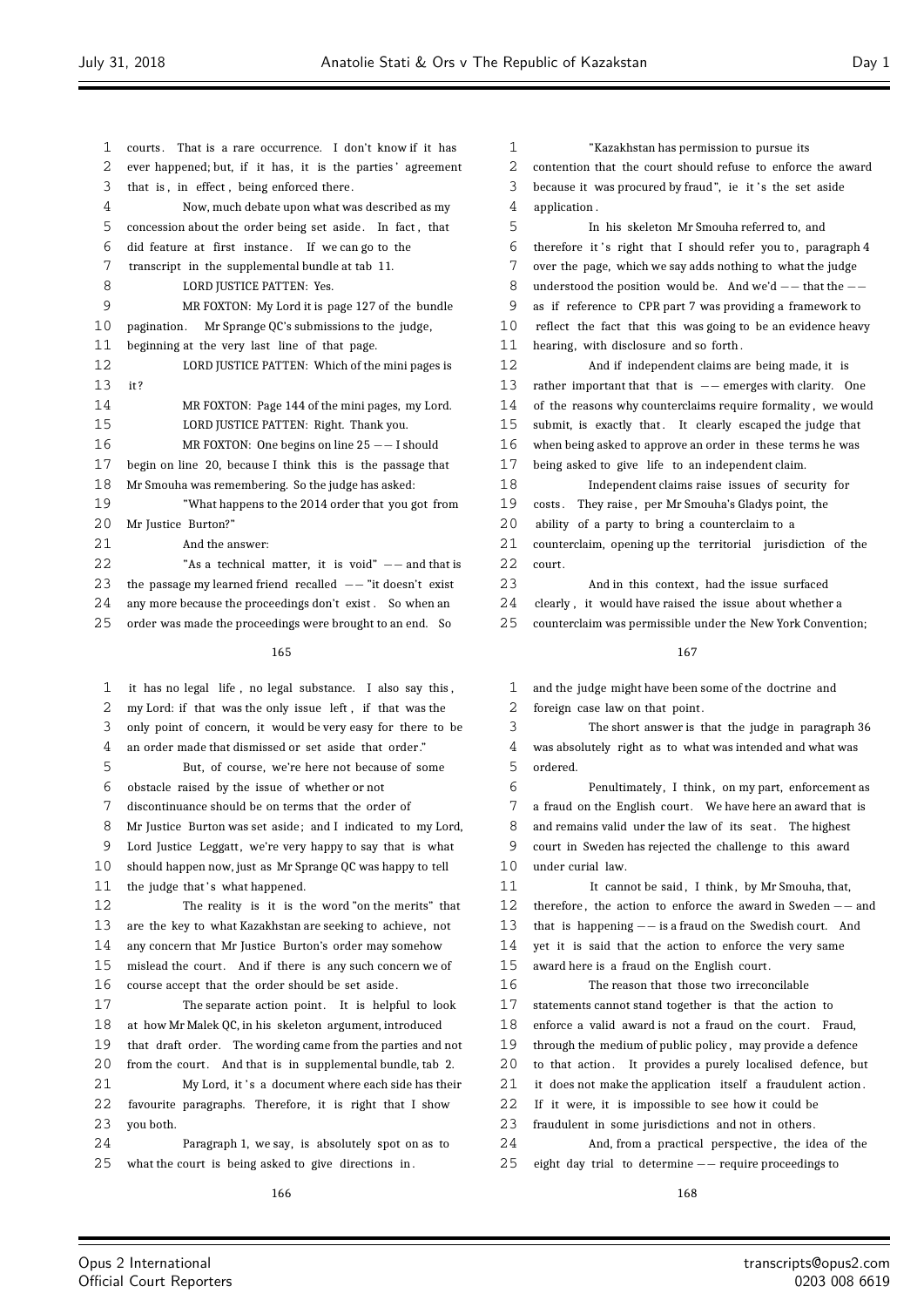entail .

| 1        | continue to determine if the pursuit of those proceedings is                                      | 1        |
|----------|---------------------------------------------------------------------------------------------------|----------|
| 2        | a fraud on the court is a rather startling notion.                                                | 2        |
| 3        | LORD JUSTICE PATTEN: I mean, is it $--$ I mean,                                                   | 3        |
| 4        | $does -- I think on their -- on their case, you approach the$                                     | 4        |
| 5        | point you've just made on the basis that the judge, I think,                                      | 5        |
| 6        | in his earlier decision $--$ the 2017 decision $--$ concluded                                     | 6        |
| 7        | that the Swedish appeal court had not decided this question                                       | 7        |
| 8        | of fraud, at least as a factual issue in relation to this                                         | 8        |
| 9        | indirect fraud. I mean, if I've understood it all correct,                                        | 9        |
| 10       | that the real issue is not $--$ not whether the money was                                         | 10       |
| 11       | spent but what impact all of that had, assuming that was                                          | 11       |
| 12       | right, on the $--$ on the offer that was made. Whether                                            | 12       |
| 13       | there's $--$ whether there's a connect or a disconnect between                                    | 13       |
| 14       | those two things in terms $--$ because all this goes to the                                       | 14       |
| 15       | valuation question.                                                                               | 15       |
| 16       | MR FOXTON: Of the LPG plant, yes, which is part                                                   | 16       |
| 17       | of the $--$                                                                                       | 17       |
| 18       | LORD JUSTICE PATTEN: Exactly. I mean, it is not                                                   | 18       |
| 19       | enough to show that you perhaps didn't $--$ the real question                                     | 19       |
| 20       | is: what was the basis of the valuation which the Tribunal                                        | 20       |
| 21       | adopted in $--$ in assessing the quantum of the award?                                            | 21       |
| 22       | Now $--$ but, anyway, never mind the detail of it.                                                | 22       |
| 23       | MR FOXTON: Yes.                                                                                   | 23       |
| 24       | LORD JUSTICE PATTEN: I mean, the premise for all                                                  | 24       |
| 25       | this is that, according to the 2017 order, is that somehow                                        | 25       |
|          | 169                                                                                               |          |
|          |                                                                                                   |          |
| 1        | there's a sort of $-$ there's a bit missing from the $-$                                          | 1        |
| 2        | I mean, I'm not proposing, at this point in the proceedings                                       | 2        |
| 3        | to start re-opening that. I mean, I find that $--$ I'm not                                        | 3        |
| 4        | sure I quite follow that; but, anyway, I mean, that's                                             | 4        |
| 5        | clearly what the judge has decided and $--$ and there's been                                      | 5        |
| 6        | no appeal from $--$                                                                               | 6        |
| 7        | MR FOXTON: My Lord, that ship has sailed so far                                                   | 7        |
| 8        | as this jurisdiction is concerned.                                                                | 8        |
| 9        | LORD JUSTICE PATTEN: Yes, quite.                                                                  | 9        |
| 10       | MR FOXTON: But the Swedish court is also saying                                                   | 10       |
| 11       | that, whatever was produced, was not enough to render that                                        | 11       |
| 12       | an award that can be invalidated on grounds of fraud in                                           | 12<br>13 |
| 13       | Sweden, being the supervisory court. And, given that,                                             |          |
| 14       | whilst an application to enforce that award might fail in                                         | 14       |
| 15       | some jurisdictions and succeed in others, depending upon,                                         | 15       |
| 16       | first of all, what their own approach to those issues is;                                         | 16       |
| 17       | and, secondly, what deference they offered Sweden, it cannot                                      | 17       |
| 18       | be described as a fraud on the court.                                                             | 18       |
| 19       | LORD JUSTICE PATTEN: No.                                                                          | 19       |
| 20       | LORD JUSTICE LEGGATT: There's also my example of                                                  | 20       |
| 21       | an ICSID award, which might have been fraudulently obtained,                                      | 21       |
| 22       |                                                                                                   |          |
|          | but that's no $-$ the fact it is contrary to English public                                       | 22       |
| 23       | policy is no defence. But if the respondent's reasoning                                           | 23       |
| 24<br>25 | were right, a defence would pop up after all because it<br>would be a fraud on the English court. | 24<br>25 |

170

6 Finally *−−* and Mr Smouha began by producing the most recent case management order. It is correct, of course, that attempts have been made to move the case on, in accordance with existing timetables. And that is absolutely as it should be unless and until we persuade this court that the order that started this process running or at least the order that was under appeal was not rightly made. We do submit that the position doesn't get any 14 better simply *−−* if it ' s wrong, simply because it was acted on in the meantime. I do note from that order that we now have, I think, three different categories of expert evidence at this fraud trial. Now, the judge thought this was a reasonable use of court resource, for the purposes of providing material that might not be without assistance, or whatever the phrase was, to other courts. It is certainly, at a time of shortage of judicial person power, quite a striking use of judicial resource. And we do invite the court, given the various matters that we've raised, to conclude it was an 171 entirely inappropriate use of resource; and that the legitimate interest of this court, in this process, came to an end at the stage when the prospect of enforcement came to an end. 5 My Lords, unless I can assist further . LORD JUSTICE PATTEN: No. Thank you very much, Mr Foxton. We're going to rise for five minutes.  $(4.17 \text{ pm})$ (Short Break)  $(4.22 \text{ pm})$ 12 LORD JUSTICE PATTEN: Mr Foxton and Mr Smouha,

MR FOXTON: My Lord, we of course forensically adopt the argument. But it is a useful way of testing. The 3 phrase "fraud on the court" has a certain ring to it , but it is always worth drilling down and seeing quite what does it

I am afraid we are not in the position to give you an answer this afternoon. I mean, the case is not without some complexity on both sides. We do understand the urgency of it, in terms of the trial in October; and we will obviously endeavour to produce our judgments as soon as we are able to, notwithstanding that we're now into the vacation. But, 19 at the moment, as I say, I 'm not *−−* we're not able to give 20 you a decision this afternoon. And we will consider our judgments, but with a view to producing them, as I say, as soon as we can. MR FOXTON: We are extremely grateful, my Lord. LORD JUSTICE PATTEN: Thank you very much.  $(4.20 \text{ pm})$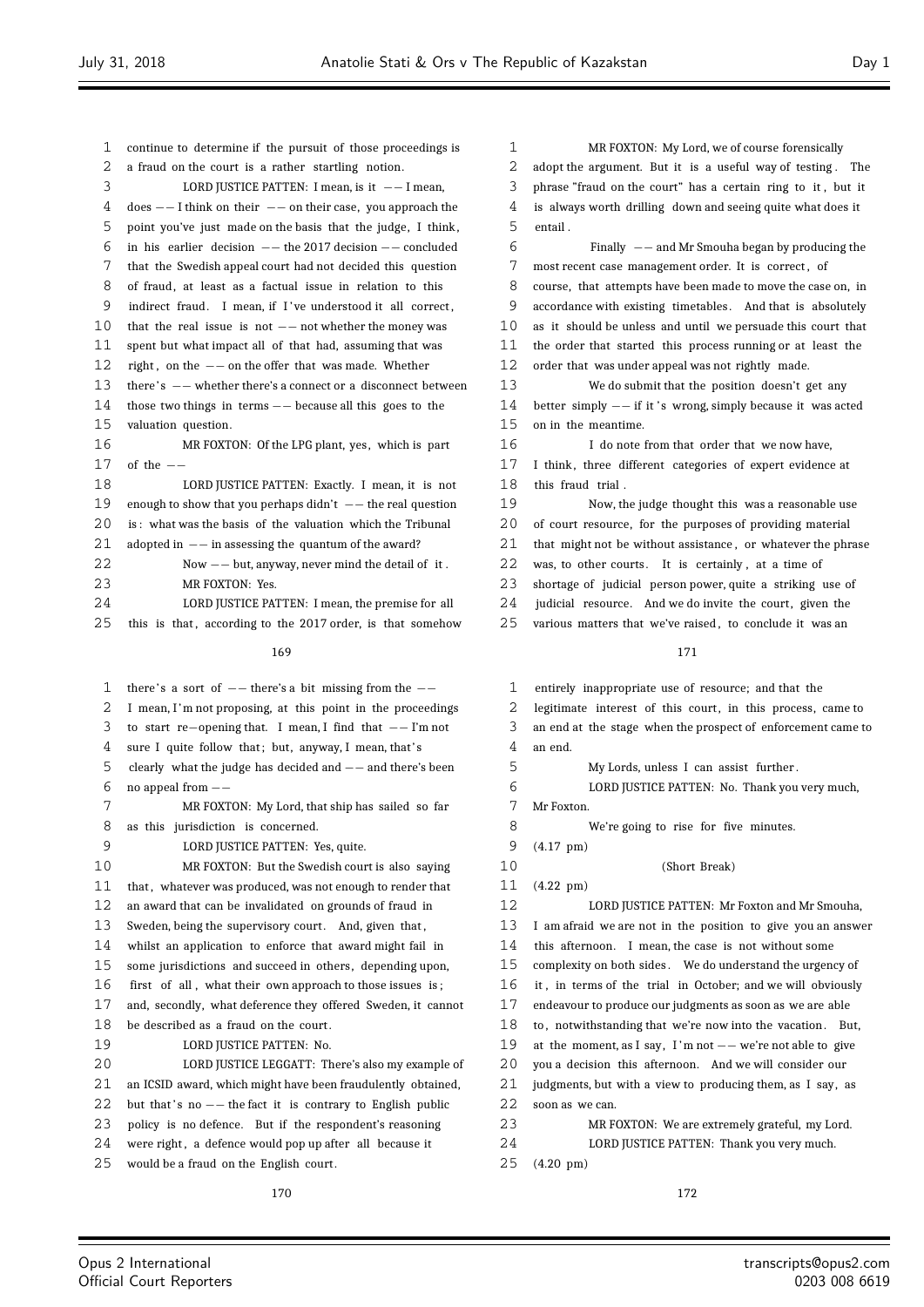ż

| $\mathbf 1$      | (Hearing concluded)             |      |  | 175 |
|------------------|---------------------------------|------|--|-----|
| $\overline{2}$   |                                 |      |  |     |
| $\mathfrak{Z}$   |                                 |      |  |     |
| $\sqrt{4}$       |                                 |      |  |     |
| 5                |                                 |      |  |     |
| $\epsilon$       |                                 |      |  |     |
| $\boldsymbol{7}$ |                                 |      |  |     |
| $\,8\,$          |                                 |      |  |     |
| $\mathsf 9$      |                                 |      |  |     |
| 10               |                                 |      |  |     |
| $11\,$           |                                 |      |  |     |
| 12               |                                 |      |  |     |
| 13               |                                 |      |  |     |
| 14               |                                 |      |  |     |
| 15               |                                 |      |  |     |
| 16               |                                 |      |  |     |
| $17\,$           |                                 |      |  |     |
| $18\,$           |                                 |      |  |     |
| 19               |                                 |      |  |     |
| 20               |                                 |      |  |     |
| 21               |                                 |      |  |     |
| 22               |                                 |      |  |     |
| 23               |                                 |      |  |     |
| $2\sqrt{4}$      |                                 |      |  |     |
| 25               |                                 |      |  |     |
|                  | 173                             |      |  |     |
|                  |                                 |      |  |     |
| $\mathbf 1$      | $\ensuremath{\text{INDEX}}$     |      |  |     |
| $\overline{2}$   |                                 | PAGE |  |     |
| $\mathfrak{Z}$   | Submissions by MR FOXTON<br>1   |      |  |     |
| $\sqrt{4}$       | Submissions by MR SMOUHA        |      |  |     |
| 5                | Submissions by MR FOXTON<br>159 |      |  |     |
| $\epsilon$       |                                 |      |  |     |
| $\boldsymbol{7}$ |                                 |      |  |     |
| 8                |                                 |      |  |     |

 

 

 $\equiv$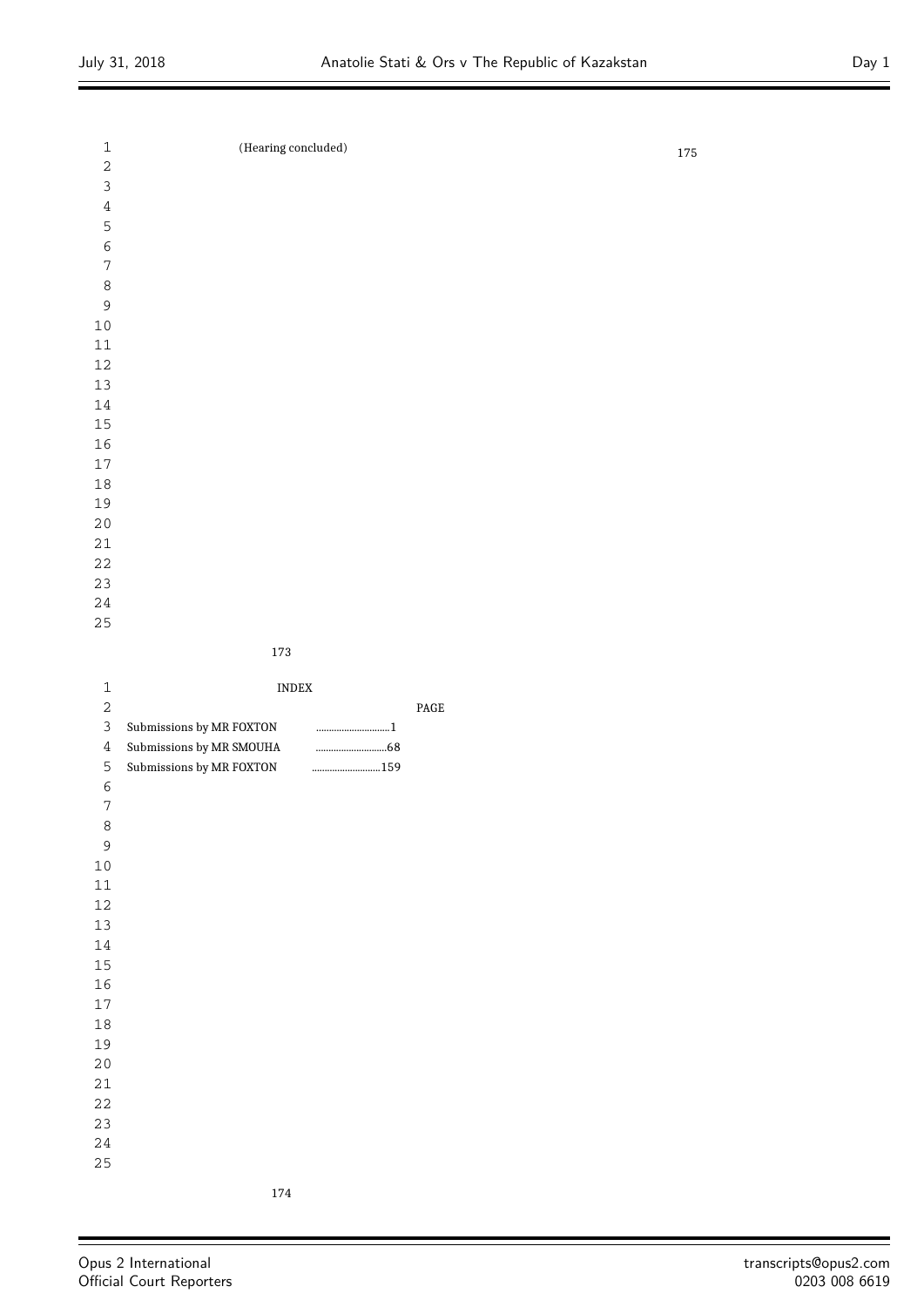**A**

**arises (2)** 24:5 109:2 **arising (4)** 4:16 34:8

**ab (1)** 123:11 **abandon (1)** 16:20 **abandoned (7)** 15:4,7 20:22 32:17 50:6 56:20 139:15 **abandoning (1)** 40:21 **abandonment (2)** 15:25 21:25 **ability (3)** 139:9 154:18 167:20 **able (16)** 1:18 31:25 34:7,13 35:2 44:3 53:21 54:21 84:5 88:24 92:17 106:15 121:23 139:8 172:17,19 **absence (2)** 44:5 96:17 **absent (6)** 78:9 99:23,25 149:12 150:6 161:2 **absolute (3)** 1:25 160:4,9 **absolutely (13)** 3:7 30:17 40:7 50:21 51:8 67:7 100:2 111:10 118:20 160:23 166:24 168:4 171:9 **abstract (1)** 115:4 **abuse (11)** 59:23 71:1,8 94:21 100:1 139:10 152:9,22 153:18 155:8 159:6 **accede (1)** 60:22 **acceded (1)** 159:6 **accept (15)** 13:6 15:10 16:7 34:24 47:3,17 56:1 57:17 58:12 99:11 127:16 140:25 144:7 161:19 166:16 **acceptable (1)** 3:4 **acceptance (2)** 113:15 144:2 **accepted (5)** 66:12 98:25 99:8 122:7 163:7 **accepting (1)** 151:25 **accepts (2)** 48:6 84:14 **access (1)** 138:24 **accord (1)** 58:16 **accordance (6)** 6:23 57:13 63:5 90:19 129:2 171:9 **according (1)** 169:25 **accordingly (1)** 110:20 **accords (1)** 58:2 **account (3)** 99:17 107:14 118:19 **accurate (2)** 71:12  $120.6$ **accurately (1)** 25:25 **achieve (5)** 148:3 150:10 152:1 162:11 166:13 **achieved (4)** 113:17 121:12 144:11,11 **achieves (1)** 60:7 **acknowledge (2)** 160:17,25 **across (2)** 101:12 108:20 **acted (1)** 171:14 96:7 147:21 107:21 26:18 169:21

**acting (3)** 65:12 164:4,9 **action (25)** 21:24 22:12,14 24:1,13 25:25 40:19 41:9 60:9 71:23 126:17 128:12,15 129:6,18,20,23 145:5 157:24 166:17 168:12,14,17,20,21 **actions (1)** 129:2 **active (13)** 16:1 25:18 31:25 32:8,9,15 35:14 37:24 46:12 50:10 55:20 58:18 162:6 **activities (1)** 164:20 **actual (2)** 9:19 83:5 **actually (17)** 27:7 33:8 73:18,25 82:15 83:5 92:7 98:16 104:11 113:17 122:22 126:3 133:22 137:19,20 144:16 153:11 **add (4)** 20:14 80:4 90:8 **added (1)** 137:3 **adding (1)** 19:13 **addition (3)** 1:11 136:24,24 **additional (3)** 42:2 93:1 **addon (1)** 61:19 **address (6)** 3:19 4:6 16:5 71:5 101:6 **addressed (3)** 6:21 80:25 105:6 **addresses (2)** 8:14 **addressing (5)** 7:8 25:6 45:7 99:19 107:20 **adds (1)** 167:7 **adjourn (1)** 30:15 **adjourned (1)** 9:24 **adjournment (4)** 89:20 90:1 93:13 97:9 **administration (2)** 115:22,24 **administrative (7)** 9:1 42:12 44:7 105:19 107:20 108:3,8 **admitting (1)** 49:14 **adopt (2)** 61:25 171:2 **adopted (2)** 31:20 **adopts (1)** 36:12 **advance (2)** 37:20 69:9 **advanced (6)** 9:9 71:7 85:20 97:5,6 114:19 **advancing (1)** 162:3 **advantage (1)** 110:16 **adverse (1)** 25:13 **advisory (3)** 53:25 100:10 115:2 **affected (1)** 127:4 **affects (1)** 37:12 **afford (1)** 99:12 **afraid (5)** 2:1,16 47:11 61:14 172:13 **after (8)** 64:23 69:6 89:19 114:4 123:13 131:18 133:22 170:24 **afternoon (2)** 172:14,20 **afterwards (1)** 63:3

**again (17)** 20:23 23:14 30:21 48:13 54:22 62:15 67:6 72:20 81:10 93:24 94:16 96:20 112:20 119:2,2 133:19 140:9 **against (14)** 20:21 39:15 45:25 55:18 69:17 72:14 74:3 99:13 107:19 113:1 116:17 147:3 156:13,16 **ago (5)** 11:14 15:5,13 56:24 92:15 **agree (4)** 34:17 35:16 139:18 142:17 **agreed (3)** 157:4,25 164:22 **agreement (5)** 13:11 28:1 106:5 164:18 165:2 **ahead (4)** 28:6 106:4 118:17 161:7 **aid (1)** 132:3 **aikens (5)** 53:24 57:18 62:2 116:13 117:11 **aiming (1)** 14:19 **albeit (3)** 46:4 58:12 109:7 **alerted (1)** 22:13 **alibi (1)** 30:12 **allegation (2)** 6:20 83:24 **allegations (5)** 22:10 72:5 73:1 99:5,12 **alleged (1)** 20:1 **allotted (1)** 68:14 **allow (16)** 1:15 31:25 41:5 45:1 46:15 50:8 65:4 76:23 78:23,23 96:5 107:11 111:13,22 112:12 151:8 **allowed (7)** 53:12 62:22 67:16 71:3 117:25 145:1 150:1 **allowing (3)** 48:19 49:12 143:3 **almost (5)** 8:23 29:8 51:22 96:10 162:5 **along (3)** 39:12 57:25 65:14 **already (12)** 39:3 62:18 77:13 81:12 97:2 100:11 113:4 114:13,15 131:12,13 155:15 **also (23)** 6:19 9:22 27:11 29:23 56:11 57:17 58:15 67:25 83:25 96:7 99:2 101:3 110:20 112:11 114:1 117:23 124:17 126:15 142:19 159:5 166:1 170:10,20 **alternative (5)** 63:15 64:15 144:25 161:15 162:8 **alternatively (1)** 130:21 **although (7)** 9:8 19:1 38:25 41:14 49:4 61:1 115:9 **always (10)** 30:25 37:19 63:2 79:6 103:18

139:18,19 140:8 153:18 171:4 **amend (1)** 19:12 **america (1)** 52:20 **among (1)** 99:11 **amount (1)** 155:15 **amounted (1)** 88:20 **amounts (3)** 24:17 142:6 157:5 **analogous (3)** 112:1 122:10,12 **analysing (1)** 47:14 **analysis (3)** 36:2 108:22 109:24 **anchored (3)** 74:25 132:21 133:5 **andor (1)** 63:23 **annexed (1)** 132:3 **another (6)** 32:7 85:7 86:12 111:3 162:16 163:2 **answer (33)** 2:19 3:24 19:25 40:9 41:17 45:17 46:17 54:17 57:1 65:21 66:21 79:19,25 80:5,6,25 97:18 99:12 101:4 102:1,22 106:20 108:10,13 113:13 127:23 129:5 134:12 148:9 158:22 165:21 168:3 172:13 **answering (2)** 113:25 114:1 **answers (3)** 100:20 118:1 148:20 **anterior (1)** 39:13 **anticipated (2)** 28:19 38:25 **anticipating (2)** 9:13 23:21 **anybody (1)** 46:22 **anything (8)** 23:22 55:17 129:21 144:2 148:3 150:11 159:21 164:1 **anyway (8)** 38:23 48:11 64:25 74:24 81:15 135:1 169:22 170:4 **anywhere (1)** 62:17 **apart (10)** 30:17 71:4 72:7,8 99:3 103:11 119:18 139:5 149:8,8 **apologise (1)** 2:6 **app (1)** 126:3 **appeal (71)** 1:11 4:7 10:9 11:10 12:11,16 13:5,16 16:8,12,21 19:16,18 20:23,25 40:8 43:1 48:25 49:25 56:3 57:4,6 68:21 69:9,11,17,20,24 70:22,24 71:9 73:10,12 76:13,18 77:9,20 81:5 84:3 88:18 93:16,25 94:7 95:11 96:8,16,19 97:15 98:20 99:20 100:5,18 102:1 103:22 104:4,11 107:22 127:23 143:20 144:12 148:9 151:6,8 152:11 155:6 156:8 157:2

161:20 169:7 170:6 171:12 **appealing (2)** 22:7 23:23 **appeals (1)** 56:1 **appear (4)** 1:4,7 116:18 154:1 **appeared (1)** 19:8 **appearing (1)** 52:15 **appears (6)** 12:10 20:9,13 23:14 136:1 154:3 **appellant (5)** 69:9 88:18 93:16,25 144:9 **appellants (12)** 1:5 3:21 76:18 81:5 84:5 94:13 114:25 116:6 138:5 153:10,21 159:6 **appellate (1)** 57:23 **applicable (1)** 116:22 **application (120)** 4:13 5:19 6:24 7:3,10,13,16,17,19,20 8:3,4,5,5,19 9:4,16 12:16 14:1,4,6,10,13 19:23 21:15,18 22:10 27:12,14 30:13 31:5 34:13 36:21 39:9 41:24 43:8 45:3 57:13 58:8,14,25 60:22 61:11 62:1 69:23 70:21 73:8 75:21 91:6 92:21 93:19 96:2,21 97:20 98:11,15 108:6 111:19,20,20 112:14 120:15,20 121:1,6 123:4,18 124:6,14,17,18 125:8,12,16,19,24 126:4,9,16 127:7,8 129:17 131:3,5,7,10,16,17,17,21 132:2,20 136:11,15,20,22,23,24 137:5 138:12,16,20 141:4 143:13 145:18,24 146:4,10 147:11,17,18,25 148:16 149:20,24 152:21 157:23 167:4 168:21 170:14 **applications (3)** 25:2 39:16 58:7 **applied (11)** 9:3 10:6 70:25 110:14 122:15 124:22 125:5,8 152:15 156:8 164:4 **applies (6)** 56:23 60:19 109:22 123:16,16 154:7 **apply (19)** 12:1 43:1,13,20 45:6 53:5 59:8 106:18 108:20 109:17 110:3 125:25 127:6,13 135:25 146:9 154:4 159:20 161:12 **applying (5)** 41:12 52:12 87:8,9 135:19 **appreciate (4)** 90:22 120:25 131:8 148:10 **appreciated (1)** 106:10 **approach (11)** 15:2 16:9 31:18 41:14 57:22

60:2 108:4 116:15 136:8 169:4 170:16 **approached (1)** 61:20 **approaching (2)** 59:14 98:11 **appropriate (17)** 4:9 24:12 39:4 40:5 46:20 49:1 51:20 56:21 57:8 62:4 76:15 92:2 96:15 108:17 111:22 141:17 161:1 **appropriateness (1)** 51:14 **approve (1)** 167:16 **approved (1)** 92:12 **april (3)** 87:19 131:16 132:3 **arbitral (3)** 120:10 121:20 123:21 **arbitration (57)** 3:23 4:14,15 5:6 6:13,25 7:5,9,10,14,15 10:20,22 11:16 24:22 28:16,22 29:1 33:18,24 34:2,17 38:18 43:14 44:25 45:11,14 55:19 61:12,18,23 64:1 68:23 72:23,25 77:23 78:5 90:23 92:3,4 94:12 95:13 96:23 100:15 112:3 125:20 126:6,24,24 128:6 138:17,22 146:8 156:4,11,19 163:25 **arbitrators (1)** 34:14 **area (4)** 59:8 60:6,9 135:10 **arent (3)** 59:14 81:16 121:10 **argue (2)** 30:20 54:22 **argued (8)** 55:25 97:3,6 101:6 102:1 140:16,18 151:17 **argues (1)** 100:11 **arguing (1)** 144:10 **argument (61)** 6:6 12:14 18:13 24:5 25:12 32:22 34:11 35:21,21 38:25 39:2,20 40:24 41:19 43:19,21 48:15 50:2,14 55:1,10,11 64:15 71:11 79:19 85:18 91:14 93:17,17 96:7 100:1 101:15 105:11,21,24 106:17 107:19 110:12 114:22 116:2 140:10 142:6,15,15 144:21,24 150:20 151:7,20 152:10 153:21 157:10 159:18 160:12,18 161:15,18,19 164:3 166:18 171:2 **arguments (9)** 41:21 42:2 62:21 75:25 93:2 96:25 97:8 98:16 159:6 **arise (10)** 78:20 79:7 85:2,5,22 87:5 108:15 132:10 134:6 151:1 **arisen (2)** 46:23 52:2

141:16 162:15 **arose (4)** 67:14 85:4,12 103:9 **around (5)** 95:12 114:23 115:12 121:23 148:5 **arrangements (1)** 114:15 **article (9)** 29:16 30:12 38:6 47:10 86:24 87:21 163:15,15 164:2 **articles (1)** 49:15 **aside (114)** 6:11,15 8:3 9:3,4,8,17,23 10:5 11:16,19 14:4,10,12 15:8 21:15,18 22:10 24:7 28:22 29:5,10,11,19 30:14 32:10 36:21,25 39:9 42:1 45:6 51:11 57:11 59:1,10 60:20 62:6 63:18 65:23 66:13 73:8 75:21,22 76:16 91:6 93:19 96:2 97:20 98:12,15 101:10 103:6,19 108:7 110:20,22 113:8,16,22 114:18,19 119:17 120:4 121:1,7 123:7,11 124:6,14,18 125:4 126:2 130:23 131:5,7,11,18,22 132:5 133:13 136:12,25 144:3,7,19,20 145:1,25 146:4,11,24 147:8,22 148:6,11,12,13,16,24 149:24 150:2,5 151:14 152:8,14 154:4,7,21 162:23 165:5 166:4,8,16 167:3 **ask (10)** 13:9 33:19 55:3,4 65:15 94:22 131:10 132:1 157:13,15 **askance (1)** 51:17 **asked (23)** 22:18 23:16 26:5 52:4 61:21 62:12,13 66:10 80:23 90:4 102:14 103:3 131:12,13 132:4 155:18 157:10,11 161:24 165:18 166:25 167:16,17 **asking (10)** 40:21 41:2 49:18 51:22 118:11 125:1 138:12,22 157:16 158:21 **asks (2)** 35:11 138:23 **aspect (2)** 121:16 142:20 **aspects (1)** 100:22 **assessing (1)** 169:21 **assessment (2)** 95:5 116:12 **assets (1)** 42:16 **assimilated (1)** 45:11 **assist (11)** 20:10 24:18 25:19 52:9 70:9 79:2 118:1 152:18 159:11 164:10 172:5

Opus 2 International Official Court Reporters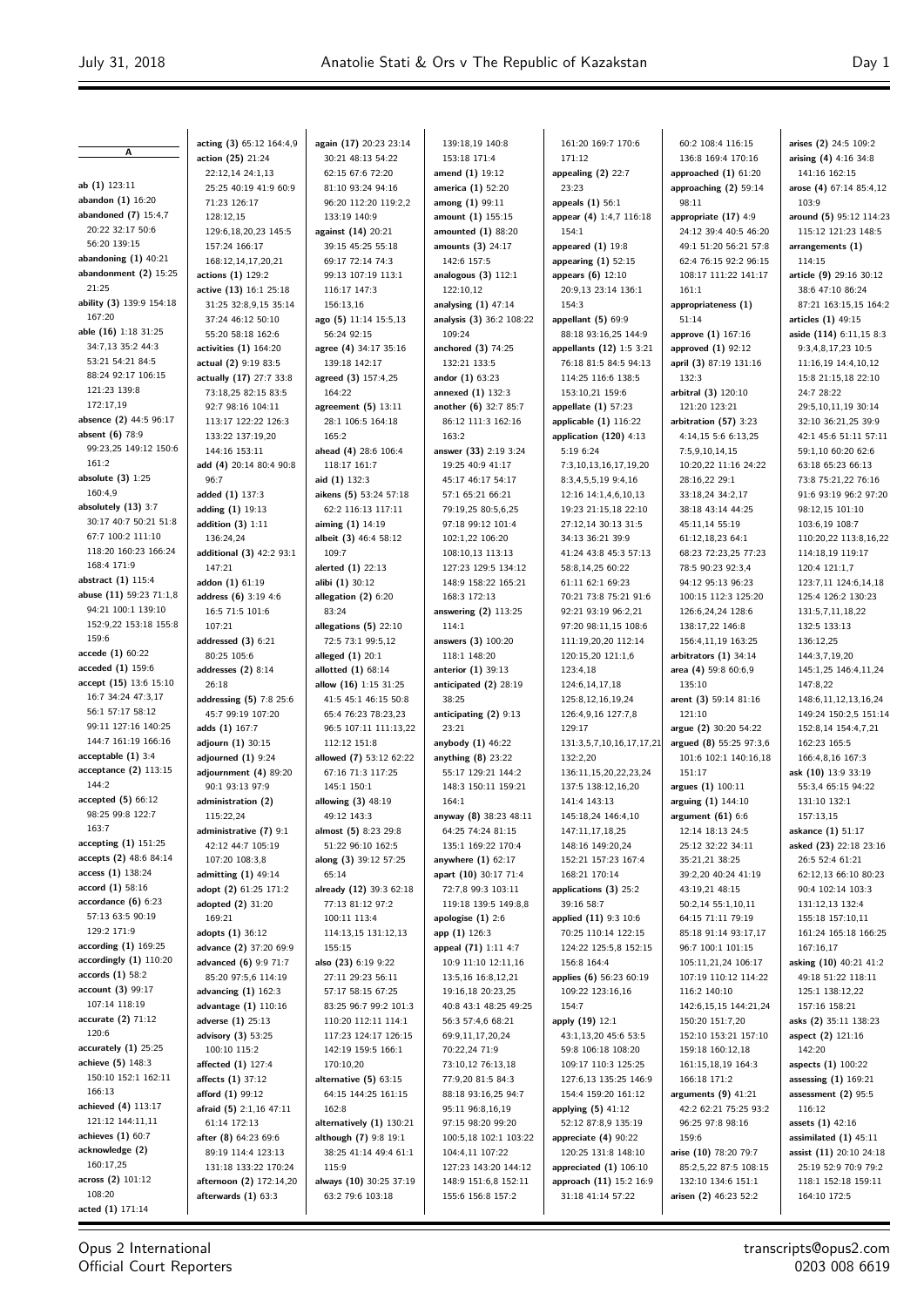**assistance (27)** 18:4 34:1 47:2 53:19,22 54:10 63:19 64:9 68:12 79:22 84:7 86:12,16 88:11,19 89:2 94:4 100:23 101:8,19 106:12 116:4,7,8,24 164:23 171:21 **assisted (1)** 117:8 **assisting (4)** 32:5 38:6 67:4 163:9 **assume (6)** 45:23 53:17 68:17 145:10,23 146:10 **assuming (2)** 28:6 169:11 **attached (1)** 126:1 **attack (4)** 35:15 56:15 77:17 159:24 **attempt (19)** 14:20 15:3,6 16:1 22:1 31:3,25 32:15,17 33:1 50:5 63:23,25 66:17 68:25 71:25 77:7 87-17 150-22 **attempted (3)** 14:6 48:19 112:19 **attempting (1)** 26:11 **attempts (7)** 14:10 30:10,19 52:13 66:18 67:1 171:8 **attention (4)** 26:6 63:5 107:4 117:4 **austria (2)** 87:18,18 **austrian (2)** 88:2 162:16 **authenticated (1)** 5:20 **authorities (17)** 5:6 13:16 29:15 33:20 42:17 52:22 60:23 65:19 66:2 72:20 85:8 116:5 122:23 152:12 153:15 156:2,22 **authority (6)** 6:12 29:24 57:10 77:25 94:13 153:5 **automatic (1)** 147:8 **autonomy (8)** 58:3,10,16,21,22 59:8 60:4,6 **available (5)** 17:22 48:7 49:10 125:4 138:17 **avoid (3)** 86:13 119:1 143:5 **award (147)** 4:14,15,18,24,25 5:2,11,15,18,20 6:4,5,8,11,15,17,21,24 7:11 9:2,12,23 10:5,20,21 11:16,19 14:21 23:3,5 24:10 25:3,5 28:22 29:5,19,22 30:9,10,18,20 31:1,4,10,13 32:3,9,10,16,21 33:2,2,15 34:3,21 35:7,15,23 36:16,22 38:5 39:25 40:1,20  $42.2222243844356$ 45:5,25 47:22 48:7 62:14,25 64:1 68:23 70:11 73:16 74:8

78:1,7,18 79:10 86:18,20 87:4,9,12,17,20 90:17 95:14,14 101:21 102:11 107:11 112:4,5,6,9,10 114:12 118:23 120:10,14 121:20 123:21,23 124:11,23 125:3 130:20 131:25 133:14,24 134:11,15,18 136:2 138:5,9,10,13,21,23,23 139:1,4 141:3,5,14,17 142:3,8 146:9 167:2 168:7,9,12,15,18 169:21 170:12,14,21 **awards (11)** 3:23 28:16 29:10,11 33:14 39:16 42:9 47:11 72:25 163:24 164:1 **aware (3)** 46:25 57:23 61:25 **away (1)** 32:16 **B b (1)** 45:15 **back (27)** 7:21 13:2 16:5 17:20 19:20 23:11 24:15 35:10 67:6 68:1 79:24 84:11 89:19 90:12,13 91:24 94:7 98:10 99:8 110:6 112:20 113:11,18 136:10 140:8 142:15 144:5 **background (1)** 72:15 **backtrack (1)** 13:10 **bailii (1)** 38:10 **bank (1)** 123:8 **base (1)** 155:20 **based (2)** 70:2 116:11 **bases (2)** 54:25 95:6 **basically (2)** 99:24 110:23 **basis (35)** 9:11 12:17 14:7 16:10 19:13 24:11 28:25 29:5 32:12,24 33:3 39:5 53:9 54:24 60:19 87:10 93:8 97:10 104:1 109:22 110:14,16 111:11 112:15 118:23 119:14 123:3 124:18 139:3 150:17 155:11 164:3,21 169:5,20 **bear (2)** 109:12 160:21 **bearing (4)** 111:14,23 143:6 155:6 **beatson (1)** 117:23 **became (2)** 41:24 129:1 **become (4)** 55:6 56:2 75:23 120:21 **becomes (1)** 54:8 **becoming (1)** 9:18 **beefed (1)** 147:16 **before (44)** 2:17 7:21 9:10,15,23 10:3 11:7,22 12:14 14:1,18 16:14 17:22 18:18 19:8 21:13 30:14 32:10 39:18 42:25

45:19 51:15 55:24 61:21,23 68:5,12 73:15 81:1 86:9 89:10 93:12,12,13 96:8 97:9 99:1 101:17 110:9 128:7 152:8 156:5 162:15 164:25 **began (2)** 4:13 171:6 **begin (5)** 3:15 48:20 114:22 162:11 165:17 **beginning (3)** 7:7 8:8 165:11 **begins (4)** 23:2 43:17 131:6 165:16 **begs (1)** 133:2 **begun (1)** 55:20 **behalf (1)** 100:6 **being (59)** 3:8,9 8:4 14:8 16:11 22:18 23:7,12,16 24:14 29:21 33:2 40:14,19 44:3,12,21 52:4,10 54:1,21 59:24 61:10 66:10 67:24 69:1 70:12 79:6,9,10 91:14 95:20 100:18 106:6,13,15 114:18 118:25 119:2 120:4 123:22,23 126:15 128:25 129:21 130:1 132:22 143:21 144:14 147:3 152:10 164:4 165:3,5 166:25 167:12,16,17 170:13 **belgian (1)** 17:23 **belgium (1)** 83:7 **believe (1)** 71:16 **below (14)** 55:25 72:11 95:19,20,22 122:6 128:7 139:23 140:12 144:24 147:12 151:11,17,20 **benefit (5)** 33:6 51:15  $52.560.13$ **benefited (1)** 54:20 **bermuda (1)** 38:18 **best (1)** 152:18 **better (2)** 49:14 171:14 **between (37)** 1:18 10:21 11:1,2 18:22 33:11 35:17 45:15,22,23 46:1 48:18 50:3 69:5 76:21 77:10,12,24 78:20 84:23 88:12 94:12 95:12 96:25 101:13 106:5,23 110:24 111:23 118:4 123:10,22 160:4 161:9 162:24 164:18 169:13 **beyond (6)** 9:6 64:13 68:1 74:10 112:8 142:23 **bhalla (1)** 1:5 **big (1)** 44:11 **bigger (2)** 143:18,22 **billion (1)** 114:13 **bind (1)** 69:14 **binding (10)** 84:18 85:6 86:19,20,87:1,4,9,20 153:4 163:2 **bit (6)** 8:7 13:5 38:17 73:15 154:12 170:1

**bizarre (1)** 150:16 **blowing (1)** 73:17 **boils (1)** 41:15 **book (3)** 49:8 155:4,5 **both (14)** 3:20,24 32:19,20 35:19 51:21 53:7 57:14 81:15 114:7 120:19 161:4 166:23 172:15 **bottom (2)** 7:7 152:19 **bound (8)** 13:4 76:22,22 80:9 96:1 102:4 103:18 116:15 **brandon (1)** 156:24 **breach (2)** 65:22 123:5 **breached (1)** 4:21 **break (1)** 172:10 **bridge (1)** 156:23 **brief (2)** 3:15 4:10 **briefly (5)** 14:14 17:4 19:19 29:13 52:21 **bright (1)** 115:20 **bring (12)** 10:22 14:7 39:6 42:7 47:23 121:7,14 144:13 145:7 150:12 155:1 167:20 **bringing (3)** 22:14 110:9 119:8 **brings (7)** 28:14 49:3,24 57:3 61:23 137:23 164:18 **brink (1)** 71:24 **broad (3)** 61:3 85:20 153:16 **broader (1)** 47:21 **broadly (1)** 60:25 **brought (16)** 4:15 12:16 16:13 21:19,24 43:14 58:7,8,8 83:16 123:22 126:13 139:14 147:2 160:21 165:25 **brown (1)** 152:21 **buffed (1)** 56:2 **building (1)** 62:23 **bundle (35)** 5:6 7:4 10:14 13:16 17:5,6 21:8 22:22 33:20 42:17 50:15,15 52:22 56:9,12 65:19 66:2 72:12,20 81:25 85:8 94:8 96:10 110:7,8 116:5 119:22 122:23 128:23 130:10 140:20 161:23 165:7,9 166:20 **bundles (2)** 13:16 27:17 **bundletab (2)** 90:13 96:20 **burton (18)** 8:18 21:16 47:5 63:21 113:0.22 123:18 124:24 126:2 127:7 130:24 144:19 145:2,21 146:23 150:14 165:20 166:8 **burtons (14)** 9:4,17,22 14:4 39:10 113:15 119:16,21 124:14 127:15 132:5 147:21 151:18 166:14 **business (3)** 54:12 105:20 128:24 **buxton (2)** 48:17 110:1 **C**

**c (4)** 33:20 36:1 38:9 79:2 **call (4)** 21:17 22:3 27:21 69:18 **called (1)** 38:11 **calling (1)** 115:10 **came (9)** 8:19 11:7 42:25 69:17,19 128:25 166:19 172:2,3 **cannot (10)** 8:2 37:19 84:21 85:21 102:15 117:16 161:4 168:11,17 170:17 **cant (10)** 35:6 41:6 77:2 105:13 108:9 148:9,24 149:5 157:21 163:23 **capable (4)** 21:25 29:21 67:23 120:3 **care (1)** 108:20 **carries (3)** 55:2 66:13 75:12 **carry (6)** 46:13 58:18 75:25 111:5 139:16 160:14 **carrying (1)** 38:4 **cases (31)** 6:5 24:23 29:8 32:19 35:17,19 46:1,17 51:17,21 52:8,20 57:21 58:6 61:1,22 96:23 105:8 108:11,13 118:4 132:9 136:15 145:14 149:8,8 152:20 153:1 156:11 161:6 164:24 **cast (1)** 25:3 **castanho (1)** 152:20 **categories (3)** 31:21 36:16 171:17 **category (1)** 160:10 **cease (1)** 162:6 **ceased (2)** 71:21 162:7 **ceases (2)** 38:1,2 **central (1)** 9:10 **certain (6)** 18:3 58:1,9 60:4,13 171:3 **certified (1)** 5:21 **challenge (15)** 9:25 10:20 35:7 44:4,6 61:23 70:20,25 81:5 88:17,17 91:16,17 103:24 168:9 **challenged (4)** 98:20,21 102:15 105:13 **challenges (1)** 94:24 **challenging (1)** 105:2 **chance (1)** 10:12 **chancellor (4)** 66:16 122:12,17 123:16 **chancellors (3)** 65:21 66:24 141:1 **change (1)** 137:19 **changed (1)** 21:13 **channelled (1)** 59:22 **character (1)** 21:13 **characterisation (2)** 16:21 114:25 **characterise (1)** 13:25 **characterised (2)** 65:4 119:24 **characterises (3)** 11:20,21 155:23 **characters (1)** 128:4 **charter (1)** 4:17

**check (1)** 128:17 **cherkasov (1)** 122:13 **choice (3)** 7:18,22,23 **choices (2)** 7:17 45:2 **choose (2)** 29:1 35:9 **chosen (2)** 59:18 89:1 **chronology (1)** 10:2 **circumscribed (2)** 28:24 55:5 **circumstance (1)** 112:2 **circumstances (27)** 6:2 8:16 24:8,9 32:3 36:22 37:2 39:23 40:20 41:22 58:19 61:2 72:14 73:19,23 76:23 93:21 99:23 116:14 132:18 137:19 149:3 153:14 159:21 160:14 162:5,8 **citation (1)** 38:10 **civil (5)** 39:15 42:10 43:11 107:19 160:7 **civilised (1)** 135:12 **claimant (23)** 34:21 59:12 102:7 112:3,13,19 131:24 132:11 138:17 139:16 143:4 146:8 149:6 154:10,15 155:1 156:13,16,18 157:12,15,17 161:10 **claimants (11)** 34:15 75:18 100:6 120:9 121:19 122:5 123:19 125:20 133:13 147:15 148:4 **claimed (2)** 97:18 130:13 **claiming (1)** 157:7 **claims (15)** 4:15 7:5 71:7 72:10 97:4,11,17 113:8 115:5,16 130:5,17 157:22 167:12,18 **clarity (1)** 167:13 **classic (1)** 58:4 **clear (11)** 15:15 22:9 36:18 64:8 67:7 94:7 110:5 130:18 143:11 153:15 158:6 **cleared (1)** 146:14 **clearly (10)** 1:19 3:19 23:6 36:11 44:5 48:20 128:20 167:15,24 170:5 **client (1)** 104:18 **clients (7)** 20:24 25:14 27:6,8 28:5 36:8 103:24 **close (5)** 42:7,12 43:22 48:24 119:4 **closely (1)** 112:1 **cmc (3)** 27:15 28:3 92:14 **coda (1)** 24:16 **collateral (2)** 56:15 77:17 **colman (1)** 42:21 **columbia (1)** 19:11 **column (1)** 87:16 **come (18)** 7:21 9:14 16:5 23:21 25:5 35:9 65:14 67:25 89:19

91:24 102:25 103:20 112:20 113:11,18 121:8 144:5 164:25 **comes (8)** 13:2 63:3 84:11 99:7 105:12 140:8 142:15 158:10 **comfort (1)** 135:6 **coming (3)** 24:15 67:5 136:10 **comm (1)** 123:9 **commence (2)** 58:5 107:11 **commenced (15)** 9:22 16:4 21:21 53:5 89:12 90:18 92:8 97:13 102:8 111:15 126:12 129:10,11,18 138:6 **commencement (1)** 102:10 **commencing (3)** 19:22 156:16,18 **comment (2)** 25:4 109:25 **commentaries (1)** 55:14 **commentary (2)** 47:8 49:5 **comments (2)** 108:22 109:4 **commercial (6)** 25:10 43:12 125:8 128:25 129:2,22 **commissioner (3)** 57:16 96:13 155:4 **committed (1)** 139:10 **common (7)** 4:24 18:24 26:12 83:20 84:23 111:3 158:8 **commonsense (1)** 107:6 **communication (1)** 27:2 **company (1)** 65:10 **comparison (1)** 93:9 **compass (1)** 98:17 **compatible (1)** 47:9 **compel (2)** 99:25 100:13 **competent (4)** 6:12 29:24 77:25 94:13 **competing (1)** 11:1 **complained (1)** 97:14 **complaint (1)** 164:6 **complete (3)** 84:3 89:14 153:25 **completed (1)** 27:23 **completely (3)** 66:14 76:10 104:10 **completion (3)** 1:16 48:3 70:17 **complex (2)** 43:24 46:16 **complexity (1)** 172:15 **compliance (1)** 65:17 **complication (1)** 145:24 **component (1)** 78:10 **con (1)** 38:11 **concede (1)** 38:13 **conceded (2)** 128:7,7 **concentrated (1)** 96:10 **conceptions (1)** 160:2 **concern (4)** 107:9 166:3,14,15 **concerned (14)** 10:10,15 24:25 29:23 30:25 36:9,20

Opus 2 International Official Court Reporters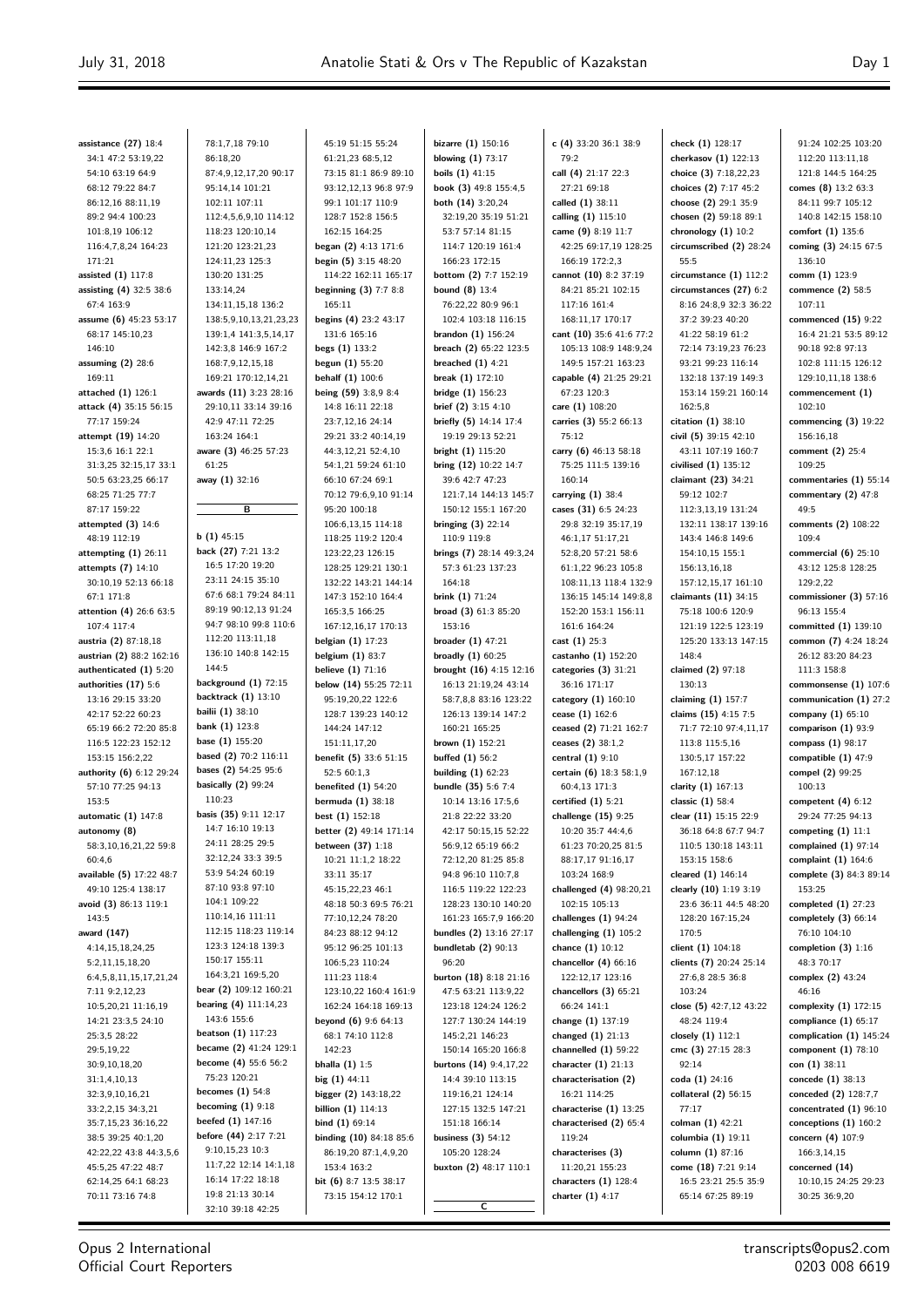| 69:16,19 75:15 95:4                           | contend $(1)$ 60:2                                | 22:22 50:15 94:8                               | 128:25 138:13,24                                  | 134:4,8,25                                   | 75:8 132:18 133:24                          | 75:12,17 79:21 82:6                         |
|-----------------------------------------------|---------------------------------------------------|------------------------------------------------|---------------------------------------------------|----------------------------------------------|---------------------------------------------|---------------------------------------------|
| 119:10 147:14 170:8<br>concession (8)         | content (2) 12:21 28:17<br>contention $(1)$ 167:2 | 96:20 128:23 130:10                            | 140:11,25 145:9                                   | 135:5,13,16,21                               | 134:11,14<br>declarations (13) 24:12        | 84:17 85:6,10 86:7<br>88:2,10,24 106:11,25  |
| 113:12,19 114:9                               | contentions $(1)$ 158:13                          | 140:19 161:23<br>correct (19) 15:2,17          | 155:12 160:4,8 161:13<br>162:21 163:10,17         | 140:13,18,22<br>141:9,13,19,22 142:4         | 51:8 112:10 116:3                           | 115:6,13,18 118:8                           |
| 119:19 144:15,16,21                           | contentious $(1)$ 156:21                          | 16:6 20:9 26:6 35:8                            | 165:1 171:22                                      | 143:8,10,15,19,25                            | 130:13,17,19                                | 119:4 123:23,25                             |
| 165:5                                         | context (41) 3:22 9:14                            | 58:1 78:17 89:7 96:12                          | coverage $(1)$ 52:2                               | 147:10 148:1,10,18                           | 132:2,15,19 133:21                          | 130:12 143:5,23,23                          |
| conclude (1) 171:25                           | 13:25 14:4,19 15:3,24                             | 116:19 127:20,22                               | covered (2) 27:7 39:11                            | 149:23 151:10,13,19                          | 136:5.6                                     | 146:23                                      |
| concluded (4) 80:1 98:6                       | 16:1 20:21 21:15 23:6                             | 153:16 157:12 158:8                            | $\cos(1) 85:19$                                   | 161:21                                       | declaratory (13) 4:4                        | determinations (2)                          |
| 169:6 173:1                                   | 24:5 25:23 32:15                                  | 163:21 169:9 171:7                             | cpr (46) 7:2,5,7 21:22                            | day (16) 1:21 20:20                          | 23:14 35:20,23                              | 14:17 32:1                                  |
| conclusion $(10)$ 10:5                        | 33:17 37:17 42:25                                 | correctly $(1)$ 16:3                           | 39:17 43:1,17,20,23                               | 23:2 24:14 29:7 54:9                         | 39:4,25 40:24                               | determinative (4) 18:16                     |
| 17:18 34:25 46:7                              | 46:11 49:7 52:18 54:7                             | cost (2) 70:15 86:13                           | 46:6,8,19 48:21 59:4                              | 64:7,11,16 67:20 68:7                        | 41:22,25 50:13 53:6                         | 19:5 37:20 62:8                             |
| 56:19 83:23 89:9                              | 61:12,18 62:21 64:2,9                             | costs (13) 43:2,4,10                           | 61:20 62:9 90:19                                  | 76:1 120:16 160:14                           | 68:10 161:2                                 | determine (14) 37:23                        |
| 107:15 114:9 116:19<br>conclusions (2) 81:9   | 67:8 68:4 74:14<br>79:7,25 85:10 86:19            | 44:3,18,19 45:22,25<br>58:15 108:25 110:3      | 94:20 102:13 106:21<br>109:9, 15, 16, 19, 21, 22  | 163:8 168:25<br>days (3) 10:4 92:15          | decline (1) 45:20                           | 64:11 67:17,17 71:19<br>100:8 117:16        |
| 98:2                                          | 87:6 93:20,20 97:22                               | 157:13 167:19                                  | 110:10,14,18 111:17                               | 146:11                                       | deemed $(8)$ 97:12,12<br>127:1,2 128:1      | 122:20,25 139:9 143:1                       |
| condescending (1)                             | 111:9 131:9 133:11                                | couldnt (3) 41:5 104:1                         | 112:21 121:5 126:1,14                             | dead (1) 100:9                               | 137:1,2,5                                   | 161:8 168:25 169:1                          |
| 52:15                                         | 167:23                                            | 133:14                                         | 127:3 129:11 147:1,7                              | deal (8) 57:7 71:1 108:2                     | deeply $(1)$ 28:18                          | determined (17) 8:6 9:5                     |
| conditional $(1)$ 75:23                       | contexts $(1)$ 51:24                              | counterclaim (37) 4:4                          | 149:4,24 152:15 153:3                             | 113:11 138:2 140:4                           | defeat (3) 54:19 72:9                       | 10:1 11:11 14:23,24                         |
| conduct (2) 6:5 60:4                          | conti (3) 117:5,7 118:2                           | 24:4 38:25 39:6,21                             | 156:5,8 160:22 167:9                              | 145:17 152:17                                | 99:6                                        | 22:2 23:7 30:16 72:16                       |
| conducting $(1)$ 163:8                        | continuance $(1)$ 64:18                           | 41:8,13,18                                     | crawl (1) 55:20                                   | dealing (5) 32:5 43:11                       | defeating $(2)$ 32:15                       | 80:3 87:24 88:22                            |
| confined $(6)$ 93:17                          | continuation $(1)$ 94:18                          | 46:14,14,19,22                                 | create (7) 18:11 84:18                            | 44:22 85:17 95:23                            | 137:9                                       | 105:10 114:3 134:22                         |
| 100:7 101:2,20,23                             | continue (13) 16:19                               | 47:4,25 48:23 49:12                            | 89:3 101:8 103:15                                 | deals (6) 6:10,18 17:1                       | defendant (14) 25:10                        | 146:24                                      |
| 102:20                                        | 24:1 37:21 41:23                                  | 51:2 111:14,22,24                              | 106:11 137:2                                      | 48:4 79:23 101:16                            | 32:20 47:25 60:19                           | determining $(10)$ 63:21                    |
| connect (1) 169:13                            | 53:12 59:21 64:17                                 | 112:2,14 128:5,9                               | created (7) 84:14 85:12                           | dealt (8) 27:15 67:24                        | 120:15 130:10 132:11                        | 64:17 78:25 101:20                          |
| consent (5) 60:14 92:11                       | 68:7 99:22,25 137:22                              | 155:17,24 156:2,5                              | 86:11 88:2 105:7                                  | 79:17 80:22 91:14                            | 136:21 148:16 154:11                        | 115:16 119:10 130:9                         |
| 145:9,11 149:19                               | 150:21 169:1                                      | 157:5,8,14,16                                  | 110:18 118:5                                      | 92:21 114:16 144:3                           | 156:4,11 157:14,19                          | 135:25 137:21 163:3                         |
| consented $(1)$ 92:12                         | continued $(1)$ 123:7                             | 158:7,23 167:20,21,25                          | creating $(3)$ 97:6                               | debate (2) 44:11 165:4                       | defendants $(6)$ 90:17                      | develop (1) 159:9                           |
| consequence $(2)$ 23:16<br>55:3               | continuing (2) 103:25<br>148:5                    | counterclaims (8) 39:15<br>42:11 46:9 49:13,14 | 110:12 154:25<br>creditor $(10)$ 5:18 14:21       | debated (1) 80:25<br>debates (1) 45:15       | 91:23 92:7 124:5<br>129:10 130:10           | diag (3) 85:9 87:18<br>162:13               |
| consequences (4) 25:9                         | contradistinction (1)                             | 51:3 158:5 167:14                              | 30:9,18 40:20 45:25                               | debtor (7) 30:20 32:9                        | deference (1) 170:17                        | dictates (1) 102:6                          |
| 36:8 58:15 112:8                              | 45:1                                              | counterintuitive (2)                           | 78:18 95:14 107:11                                | 33:15 42:22 44:3,6                           | defines (1) 111:1                           | didnt (15) 48:20 49:5                       |
| consider (17) 69:12                           | contrary (31)                                     | 44:2 47:1                                      | 138:23                                            | 45:5                                         | definitely (3) 35:7,8                       | 74:10 75:25 104:9,11                        |
| 86:9 93:25 94:2 97:25                         | 23:5,8,12,17 24:20,21                             | counterparty (2) 146:13                        | critical (2) 120:25                               | debtors $(1)$ 25:3                           | 134:13                                      | 105:1 120:4 135:8                           |
| 102:14,14 103:1                               | 30:2,6 36:6 40:2 49:15                            | 154:22                                         | 123:10                                            | deception $(1)$ 71:18                        | definition $(2)$ 5:10                       | 138:1 140:4,16 145:24                       |
| 110:21 111:7 115:17                           | 56:17 74:1 79:13 96:4                             | countervailing (1)                             | critically (1) 79:16                              | decide (16) 30:15 37:18                      | 157:18                                      | 151:24 169:19                               |
| 116:3 117:1 118:8                             | 102:9 104:19 107:6                                | 154:20                                         | critics $(1)$ 162:18                              | 45:24 54:24 68:5                             | degree (7) 19:7 28:19                       | differ (1) 135:11                           |
| 119:20 153:16 172:20                          | 119:7 123:6 130:17                                | countries (3) 17:11                            | crossborder (2) 65:11                             | 73:20 76:3 80:12                             | 58:3,9,16 60:4 105:12                       | differed (1) 18:22                          |
| considerable $(3)$ 53:18                      | 132:22 133:25                                     | 70:12 72:25                                    | 122:16                                            | 84:8,8 89:15 101:10                          | degrees $(1)$ 84:1                          | difference (15) 39:19                       |
| 96:24 116:23                                  | 134:15,19,23 135:24                               | country (15) 6:13 29:24                        | crossexamination (1)                              | 108:10 140:17 146:12                         | delay (1) 49:13                             | 66:6 89:2,7,8 110:24                        |
| consideration $(3)$ 93:15                     | 141:3 142:7,11 170:22                             | 30:3 74:9,19,20,21,25                          | 22:5                                              | 153:2                                        | deliberately (1) 69:22                      | 123:10,22 127:24                            |
| 105:18 112:21                                 | contrast (4) 29:9,18<br>67:10 160:4               | 75:11 77:25 78:1                               | crossreferring (1) 17:16<br>crux (3) 55:9,11 57:1 | decided (25) 12:20,22                        | delivered $(1)$ 87:19                       | 128:6 136:23 139:12<br>153:22 162:24 164:16 |
| considerations (3)<br>30:12 111:12 118:4      | control (2) 89:14                                 | 94:12 111:3 133:14<br>142:10                   | curial (5) 6:15 35:25                             | 13:7 51:20 58:19<br>69:13 73:2,24 74:5       | delivery $(1)$ 35:16<br>demands (1) 5:18    | differences (2) 48:21                       |
| considered $(7)$ 86:10                        | 163:22                                            | couple (1) 13:12                               | 87:1,8 168:10                                     | 75:20,25 76:4,6 77:13                        | demonstrate (1) 77:2                        | 162:23                                      |
| 97:21 98:8 108:10                             | controversial (1) 28:18                           | course (35) 9:10 30:20                         | current $(1)$ 23:1                                | 84:9 88:15                                   | demonstrated (1)                            | different (46) 11:2,4,5                     |
| 110:1 117:20 153:12                           | convenient $(1)$ 89:22                            | 43:18 53:8 67:14 73:9                          | currently $(1)$ 36:21                             | 97:2,6,11,23 98:7                            | 139:16                                      | 12:4 15:2 28:21                             |
| considering $(17)$ 31:13                      | convention $(72)$ 3:23                            | 78:17 83:22 93:4                               | cut (1) 101:12                                    | 106:7 143:1 169:7                            | departing (1) 104:10                        | 31:5,17 35:8 41:14                          |
| 76:15 86:18 93:6,21                           | 4:25 5:5,12,15 6:20,22                            | 96:24 98:10                                    | czech (1) 85:9                                    | 170:5                                        | depend (1) 135:2                            | 54:7,7 59:15 62:24                          |
| 98:15 109:12 110:2                            | 7:10 9:2 16:23 19:23                              | 108:4,7,24 109:11,18                           |                                                   | decides (1) 40:5                             | depending $(4)$ 32:22                       | 64:21 65:1,9 66:14                          |
| 114:12 115:4                                  | 24:21 28:20,24 29:14                              | 115:14 120:7 121:9                             | D                                                 | deciding (4) 51:15 58:4                      | 61:1 152:17 170:15                          | 68:4 76:10 78:21                            |
| 119:18,19 122:3,12                            | 30:8,11 33:8,9 38:3                               | 123:14 130:18 134:17                           |                                                   | 122:19 163:1                                 | depends (4) 20:18                           | 84:13,24 92:1 94:3,5                        |
| 134:18,23 157:13                              | 39:16 42:9,24 46:11                               | 147:12,16 148:2,9                              | d (5) $33:20$ $36:1$ $38:9$                       | decision (61) 10:9,24                        | 83:15 142:14 154:12                         | 95:5 107:22 109:1,5                         |
| considers $(1)$ 111:22                        | 47:10 48:15 49:8 54:4                             | 151:4 153:4 154:18                             | 45:15 79:2<br>dalnyaya (2) 64:3 65:7              | 16:19 17:2,9,22                              | deployed (2) 29:21 53:8                     | 122:11 123:14 132:8                         |
| consistent $(4)$ 101:22<br>102:21 153:5 164:1 | 55:15 62:5,25 67:13                               | 159:2 164:17 166:5,16                          | damages (1) 112:11                                | 19:1,24 25:19 29:18                          | deploying $(1)$ 41:21<br>describe (1) 53:21 | 133:18                                      |
| constitute $(1)$ 63:25                        | 70:12 72:24 74:16<br>77:24 78:5,17 85:21          | 171:1,8<br>courts (90) 10:9,17 16:3            | date (9) 2:1 26:16,21                             | 30:15,15 33:19,20<br>42:17 47:9 51:10        | described (13) 4:3 8:25                     | 135:19,19,21,25<br>137:9,10 149:4 151:21    |
| constituted $(3)$ 104:2                       | 86:5,24 87:21 96:5,22                             | 17:3,10 20:4,5,16 21:7                         | 92:17,18 93:9                                     | 52:6,20 55:1 57:11,12                        | 29:20 37:16 80:7 92:7                       | 162:19,20 164:25                            |
| 127:1 162:1                                   | 101:12,21 102:6                                   | 24:19,23 25:3,19 26:6                          | 147:3,3,4                                         | 58:5,13,17 59:8 68:22                        | 98:5 100:8 101:5                            | 171:17                                      |
| constitutes $(1)$ 23:25                       | 103:5,9,18 106:2,18                               | 28:21 32:5 33:11,14                            | dated (2) 80:1 132:3                              | 69:2 70:1 71:15 73:7                         | 102:23 114:2 165:4                          | differently (2) 100:12                      |
| constrained $(1)$ 96:1                        | 107:8,9 108:16 110:25                             | 34:1,9,24 37:14 38:4                           | dates (2) 92:13 93:2                              | 75:13 76:20 83:21                            | 170:18                                      | 151:17                                      |
| constraint $(1)$ 154:17                       | 111:8 114:23 125:2                                | 51:17 52:6,12 54:7,13                          | david (91) 2:4,14                                 | 94:3,25 96:12 97:10                          | describes $(1)$ 43:20                       | differs (1) 35:16                           |
| construct $(1)$ 95:9                          | 138:21 162:4,25                                   | 56:22 60:14 61:20                              | 11:13,24 15:19,22                                 | 98:11,19 100:6 103:24                        | describing (2) 58:24,25                     | difficult (2) 119:5                         |
| construction (2) 38:17                        | 163:3,14,16,19,22,24                              | 62:3 63:20 67:6 68:25                          | 19:9,15,18 38:8,15,22                             | 104:19 106:25 107:21                         | description (1) 27:8                        | 141:16                                      |
| 52:8                                          | 164:11,19,25 167:25                               | 69:13 70:9 72:23 74:5                          | 41:11 44:9,14                                     | 108:21,24 114:6                              | descriptions $(1)$ 32:14                    | difficulty (3) 147:20                       |
| contact $(1)$ 3:6                             | conventional (4) 7:22                             | 77:24 79:23 80:2,2,15                          | 47:3,13,18 48:9 50:20                             | 121:18,19 156:6                              | desire (2) 72:9 99:5                        | 148:12 160:16                               |
| contain (3) 10:16 60:13                       | 22:3 42:10 112:2                                  | 81:7 84:7 86:16 88:12                          | 51:20 63:4 65:25 66:4                             | 161:13 162:16,18,25                          | despite (2) 68:25                           | diligence (1) 57:21                         |
| 120:21                                        | cooperation (3)                                   | 94:4,12 95:12,13                               | 73:14 74:2,13,20,23                               | 163:5,8,9 169:6,6                            | 137:13                                      | dilute (1) 60:8                             |
| contemplate $(3)$ 33:10                       | 106:5,23 150:7                                    | 100:23 102:11,19                               | 75:2,7 81:8,12,20,24                              | 172:20                                       | destroy (1) 158:7                           | direct (3) 31:15 44:24                      |
| 37:19 38:4                                    | coordinated (2) 4:23                              | 105:20                                         | 83:15,19 86:17,23<br>87:6,15,22,25 88:7           | decisions (5) 25:4 71:14                     | detail (3) 73:13 93:13                      | 45:20                                       |
| contemplated (3) 30:4<br>67:19 163:5          | 164:14<br>copies (1) 92:16                        | 106:6,8,8,8,12,24,24<br>107:10 108:16 113:3    | 103:21 104:9,16,22                                | 85:22 86:14 153:3<br>decisive (2) 12:8 59:17 | 169:22<br>determination (34) 1:23           | directed (7) 47:5<br>101:17 126:9 127:25    |
| contemplates (2)                              | copy (2) 5:21 49:22                               | 115:22 116:5,10,12,22                          | 111:18 131:1,4,15,20                              | declaration (13) 36:4,14                     | 16:2 19:3 22:9 25:21                        | 130:11 131:23 136:14                        |
| 30:11,13                                      | core (10) 10:16 17:5                              | 117:8,13 118:14,19                             | 132:7,14,16,25                                    | 40:4,6,6,9,10 41:3                           | 37:3 39:9 54:15 56:22                       | directing (1) 92:6                          |
|                                               |                                                   |                                                | 133:3,5,10,17,21                                  |                                              |                                             |                                             |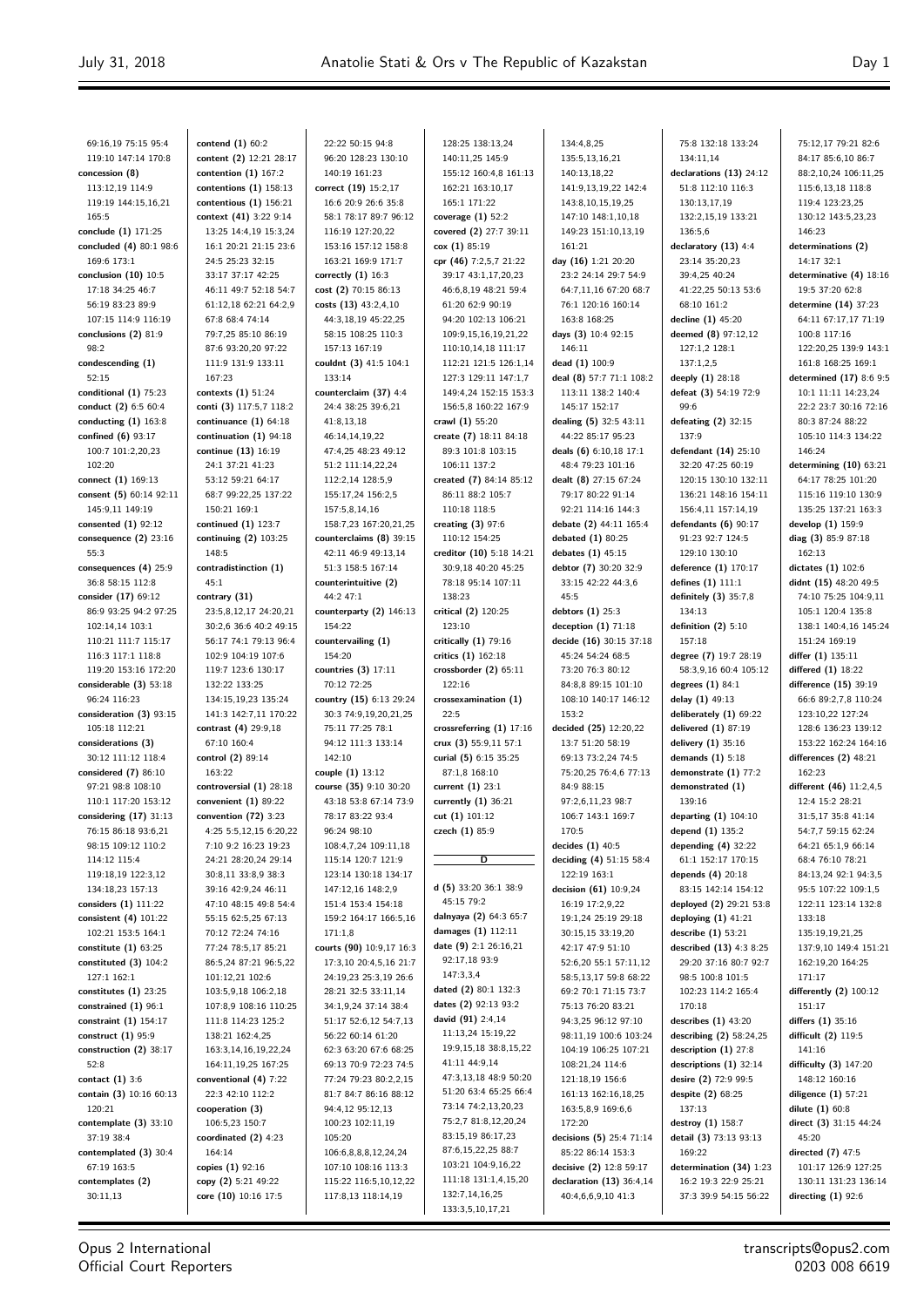| direction $(10)$ 27:23     | dispose (1) 149:14       | down (17) 1:14 11:7       | embark (1) 37:3          | 101:7 102:3,10,17,20      | 147:13 169:19 170:11     | evidential (2) 18:5 89:4 |
|----------------------------|--------------------------|---------------------------|--------------------------|---------------------------|--------------------------|--------------------------|
| 90:16 91:21,23 92:4        | disposed (2) 120:16      | 12:7 18:12 30:1 41:15     | emerges (1) 167:13       | 105:19 106:1,2 107:12     | ensure (1) 114:15        | ewhc (1) 123:9           |
| 124:10,16 129:9,14,15      | 131:18                   | 44:8 49:16 65:2 69:11     | emphasis $(1)$ 21:20     | 108:6,12,15               | entail (1) 171:5         | ex (9) 42:21 63:22       |
|                            |                          |                           |                          |                           |                          |                          |
| directions $(15)$ 28:4     | disposition $(1)$ 122:8  | 90:21,24 92:10 105:12     | emphasise (1) 113:19     | 109:5,8,8,14,19 110:4     | entered (1) 141:14       | 113:9 122:3,13,20        |
| 43:13 90:20,20,24          | dispositive $(1)$ 141:17 | 158:10 161:9 171:4        | emphasises $(1)$ 137:19  | 112:5,17 118:22,23        | entire (5) 48:25 103:20  | 124:22 139:6 143:13      |
| 91:2 92:9,13,24 93:1       | disproportionate (1)     | dr $(1)$ 49:9             | end (32) 1:20 23:23      | 120:11 131:22             | 110:9 129:22,22          | exactly (26) 31:2 32:25  |
| 97:14 110:13 126:10        | 114:11                   | draft (6) 89:10 96:8      | 50:7 56:20 64:23         | 132:21,22                 | entirely (14) 13:6 54:11 | 40:22 41:21 50:12        |
| 136:17 166:25              | dispute (3) 16:16 49:10  | 125:25 132:3 161:9        | 93:22 98:3 102:7         | 134:14,18,22 135:25       | 55:6 62:4 64:13 82:5     | 56:9 79:17 81:11         |
| directly $(2)$ 46:23       | 66:19                    | 166:19                    | 103:20 106:15,15         | 137:9,13                  | 102:11 112:17 116:11     | 91:20 103:12 105:14      |
| 107:25                     | distinction $(10)$ 33:11 | drafting $(1)$ 23:24      | 117:11,21 118:21         | 138:11,15,17,24 141:2     | 122:10 154:6 159:17      | 120:18,23                |
| directs (1) 132:10         | 45:16 46:1 48:18 50:2    | draw $(1)$ 26:5           | 120:14 121:7,8,14        | 142:6,9,16 160:20         | 164:17 172:1             | 126:20,20,21 127:9       |
| disadvantage $(1)$ 46:13   | 65:24 77:23 94:11        | drawn (1) 8:11            | 123:23 130:7,17 136:7    | 161:2,8                   | entitled (3) 55:4 62:9   | 130:2 143:25 145:13      |
|                            |                          |                           |                          |                           |                          |                          |
| disagreed $(1)$ 48:17      | 118:3 124:21             | drilling (1) 171:4        | 144:14 145:7 147:3       | 162:6,14,16,20            | 99:16                    | 149:16 150:5 154:23      |
| disapproves $(1)$ 53:25    | district (2) 19:10,11    | dropping (2) 30:1 44:8    | 149:11 150:13 155:2      | 163:1,4,6,10,17,18,25     | entity (1) 58:3          | 158:9 167:15 169:18      |
| discharge $(1)$ 145:11     | divided $(1)$ 7:5        | due (1) 53:8              | 162:11 165:25 172:3,4    | 164:5,5,9,15,20,25        | envisage (2) 163:19      | examination (4) 73:4     |
| disclosure (25) 2:8,10     | doctrine (1) 168:1       | duly (2) 5:20,20          | endeavour (1) 172:17     | 168:6 172:3               | 164:12                   | 74:4,6 88:10             |
| 20:10 22:4 26:22,23        | document (1) 166:21      | during (1) 121:9          | ending (2) 24:13 107:3   | enforcing $(20)$ 6:16     | equally (3) 4:1 26:4     | examined (3) 69:1 73:1   |
| 27:7,8,10,13 63:22         | documents $(1)$ 27:11    | dusted (1) 77:14          | ends (3) 38:3 115:23,25  | 42:8 56:19 69:5 76:21     | 35:19                    | 98:6                     |
| 64:12 65:17,23 82:23       | does (39) 15:1 29:9      | dutch (1) 19:2            | energy $(1)$ 4:17        | 77:11 86:8 88:11 97:2     | equitable $(1)$ 4:22     | example (13) 58:4        |
| 92:10,21,22 115:8          | 30:9 33:9 37:18          | duty (2) 65:17 123:5      | enforce (64) 4:14,16     | 101:13 102:7,19           | equivalent $(1)$ 139:2   | 60:15 64:22 84:4 85:3    |
| 123:5,7,17 141:1           | 38:3,14 42:7 45:9 49:6   | dworkin (1) 160:3         | 5:2,14 6:16 7:10,17      | 106:14,23 107:2           | erga (1) 29:20           | 89:6 94:3 111:25         |
|                            |                          |                           |                          |                           |                          |                          |
| 143:14 167:11              | 58:5,6 62:25 63:4,7      |                           | 9:1 14:20 16:1 24:6,10   | 111:2,4 134:17 142:1      | erodes (1) 33:10         | 142:8 145:4 163:23       |
| disconnect (1) 169:13      | 74:15 101:6 104:18       | Ε                         | 29:6 30:10 31:4          | 146:8                     | erred (2) 116:25 161:25  | 164:13 170:20            |
| discontinuance (75)        | 107:9 115:24 118:16      |                           | 32:1,16 34:21 36:7,22    | engage (4) 11:22 33:16    | error (7) 50:25 76:17    | examples $(1)$ 65:5      |
| 4:5,8 16:10 21:25 24:2     | 127:5 128:8 129:19       | e $(1)$ 45:23             | 39:16,23 42:13 43:8      | 66:18 135:12              | 77:3,4,8 105:15 157:9    | except (6) 108:13        |
| 25:24 42:1 57:12           | 139:12 144:10 154:1      | earlier (8) 17:2 43:18    | 45:19 47:11,22 50:6      | engaged (5) 25:17         | escape (1) 160:24        | 135:13,14 147:12         |
| 58:24 59:1,2 60:20         | 156:13 158:7 160:4,24    | 44:24 88:14 124:3         | 62:14,17 63:23 64:1      | 107:17 114:24 149:2,9     | escaped (1) 167:15       | 150:3,4                  |
| 61:5 66:12 69:1 71:6       | 163:10,22 164:1,11,15    | 129:17 148:4 169:6        | 70:11 85:21 87:17        | england (12) 24:23 70:7   | essays (2) 49:8 55:15    | exception $(1)$ 25:21    |
| 72:2 73:8 76:16,23,24      | 168:21 169:4 171:4       | easily (2) 87:13 149:22   | 89:13 95:14 112:4        | 73:16 89:14 97:5          | essential $(1)$ 145:16   | exceptional (7) 6:7      |
| 89:9 93:19 96:2 97:21      | doesnt (28) 11:18 18:9   | easy (2) 49:16 166:3      | 113:10 120:9             | 102:17 106:9,20           | essentially (8) 18:18    | 66:16,23 68:11 139:23    |
|                            |                          | eder (2) 85:9 86:18       |                          |                           |                          |                          |
| 98:12,16,25 99:22          | 31:10 45:8 48:14         |                           | 121:20,24 123:21         | 107:18 134:1 135:7        | 44:7 70:2,24 71:13       | 160:13 162:5             |
| 101:11 102:4 103:7,19      | 63:17 79:2 82:19         | eders (1) 162:12          | 124:23 133:14            | 146:9                     | 91:3 115:7 138:22        | exceptions $(1)$ 108:15  |
| 109:20 110:17 112:25       | 121:12 128:3 129:9       | edited (1) 49:9           | 138:5,10,13,20           | english (151) 5:2,3,23    | establish $(1)$ 6:3      | exchange $(1)$ 91:3      |
| 119:9 121:2,6,8,12,22      | 130:22,25 137:11         | education $(1)$ 54:1      | 141:5,22 142:12          | 9:24 11:2 17:2,10,22      | established $(4)$ 11:18  | exclude (1) 133:22       |
| 122:4 123:20 126:23        | 139:15 146:15 148:2      | effect (44) 5:4 11:11,21  | 145:22 146:9,12          | 18:25 19:25               | 35:22 152:7 156:10       | exclusive $(1)$ 56:2     |
| 127:4,6,24 128:8           | 149:14,14 151:1          | 12:15 14:17 19:5          | 161:10 164:2,7,8         | 20:4,5,14,20              | establishes $(1)$ 6:7    | exclusively $(1)$ 96:11  |
| 136:9 144:13,17,23,25      | 154:16 155:22,23         | 24:16 25:20 29:20         | 167:2 168:12,14,18       | 23:5,8,12,18              | estoppel (23) 6:6 14:9   | exercise (14) 37:14      |
| 145:6,17 146:5             | 157:16 158:7,22          | 35:21 37:7,8 40:19        | 170:14                   | 24:12,17,22 25:16         | 18:11,11 25:13 75:21     | 59:10 60:20 82:6         |
| 147:4,18,24                | 165:23 171:13            | 41:24 53:5 58:17 61:6     | enforceable $(1)$ 123:24 | 33:8,14 34:19 35:12       | 82:21 84:13,13,18        | 94:2,25 95:7 99:17       |
|                            |                          | 71:6 73:3 91:25 93:18     |                          |                           |                          |                          |
| 149:1,9,10,14,25           | doing (21) 3:17 20:12    | 99:22 103:12,13           | enforced (7) 6:4,9 8:2   | 36:6,20 37:3 40:21        | 85:1,5,12,21 88:3,20     | 102:13 103:2 105:16      |
| 150:1,11 151:18            | 22:9,19 32:19,20 33:9    |                           | 73:16 87:20 120:14       | 49:1,17 50:6,7            | 89:3 97:7 101:9          | 117:13 153:20 155:9      |
| 152:9,13,15 154:4,8        | 35:18 36:14 40:17        | 121:2,5,15 122:3          | 165:3                    | 51:14,23,23,25            | 103:15 105:8 118:5       | exercised $(1)$ 61:4     |
| 158:6 166:7                | 51:4 72:1 82:9 92:1      | 123:13 136:2 138:16       | enforcement (195) 3:23   | 52:1,4,6,10 53:2,4,15     | 162:15                   | exhausted $(1)$ 162:7    |
| discontinue (21) 41:5      | 112:15 121:13 130:9      | 141:24 147:5,12           | 5:5,24 6:24 7:6,21,24    | 54:12,19 55:3,4 61:23     | estoppels $(3)$ 85:1     | exist (2) 165:23,24      |
| 60:15 62:12,22 72:7        | 131:21 137:14 150:11     | 150:12 151:5,17,20        | 9:6,7,18,19,25 14:5,20   | 62:8 63:20,24 64:19       | 86:11 106:12             | existence (3) 39:22      |
| 96:5 99:24 103:16          | 164:11                   | 154:14 160:5 161:14       | 15:3,25 16:20            | 65:13 67:1,1,6,9 68:24    | even (32) 11:18 25:15    | 46:14 148:5              |
| 112:19 114:9               | doll $(1)$ 3:12          | 163:2,20 165:3            | 17:23,23 19:10,23        | 69:2 70:2,6,8 71:19,22    | 30:25 36:24              | existing (4) 126:16      |
| 126:19,19                  | domestic (5) 28:25       | effected (1) 139:11       | 20:21,22 22:1            | 72:1 73:20 77:13          | 39:20,20,24,24 43:21     | 129:1 133:12 171:9       |
| 127:13,17,19 145:22        | 102:8 107:10 139:1       | effective (3)             | 23:4,7,12,17             | 78:25 79:13 80:5,8,15     | 54:3 62:17 69:6 70:6     | expect (1) 22:22         |
|                            |                          | 157:12,15,17              |                          |                           |                          |                          |
| 146:15 149:6 153:23        | 163:25                   | effectively $(11)$ 18:12  | 24:2,18,19,24            | 83:20 84:6,8,18 85:13     | 71:9 84:6,17 88:20       | expeditiously (1) 114:16 |
| 154:2,15                   | domestication (1)        |                           | 25:1,7,18 28:15          | 88:4,13,25 89:15 97:1     | 89:10 105:6              | experience (2) 8:22      |
| discontinued $(1)$ 145:5   | 138:22                   | 39:3 50:1 64:16 65:12     | 29:6,9,22,23,25          | 100:7,14                  | 106:4,23,24 131:18       | 141:25                   |
| discontinues (1) 99:24     | done (16) 3:8,9 11:13    | 70:10 75:19 86:7          | 30:2,5,5,14,16,19        | 101:2,3,9,19,22           | 134:23 137:14 139:22     | expert (2) 92:24 171:17  |
| discontinuing (3) 71:6     | 33:10 41:20 42:3 45:2    | 121:18 152:7 164:18       | 31:10,24                 | 102:16,18,21              | 146:1 156:15 159:8       | explaining $(1)$ 160:25  |
| 149:2 154:6                | 51:21,22 58:6 62:17      | effectiveness $(1)$ 31:13 | 32:6,11,12,14,24         | 103:14,15 105:4,18,18     | 161:6,12 162:23          | explains (2) 96:17,18    |
| discretion $(23)$ 37:14    | 77:13 93:10 119:6        | effort (1) 20:22          | 33:3,17 35:1,3,14,25     | 107:17 113:24 114:1       | evenly (1) 1:14          | explanation (3) 23:10    |
| 40:3,4 59:6 60:21 61:3     | 137:18 152:24            | eight (11) 20:20 23:1     | 37:1,5,24                | 115:1,4,15,17,22          | event (8) 20:25 53:16    | 113:16 152:2             |
| 82:7 94:2,25 95:7          | dont (41) 6:25 38:18,18  | 24:13 54:9 64:7,11,16     | 40:1,15,19,21            | 116:22 117:8,13,15,19     | 71:6,8 73:25 79:5        | explanations (1) 98:25   |
| 99:17 102:13 103:2         | 44:14 49:17 52:9 53:2    | 67:20 68:7 163:8          | 42:22,23 43:5            | 118:1,12 121:23 122:2     | 145:8 161:15             | expose (1) 51:3          |
|                            |                          | 168:25                    |                          |                           |                          | exposes (1) 47:24        |
| 105:13,16 110:21           | 55:18 56:5 60:12,18      | either (10) 8:3 14:7      | 44:19,22                 | 130:18 132:22             | ever (6) 23:22 39:7      |                          |
| 112:21 152:8               | 62:23 67:22 68:17        |                           | 45:5,8,10,10,17,20       | 134:16,22,23 135:4        | 46:22 62:14 160:15       | exposure $(1)$ 46:13     |
| 153:10,16,20               | 77:17 103:21 104:4       | 70:19 71:5 73:24          | 46:2,5,5,12,16,17        | 137:21                    | 165:2                    | express (1) 43:25        |
| 159:23,24                  | 107:2 109:17 120:19      | 75:20 95:22 111:19        | 48:8,19,20 49:13         | 138:7,13,18,19,23,24      | every (1) 106:18         | expressed $(3)$ 17:19    |
| discretionary (2) 37:17    | 127:10,11 131:10         | 157:25 158:1              | 50:3,9,11 51:7 52:13     | 139:3,9,13,15             | everything $(1)$ 60:7    | 63:6 74:23               |
| 59:24                      | 134:25 135:17            | elapsed $(1)$ 8:4         | 54:19,19,21,23 62:3      | 140:11,25 141:3,5         | evidence (22)            | expresses $(1)$ 49:12    |
| discussed $(1)$ 80:3       | 139:18,19,22             | elements (2) 22:3 95:5    | 63:19 64:9,16,18 66:7    | 142:11,21,25              | 18:17,20,21 27:21,22     | expressly $(3)$ 30:13    |
| discusses $(1)$ 117:19     | 141:19,21 143:9          | elevate (1) 100:14        | 67:11 70:7 72:24         | 156:17,20 161:1,13        | 28:8 45:19 64:24         | 121:5 163:16             |
| discussion $(4)$ 3:3 43:16 | 146:1,12 151:23,23       | elevated $(1)$ 104:5      | 74:8,14 75:17 76:3,10    | 162:1,13 163:13           | 80:24 82:23 84:1         | extension $(1)$ 69:23    |
|                            |                          | else (2) 106:9 144:2      |                          |                           |                          |                          |
| 107:24 151:11              | 153:10 158:17 159:9      | elsewhere $(11)$ 36:8     | 77:25 78:7,18,21         | 168:7,15 170:22,25        | 91:4,18 92:24 101:17     | extensively (1) 80:25    |
| dismiss (3) 93:18 96:1     | 161:19 165:1,24          |                           | 79:5,7 84:19,24          | enlighten $(1)$ 24:18     | 114:20 117:2,7 118:8     | extent (3) 63:7 81:2     |
| 147:17                     | door (1) 135:18          | 41:25 50:11 51:16         | 85:6,11,11,13,22 86:6    | enlightening $(2)$ 20:3,4 | 161:13 167:10 171:17     | 101:18                   |
| dismissed $(4)$ 12:17      | double (2) 17:17 81:14   | 62:10 64:10 75:20         | 87:8 88:4 89:12 90:23    | enlightenment (1) 54:1    | evidences $(1)$ 17:18    | exter (2) 156:9,25       |
| 14:6,10 166:4              | doubt (1) 53:4           | 83:3 105:20 111:6         | 91:10,16 94:13 96:3      | enough (5) 44:12 105:1    | evident (1) 78:4         | external $(1)$ 37:7      |
|                            |                          | 161:14                    |                          |                           |                          |                          |

Opus 2 International Official Court Reporters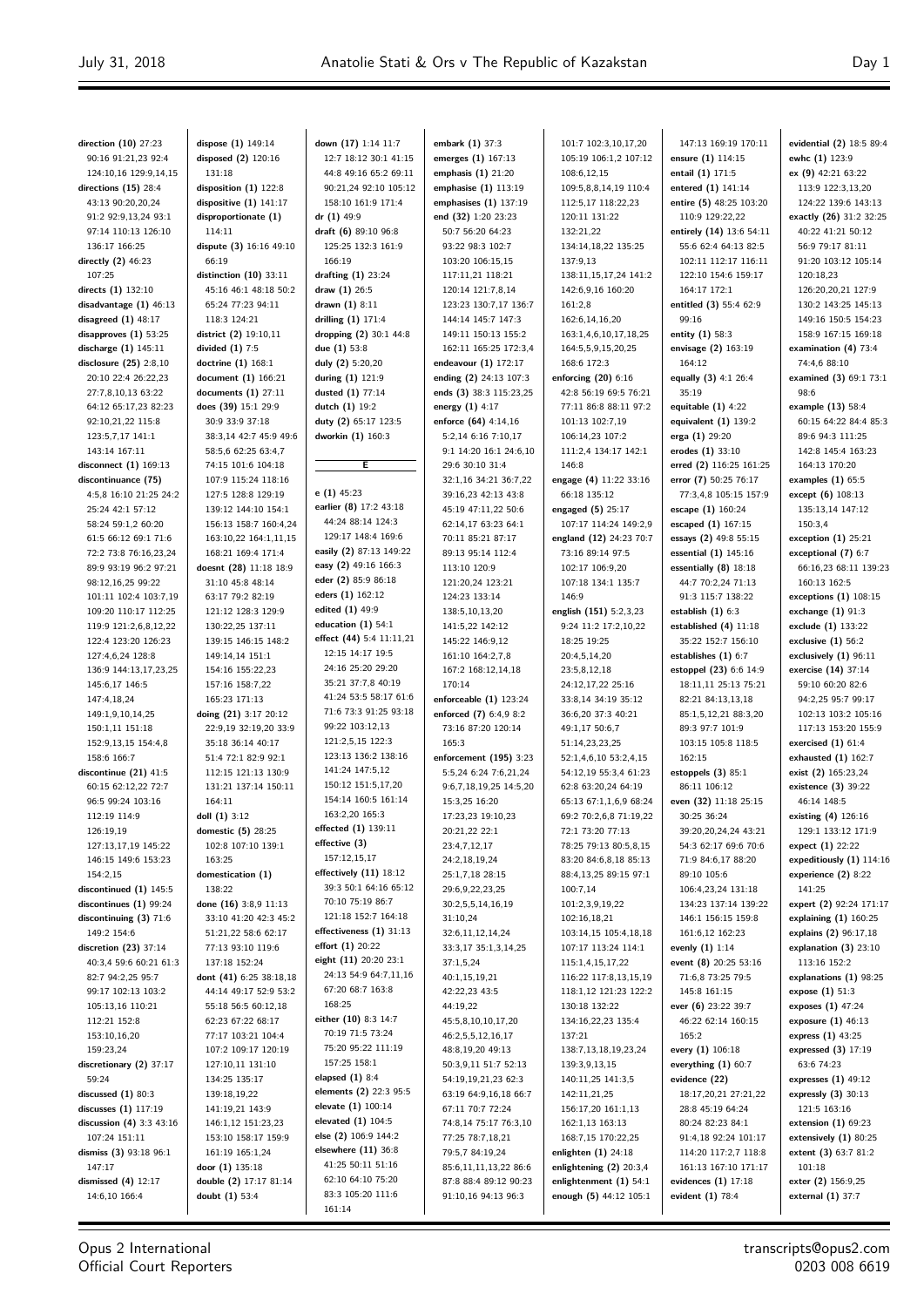**extracted (1)** 117:15

**extraordinary (1)** 99:23 **extreme (5)** 37:19 65:5 105:23 159:21 161:6 **extremely (1)** 172:23 **F f (2)** 6:10 45:23 **face (1)** 74:3 **faced (1)** 76:9 **faces (1)** 160:16 **factor (6)** 37:13 59:16 142:18 153:18,19 160:21 **factors (10)** 60:25 70:14 94:1 102:14,15,25 107:14 111:7 114:17 153:17 **factual (8)** 20:5 22:3 42:3 80:9 83:23 86:14 115:7 169:8 **factually (2)** 16:6 26:6 **fail (1)** 170:14 **failed (4)** 16:22 33:2 51:9 54:22 **fails (1)** 39:2 **failure (2)** 61:25 117:4 **fair (10)** 4:21 12:19 13:7 20:16 43:22 47:16 53:24 57:5 58:24 155:15 **fairly (2)** 29:20 114:16 **fairness (2)** 48:3 57:20 **falls (3)** 6:21 32:16 57:12 **familiar (1)** 132:9 **far (8)** 17:18 29:22 65:2 73:10 78:21 104:12 147:13 170:7 **faraday (3)** 116:16 117:18,23 **favour (4)** 25:2 43:4 113:2 114:18 **favourably (1)** 163:24 **favourite (1)** 166:22 **fear (1)** 13:5 **feature (1)** 165:6 **features (1)** 57:18 **federal (4)** 34:8,9,10,12 **feed (1)** 143:2 **feel (1)** 64:25 **feels (1)** 45:18 **fell (1)** 36:15 **felt (2)** 53:21 160:3 **few (4)** 23:22 55:23 62:7 116:8 **ffd (1)** 123:1 **field (3)** 53:12 116:18,20 **fifth (1)** 21:17 **fight (1)** 115:9 **fighting (1)** 115:15 **filing (1)** 26:8 **final (5)** 63:13 87:17 120:10 121:20 123:21 **finality (4)** 10:21 20:11 70:15 114:3 **finally (3)** 114:10 120:16 171:6 **find (9)** 12:8 23:16 44:20 53:18 95:16,19,21 162:14 170:3

**finding (18)** 4:20 15:24,25 16:7 18:15 56:25 61:25 70:13 75:14 77:22 80:9 81:9 93:8 105:1 112:24 113:20 117:4 143:7 **findings (32)** 15:18 17:2 19:4 20:5 41:25 56:21 67:22 69:14 70:3,18,20,20 78:22 80:15,24 81:6,16,18 83:5 88:17 95:6 98:18,19,20 100:21 107:13 113:1,3 114:25 116:4 159:19 162:9 **finds (2)** 29:25 101:5 **fine (1)** 146:14 **finish (2)** 1:20,23 **firmer (1)** 48:9 **first (54)** 4:6,12 5:9 10:15 13:13,15 17:21 20:8 21:14 43:2 48:5 49:25 53:11 56:8 57:10 64:6 65:18,21 66:6 68:22 69:12,25 70:4 75:16 78:11 83:4 86:9 88:9 98:23 100:22,24 107:5 108:3 109:11 113:12 116:9,9,12 117:21 119:18,21 120:25 122:17,19 123:2 125:18 134:10,10 136:3 153:3,15 156:25 165:6 170:16 **five (2)** 134:6 172:8 **floating (1)** 35:7 **flounders (1)** 68:21 **flow (1)** 58:15 **flowed (1)** 71:14 **flows (2)** 75:12 106:17 **focus (5)** 56:3 59:10 61:8 63:5 78:6 **focusing (1)** 86:25 **folio (2)** 125:14,19 **follow (8)** 15:7 18:2 22:11 29:7 40:12 68:17 135:1 170:4 **followed (4)** 48:7 57:23 92:22 156:8 **following (10)** 21:7 36:12 58:1 87:17 90:16,19 91:7 115:8 122:4 124:3 **follows (4)** 29:7 31:22 42:14 57:25 **footnote (1)** 49:15 **force (2)** 58:13 160:19 **forcing (1)** 64:16 **foreclosing (1)** 35:1 **foreign (7)** 20:15 25:19 116:4 118:10 122:1,14 168:2 **forensic (7)** 13:5 43:22 56:6 63:18 64:3 65:5 151:4 **forensically (2)** 71:12 171:1 **forgive (4)** 21:2 63:18 83:12 152:5 **form (21)** 6:25 7:15 8:13 22:11 23:23 25:13 38:18 43:14

44:25 45:11,14 47:6 49:6 52:8 58:18 82:20 126:17 127:15 136:6 141:18 161:17 **formal (2)** 44:4 91:15 **formalised (1)** 28:2 **formality (2)** 157:6 167:14 **formally (2)** 41:7 159:4 **formed (1)** 82:24 **formidable (1)** 43:21 **formula (1)** 77:20 **formulate (2)** 160:8,11 **formulated (1)** 95:20 **formulation (6)** 23:14 94:14 95:10 158:1,21 161:21 **forth (3)** 42:11 62:25 167:11 **fortiori (2)** 25:16 163:12 **forward (8)** 22:12 23:1,10,13 43:7 65:20 111:23 151:1 **fought (1)** 47:12 **found (18)** 4:22 49:8 55:17 57:21 63:10 67:9 72:2 73:3 74:24 83:5 89:3 119:14 122:7 134:13 137:20,24 143:22 152:23 **founded (1)** 95:10 **four (1)** 134:6 **foxton (134)** 1:3,4,22 2:3,6,10,14,20,25 3:8,11,15 5:9 8:10,18,23 9:21 10:14,19 11:12,20,25 12:4,10,13,25 13:2,9,15,19,23 14:3,16 15:9,11,13,21,23 17:14 18:1,14,20 19:14,17,19 20:8 21:2,7,11 22:17,21,25 23:20 25:15 26:4,11,15,18,23 27:1,9,24 28:9,13 29:18 31:2,14,17,20 32:25 33:7,13,23 34:23 35:11 36:11,18 37:15 38:1,13,20,24 40:7,13 41:17 42:16 44:11,16 46:25 47:7,17 48:1,12 49:7,21 50:5,18,21,24 52:24 54:17 55:11,13,17,23 60:1 61:7,14,17 63:1,12,15 65:3 66:2,5 68:16 82:19 128:24 159:15,16,25 165:9,14,16 169:16,23 170:7,10 171:1 172:7,12,23 174:3,5 **framework (10)** 6:22 7:3 33:8 35:2 39:8 43:2 97:24 158:13,22 167:9 **frank (10)** 63:22 64:12 65:17,22 123:5,7,17 140:25 143:9,14 **frankly (2)** 36:1 38:25

**fraud (102)** 6:21 9:12 10:6,21 18:13 19:13 20:1 22:10 23:3,7 31:11,12 35:24 36:6 38:5 42:23 64:19,25 68:22,24 70:5,6 71:7,17,20 72:5,10,16,25 73:3,22 76:2 79:9,9,22 80:3,6,9,12,16 82:24 83:16,24 88:11 89:15 90:18 91:14 97:4 98:5 99:4,6,12 101:5 102:23 112:6,10,11 113:8 114:2 115:6,18 118:24 121:25 124:11 130:20,21 131:25 133:25 134:12,19,19 135:9,17,20,24 136:2 138:6,7,8,9,11 139:2,10 140:24 141:4,5 142:9 143:2 167:3 168:7,13,15,18,18 169:2,8,9 170:12,18,25 171:3,18 **fraudulent (8)** 64:1 112:7,8 139:4,14,17 168:21,23 **fraudulently (1)** 170:21 **free (3)** 35:6 156:12 163:18 **freedom (1)** 60:9 **freestanding (13)** 4:4 23:25 39:5 110:12 127:2,2,25 128:5 155:16,24 157:8,22 158:23 **friday (1)** 92:15 **friends (3)** 1:6 79:2 106:17 **front (3)** 2:16 27:15 92:14 **fulfilling (3)** 105:19 162:25 163:3 **full (18)** 20:10 22:3 38:22 63:22 64:12 65:17,22 75:18 110:14,21 114:4 119:2 123:5,7,17 140:25 143:9,14 **fuller (2)** 90:5 91:15 **fully (2)** 97:15 110:10 **function (5)** 38:4 105:19 107:20 163:1,3 **fundamental (2)** 51:5 160:2 **fundamentally (1)** 68:3 **further (20)** 18:12 44:1,8 47:8 68:13 70:16 83:12 85:23 91:20,21 92:6 102:21 105:7 137:25 138:1 145:12,16 152:1 159:11 172:5 **future (5)** 65:15 66:11 67:8,10,11 **G g (1)** 109:6 **gain (1)** 135:6 **gater (3)** 42:16 108:19

160:12

**gave (11)** 40:13 61:21 72:6 89:6 90:9,20 95:18 98:24 122:17,18 126:10 **general (11)** 34:10 61:13,17 63:6,7 74:15 108:4 109:13 111:7 117:14 154:14 **generally (3)** 51:13 57:15 74:24 **germany (1)** 49:11 **get (19)** 2:17 3:5,6,13 16:12 29:10 40:9 41:19 55:24 56:18 64:9 81:1 103:22 141:13 142:2 146:9,16,19 171:13 **gets (4)** 30:20 44:20 54:23 142:1 **getting (4)** 25:3 135:17 146:1 151:20 **gift (1)** 106:14 **gilbert (1)** 160:14 **give (26)** 10:12 24:12 25:13 28:4 35:22 41:22 45:5 56:4 64:23,25 96:15,20 111:4 116:3,7 117:4 122:18 138:24 156:2 158:25 161:1 162:21 166:25 167:17 172:13,19 **given (24)** 5:4,14 6:5 18:5,25 36:24 60:16 67:11 73:11 81:7 83:21 89:10 113:9 118:1 120:1 121:24 128:12,16 129:6,12 141:14 153:12 170:13 171:24 **gives (6)** 37:15 38:10 48:12 116:6 137:20 154:14 **giving (12)** 8:10 24:6,17 28:8 35:13 36:14 51:7 57:6 72:1 115:1 145:10,21 **gladys (4)** 51:2 156:7,22 167:19 **glencore (3)** 51:2 156:9,25 **glimmer (1)** 71:2 **global (1)** 106:22 **goes (8)** 13:19 17:20 28:6 65:20 108:1 110:6 117:1 169:14 **going (44)** 3:1,15,17,19 4:2,6 12:7 13:9 19:3 29:7 33:19 34:13 44:13,17 59:17,20 63:12 64:25 71:1 74:9 81:3,22 82:22 89:21 91:20,21 92:6 93:13 94:6 99:19 106:7 107:2,4,21 113:11,18 116:7 130:8 134:9 150:25 152:18 161:18 167:10 172:8 **gone (3)** 37:1 109:22 116:12 **good (13)** 1:17 41:4 46:10 59:18,20 63:14 73:17 78:23 86:5,11

106:10 137:11 147:13 **governed (3)** 33:25 53:2 107:18 **governing (1)** 53:16 **government (1)** 66:18 **governs (1)** 59:7 **grant (2)** 40:6 41:3 **granted (9)** 42:21 60:16 63:21,22 122:10,21 123:20 143:24 145:12 **grapple (3)** 108:16,17 140:24 **grateful (3)** 29:15 50:21 172:23 **great (4)** 21:20 59:16 96:11 116:20 **gross (1)** 73:6 **ground (41)** 4:8,24 6:8,16 9:11 11:19 14:8,23 15:15 16:12 18:25 26:12 55:24 57:3 70:21,25 77:20 83:20 88:3 94:9,16,19,22,23 95:2 100:2 103:25 104:24 106:1 113:7 116:21 140:1,1 142:9,16 152:6 155:6,13 158:8 161:22,23 **grounds (37)** 1:11,11  $4.75.22256.1098$ 10:6 11:15 23:10 29:11,12 32:13 35:2 37:23 40:8 42:23 49:25 51:13 62:7 76:20 77:9 93:14 94:7 95:8,10 96:8 103:22,23 104:4,10 112:5 125:4 141:3 152:3,11 170:12 **gruel (1)** 161:16 **guidance (1)** 15:1 **H h (1)** 156:23 **hadnt (1)** 131:13 **half (1)** 100:19 **halfway (1)** 45:22 **hand (1)** 92:16 **handed (3)** 11:6 92:18 128:13 **handing (1)** 161:9 **hands (1)** 2:25 **happen (5)** 136:14 144:16 146:22 148:15 166:10 **happened (9)** 26:19 33:1 39:7 118:7 132:8 147:12 149:17 165:2 166:11 **happening (5)** 35:12 54:6 137:17 146:22 168:13 **happens (2)** 147:24 165:19 **happy (5)** 10:11 49:9 71:21 166:9,10 **harassment (1)** 4:23 **hard (2)** 115:15,20 **hardly (2)** 72:15 160:15 **harris (1)** 1:7

**hasnt (2)** 2:8 27:17 **havent (1)** 55:20

**having (22)** 20:19 29:20 35:22 50:1 61:4 70:14 71:4,22 78:10,21 82:23 98:24 99:8 119:6,15 121:19 123:25 144:19 152:13 154:10,11 163:2 **heading (2)** 154:2 160:1 **headnote (1)** 87:13 **heads (2)** 3:12,18 **hear (1)** 18:21 **heard (5)** 2:21 64:23 67:16 82:19,23 **hearing (13)** 10:3 11:8 20:10 51:14 56:11 67:15 91:18 124:3,4 147:16 161:9 167:11 173:1 **hearings (1)** 67:24 **heart (3)** 48:25 77:7 78:3 **heavily (1)** 64:3 **heavy (1)** 167:10 **held (7)** 1:23 49:11 53:16 57:10 87:19 117:23 162:13 **help (3)** 2:18 71:25 128:10 **helpful (2)** 7:1 166:17 **helping (1)** 105:20 **henderson (1)** 57:16 **hendersons (1)** 96:12 **here (61)** 1:9 3:5,6 5:17 6:7 8:18 14:13 19:3,23 20:3 24:18 25:1,11 31:2,6 33:1 35:9,14 37:1,21 38:12 39:23 40:1,15 42:14 47:14 52:3 53:5,10,22 54:6,20 56:19 62:1 66:6 67:8,10,11 68:4 74:14 75:7,8 78:10 87:7 107:25 109:7 111:3 115:21 118:7 123:16 132:8 134:1 136:25 138:6 157:6 162:23 163:5 164:23 166:5 168:7,15 **hermitage (1)** 66:20 **hes (18)** 14:24 17:18 48:9 51:4,5 73:19,25 74:2,8,13 75:7 76:9 80:10,11 104:16 105:2 109:6 154:17 **hidebound (1)** 160:7 **high (9)** 11:3 13:4 57:16 58:3,16 73:7 82:7 96:12 155:4 **higher (8)** 11:23 37:16 65:4 98:9 103:10,12 160:12,18 **highest (2)** 82:22 168:8 **highly (1)** 44:6 **himself (4)** 50:13 122:15 140:13 157:10 **hint (1)** 96:20 **history (7)** 3:16,22 4:12,20 39:7,12 97:24 **hmm (3)** 42:15 79:18 112:22 **hohfelds (1)** 160:2 **holders (1)** 123:12 **holding (2)** 161:25

Opus 2 International Official Court Reporters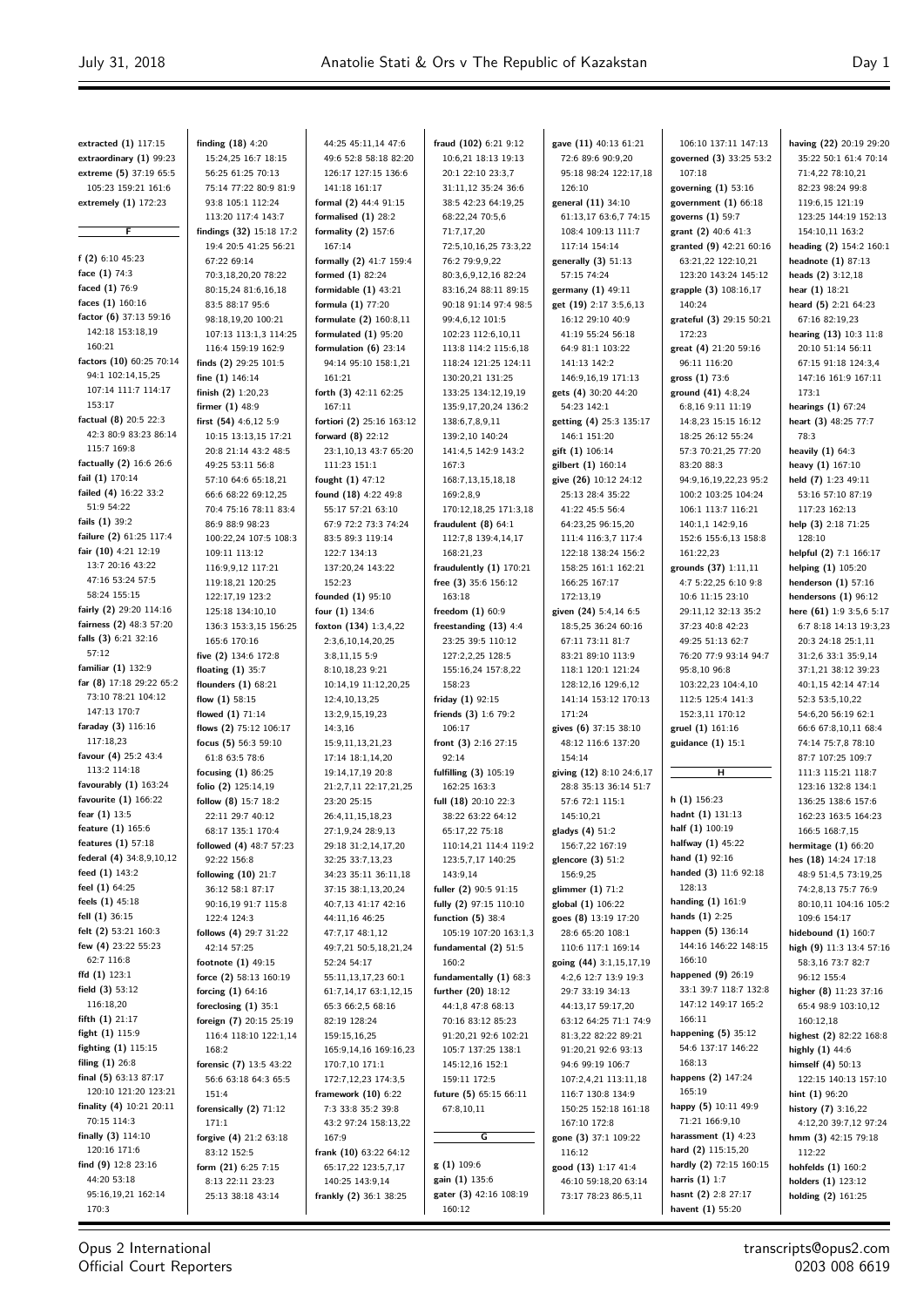164:21

**hope (10)** 1:14 2:20 3:8 39:11 40:15 49:25 53:7 57:7 63:17 148:20 **hopeful (1)** 53:13 **horrified (1)** 63:2 **hours (1)** 1:14 **house (1)** 156:6 **howden (3)** 52:19 116:1 117:15 **however (6)** 69:14 85:19 105:17 106:22 109:7 159:21 **human (2)** 85:9 87:18 **hurdles (1)** 41:18 **hypothesis (1)** 35:24 **I icsid (2)** 142:8 170:21 **idea (4)** 53:25 64:10 140:24 168:24 **identical (1)** 70:10 **identification (4)** 84:15 95:22 96:17 137:16 **identified (6)** 75:5,11 79:3,4 94:10 114:17 **identify (5)** 26:12 77:5,5 98:21 157:15 **identifying (2)** 140:6 149:4 **ie (1)** 167:3 **ignored (1)** 11:17 **ignoring (1)** 115:16 **ill (2)** 91:24 102:25 **illegitimate (1)** 59:11 **im (49)** 2:1,10,16,25 3:17,19 4:2,6 10:11 13:9 21:3 27:11,11 29:15 36:17 40:15 46:25 47:11 49:18 50:21 61:14 63:12 71:1 74:12 75:9 76:25 81:3 86:25 90:22 99:19 107:3,3 113:11,18 124:19 126:10 128:19,19 134:9 140:6,24 142:17,17 143:12 146:7,8 170:2,3 172:19 **imagine (1)** 32:19 **immediately (1)** 38:13 **imminent (1)** 70:17 **impact (7)** 17:2 69:2,4,6 119:11 121:8 169:11 **impermissible (3)** 35:19 55:7 59:11 **importance (4)** 12:8 37:7 96:14 114:13 **important (11)** 57:9 76:1 79:16 80:4 85:1 93:23 108:14 113:18 120:7,24 167:13 **impose (2)** 147:11,20 **impossible (1)** 168:22 **improve (2)** 50:10 57:1 **inaccurately (1)** 40:16 **inappropriate (6)** 40:23  $41.235459825$ 172:1 **inchoate (1)** 66:7

**include (1)** 130:23 **includes (2)** 23:15 79:25 **including (8)** 10:20 51:19 73:2 77:23 93:1 102:15 129:18 130:12 **inconsistency (1)** 161:5 **inconsistent (3)** 41:2 53:9 86:14 **independent (12)** 21:24 22:14 23:25 39:22 40:24 41:13 113:6 119:14 164:20 167:12,17,18 **index (2)** 38:9 174:1 **indicate (2)** 154:9 159:4 **indicated (4)** 27:20 28:20 111:18 166:8 **indicates (1)** 153:9 **indication (2)** 81:2,23 **indirect (5)** 11:11,21 12:7 31:15 169:9 **inevitably (2)** 55:2 61:1 **influence (1)** 12:7 **inform (1)** 52:12 **information (2)** 90:5,9 **informed (1)** 26:7 **informing (1)** 163:10 **inherent (3)** 10:19 19:7 32:13 **inhibitions (1)** 60:13 **initial (1)** 8:25 **initially (1)** 9:8 **initio (1)** 123:11 **injunction (5)** 60:15 145:6,11,15,15 **injunctions (1)** 149:3 **injustice (1)** 20:12 **inquiry (2)** 11:22 30:5 **insofar (1)** 70:20 **insolvency (2)** 65:11 122:16 **instance (9)** 43:3 53:11 56:8 57:10 116:12 153:3,15 156:25 165:6 **institutions (2)** 66:19 67:2 **insufficiently (1)** 59:7 **insuperable (1)** 70:24 **insurance (3)** 33:24 51:24 53:1 **insured (1)** 53:2 **insurer (1)** 53:1 **insurers (1)** 51:24 **integrity (2)** 72:22 74:16 **intend (1)** 20:24 **intended (4)** 10:22 44:5 45:17 168:4 **intending (1)** 27:21 **intends (1)** 125:25 **intention (2)** 21:5 27:2 **interest (45)** 16:17 36:12 37:22 38:3 42:6 49:22 50:6 54:15,18,21 56:25 63:20 67:9,9 70:4 75:5,5 94:17 103:25 104:1,19 105:3 113:7,21 114:3 115:13 118:25 119:6,15 122:8 123:24 137:12,25 138:3,4 139:8 140:7 142:19,20 143:1,3

146:22 161:25 162:7 172:2 **interested (2)** 130:19 153:1 **interesting (9)** 33:13 40:10 61:18 107:23 117:18 119:23 141:15 142:22 144:8 **interests (11)** 20:10 31:23,23 57:14,14 59:25 73:3 74:4,5,18 75:10 **interim (1)** 67:24 **interlocutory (7)** 126:4,16 136:15,20,22 137:5 145:4 **internal (1)** 161:4 **international (6)** 4:16 28:16 77:23 94:11 100:15 118:13 **interpret (1)** 18:8 **interprets (1)** 50:24 **interrupt (1)** 2:15 **intervention (1)** 54:6 **into (19)** 7:5 16:13 21:24 29:2 31:9 44:15 50:10 59:23 60:7 62:23 93:13 99:17 102:13 107:14 118:19 128:25 141:17 142:18 172:18 **intrinsic (1)** 23:24 **introduce (1)** 140:15 **introduced (1)** 166:18 **introducing (1)** 140:1 **invalidated (1)** 170:12 **invariably (2)** 51:22 142:1 **investigated (1)** 74:17 **investigation (1)** 22:4 **investment (1)** 114:6 **invite (6)** 12:21 26:2 53:23 56:12 93:25 171:24 **invited (1)** 65:8 **invoke (1)** 34:7 **invoked (1)** 154:21 **involve (3)** 51:22 67:22 100:8 **involved (1)** 114:12 **involvement (2)** 66:19 149:13 **involves (3)** 31:5 64:19 164:21 **irreconcilable (1)** 168:16 **irrelevant (1)** 16:14 **isda (1)** 52:8 **isnt (22)** 27:7 41:2,10 47:21,23 48:10 55:10 61:3 73:15 74:3 76:11 77:2 79:11 118:15 124:7,9 131:1,5 132:7 140:25 146:10 150:17 **issued (2)** 67:19 71:23 **issues (41)** 3:21,25 14:24 16:14 32:6 51:14 54:22 67:13,17 68:5,12 70:6,9,11 72:16 73:12,22 78:13,20,20 79:6,8 84:9,23 85:10 86:7,9 97:24 98:16 101:10

111:1 115:18 117:16 121:25 132:9 158:18 162:14,20 164:25 167:18 170:16 **italian (1)** 84:4 **its (130)** 1:25 2:3 4:24 5:10 8:12,25 10:24 11:3 12:6,8 13:17 16:24 18:4 19:3 25:18 27:19 29:15 30:15 31:9,11,12 32:3 33:18 35:8 36:11 37:13,20 38:22 39:9 40:1 41:7,14 42:6,19 45:10 48:17 49:21 50:10 54:24 56:14,14,17 57:5,7 59:16 61:3,3,14 62:18 63:1,20 65:9 67:19,21,24 68:4 70:5 72:23 74:0, 21, 23 75:23 81:13,13 82:22 87:9 88:13 97:19 99:20 100:20 101:1 103:25 104:5 105:15,19 107:25 108:21,21 112:19,21 113:18 115:13 117:18 119:5,10 121:1 122:23 123:14 126:3,18 128:14,16 134:19,23 135:3,3,6 136:12 137:5,9,10 139:15 140:23 142:11,22 143:2,9 145:10 148:3,24 150:16,23,24 153:1,6 156:19 157:25,25 158:3 162:7,18,25 163:3,13 166:21 167:1,3,6 168:8 171:14 **itself (21)** 6:15 10:12 13:24 29:5 32:21 44:20 54:21 55:5 64:19 66:15 78:5 85:22 107:9 139:4,4 148:7 153:9 156:12 163:7 164:20 168:21 **ive (20)** 3:11 13:11 15:23 28:19,20 38:25 39:11 42:4 47:11 48:2 56:24 64:3 66:12 67:14 113:4 124:2 146:8 155:15,19 169:9 **J j (4)** 116:18,20 117:23 123:9 **january (1)** 92:11 **joint (1)** 57:19 **judge (142)** 14:17,19 16:22 17:8 18:8 19:8,24 20:12 22:16 28:4 40:11 42:20 43:2 45:2,18,21 46:1,3 47:4 50:13,25 52:1 53:4,11 54:2,16,25,25 57:22 62:1 64:24 68:5 69:12 70:13,25 71:15 72:2,3,6,16 73:7,18 75:24 76:17,22 77:8 78:23 79:16 80:24 81:1 82:1,11,20,22

83:5 84:2 85:17

89:3,10 91:25 92:2,12,14,16,21 93:5,18 94:1 95:6,16,23 96:1,9 98:14,18,25 99:7,16 100:5,21 101:16,22 102:3,12 103:1,6,18,23 105:18 107:14 108:10 110:19 113:20 114:17 115:2 116:12,25 117:5,5,7 118:2 119:14,20 122:6,7 124:4 126:8 128:1 130:8 131:19,21,23 134:13 136:7,14 137:8,20,24 138:1 139:23 140:3,7,11 143:21 155:20 157:9,10,11 161:16,24,25 162:9 165:10,18 166:11 167:7,15 168:1,3 169:5 170:5 171:19 **judged (1)** 116:17 **judges (32)** 3:25 17:1 56:24 60:24 63:16 68:22 69:10 70:1,18 77:14,22 81:6 82:6 88:10,14 92:23 93:8 94:25 96:19 102:22 103:24 104:19 105:1,13 112:23 126:25 129:6,9 131:6 143:6 159:19 160:17 **judgment (107)** 5:3,15 10:25 11:6 12:15,19,20,22 13:7,10,13,15 14:9 17:5,15,22 18:24,25 20:3,15 21:8 34:5 40:20 43:16 47:16 48:6 50:17 52:16 53:9,18 56:16,17 57:18 64:25 66:24 69:10,10,12,17,20 70:5,8 71:15 72:3,13,19 73:21 76:13 77:14 79:24 80:1,4 83:20 84:6 85:8 86:15,15 87:19 88:14 89:10,13 90:16 91:8 95:22 97:3,25 98:2,6 99:20 100:4,10,23 101:2,20 102:16,18,19 103:14 104:2 105:3 111:3 116:11,22 118:9,17,18 122:24 138:14,19 139:1,3 140:14 141:7,7,10,12,14,23 142:2 157:1,3 158:11 160:17 161:5 162:1,10,13 **judgments (4)** 48:4 75:16 172:17,21 **judicial (2)** 171:23,24 **july (3)** 1:1 27:16 92:15 **june (6)** 80:2 110:6,7 131:6,21 158:12 **jurisdiction (62)** 6:2 8:1,12 14:21 15:4 19:22 23:17 24:10 25:7,22 29:3,7

30:6,7,22,24,25 32:11,12,24,24 33:3,3,15 34:9,9,12 35:3,22 36:23 37:5,12 45:13,24 46:12 48:6 51:1 52:13 53:6 62:15 76:2,11 78:6,7 86:8,8 95:13 103:6 104:13 106:19 107:3,17 110:3 117:13 134:15 154:20 156:14,17,19 164:8 167:21 170:8 **jurisdictional (1)** 91:17 **jurisdictions (17)** 11:4 18:13 30:19 33:6 35:15 37:9 62:7 70:10 82:3 83:6 84:25 86:10 100:10 162:19 164:15 168:23 170:15 **justification (1)** 64:7 **justify (1)** 62:23 **K kazakhstan (39)** 1:8 4:11,21 9:3,16,22 26:7 27:3,12 28:11 35:6 39:6,24 41:24 47:6 50:8 54:14,18 64:8 70:4 71:18 94:17 97:18 105:3,9 115:12 118:17 119:15 121:1 122:6,7 123:24 130:13,19 137:1,24 138:3 166:13 167:1 **kazakhstans (7)** 22:23 38:24 56:25 97:12 113:21 115:5 142:19 **keen (2)** 36:9 51:25 **keep (2)** 24:13 38:21 **keeping (1)** 41:15 **kennelly (1)** 1:7 **key (4)** 93:15 106:7,25 166:13 **kind (12)** 18:11 24:13 47:23,24 51:8 56:16 94:5 95:20 111:13 118:4 123:15 145:21 **kingdom (1)** 5:12 **know (13)** 22:18 31:4 38:19 43:10 61:25 80:13 97:15 107:25 124:4 151:13 155:3 160:3 165:1 **knowles (20)** 10:25 11:7 12:1,14 14:1 27:16 33:5 53:21 69:18 72:19 90:15 96:14 97:3,7,22 98:10 110:6 118:9 126:11 147:14 **knows (4)** 1:9 4:13 10:2 55:19 **L lack (1)** 116:11 **laid (2)** 21:20 69:11 **language (17)** 6:1 7:16 32:8 43:17 44:23 48:13 53:14 58:23,25 63:11 66:17,23 94:10,14 153:9 154:5 155:11 **large (2)** 71:17 96:21

**largely (1)** 28:17 **last (8)** 6:10 20:17 23:11 29:14 83:8,11 117:9 165:11 **lastly (2)** 4:10 137:7 **late (1)** 127:12 **later (3)** 3:18 13:2,12 **latter (2)** 125:13,15 **launching (1)** 30:10 **lawyers (1)** 23:22 **lay (1)** 161:4 **layer (1)** 3:13 **lead (1)** 113:1 **leads (2)** 45:21 118:18 **leapfrog (1)** 96:16 **learned (28)** 1:6 26:5 70:1 79:2 84:12,14 90:9 94:1 95:6,18,23 103:3,7 104:8 105:6 106:17 116:1 117:10 119:14,23 130:6,15 144:6,8 151:5 160:16 162:12 165:23 **least (18)** 6:2 8:25 10:12 17:10 42:12 44:18 46:16 52:5 53:18 60:9 63:24 69:9 70:9 110:13 116:23 117:12 169:8 171:11 **leave (8)** 5:1,14 36:25 62:12 63:18 102:4 141:13 149:5 **leaving (3)** 148:6 150:13 162:23 **led (4)** 10:4 11:8 95:7 98:18 **left (7)** 1:15 28:24 122:4 144:17,18 159:18 166:2 **legal (15)** 16:21 21:12 23:4,6,15 25:9 29:14 59:2,3 64:10 67:1 135:12 160:2 166:1,1 **leggatt (58)** 1:10 2:23 8:21 13:13 15:6,10,12 17:12 18:17 28:11 34:20 35:5 36:4 41:1 46:21 47:19 48:23 49:4 54:11 55:9,12,14,22 57:4 59:13 62:20 64:21 71:3 79:4,11,18 80:8,13,23 88:5 89:6 91:13 95:3 105:11,15 107:16 110:23 118:11 120:3 126:18 130:22 135:2 139:13,20,25 140:5,16 142:5,14,21 144:1 166:9 170:20 **leggatts (1)** 113:14 **legitimacy (2)** 16:21 20:19 **legitimate (33)** 16:18 31:23 37:22 41:9 54:18 56:25 63:20 67:9 70:4 94:17 103:25 104:1,19 105:3,9 113:7,21 115:13 118:21,25 119:6,12,15 122:8 123:24 137:12,24 138:3 142:19 146:22 161:25 162:7 172:2

Opus 2 International Official Court Reporters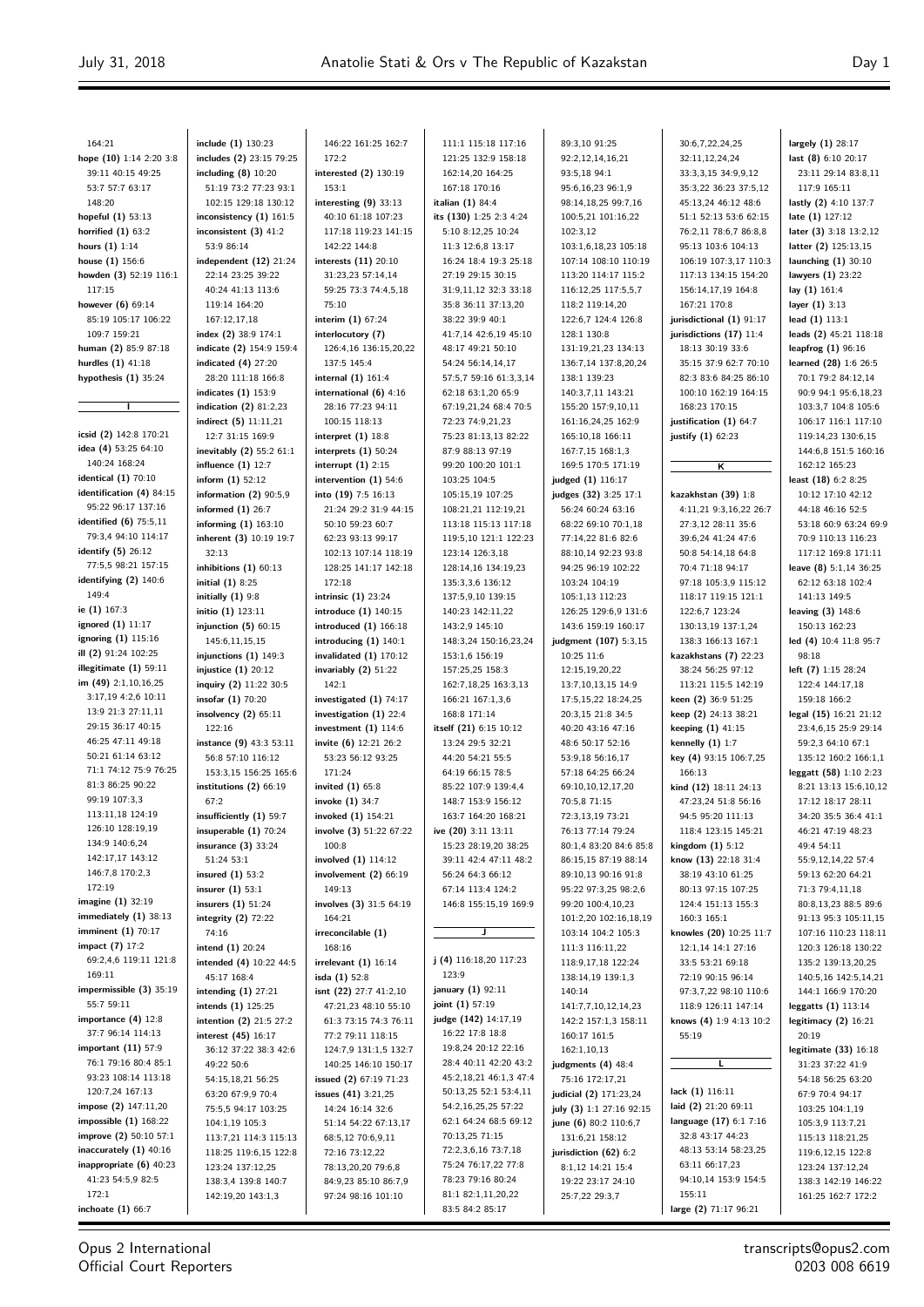$\equiv$ 

| legitimately (3) 55:4                           | 82:19 95:17 100:4                             | 50:25 51:5 61:12 63:8                           | meatier (1) 53:20                             | 119:3 160:13 171:7                                  | niceties $(1)$ 41:7                          | numbers (1) 129:20                             |
|-------------------------------------------------|-----------------------------------------------|-------------------------------------------------|-----------------------------------------------|-----------------------------------------------------|----------------------------------------------|------------------------------------------------|
| 62:9,11                                         | 115:24 119:21 129:19                          | 76:25 77:2 80:10,11                             | mechanics (1) 107:9                           | mount (1) 114:22                                    | <b>night (1) 29:7</b>                        |                                                |
| length $(1)$ 96:11                              | 149:6 154:13 166:17                           | 93:16,17 113:20                                 | mechanism $(2)$ 5:5                           | move (2) 63:12 171:8                                | nogotkovs (1) 123:4                          | 0                                              |
| less (6) 19:1 24:13 65:2<br>83:21 159:21 163:24 | looked (6) 20:15 51:17<br>55:15 57:24 79:8    | 123:16 129:14,15<br>136:21 138:16 145:1         | 49:13<br>mechanistic $(4)$ 45:18              | moved $(1)$ 69:11<br>moves $(1)$ 43:6               | nominated (1) 131:24<br>nominates (1) 132:11 | objection $(1)$ 106:1                          |
| lesser $(1)$ 134:24                             | 113:4                                         | 146:3 148:16                                    | 108:4,8,12                                    | moving (2) 9:6 23:1                                 | nonapplication (1)                           | objectionable (1)                              |
| let (4) 38:19 98:21                             | looking (12) 17:4,13                          | malek (2) 22:2 166:18                           | medium (1) 168:19                             | much (16) 16:20 22:7                                | 34:14                                        | 150:15                                         |
| 108:2 134:6                                     | 22:5 29:13 50:16                              | males (1) 123:9                                 | meet $(1)$ 11:15                              | 31:9 48:14 68:15                                    | nondisclosure (3)                            | objections $(1)$ 21:18                         |
| lets (4) $145:5,23$ $146:10$                    | 57:14 64:8 71:13                              | managed (1) 160:23                              | meeting (1) 140:9                             | 69:14 74:25 101:16                                  | 67:3,18,21                                   | objective (4) 4:9 57:13                        |
| 158:6                                           | 124:24 128:12 157:18                          | management $(3)$ 71:14                          | mentality $(1)$ 23:24                         | 105:4,17 116:8 159:13                               | none (6) 12:15 52:3                          | 59:7 70:16                                     |
| letter (2) 45:23 109:6                          | 158:5                                         | 112:18 171:7                                    | mention (2) 85:19                             | 161:16 165:4 172:6,24                               | 66:25 67:13 98:19                            | obligation (2) 4:21                            |
| level (7) 19:6 82:7 84:1                        | looks (10) 7:12 8:14                          | mandatory $(1)$ 7:15                            | 156:1                                         | multiple (6) 30:10,18,19                            | 105:8                                        | 164:2                                          |
| 88:19 94:4 98:9 104:5                           | 23:2,9 34:24 38:15                            | mangled (1) 64:4                                | mentioned (5) 15:5,13                         | 78:18 86:6 118:22                                   | nonetheless $(4)$ 6:4,8                      | obligations (1) 67:7<br>obscured (1) 128:14    |
| levels $(1)$ 61:15<br>lewison (2) 12:17 69:21   | 51:13 53:13 128:14<br>133:10                  | manipulation (1) 73:6<br>manner (4) 5:2,15 57:8 | 45:2 92:14 94:10<br>merely (1) 125:11         | multiplication (1) 86:13<br>must (16) 3:5 7:15 35:7 | 160:11 161:7                                 | observation $(2)$ 20:9,16                      |
| liability $(1)$ 116:23                          | loose (1) 13:22                               | 141:23                                          | merit (1) 64:14                               | 38:13 44:25 58:8                                    | nonpoint (1) 153:25<br>nor (7) 25:6,17 35:25 | obstacle (2) 99:13                             |
| lie $(1)$ 52:5                                  | lords (55) 2:25 12:13                         | manoeuvre $(2)$ 13:4                            | merits (13) 33:18 67:23                       | 59:10 60:21                                         | 69:3 104:23 134:1                            | 166:6                                          |
| life (5) 21:24 22:15                            | 13:9 14:13 15:5,13                            | 151:4                                           | 73:2 113:8,23 119:17                          | 106:18,20,21 120:14                                 | 153:11                                       | obstacles (1) 70:24                            |
| 41:13 166:1 167:17                              | 21:23 23:20 24:15                             | many (4) 18:22 32:19                            | 143:24 146:24                                 | 134:25 152:7,9 155:24                               | normal (2) 91:21 107:18                      | obtain (5) 44:3 139:2                          |
| light $(1)$ 159:19                              | 25:23 28:14 31:7                              | 86:23 136:15                                    | 148:6,11 150:22                               | myself (1) 65:5                                     | normally (7) 86:25                           | 141:9,12 156:14                                |
| like (13) 3:12 37:11                            | 33:13,23 42:19                                | material (10) 9:15                              | 151:15 166:12                                 | mystery (1) 43:24                                   | 91:3,17 136:19                               | obtained (35) 6:21 9:12                        |
| 38:14,16 48:15                                  | 49:3,24 54:3 57:3                             | 14:22 31:11 81:2,23                             | met (4) 10:7 11:23 14:8                       |                                                     | 139:15,20,22                                 | 10:21 23:3 31:11 32:4                          |
| 91:10,17 107:2 111:21                           | 63:9,12 68:8,13,20                            | 82:3 84:2 99:1 123:10                           | 25:22                                         | Ν                                                   | north (1) 52:20                              | 35:23 36:5 38:5 68:23<br>90:18 112:5,10 118:24 |
| 129:16 132:18 145:14                            | 73:12 84:20,22 86:4                           | 171:20                                          | might (31) 21:17 29:13                        | namely (9) 40:14 41:19                              | note (9) 5:17 30:8                           | 123:19 124:11                                  |
| 146:14<br>likely (2) 135:10,11                  | 88:8 93:12,14 94:6<br>101:25 104:12           | matter (40) 7:21 9:15<br>11:3,7,14,18,23 14:11  | 30:24 36:9 38:20<br>44:10 47:1,2,25           | 53:15 68:23 85:4                                    | 33:14 57:19 94:22<br>117:18 130:16 154:13    | 130:20,21 131:25                               |
| likewise (2) 117:3,5                            | 107:5,13 109:24 110:5                         | 16:9 19:5 28:25 36:13                           | 64:21,25 86:20                                | 119:16 131:25 152:9                                 | 171:16                                       | 133:24 134:11                                  |
| limit $(1)$ 155:12                              | 113:6,11 119:13                               | 40:4 41:16 48:13                                | 91:15,16 94:3 100:19                          | 160:13                                              | noted (1) 155:5                              | 138:5,8,9,19,25,25                             |
| limitation $(7)$ 29:10                          | 136:10 140:20 147:23                          | 63:24,25 74:6 87:1,7                            | 109:4 112:1 118:13                            | narrow (3) 47:20 98:17                              | notes (8) 21:14,17                           | 139:2 141:4,8 142:9                            |
| 94:20 111:17                                    | 152:3,17 155:6,10,14                          | 97:13,14 99:16 102:11                           | 122:1 128:17 135:2                            | 136:1                                               | 43:23 44:1 45:9 49:10                        | 145:18,20 155:7                                |
| 153:10,11,13 156:20                             | 156:1,6 159:3,16                              | 111:7,16,17,19 112:17                           | 148:4 159:21 160:1,10                         | national (5) 102:6,11                               | 155:3,4                                      | 170:21                                         |
| limited (10) 5:17,22 6:5                        | 161:19 172:5                                  | 114:16 124:21 126:10                            | 164:20 168:1                                  | 107:10 123:8 162:19                                 | nothing (22) 22:12 45:3                      | obtaining (5) 65:18                            |
| 19:24 29:12 31:24                               | lordship (23) 18:21                           | 128:4 129:9 136:6                               | 170:14,21 171:21                              | naturally $(1)$ 71:14                               | 56:16 72:22 74:15                            | 70:5 79:9 115:13                               |
| 32:15 108:14 110:19                             | 27:17,18 55:19 81:1                           | 147:19 155:22,23                                | mind (8) 18:10 63:3                           | nature (19) 8:15 9:1<br>11:3 23:22 43:7 47:21       | 86:4 88:12 102:5,5                           | 139:5<br>obvious $(1)$ 134:21                  |
| 155:7                                           | 87:3,13 90:4 91:12                            | 164:6 165:22                                    | 109:12 111:14,23                              | 52:9 54:20 61:5 66:16                               | 107:7 109:15 111:8                           | obviously $(18)$ 10:19                         |
| limits $(1)$ 163:23<br>line (8) $65:299:9$      | 95:1 104:14<br>125:15,18,23 129:5             | matters (12) 6:3 13:12<br>18:18 19:20 50:8 52:8 | 143:6 155:6 169:22<br>mine (3) 2:16,22,23     | 67:21,25 91:13 93:20                                | 112:16 114:21 121:13<br>128:2 143:16 144:22  | 13:2 14:16 20:18                               |
| 115:20 152:19 153:5                             | 134:3,5 136:13 137:7                          | 62:10 86:15 96:1 98:8                           | mini (2) 165:12,14                            | 108:1 111:14 112:16                                 | 153:8 154:9 160:5                            | 21:20 28:4 33:1 48:3                           |
| 165:11,16,17                                    | 140:9 144:6 148:14                            | 114:9 171:25                                    | minute $(1)$ 3:2                              | 130:4 138:15                                        | 167:7                                        | 51:16 52:3 76:14                               |
| lines $(1)$ 58:1                                | 158:1                                         | maybe (2) 56:6 150:3                            | minutes (1) 172:8                             | near (1) 161:11                                     | notice (79) 1:12                             | 78:19 91:24 118:25                             |
| liquidator (2) 122:14,15                        | lordships (26) 13:10                          | mean (84) 3:5,7 12:9                            | misconceived $(1)$ 71:10                      | nearly $(1)$ 73:9                                   | 3:21,21,25 4:8,11 7:24                       | 151:24 155:10 159:16                           |
| lis $(1)$ 30:12                                 | 16:9 27:25 29:16                              | 18:7,9 27:8 28:3                                | mislead (1) 166:15                            | necessarily $(4)$ 31:9                              | 8:15 14:5 24:1 25:24                         | 172:16                                         |
| list $(2)$ 10:9 13:3                            | 72:18 73:10 81:22                             | 32:18,18,20,20                                  | missing $(1)$ 170:1                           | 43:15 82:20 122:1                                   | 26:16 42:1 57:11 59:1                        | occasions $(1)$ 160:3                          |
| listed $(1)$ 86:24                              | 85:25 90:12,22                                | 36:17,18,19 37:10,17                            | mix (3) 60:8 102:13,24                        | necessary (9) 7:25 14:7<br>32:1 35:13 59:9          | 60:10,19 68:25 71:5                          | occurrence (1) 165:1<br>oclock (1) 89:24       |
| litigant $(1)$ 118:15                           | 92:17,20 94:9,22                              | 38:13,16,22<br>39:18,19,22 40:2,3               | moment (10) 11:14                             | 153:19,19 159:8                                     | 73:8 76:16,24 89:9                           | october (5) 2:2,5,6 10:4                       |
| litigants $(1)$ 21:4<br>litigated (1) 119:2     | 95:17,21 113:4 116:8<br>119:21 120:24 128:7   | 41:6 60:11 61:3 62:22                           | 16:5 56:24 89:22<br>103:1 119:13 145:23       | 161:18                                              | 93:19 96:2 97:21<br>98:12,15,24 101:11       | 172:16                                         |
| litigation (4) 3:16 58:2                        | 152:18 155:3 158:25                           | 73:15 74:7 75:18,23                             | 146:11 159:1 172:19                           | necessity $(1)$ 143:2                               | 102:4 103:7,19 109:20                        | odd (1) 140:23                                 |
| 117:19,23                                       | 159:4,11                                      | 77:1,15,16,16,17 81:8                           | moments (2) 15:5,13                           | need (16) 6:25 37:18                                | 110:17 112:24                                | offer (3) 20:3 33:5                            |
| little (10) 1:15 8:7 13:2                       | lose $(1)$ 60:6                               | 82:11,14,14,24 83:22                            | money (1) 169:10                              | 41:19 70:14 73:9                                    | 114:18,19                                    | 169:12                                         |
| 44:1,8 47:2 68:11                               | losing (1) 16:11                              | 86:20 87:7                                      | month $(1)$ 38:21                             | 82:14 120:19 131:10                                 | 121:2,5,11,12,22                             | offered (13) 13:11 24:9                        |
| 90:5,8 108:19                                   | loss (1) 112:7                                | 99:18,19,20                                     | months (3) 65:13 115:8                        | 139:19,22 141:19                                    | 123:20 126:22,23                             | 54:1 62:15 64:7 67:12                          |
| live (12) 9:9 14:20                             | lot (2) 39:1 65:2                             | 100:3,5,17 103:21                               | 123:13                                        | 149:6 151:25 155:19                                 | 127:4,6,19,23 128:8                          | 147:13.15 151:9                                |
| 131:21,23 132:20,20                             | lpg (1) 169:16                                | 107:16 124:9 126:15                             | moorebick $(1)$ 157:1                         | 156:13 159:9                                        | 136:9 138:2 140:15,19                        | 161:17 163:7 164:7                             |
| 133:1 160:21                                    | Ir $(1)$ 38:11                                | 127:5 128:10 129:20                             | moot $(1)$ 55:6                               | needed (2) 61:20 105:1<br>needing (2) 67:6 122:8    | 144:13,17,23 146:4                           | 170:17<br>offering (7) 25:18 32:2              |
| 163:1,6,7,10                                    | lukewarm (1) 162:9                            | 133:23 135:5,8 137:11                           | more (27) 22:7 39:13                          | needs $(1)$ 2:16                                    | 147:4,18 148:17                              | 52:15 54:13 118:12                             |
| lloyds (1) 13:20<br>localised (7) 30:4 31:24    | luncheon $(1)$ 90:1<br>luxembourg $(2)$ 17:24 | 145:8,19,23<br>146:7,14,21 147:19               | 46:16 51:5 54:13 56:2<br>61:2,8,13 65:5 74:15 | negative (2) 17:17                                  | 149:9,10,13,24 150:10<br>152:8,12,14         | 152:1 163:13                                   |
| 32:6 54:20 55:5                                 | 83:7                                          | 148:23,23 153:1                                 | 75:8 76:11 90:8                               | 81:14                                               | 154:4,7,18,19 155:16                         | offers (2) 45:16 68:11                         |
| 163:20 168:20                                   |                                               | 154:12,13,16                                    | 91:15,24 105:1 107:20                         | neither (5) 25:5,17                                 | 158:6 159:5,7 161:20                         | office (1) 123:12                              |
| logic (1) 56:17                                 | М                                             | 169:3,3,9,18,24                                 | 112:1 128:20                                  | 35:24 36:15 134:1                                   | notices (1) 149:1                            | officer (1) 65:13                              |
| london (4) 33:24 34:17                          |                                               | 170:2,3,4 172:14                                | 149:22,22 154:16                              | netherlands (5) 17:24                               | notion (1) 169:2                             | official (1) 38:14                             |
| 35:6 82:22                                      | machinery $(1)$ 48:14                         | meaning $(6)$ 82:15                             | 158:17 161:16 164:9                           | 18:23 83:7,11,12                                    | notwithstanding (4)                          | often (1) 91:15                                |
| long (1) 42:13                                  | main (1) 159:17                               | 87:21 132:19 133:4,8                            | 165:24                                        | neutral (3) 38:10 66:17                             | 24:1 98:8 161:8                              | oh (6) 50:16 90:7                              |
| longer (11) 36:23 37:5                          | maintain (2) 35:9 40:19                       | 134:12                                          | morning (9) 36:24                             | 154:6                                               | 172:18                                       | 130:6,16 151:19                                |
| 58:20 102:17 108:8                              | majority (2) 58:6                             | means (7) 16:5 50:10                            | 90:5,10 95:18 104:8                           | never (17) 9:5,18 24:9                              | november $(1)$ 2:3                           | 164:13                                         |
| 115:25 132:25 160:21                            | 164:24<br>makes (15) 7:23 40:4                | 97:20 105:17 120:4                              | 105:6 119:19,24 131:9                         | 38:2 39:3 40:9 41:22<br>62:3,14,17 64:12            | nowhere (2) 160:21                           | okay (3) 2:12 77:19<br>134:5                   |
| 161:10 163:6 164:7<br>longmores $(1)$ 34:5      | 47:19 56:8 59:3 89:1                          | 127:18 140:11<br>meant (7) 36:6 50:9            | morritt (1) 157:4<br>moses (3) 48:4 109:25    | 67:25 121:25 160:15                                 | 161:10<br>nub(1) 102:1                       | omnes (1) 29:20                                |
| look (23) 7:2 14:14 18:9                        | 100:21 112:9 127:24                           | 86:19 102:3 103:5                               | 160:12                                        | 163:6 164:7 169:22                                  | number (8) 39:2 105:25                       | once $(15)$ 23:14 38:1,2                       |
| 26:9 33:19 38:14 41:8                           | 128:6 136:22 141:4                            | 120:3 135:8                                     | most (12) 50:1 56:1                           | nevertheless (4) 84:7                               | 119:24 122:24                                | 50:5 55:6 56:20 68:1                           |
| 42:16 51:1,2 52:21                              | 151:5 153:21 160:3                            | meantime (1) 171:15                             | 61:1 62:7 87:13                               | 88:23 106:13 107:1                                  | 128:12,15,20 129:6                           | 84:9 88:23 105:11                              |
| 56:13 62:10 63:16                               | making (24) 3:17                              | measures $(1)$ 4:23                             | 92:17,18 107:1 108:11                         | $next(5)$ 3:13 99:2                                 | numbering $(1)$ 129:1                        | 107:17 125:7 160:20                            |
|                                                 | 22:9,13 36:19 46:15                           |                                                 |                                               | 117:6 152:5,6                                       |                                              | 162:6 164:6                                    |

Opus 2 International Official Court Reporters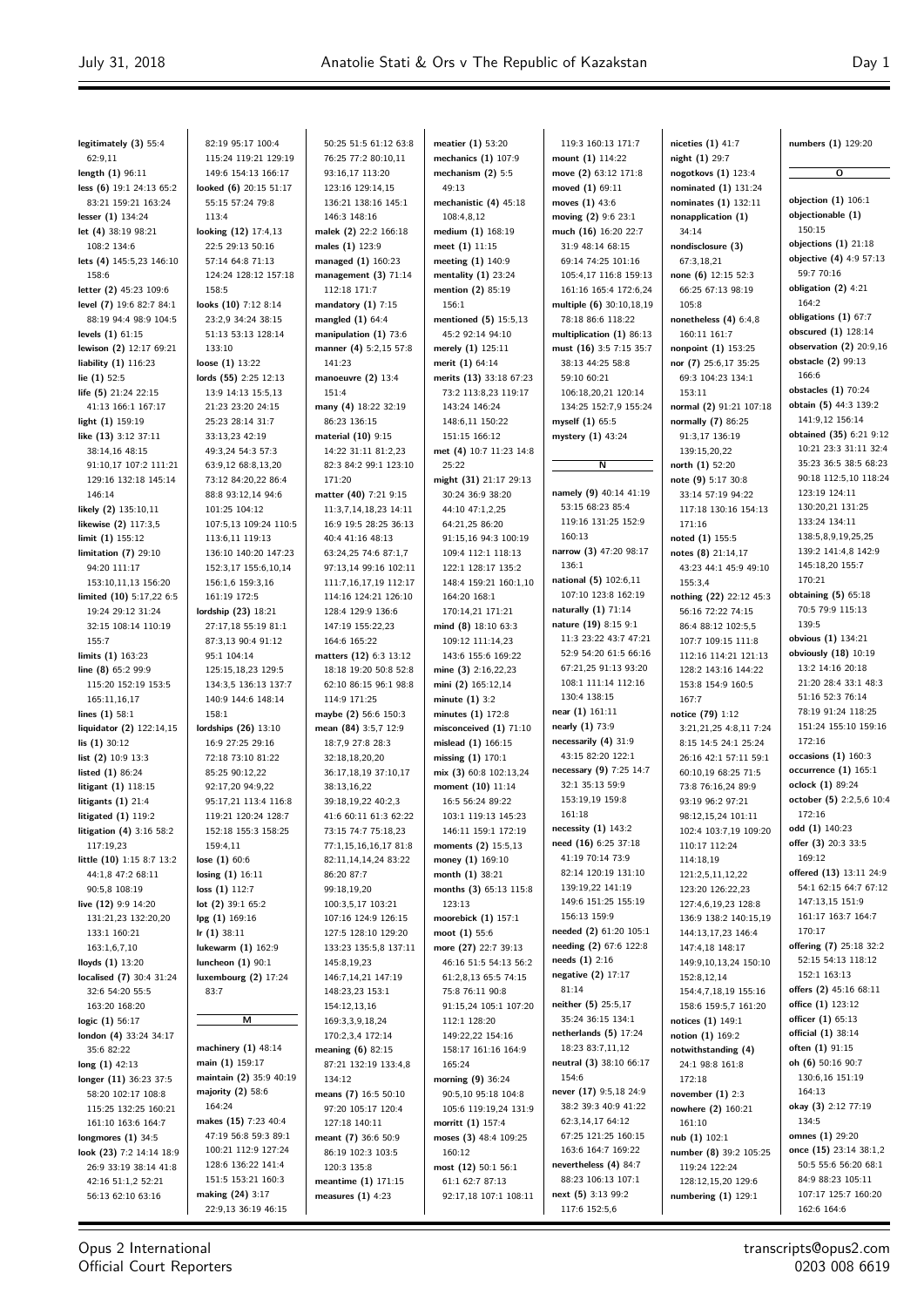**preclusion (1)** 162:21 **preclusive (5)** 12:14

**ongoing (4)** 16:1 66:19,25 161:2 **open (9)** 5:1 11:4 16:24 32:13 47:8 56:6 69:9 81:5 127:18 **opening (1)** 167:21 **operate (2)** 84:19 128:8 **operates (1)** 121:17 **opine (2)** 34:13 35:2 **opining (1)** 38:4 **opinion (3)** 53:25 115:2 163:13 **opinions (2)** 52:16 54:13 **opportunity (3)** 72:4 99:4,14 **opposite (1)** 41:6 **opposition (2)** 9:25 88:3 **opting (1)** 29:1 **option (4)** 8:19,20 36:3 45:7 **oral (1)** 71:10 **order (175)** 1:19 3:25 5:3,15,18 7:20,24,24 8:1,10,11,15,20 9:1,4,5,17,18,19,22 14:5 15:7 16:3 21:7,15 22:13,19 23:1 24:6 27:17 37:16 39:10 42:21 43:3 44:4,10 45:4,8,10,10,12,20,24 46:2 47:15 58:6,7,7 59:4 60:16 63:21 64:12 65:4,11,15 66:6,9,13 73:22 75:23 86:13 90:15 92:11,16,23 103:10,12 110:6,13 113:8,9,15,22 119:16,22,24 120:5,7,13 121:3,15,19,25 122:3,14,20 123:3,6,10,11,12,19 124:4,15,23 125:25 126:1,2,25 127:8,14,15 128:13 130:23 131:6,7,11,11,18,22 132:3,4,4,5,21,22 134:9 139:6 143:5,23 144:2,11,14,18 145:1,2,5,12,15,16,20 146:1,5,10,17,23 147:8,17,21 148:2,2,5,13,24 149:14,21 150:2,2,4,7,13,18 151:14,18,21 152:1 155:20 158:12 160:12,18 165:5,19,25 166:4,4,7,14,16,19 167:16 169:25 171:7,11,12,16 **ordered (4)** 97:11 109:1 137:8 168:5 **orderly (2)** 86:7 106:13 **orders (11)** 27:16 121:9,10 133:13 145:4,4,17 147:8 149:5,7 150:12 **ordinarily (2)** 59:17 67:22

**ordinary (8)** 43:20 46:6,8,19 48:8 109:9,19 139:1 **organised (1)** 106:22 **original (3)** 5:20 139:5 156:16 **originally (1)** 85:19 **others (8)** 38:7 61:3 67:5 102:25 106:4 164:10 168:23 170:15 **otherwise (12)** 43:13 46:11,23 50:8 58:17 59:4,18 72:9 99:5,5 118:15 133:15 **ought (5)** 60:3,5,8 122:25 144:15 **outcome (2)** 12:9 164:21 **outside (6)** 8:12 46:6,8,18 51:6 109:9 **outstanding (4)** 4:10 9:16 27:12,20 **outwith (1)** 69:11 **over (10)** 5:13 8:7 10:3 34:10 41:19 45:9 89:14 142:23 154:11 167:7 **overarching (1)** 63:8 **overblown (1)** 73:15 **overcome (3)** 161:15,18 162:9 **overlap (1)** 79:8 **overlapping (1)** 78:20 **overreach (1)** 13:5 **overriding (5)** 4:9 57:13 59:7 63:10 70:16 **overturn (1)** 161:24 **overused (1)** 71:10 **overwhelming (2)** 37:13 160:19 **overwhelmingly (2)** 8:23 54:8 **own (23)** 10:24 16:24 25:7,18,20 32:3,5,6 33:18 36:12 49:21 52:12 54:24 63:20 64:3 69:22 87:10 123:12 134:24 142:22 143:3 163:17 170:16 **P pages (5)** 4:19 10:8 56:13 165:12,14 **pagination (1)** 165:10 **pakistan (3)** 57:17 96:13 155:4 **paragraph (111)** 12:19,24,25 13:6,21,22 15:14,20,21,23 16:2,6,17 17:1,12,14,15,20 18:1,24 19:20,21 20:2,8,17 21:21 22:8 23:3,9 26:4,18 27:5,24 34:5,16,25 40:16 43:6,17,23 44:1,16 45:22 48:5,11,13,16,18 50:19,22 53:13 65:20 66:3,23 72:13,19,21 73:14,18 74:11 79:23

85:15 87:16 90:17 91:22 93:3 98:1,3,23 99:7,10 100:4 101:5 104:24,25 107:15 109:6 110:12 112:23 113:6 114:5,10 116:10,13 117:3,5,9,10,21 120:8,13,21 122:23 125:24 127:1 130:14,16 132:2 140:20 157:2 158:11,12 160:25 166:24 167:6 168:3 **paragraphs (22)** 10:16 13:24 14:14,16 17:18 26:1,15 53:23 56:10 66:22 72:11 81:10 86:1 92:25 97:25 99:2 113:5,24 121:17 123:9 157:1 166:22 **parallel (1)** 22:6 **parallels (1)** 42:19 **parameters (1)** 69:11 **paraphrase (1)** 63:18 **paraphrasing (1)** 40:15 **part (58)** 16:4,8 18:19 21:22 22:6,7 23:5 27:8 39:17 41:7 43:10,14 44:20 58:3,10,23 59:11 60:9 62:9 90:19 92:9 97:13 102:24 108:21 109:3,3,13,14,15 110:4 112:6 124:6 126:6,12,13,24 127:3,17 128:1,11 129:1,10,12,19 130:1,21 132:4 133:22 134:2,15 137:1,5 143:19 150:20 156:20 167:9 168:6 169:16 **parte (9)** 42:21 63:22 113:9 122:3,13,20 124:22 139:6 143:13 **participate (1)** 21:4 **participated (2)** 71:23 97:16 **particular (21)** 16:18 30:22 39:8 42:25 46:12 61:11 62:21 63:5 92:5 93:14,20 94:1 98:1 106:20 111:12,13 118:7 122:25 139:25 155:8 163:16 **particulars (2)** 131:10 133:11 **parties (22)** 7:14,25 18:22 29:1 34:10 37:8,8 57:14 61:6 66:20 81:21 92:12,23 106:5 114:14 115:11 142:23 158:13 164:14,18 165:2 166:19 **parts (2)** 109:16 156:22 **party (29)** 5:12 6:3 34:1 36:22 40:6 43:4 58:10,14,17,18 59:20 60:10 61:22 99:23 106:14 107:2 111:4,5 118:21 119:7 125:3

139:8 142:1 146:8 149:3 154:7,7 164:22 167:20 **partys (1)** 36:11 **pass (2)** 25:4,5 **passage (3)** 10:10 165:17,23 **passive (4)** 24:25 32:8,10 50:9 **password (2)** 2:17,23 **path (1)** 22:11 **patronising (1)** 52:17 **patten (168)** 1:17,25 2:7,12,22,24 3:2,4,10,14 5:8 8:9,17 9:20 10:13,18 11:9 12:3,6,12,23 13:1,8,18,21 14:2,15 17:25 18:7 20:7,24 21:6,10 22:16,20,24 23:19 25:8 26:3,9,14,17,20,25 27:6 28:2,10 29:17 30:23 31:8,16,19 32:18 33:4,12,22 36:17 37:25 39:18 40:12 42:15 49:20 50:4,16,19,23 52:23 60:11 61:10,16 63:14 68:15 75:15 76:7,9 77:1,15,19 78:3,9,14 80:17,20 82:9,18 83:2,9 85:14,16 86:3 89:21,24 90:3,7,11,14 91:1,5,9 92:19 93:11 99:18 100:3,25 101:24 103:3 109:10 112:22 120:17,19 124:1,9,13,19,22 125:7,11,14,17,22 126:5,8 127:5,10 128:10,18,22 129:4,7,13,25 145:3,19 146:7,18 147:6 148:22 149:12,18 150:3,6,16 151:2 152:25 153:24 154:12 155:18,21 157:21 158:2,4,10,16,24 159:2,13,24 165:8,12,15 169:3,18,24 170:9,19 172:6,12,24 **pattens (2)** 84:12 148:21 **pause (5)** 21:3 54:3 86:2 128:19 159:3 **pausing (2)** 9:13 23:20 **paying (1)** 125:3 **pendens (1)** 30:12 **pending (1)** 106:24 **pennsylvania (6)** 52:25 53:4,8,10,17 54:2 **penultimate (1)** 87:16 **penultimately (2)** 4:8 168:6 **people (1)** 3:6 **per (2)** 123:9 167:19 **perceived (1)** 52:17 **perfectly (5)** 74:9 75:24,24 99:20 105:24 **perhaps (15)** 10:12

20:16 42:6 51:13 52:1,21 54:1 61:24 94:6 111:5 122:18 149:22 153:8 161:9 169:19 **period (5)** 45:5 65:13 66:10 120:15,16 **permissible (4)** 34:16 36:3 45:1 167:25 **permission (36)** 1:10 8:11 16:12 19:12 24:6 57:6 61:21 69:17,19,21,23 70:22,22 94:24 95:2 96:9,15,19 113:10 120:9,12,22 121:13,19,24 122:9 123:21 138:20 142:2 145:18,22 149:1 155:7 156:14,15 167:1 **permit (2)** 39:15 138:13 **permitted (6)** 6:1 83:16 97:5 114:8 163:2,4 **permitting (2)** 24:25 139:8 **perpetrate (2)** 138:6,10 **perpetrated (1)** 71:17 **persistent (1)** 66:25 **person (3)** 21:4 60:4 171:23 **personal (1)** 57:20 **perspective (2)** 20:15 168:24 **persuade (1)** 171:10 **persuaded (1)** 162:10 **phrase (3)** 63:1 171:3,21 **pick (5)** 3:17 4:11 13:11 58:14 89:5 **picked (2)** 27:10 39:3 **picking (1)** 56:17 **picks (2)** 43:17 44:23 **pitched (1)** 82:8 **place (15)** 2:8,10,12 6:13 28:22 38:3 65:18 66:9 71:20 84:24 102:5 144:17,19 150:1,13 **placed (1)** 22:17 **places (1)** 54:6 **plainly (7)** 22:1 31:3 34:24 59:2 99:16 153:15 162:3 **plan (1)** 39:1 **plant (1)** 169:16 **platform (1)** 98:14 **play (6)** 11:6 16:13,25 90:6 94:8 115:21 **pleaded (4)** 23:4 89:17 97:11,18 **pleaders (1)** 130:7 **pleading (4)** 22:23 24:4 97:16 157:6 **pleadings (9)** 22:21 90:24 92:2,4 130:7 136:14,17,18 158:17 **pleads (1)** 23:3 **please (2)** 1:4 147:17 **pm (5)** 89:25 90:2 172:9,11,25 **pointed (3)** 63:9 69:21 114:17 **points (34)** 3:17 4:10

9:13 13:3,3,4,12 15:14,17 28:16 35:16 39:11 54:4 55:24 62:3 67:25 68:20 70:23 71:7 72:17,17 77:6 83:4 88:8,9 97:16,19 128:21 130:5,11 134:6 136:11 137:6 157:7 **policeman (1)** 100:15 **policy (64)** 6:18 9:11 10:24 11:2,4 19:25 20:4,20 23:6,8,12,18 25:21 29:23 30:3,6,20,21 31:4,6,10 32:6 33:24 36:7 40:2 44:4 52:12 53:1 54:22,24 56:18,23 62:19 63:24,25 74:25 79:14 80:5 100:7,11 101:3,22 102:21 114:1 117:24 130:18 132:23 134:1,16,19,23,24 135:3,7,12,24 141:3 142:7,12,22 163:14,18 168:19 170:23 **pop (1)** 170:24 **posited (1)** 164:13 **position (60)** 2:7,8 4:3 6:11,14,23 12:11 19:8 21:3 25:24 26:16,21 27:18 28:6,8,9 34:6 36:12 46:11 50:11 54:8 55:18 59:5 62:13 67:17 84:3,16 92:18 93:5,6 98:4 99:21 103:17 108:7,11,22 110:1,5,8 112:1,20 119:7,18 122:12 126:23 134:10 138:18 144:25 146:25 150:9,25 153:14 154:6,11 156:3,5 164:23 167:8 171:13 172:13 **positive (1)** 105:7 **positively (1)** 86:11 **possibility (5)** 17:21 79:6 104:2 105:2  $162.1$ **possible (14)** 18:1,4,5 45:17 46:19 47:4 54:10 81:14,17 88:17 105:24 119:1 161:17 164:17 **possibly (3)** 37:18 51:19  $69.22$ **post (1)** 6:5 **potential (2)** 46:15 54:10 **potentially (1)** 134:17 **power (12)** 10:23 24:22 28:22 34:7,18,19 44:24 45:1 152:13 155:10,12 171:23 **powers (2)** 29:2 112:18 **practical (1)** 168:24 **practically (1)** 31:3 **practice (2)** 35:17 43:13 **prayer (1)** 23:23 **prayers (1)** 130:7 **precisely (5)** 40:3 54:23 81:20 107:8 137:15 **preclude (1)** 78:24

18:15 19:4 55:2 161:14 **precondition (4)** 153:20 155:9 159:7,8 **precpr (2)** 152:11,20 **predetermine (1)** 25:20 **prejudged (1)** 136:9 **preliminary (4)** 21:18 41:18 53:3 57:8 **premise (2)** 144:12 169:24 **premised (1)** 88:14 **preparation (1)** 90:6 **prepared (4)** 36:24 45:23 46:2 58:14 **preread (1)** 65:8 **prescribe (1)** 60:18 **prescriptive (1)** 5:24 **presence (2)** 160:3,18 **present (4)** 42:20 43:25 70:23 73:1 **presumably (5)** 11:17 36:8 46:23 82:21 149:19 **pretend (1)** 55:18 **prevent (3)** 30:9 31:10 32:23 **previous (3)** 98:11 145:17 149:21 **previously (2)** 97:22 151:9 **primary (2)** 4:3 34:24 **principal (1)** 116:21 **principle (35)** 37:16,20 65:4 76:17 77:3,5,5,6 84:15,21 89:6,11 93:17,18 94:10,15 95:11,24 96:18,22 100:18 103:8,10,12 105:16 110:24 114:23 115:20 117:14 140:10 159:19 160:18 161:12 162:3,24 **principles (4)** 116:22 160:5,8,13 **prior (2)** 9:21 154:17 **priori (1)** 36:2 **priority (1)** 154:11 **private (1)** 142:19 **probably (7)** 6:4 19:7 28:18 41:4,15 59:17 64:4 **problem (1)** 63:9 **procedural (28)** 3:16,22 4:12,20 5:18 6:23 7:2 9:14 13:25 22:6,11 24:5 26:16 39:7,8,12 42:14 43:2 46:13 47:20 59:6 91:15 146:25 147:19 148:12 154:23,24 161:3 **procedurally (4)** 41:14 111:19,21 128:4 **procedure (9)** 20:14 39:15 43:11 107:19 108:9 122:2 160:7 163:22 164:4 **procedures (8)** 43:15 73:6 91:3 102:9 107:10 108:17 138:18 164:15

Opus 2 International Official Court Reporters

83:7,11,13,14,19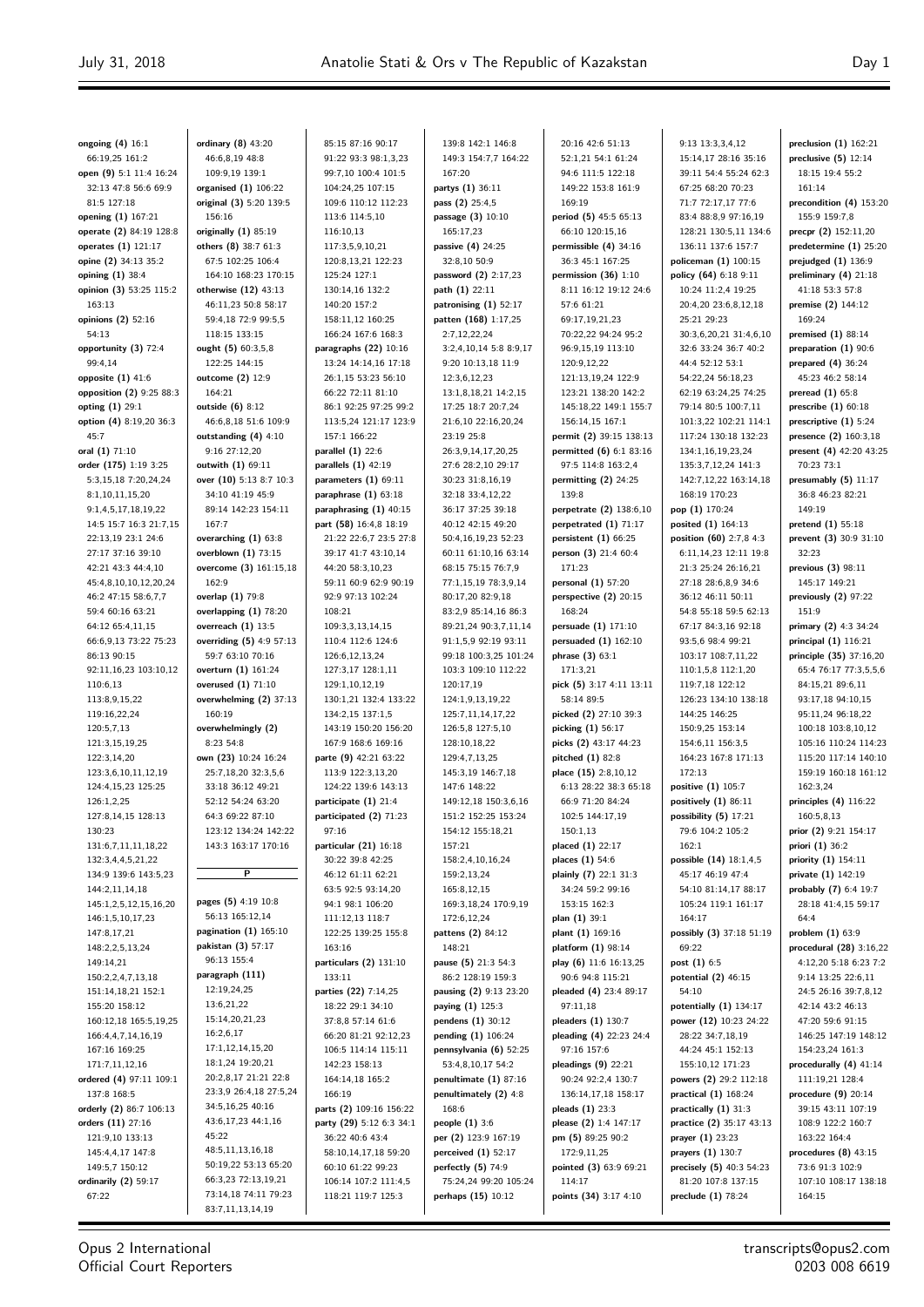| proceed (23) 14:11       | progress (6) 70:16       | pudding (1) 130:4            | quickly (1) 15:16                     | reasoning $(3)$ 10:17    | 135:17                     | remedy (4) 24:25         |
|--------------------------|--------------------------|------------------------------|---------------------------------------|--------------------------|----------------------------|--------------------------|
| 21:21 59:9 70:2          | 89:16 93:9 106:6         | pull (1) 62:1                | quite (28) 1:20,22 12:3               | 46:6 170:23              | regarded (2) 57:5          | 32:9,11 50:9             |
| 72:4.9.17 73:21 84:8     | 114:5.8                  | pulled (1) 37:11             | 35:15 36:18 40:18                     | reasons (29) 28:23 39:2  | 109:21                     | remember $(4)$ 45:12     |
| 90:18 92:8 99:4,6        | progressed (5) 93:7      | pulling (1) 31:7             | 42:7 48:24 49:9 51:5                  | 40:13 48:12 65:3 68:8    | regardless (10) 25:9,12    | 131:23 140:9 146:20      |
| 101:10 116:3             | 107:1 119:1,3,9          | punters (1) 38:21            | 56:1 63:17 64:8,19                    | 69:22 72:1,6,8           | 89:16,16,17 95:25          | remembering (1)          |
| 117:16,20,25 122:19      | progression $(1)$ 114:11 |                              | 74:10 77:11 103:11,22                 | 75:14,14 78:22,23        | 101:8 103:14.15 105:4      | 165:18                   |
|                          |                          | purely (2) 56:6 168:20       |                                       |                          |                            |                          |
| 124:6,11 126:12          | proof (2) 130:3,4        | purport (1) 163:22           | 104:5 107:23 109:1                    | 79:3 86:21 96:19         | regime (4) 46:6,8          | remind (2) 10:12 13:24   |
| 129:11                   | proper (5) 54:15 76:1    | purporting $(1)$ 164:10      | 139:4,23 148:6                        | 98:24 99:3,9 114:18      | 109:9,20                   | reminds $(1)$ 68:9       |
| proceeded (2)            | 95:12 117:4 160:20       | purpose (15) 23:4 24:14      | 170:4,9 171:4,23                      | 116:8,24 122:24          | regretted $(1)$ 71:22      | remove (3) 69:1 88:24    |
| 110:14,16                | properly (5) 12:2 13:25  | 31:13 32:2,4 37:6            | quotations $(1)$ 72:10                | 134:13 137:12,14         | regulations $(1)$ 65:11    | 139:9                    |
| proceeding $(36)$ 14:12  | 16:22 108:17 122:21      | 38:6,6 41:9,10 55:8          | quoted (1) 72:12                      | 143:7 167:14             | reinmar (1) 49:9           | render (1) 170:11        |
| 16:4 47:22,23 79:7       | property (1) 128:25      | 64:17 88:21 118:16           |                                       | recalled (1) 165:23      | rejected $(8)$ 14:11       | renumbered $(1)$ 129:2   |
| 85:6 89:13 93:21         | proportionality (1)      | 163:9                        |                                       | receipt $(1)$ 45:3       | 22:16 55:1 72:6 97:7       | reopen (2) 54:21 159:22  |
| 96:3,4 100:9 101:7,18    | 70:15                    | purposes (11) 16:8           | R                                     | received $(1)$ 65:10     | 114:20 155:13 168:9        | reopening $(1)$ 170:3    |
| 102:3,10 109:19,23       | propos (1) 91:5          | 24:18 32:5 37:4              |                                       | receiver (3) 65:10,12,14 | rejecting $(2)$ 50:14      | repeated (1) 66:18       |
|                          |                          |                              | rail (2) 57:18 61:22                  |                          |                            |                          |
| 110:10 111:15,21         | propose (1) 1:13         | 43:9,25 54:9 56:19,22        | raise (4) 40:2 62:3                   | receiving $(1)$ 118:21   | 157:10                     | repetition $(1)$ 57:2    |
| 112:17 115:3,7 122:11    | proposed $(1)$ 71:9      | 67:4 171:20                  |                                       | recent (1) 171:7         | rejects (1) 48:18          | replete (1) 49:15        |
| 123:15 125:21 126:25     | proposing $(2)$ 133:15   | pursuant (3) 1:9 92:23       | 167:18,19                             | recital (2) 21:14,17     | relation (65) 3:20 19:19   | reply (1) 1:15           |
| 127:2,25 129:24,25       | 170:2                    | 126:1                        | raised (12) 1:12 39:14                | recitals $(1)$ 4:20      | 21:1 31:20 39:1 52:13      | report (4) 38:9,12,14,23 |
| 130:5,8 137:2,9,13       | proposition (3) 74:15    | pursue (2) 107:12 167:1      | 67:14 72:16 96:8                      | reciting $(1)$ 131:6     | 67:10 75:11,13             | reported $(1)$ 38:11     |
| proceedings $(119)$ 4:13 | 85:20 156:10             | pursued (1) 70:7             | 138:2 139:21 140:3                    | recognise $(4)$ 47:11    | 76:13,15,17 79:15          | reports (2) 13:20 38:17  |
| 9:10,23,24 16:19         | prospect (4) 53:15,21    | pursuing (5) 70:5 113:7      | 161:20 166:6 167:24                   | 70:11 151:8 164:2        | 80:16 81:2,6 82:3,6        | represents $(1)$ 22:25   |
| 17:23,24 19:3,10         | 67:11 172:3              | 119:15 137:12,25             | 171:25                                | recognised $(4)$ 6:19    | 83:6,10,13 84:15,22        | republic (1) 85:9        |
| 21:13 25:11 35:25        | prospective $(1)$ 67:8   | pursuit (1) 169:1            | raises (2) 76:12,14                   | 40:22 50:13 79:5         | 86:14 87:11 88:3 90:6      | request (2) 118:6        |
|                          | protest (1) 69:14        |                              | range (1) 60:25                       |                          |                            | 123:12                   |
| 37:1,4,21 39:21,25       |                          | pushed (1) 75:22             | rare (1) 165:1                        | recognises $(3)$ 28:20   | 92:3,24 93:9 94:9,24       |                          |
| 42:10 44:7 46:5          | proves (1) 84:20         | puts (2) 84:2 158:12         |                                       | 59:7 163:17              | 100:21 102:2,9,10          | require (12) 7:19 16:19  |
| 51:15,16 52:25           | provide (13) 11:18 15:1  | putting (4) 23:23 36:18      | rather (23) 13:16 22:6                | recognition $(11)$ 5:23  | 103:4 107:11,12            | 73:4 74:4,6 115:5        |
| 53:5,12,15 54:19         | 19:25 27:18 33:17        | 110:11 140:23                | 31:11 47:11,19                        | 29:23,25 30:2 65:10      | 108:5,18,23,25 110:3       | 121:12 129:12 157:16     |
| 58:5,13 59:19 61:5       | 34:1 53:9 101:4,8        |                              | 51:5,25 53:14,22,24                   | 78:19 101:21             | 112:19 113:21              | 160:10 167:14 168:25     |
| 64:10,17,18              | 105:1 164:12,21          | Q                            | 56:2 59:23 60:7 65:1                  | 122:14,16 123:3,11       | 121:3,16,17 124:17         | required $(4)$ 125:2     |
| 67:8,10,11 72:7          | 168:19                   |                              | 71:10 74:14 115:16                    | recollection $(1)$ 52:25 | 126:23,24 136:2,4          | 145:10 157:6 162:5       |
| 77:12,13                 | provided $(4)$ 49:23     | qc (6) 1:5,7 22:2 56:10      | 123:7 126:15 136:1                    | reconsideration (1) 95:5 | 142:20 152:12 154:3        | requirement $(1)$ 2:1    |
| 78:6,19,21,24 79:13      | 58:14 82:1 89:2          | 166:10,18                    | 148:11 167:13 169:2                   | record (1) 148:3         | 155:1,16,20 156:2          | requirements $(1)$ 57:15 |
| 84:4,10,19,20,23,24      | provides (7) 3:24 4:9    | qcs (1) 165:10               | re $(1)$ 64:3                         | recorded $(1)$ 72:3      | 160:19 164:23,24           | requires $(1)$ 2:23      |
| 85:11,13,20 86:6         | 5:14 6:16 29:5 147:1     | qualifications (1)           | reach (7) 16:24 25:4                  | records (3) 16:3 100:5   | 169:8                      |                          |
|                          |                          | 110:19                       | 32:1 49:19 56:19                      |                          |                            | requiring $(2)$ 58:18    |
| 87:23 88:22,25           | 168:20                   |                              |                                       | 101:16                   | relationship $(10)$ 69:4,7 | 60:14                    |
| 89:4,12 94:18            | providing (4) 8:10 63:19 | qualified (1) 154:20         | 83:23 116:18                          | recurrent $(1)$ 24:16    | 76:21 77:10,12 88:12       | resist (5) 29:21 32:12   |
| 103:16,20                | 167:9 171:20             | quantum (1) 169:21           | reached $(4)$ 9:6,18                  | recurring $(1)$ 3:20     | 95:12 96:25 101:13         | 37:23 42:23 43:4         |
| 106:1,3,4,15,16,25       | provision (13) 5:24 6:14 | quasi (3) 8:25 42:12         | 62:18 164:14                          | reduced (2) 58:12        | 111:23                     | resistance (5) 14:8,23   |
| 107:3 108:1              | 7:2 30:11 43:10,11,25    | 44:7                         | reaching (3) 107:14                   | 114:13                   | relatively (1) 98:17       | 31:25 62:7 91:10         |
| 109:5,8,21               | 44:17,19 47:10 63:6      | query (1) 2:20               | 163:8,9                               | reducing $(1)$ 3:13      | relevance $(1)$ 28:18      | resisted $(3)$ 33:2      |
| 110:15,25,25 111:1,6     | 110:18 147:7             | question (97) 16:7,17        | reacted $(1)$ 33:15                   | reengage $(1)$ 146:5     | relevant $(18)$ 10:8       | 142:10.16                |
| 114:7 115:11,17          | provisional (23)         | 19:25 20:17 23:11            | read (10) 26:2,4,13                   | reengaged $(1)$ 146:6    | 13:12 14:17 17:23          | resisting $(6)$ 24:25    |
| 117:24                   | 8:2,15,20 9:6,17 14:5    | 30:22 35:8 37:2 39:14        | 53:23 63:2 74:24                      | refer (2) 1:6 167:6      | 29:2 31:12 45:5 60:25      | 25:18 35:3 50:9 53:9     |
| 118:10,22,24,25          | 15:7 36:25 42:22         | 41:16 42:5,6 46:23           | 85:25 104:21 108:20                   | reference (16) 30:21     | 61:2 80:4 86:24            | 112:4                    |
| 119:3,8,9,11,16          | 45:4,8,10 46:2,5,17      | 47:20 49:5,19 52:4,6         | 152:15                                | 49:22 76:19 82:7 83:6    | 105:17 111:7 126:14        | resolution $(1)$ 119:4   |
|                          |                          | 54:14 55:5 63:19             | reading (3) 10:9 47:16                |                          |                            |                          |
| 121:7,7,10,14 122:16     | 48:8,19 64:13 66:7       |                              | 130:16                                | 86:22 91:23 94:20        | 153:17 156:1,20,22         | resolve (2) 1:18 35:14   |
| 123:14,22 126:5,7        | 109:8 119:25 120:5       | 65:14 69:1 71:5              |                                       | 95:19 108:11 117:1       | reliance (1) 23:10         | resolved $(3)$ 11:1      |
| 127:13,15 136:20,21      | 121:16                   | 73:2,15 75:17 76:3,13        | reads (1) 154:5                       | 119:20 120:1 122:18      | relied (1) 14:16           | 121:25 136:16            |
| 143:5 144:14 145:6,23    | provisionally (1) 24:6   | 77:11 79:11                  | real (7) 52:17 53:15                  | 153:23 167:9             | relief (24) 4:5 23:14      | resolving (3) 37:4 67:4  |
| 147:2 149:10             | provisions (5) 5:5 43:24 | 80:3,5,6,22 84:12            | 66:5 112:24 118:14                    | references $(6)$ 31:15   | 35:20,23 39:4,25           | 138:4                    |
| 150:13,21 155:1          | 45:16 109:15 126:14      | 85:4,12 87:4,12              | 169:10,19                             | 49:16 56:4 72:10         | 40:25 41:22 50:13          | resource (3) 171:20,24   |
| 165:24,25 168:25         | public (66) 6:18 9:11    | 88:1,15 89:14,15             | realistically $(1)$ 105:24            | 95:17 156:3              | 53:7,7 68:10 97:18         | 172:1                    |
| 169:1 170:2              | 10:24 11:2 19:25         | 91:24 94:19 96:11,21         | reality (5) 19:4 35:14                | referred (11) 51:17,18   | 124:25,25 125:1            | resources $(3)$ 20:18    |
| proceeds (1) 164:3       | 20:4,20 23:5,8,12,18     | 100:9 101:3,4,17             | 123:4 133:23 166:12                   | 52:19 56:24 116:1        | 127:14 130:5,22            | 70:15 114:13             |
| process (40) 10:22       | 25:21 29:22              | 102:12,15,22 104:12          | really (17) 10:15 13:23               | 117:10 152:22 160:12     | 136:23 137:3,4 157:7       | respect (29) 4:15 10:23  |
| 20:19 25:4 42:8,13       | 30:3,20,21 31:4,6,9      | 105:23 106:21 108:25         | 41:16 42:9 47:21                      | 161:21 162:12 167:5      | 161:2                      | 14:18 17:17 19:5         |
|                          | 32:6 36:7 40:2 44:4      | 109:13 110:2 111:2           | 52:7,9 62:20 65:8 82:9                | referring $(3)$ 60:23    | relies (1) 64:2            | 20:23 21:23 22:1         |
| 45:4 46:15,18 48:20      |                          | 112:12 113:14,25             | 134:1 135:1 142:6                     |                          |                            |                          |
| 56:20 58:19 59:23        | 52:12 54:22,24           |                              |                                       | 79:23 99:8               | relish (3) 72:4 99:3,15    | 24:19 33:14 58:2         |
| 60:13 62:9 67:1 68:6     | 56:18,22 62:18           | 114:1,3 115:4                | 151:23,23 158:10,18                   | reflect (2) 51:9 167:10  | reluctant (1) 160:8        | 66:14 72:5 94:23 95:2    |
| 71:1,8 72:23 87:12       | 63:24,25 74:25 79:14     | 116:16,18 118:6,12,15        | reason (33) 16:10 41:4                | reflected (3) 19:7 29:12 | rely (6) 27:21,22 46:7     | 99:4 108:19 116:20       |
| 100:1 102:8 107:12       | 80:5 100:7,11            | 122:1 127:11 133:2           | 46:10 59:18,20 71:16                  | 58:22                    | 140:14 146:2 150:19        | 117:24 122:10            |
| 138:6,9,10,11,24         | 101:3,22 102:21 114:1    | 136:5,8,16 138:4             | 79:21 85:5 91:9 92:3                  | reflecting (2) 6:14 45:2 | relying (1) 75:9           | 127:7,12 132:13,24       |
| 139:1,11 143:3 149:2     | 118:13 130:18 132:22     | 139:5 143:6 147:23           | 95:21 97:23 103:17                    | reflects (2) 8:24 58:9   | remain (5) 42:3 46:5,8     | 133:2 155:7 156:17       |
| 152:9,22 153:18 155:9    | 133:25                   | 148:21 153:5                 | 105:9 112:24 117:3                    | refusal (1) 66:21        | 109:8 163:10               | 161:5 162:22             |
| 156:16 159:7 171:11      | 134:16,19,23,24          | 157:11,11,12,15,17           | 118:11 122:17,19,19                   | refuse (5) 5:23 29:6,11  | remained (2) 66:7 93:10    | respectfully (7) 17:9    |
| 172:2                    | 135:3,6,12,24 138:4      | 158:21,22 162:23             | 132:17 133:20 136:13                  | 163:18 167:2             | remaining $(1)$ 68:7       | 40:18 51:4 52:14 80:1    |
| processes $(1)$ 24:19    | 139:7 140:7 141:3        | 163:14 169:7,15,19           | 137:20,21 138:1                       | refused (4) 19:12 29:24  | remains (7) 8:1 9:9        | 82:12 98:3               |
| procured $(1)$ 167:3     | 142:7,11,20,22,25        | questions $(15)$ 51:25       | 146:12 152:21 153:12                  | 70:22 95:3               | 46:18 98:7 116:18          | respects (2) 18:22 58:9  |
|                          |                          |                              |                                       |                          |                            |                          |
|                          |                          |                              |                                       |                          |                            |                          |
| produce (1) 172:17       | 143:3 163:14,17          | 52:7,11,11 67:21             | 154:1,10 155:12                       | refusing (4) 20:21 41:25 | 150:7 168:8                | respond (1) 40:18        |
| produced (1) 170:11      | 168:19 170:22            | 68:13 76:14 79:22            | 168:16                                | 69:21 96:19              | remarkable (1) 64:20       | responded $(1)$ 2:21     |
| producing (2) 171:6      | publicly (1) 139:17      | 80:12 88:11 100:7            | reasonable $(3)$ 20:18                | regard (7) 16:23 48:20   | remedies (2) 32:8          | respondent $(4)$ 1:8     |
| 172:21                   | publishing (1) 55:19     | 111:4 115:7 141:15<br>155:19 | 53:17 171:19<br>reasonably $(1)$ 41:3 | 61:4 70:14,18 118:14     | 138:25                     | 112:4 136:20 157:20      |

**reasonably (1)** 41:3

 $\overline{\phantom{a}}$ 

Opus 2 International Official Court Reporters 155:19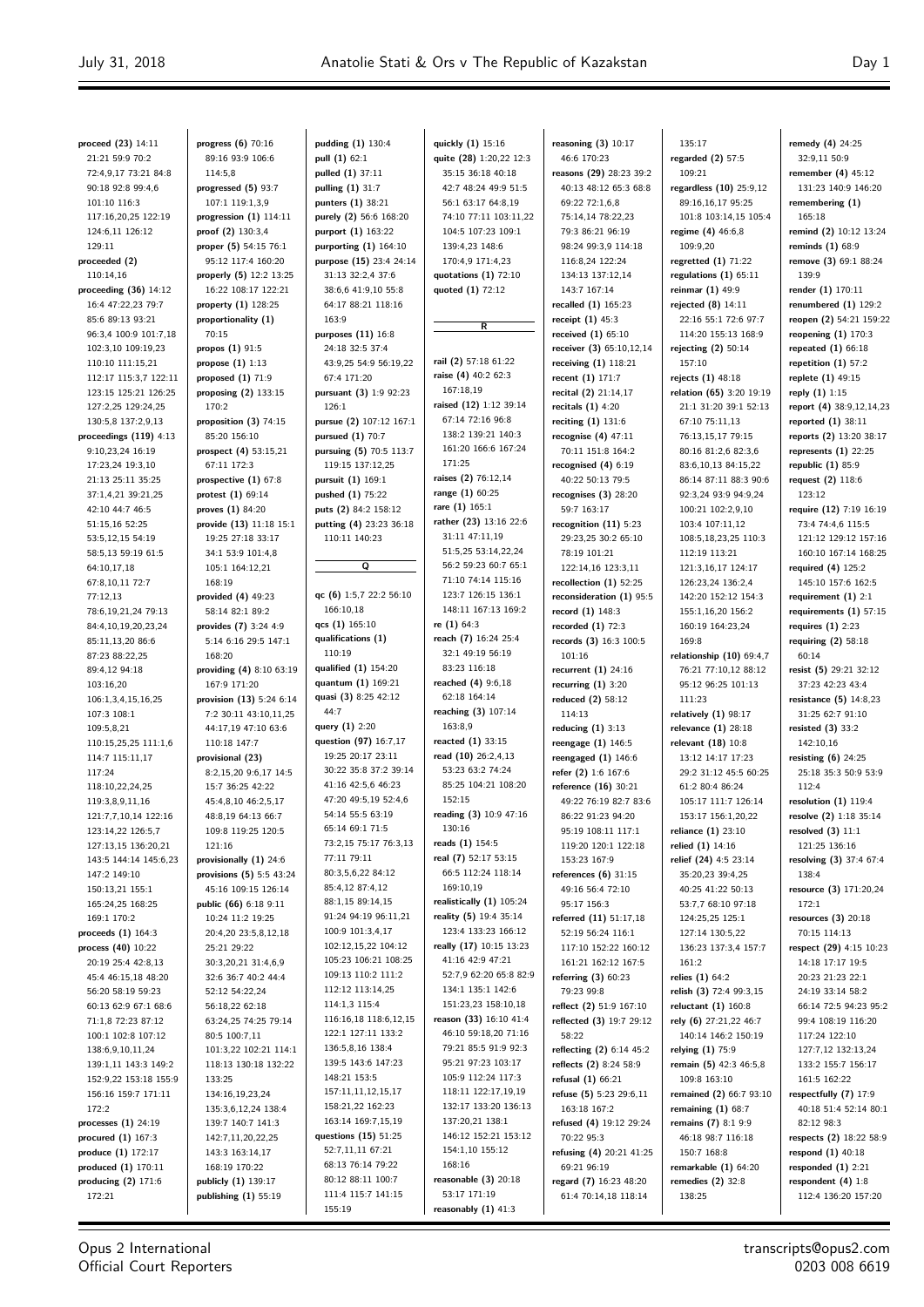| respondents $(13)$ 1:12                      | rubric (2) 129:3 163:14                 | second (8) 4:7 8:19                     | serve (7) 59:20                            | 31:20 37:3,21 56:6                             | 167:5                                        | sometimes $(4)$ 32:8                             |
|----------------------------------------------|-----------------------------------------|-----------------------------------------|--------------------------------------------|------------------------------------------------|----------------------------------------------|--------------------------------------------------|
| 3:21,25 4:11 126:21                          | rug $(1)$ 37:11                         | 20:9 49:25 70:1,8                       | 118:16,17 144:13                           | 58:16 59:8,21,22                               | skeletons (1) 82:2                           | 37:16 141:16,16                                  |
| 138:2 140:15,19                              | ruled $(1)$ 12:15                       | 79:24 117:3                             | 149:13 154:19 156:14                       | 60:20 62:22 64:15                              | slight (1) 20:13                             | somewhat (2) 19:6                                |
| 155:16 159:5,7 160:24                        | rules (18) 39:15                        | secondary $(1)$ 32:22                   | served (19)                                | 65:23 67:16                                    | slightly (5) 39:13 53:20                     | 23:24                                            |
| 170:23                                       | 43:11,12,15,20 45:7                     | secondly (15) 56:15                     | 7:15,20,24,25 8:11,12                      | 68:5,6,6,24 70:2 71:19                         | 58:12 140:23 150:16                          | somewhere $(2)$ 47:24                            |
| response (2) 34:15                           | 60:11,12,18 63:6                        | 66:12,15 76:16 77:7                     | 22:21 25:24 28:11                          | 72:17                                          | smaller (1) 143:17                           | 106:9                                            |
| 129:6                                        | 107:19 108:23 125:2                     | 78:16 88:16 101:1                       | 44:25 45:13 89:8                           | 73:10,16,21,21,23,25                           | smouha (186) 1:7,15                          | soon (4) 106:19 108:6                            |
| responses $(1)$ 159:17                       | 152:14,23 154:5                         | 107:7 108:18 121:1                      | 97:17 98:24 109:20                         | 75:17 76:1 85:19                               | 4:2 12:18 17:15                              | 172:17,22                                        |
| restriction $(2)$ 63:8,10                    | 155:11 160:5                            | 134:14 136:4,4 170:17                   | 127:19 133:12 147:4                        | 90:18 92:8 95:17 96:7                          | 27:5,14 50:24 51:18                          | sort (22) 12:7 26:12                             |
| result (5) 82:21 112:8                       | ruling (10) 12:16 24:17                 | section (12) 5:10 6:8                   | 149:10                                     | 97:4 98:13 100:9                               | 56:5 57:19 63:16                             | 33:10 39:11,21 41:6                              |
| 133:25 144:10 160:11                         | 35:13 36:16 51:25                       | 7:9 14:8,23 38:5 42:24                  | service (6) 9:21 45:20                     | 102:7 106:15 109:1<br>110:21 111:13 112:12     | 68:18,19,20 73:19                            | 51:12 53:13 54:20                                |
| retaliation $(1)$ 47:24<br>reverse (1) 134:9 | 52:5 65:16 67:19<br>151:15 160:22       | 44:20,21 109:13<br>138:21 163:15        | 47:5,15 93:2 118:13<br>services $(1)$ 33:5 | 113:16 116:3                                   | 74:12,18,22 75:1,4,9<br>76:5,8,12 77:4,18,20 | 59:23 65:3 77:17<br>91:17 96:4 107:18            |
| review (11) 3:16 10:23                       | rulings (1) 164:10                      | sections (3) 7:6,6 29:12                | serving (5) 41:9 60:10                     | 117:16,20 124:6                                | 78:8,11,16 79:15,19                          | 118:13 121:18 122:11                             |
| 24:23 29:2 33:18                             | run (3) 35:16 93:1                      | security (15)                           | 110:17 150:10 154:17                       | 126:11,11 129:11                               | 80:10,14,19,22                               | 128:14 148:22 151:14                             |
| 34:2,8,19 81:9                               | 100:18                                  | 43:1,4,9,25                             | set (100) 3:22 5:25 6:11                   | 130:13 136:5 137:21                            | 81:11,18,21,25 82:17                         | 170:1                                            |
| 87:12,23                                     | running (2) 61:24                       | 44:3,10,18,19                           | 8:3 9:3,4,8,17,23                          | 140:8 143:24                                   | 83:1,4,10,18,25                              | sought (23) 23:15 29:25                          |
| reviews (1) 39:6                             | 171:11                                  | 45:22,25 48:7 108:25                    | 12:18 14:4,10,12 15:8                      | 144:2,7,18,20,25                               | 85:15,17 86:4,22                             | 34:1 35:1 37:6 42:23                             |
| revisions $(1)$ 11:1                         | runs $(1)$ 4:18                         | 110:3 157:13 167:18                     | 21:15,18 22:10 24:7                        | 146:24,24 148:11                               | 87:3,11,16,23 88:1,6,8                       | 51:21 61:6 70:21                                 |
| revoke (1) 149:20                            | russian (5) 3:12 65:10                  | see (43) 1:21 2:17 7:8                  | 25:25 28:22 29:10,11                       | 150:1,21,22 151:9                              | 89:23 90:3,4,8,12,15                         | 76:11 94:24 96:9                                 |
| revoked (4)                                  | 66:18,21 67:5                           | 8:7 11:3,24 12:2 21:14                  | 30:13 32:9 36:21,25                        | 152:15 153:12 154:10                           | 91:2,7,11,20 92:20                           | 97:15 103:16                                     |
| 150:18,19,22,24                              |                                         | 22:6 25:2 34:4,15                       | 39:8,9 42:10 45:6                          | 155:13 159:3 163:1,4                           | 93:12 100:2,19                               | 110:15,16 127:14                                 |
| richards (91) 2:4,14                         | $\overline{\mathsf{s}}$                 | 45:16 47:18 54:11,14                    | 57:11 59:1 60:20,24                        | 165:16 166:7,10,16                             | 101:1,25                                     | 130:22 138:6 143:4                               |
| 11:13,24 15:19,22                            |                                         | 62:4 83:9 87:13,22,25                   | 65:23 73:8 75:21                           | 167:2,6 171:10                                 | 104:7,14,21,23                               | 145:20 150:10 164:5                              |
| 19:9, 15, 18 38:8, 15, 22                    |                                         | 90:20 92:18,20,25                       | 76:15 85:11 91:6                           | shouldnt (6) 15:7 40:16                        | 105:14,22 108:2                              | sound (2) 48:14 73:17                            |
| 41:11 44:9,14                                | sailed (1) 170:7                        | 93:8 94:9 95:1 100:11                   | 93:19 96:2 97:20                           | 62:22 99:25 132:17                             | 109:11 111:10 112:23                         | spared $(1)$ 4:18                                |
| 47:3,13,18 48:9 50:20                        | same (33) 5:2,15 18:2,2                 | 104:22 111:11 116:10                    | 98:11,15 101:10                            | 150:25                                         | 118:20 120:6,18,23                           | speak (2) 35:10 62:23                            |
| 51:20 63:4 65:25 66:4                        | 22:11 25:12 31:1                        | 117:21 119:5 121:21                     | 103:6,19 108:6                             | show (5) 18:23 29:16                           | 124:8,10,16,21                               | speaking $(1)$ 60:25                             |
| 73:14 74:2,13,20,23                          | 35:18 40:3 41:16,21                     | 123:8 125:18,23                         | 110:20,22 113:8,16,22                      | 156:15 166:22 169:19                           | 125:6, 10, 13, 15, 18, 23                    | special (10) 6:14 62:24                          |
| 75:2,7 81:8,12,20,24                         | 43:15 69:12 84:17<br>86:9 88:3 103:13   | 128:20 134:21 140:15                    | 119:16 120:4 121:1,6                       | showed (6) 39:17 43:18                         | 126:6,20 127:9,20                            | 96:3 102:2 111:8,16                              |
| 83:15,19 86:17,23                            | 106:3 111:2 112:11                      | 151:19 168:22                           | 123:6 124:5,14,18                          | 44:21,23 45:12 124:5                           | 128:17,19,23                                 | 112:16 118:5 145:9                               |
| 87:6,15,22,25 88:7<br>103:21 104:9,16,22     | 115:11 116:15 119:1                     | seeing (1) 171:4<br>seek (9) 5:1 24:9   | 125:4 126:2<br>131:5,7,18,22 132:5         | showing (3) 46:24 73:10<br>107:13              | 129:5,8,24 130:2,25<br>131:3,13,17           | 153:22<br>specific (2) 27:13 92:21               |
| 111:18 131:1,4,15,20                         | 132:12 133:8 135:3,7                    | 30:9,18 32:9 69:17,19                   | 133:13 136:12,25                           | shown (3) 48:2 100:11                          | 132:6,12,15,24                               | specifically $(1)$ 147:24                        |
| 132:7,14,16,25                               | 139:3 141:23,24                         | 102:17 159:18                           | 144:3,7,19,20 145:25                       | 152:10                                         | 133:2,4,7,16,19                              | specify (2) 7:14 158:18                          |
| 133:3,5,10,17,21                             | 142:20 154:3 168:14                     | seeking (24) 25:20                      | 146:4,10,24 147:21                         | shows (2) 35:5 115:17                          | 134:2,5,9                                    | speculation $(1)$ 18:19                          |
| 134:4,8,25                                   | satisfactory (2) 65:24                  | 36:22 39:23,25 41:25                    | 148:11,12,16,24                            | shrift (1) 73:11                               | 135:8,15,19,23                               | speculative $(1)$ 19:6                           |
| 135:5,13,16,21                               | 123:2                                   | 42:13 43:4 50:10                        | 149:24 150:2,4                             | shut (1) 18:12                                 | 139:18,22 140:3,6,19                         | speech (2) 156:23,23                             |
| 140:13,18,22                                 | satisfied $(1)$ 159:8                   | 54:15 55:7 59:15 60:5                   | 152:8,14 154:4,7,21                        | shy (1) 47:12                                  | 141:7,11,15,21,25                            | spelt (2) 151:6,7                                |
| 141:9,13,19,22 142:4                         | satisfies $(1)$ 71:9                    | 75:8 112:3 113:21                       | 158:14 159:20 165:5                        | side (9) 82:1 91:18                            | 142:13,17,24                                 | spend (1) 119:13                                 |
| 143:8,10,15,19,25                            | save (4) 18:23 37:17                    | 119:2                                   | 166:4,8,16 167:3                           | 110:11 114:8 126:19                            | 143:11,17,21 144:4                           | spent (1) 169:11                                 |
| 147:10 148:1,10,18                           | 160:13 162:5                            | 138:5,9,10,12,12,16                     | sets (7) 5:22 6:15 29:4                    | 149:3 150:7 158:19                             | 145:13 146:3,17,20                           | sphere (1) 58:10                                 |
| 149:23 151:10,13,19                          | saw (3) 20:2 98:4                       | 139:2 166:13                            | 97:23 147:8 158:12,21                      | 166:21                                         | 147:7,23                                     | spirit (1) 48:15                                 |
| 161:21                                       | 163:15                                  | seeks (4) 62:1 95:14                    | setting (20) 7:2 10:5                      | sides (3) 81:15 114:7                          | 148:8,14,20,25                               | splendid $(1)$ 2:15                              |
| rid (4) 146:1,16,19                          | saying (49) 2:18 3:11                   | 119:8 161:4                             | 11:16,19 29:19 42:1                        | 172:15                                         | 149:16,22 150:4,9,23                         | split (1) 1:13                                   |
| 151:20                                       | 14:24 18:8 20:2 30:5                    | seem (1) 130:23                         | 51:11 59:10 62:6                           | signals (1) 7:16                               | 151:3,12,16,22                               | spot (1) 166:24                                  |
| ridiculous $(1)$ 3:7                         | 37:10,13 47:23<br>73:18,19,23 74:1,4,14 | seemed (1) 47:14                        | 66:13 74:2 97:17                           | significance (2) 51:10                         | 153:7,25 154:23                              | sprange (6) 1:5 56:10                            |
| rightly (4) 51:5 122:9                       | 75:19 77:3 79:21                        | seems (8) 2:22 31:8                     | 114:18,19 123:11                           | 59:3                                           | 155:22 157:25                                | 68:9,17 165:10 166:10                            |
| 139:23 171:12                                | 80:14 82:11,20 94:16                    | 38:17 41:1 48:10 74:7<br>83:20 116:14   | 130:23 131:11 145:1<br>148:13 151:14       | significant $(4)$ 21:11<br>48:21 115:18 162:22 | 158:3,8,15,20,25                             | sprung (1) 161:4                                 |
| rights (2) 4:16 154:25<br>ring $(1)$ 171:3   | 102:20 103:4,8,8                        | seen (9) 29:4,12 57:19                  | settle (1) 23:22                           | similar (1) 53:13                              | 159:3,14 161:3 163:21<br>164:13 165:18 167:5 | stage (12) 9:6,18 21:12<br>39:5 64:13 68:1 88:25 |
| ringing (2) 17:18 81:13                      | 104:8,15,16,25 105:9                    | 65:9 72:18 82:23                        | seventeen (1) 123:13                       | similarly $(1)$ 46:8                           | 168:11 171:6 172:12                          | 103:15 113:20 136:9                              |
| rise (6) 6:5 25:13 37:15                     | 109:6 133:8 141:2                       | 106:7 152:19 159:4                      | several (3) 70:9 113:5                     | simple (1) 154:1                               | 174:4                                        | 159:25 172:3                                     |
| 126:10 162:21 172:8                          | 143:12,15,22 145:25                     | sees (8) 29:22 31:14                    | 116:24                                     | simplest (1) 153:8                             | smouhas (8) 15:14                            | stages (1) 8:25                                  |
| risk (7) 16:11 52:16                         | 149:5,15                                | 32:8 43:6 53:13 75:13                   | shall (5) 1:6,21 25:2                      | since (6) 15:6 98:8                            | 19:20 26:1 50:14                             | staging (1) 164:14                               |
| 61:25 67:5 86:14                             | 150:8,14,20,24                          | 91:12 128:5                             | 124:11 129:10                              | 113:24 121:4,11,11                             | 57:20 159:16 160:1                           | stake (3) 84:16 95:11                            |
| 113:1 160:9                                  | 151:3,5,24 160:15                       | seized (5) 36:21 70:10                  | shared (1) 53:2                            | single (1) 106:19                              | 167:19                                       | 96:18                                            |
| rix (11) 8:24 44:16                          | 170:10                                  | 71:22 78:12,13                          | sheltam (2) 57:18 61:22                    | sit (1) 1:14                                   | snuff (1) 71:2                               | stamp (1) 128:14                                 |
| 45:6,15 47:14 48:2,10                        | scenario (5) 35:12 36:20                | sense (10) 5:25 11:17                   | ship (1) 170:7                             | sitting (1) 10:4                               | solely (1) 19:24                             | stand (2) 76:24 168:17                           |
| 107:21 108:18 109:12                         | 37:19 67:14 76:10                       | 20:13 60:14 100:20                      | shoots $(1)$ 23:13                         | situation $(6)$ 92:1                           | somebody (2) 3:5,5                           | standard (3) 14:7 30:18                          |
| 157:3                                        | scene $(1)$ 55:19                       | 126:3 127:23 129:9                      | short (14) 10:10 14:3                      | 105:25 133:11 136:19                           | somehow $(6)$ 20:13                          | 91:2                                             |
| rixs (4) $43:16$ $46:18$                     | schedule (1) 117:25                     | 130:3 150:20                            | 57:9 59:5 69:8 73:11                       | 143:9 150:17                                   | 21:24 37:11 101:12                           | start (4) 26:21 45:4                             |
| 108:21 109:4                                 | scheme (7) 28:15                        | sentence (6) 20:8,9                     | 75:18 89:20 93:12                          | situations $(2)$ 84:25                         | 166:14 169:25                                | 78:18 170:3                                      |
| robert (1) 157:4                             | 101:12 103:5 106:18<br>112:7,8 144:9    | 23:11 79:24 83:8,11                     | 97:9 101:25,25 168:3                       | 145:9                                          | someone (4) 2:18 6:7                         | started (3) 60:3 93:13                           |
| role (6) $32:2,14$ 50:7                      | scope (5) 42:11 76:18                   | separate (10) 6:19                      | 172:10                                     | six(1) 3:12                                    | 44:25 157:19                                 | 171:11                                           |
| 77:24 160:20 162:4                           | 93:24 106:21 110:10                     | 125:9 126:17                            | shortage (1) 171:23                        | sixth (1) 99:9                                 | something (23) 27:9                          | startling (1) 169:2                              |
| roles (2) 28:21 54:7<br>room (2) 13:4 65:5   | screen $(1)$ 2:18                       | 128:12,15 137:2<br>157:23 160:10 164:19 | shortest (2) 127:23<br>153:8               | size (1) 3:13                                  | 29:21 33:9 38:11                             | starts (1) 157:19<br>stated (1) 43:13            |
| root $(1)$ 152:21                            | screens $(1)$ 2:16                      | 166:17                                  | shorthand $(1)$ 69:18                      | skeleton (18) 12:19<br>15:14 26:1 39:14 56:8   | 42:12 44:2,20 49:1<br>59:9,11,23 60:3 83:12  | statement (4) 27:22,23                           |
| route (4) 12:7 44:18                         | scrutiny $(1)$ 43:22                    | separating $(1)$ 129:16                 | shortly (3) 1:16 71:2                      | 60:13 72:11 93:2                               | 87:1 92:7 102:2                              | 28:1 84:3                                        |
| 48:8 151:21                                  | seat (6) 29:1 34:17 80:2                | september $(1)$ 10:4                    | 152:17                                     | 95:18,20 104:24                                | 106:19 118:18 121:17                         | statements $(13)$ 22:4                           |
| royal (1) 94:12                              | 95:13 100:15 168:8                      | series (2) 71:13 153:3                  | should (87) 14:24 16:9                     | 127:22 128:3 151:7                             | 137:4 149:19 161:16                          | 26:8,24,25 27:2,19,19                            |
| rsc (1) 156:6                                | seated (2) 33:14,24                     | serious (2) 71:17 108:14                | 18:8,23 24:6 27:9                          | 152:20 159:10 166:18                           | 164:11                                       | 28:5,7,12 92:9 115:9                             |
|                                              | sec $(1)$ 109.13                        |                                         |                                            |                                                |                                              |                                                  |

 $\overline{\phantom{a}}$ 

**sec (1)** 109:13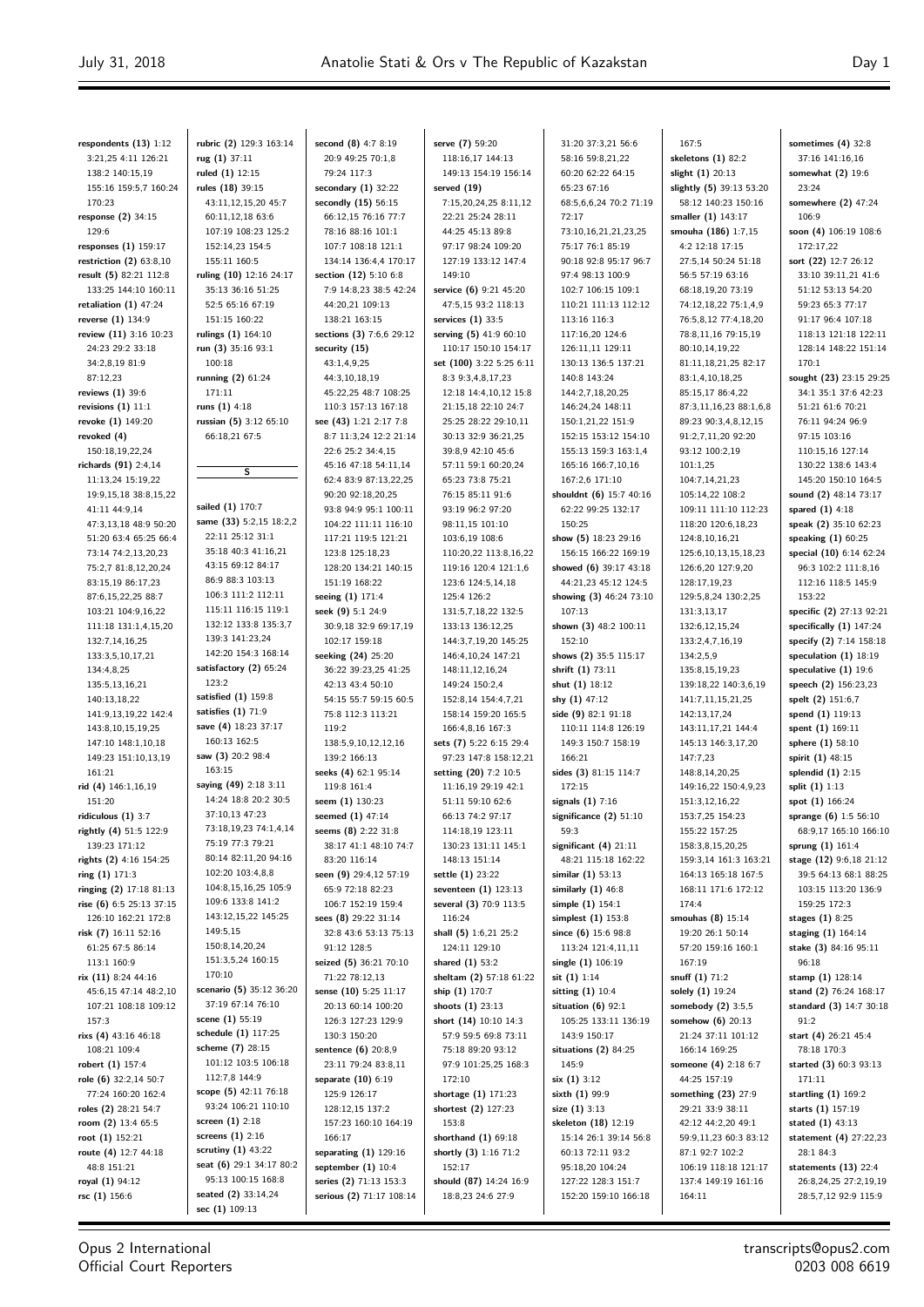| 168:17                                     | substance $(6)$ 35:12                   | 135:3 148:22                            | tension (2) 10:21,25                      | thereby (1) 97:24                            | 99:14 128:19                                 | type (3) 6:6 30:12 49:16                         |
|--------------------------------------------|-----------------------------------------|-----------------------------------------|-------------------------------------------|----------------------------------------------|----------------------------------------------|--------------------------------------------------|
| states (9) 19:16 34:22                     | 36:13 41:16 67:23                       | supposed (2) 108:12,13                  | tentative $(1)$ 17:19                     | therefore $(25)$ 22:5                        | too (2) 48:14 127:12                         | types (2) 31:12 149:5                            |
| 83:10,13,17 85:22                          | 164:6 166:1                             | supreme (4) 87:18                       | term $(1)$ 147:21                         | 49:14,17 52:7 59:19                          | took (9) 6:13 11:10                          | typical (3) 90:23,23                             |
| 98:5 163:24 164:20                         | substantial $(5)$ 54:14                 | 96:16 152:14,23                         | terminate $(6)$ 66:10                     | 62:8 66:8 88:9 93:8                          | 27:25 39:24 99:21                            | 136:18                                           |
| statis (57) 1:6 4:6 5:1                    | 66:9 114:5,6,12                         | sure (7) 82:14 86:25                    | 78:24 84:9 123:3                          | 97:21 99:13 102:12                           | 103:22 107:14 123:13                         |                                                  |
| 6:24 14:5 16:11 19:22                      | substantially (1) 93:7                  | 90:22 100:3 124:2,19                    | 128:8 143:4                               | 105:22 110:20 112:9                          | 126:16                                       | $\overline{\mathtt{U}}$                          |
| 21:19 24:8 26:7                            | substantive (4) 3:18                    | 170:4                                   | terminated $(1)$ 65:15                    | 120:24 127:3 135:10                          | touchstone $(1)$ 60:5                        |                                                  |
| 27:3,4,10,20 62:12                         | 136:22 137:2 154:25                     | surfaced (2) 52:21                      | terminating $(2)$ 65:22                   | 137:1 149:18 163:19                          | towards (5) 93:7 98:3                        | uk (1) 66:19                                     |
| 68:24,25 69:14,16                          | substantively (1) 164:9                 | 167:23                                  | 123:11                                    | 164:10 166:22 167:6                          | 101:17 114:6 160:1                           | ultimately $(1)$ 71:20                           |
| 70:7,19 71:9,16,21                         | subtheme $(1)$ 51:12                    | surprised $(1)$ 18:21                   | termination $(3)$ 67:15                   | 168:12                                       | track (2) 49:16 63:13                        | unable (2) 45:18 99:12                           |
| 72:8,11 73:23                              | subtleties $(1)$ 122:2                  | surprising $(1)$ 72:15                  | 122:15 137:13                             | theres (29) 26:23 27:12                      | tracks $(1)$ 142:2                           | unaffected $(1)$ 123:19<br>unavailing $(1)$ 4:1  |
| 78:13,24 84:9 88:23<br>93:22 95:20 96:5    | subversion (5)<br>77:9,16,18,22 94:11   | surprisingly $(3)$ 12:13<br>51:24 55:20 | terms (48) 8:1 13:6<br>16:3 17:19 18:9,10 | 34:11,12 40:14 41:4<br>59:18 65:24 91:16     | transcript $(4)$ 56:11,13<br>63:2 165:7      | uncertain (2) 53:14,22                           |
| 97:14 98:24 99:3,14                        | subvert (1) 101:13                      | survive $(1)$ 4:5                       | 19:22 28:3 40:7,23                        | 92:3 105:22 107:7                            | transformation (1)                           | uncertainty $(1)$ 19:7                           |
| 102:16 103:16 109:18                       | subverts (1) 76:20                      | surviving $(1)$ 21:25                   | 47:13 53:20 62:2                          | 111:8 118:5 120:20                           | 108:7                                        | uncircumscribed (1)                              |
| 110:15,16 112:25                           | succeed (3) 21:19 84:5                  | suspect (3) 28:16 49:17                 | 63:17 68:12 78:4,12                       | 121:6 131:3 132:17                           | translate $(1)$ 141:17                       | 58:22                                            |
| 114:19,21 115:9,14,21                      | 170:15                                  | 162:19                                  | 81:18 91:21,25 92:6                       | 142:11 145:25 148:12                         | translates $(1)$ 142:18                      | unconditional $(1)$ 75:23                        |
| 121:13,22 128:1                            | succeeding $(1)$ 25:10                  | suspended $(1)$ 6:12                    | 94:14 103:17 104:4                        | 155:11 157:22                                | translating $(1)$ 142:18                     | uncontroversial (1)                              |
| 137:16 138:13 143:7                        | suffered (1) 112:7                      | svea (2) 10:9 12:11                     | 120:11,12 121:14                          | 169:13,13                                    | trap $(1)$ 161:3                             | 28:17                                            |
| 144:22 150:10                              | sufficient $(4)$ 14:22                  | sweden (19) 4:14,25                     | 129:20 132:4 133:6                        | 170:1,1,5,20                                 | travesty $(1)$ 73:5                          | underlies $(1)$ 124:18                           |
| statute (1) 34:10                          | 16:18 32:23 117:25                      | 10:6 31:4,5,8 33:2                      | 139:3 141:14                              | theyre (12) 36:9 49:17                       | treat (5) 7:18 12:21                         | underlying $(2)$ 80:24                           |
| stay (5) 19:3 30:15                        | suggest (8) 22:12 47:1                  | 54:23 62:18 73:24                       | 147:11,13,17 150:3,4                      | 67:23 96:9 121:10                            | 59:5 163:23,25                               | 118:23                                           |
| 111:20 121:18 150:1                        | 49:18 54:4 109:4                        | 97:6 98:9                               | 151:9 154:19 160:9,15                     | 127:12 133:5                                 | treated $(4)$ 125:8                          | undermine $(1)$ 63:7                             |
| stayed (2) 121:21,24                       | 111:16 134:20 153:11                    | 135:13,14,24 168:9,12                   | 162:10 163:19,25                          | 150:18,23 151:3 153:4                        | 129:21 130:1 154:10                          | understand $(30)$ 19:11                          |
| stays (1) 106:24                           | suggested $(6)$ 21:12                   | 170:13,17                               | 166:7 167:16 169:14                       | 158:5                                        | treating (2) 109:18                          | 20:1 23:21 36:19 48:6                            |
| steps (2) 58:2 68:7                        | 68:4,6 95:10 98:12                      | swedish (33) 9:23 10:3                  | 172:16                                    | theyve (2) 27:20 127:13                      | 129:17                                       | 74:7,10 75:3 78:14                               |
| still (16) 2:8 14:3 22:25                  | 149:23                                  | 11:2,10,14 12:1,1,15                    | terribly $(1)$ 81:13                      | thin (2) 38:20 161:16                        | treatment $(1)$ 4:22                         | 81:24 82:10 93:16                                |
| 24:13 32:22 106:13,14                      | suggesting $(5)$ 56:5                   | 18:3 19:2 40:1 55:1                     | territorial $(6)$ 34:9,11                 | thing (7) 28:6 80:4                          | treaty $(1)$ 4:17                            | 104:10 105:8 122:2<br>124:20 134:21 135:16       |
| 122:11 127:18 129:21                       | 96:13 103:9 104:6<br>115:3              | 62:18 63:25 69:3,13                     | 35:21 50:25 53:6<br>167:21                | 86:5,11 106:10 129:18<br>132:21              | trespassing $(1)$ 77:8                       | 140:23 148:7,19,19                               |
| 131:22 132:20 134:20<br>136:25 148:3 164:4 | suggestion $(15)$ 4:3                   | 74:3,5,6 77:12<br>80:2,9,11 83:22,23    | territory (3) 5:11 47:7                   | thinking (1) 19:12                           | trial (70) 2:1<br>14:11,12,25 20:20          | 151:2,16,23,23,24                                |
| stood (1) 98:14                            | 21:23 22:14 23:25                       | 88:14 97:1 98:7                         | 159:18                                    | thinks (1) 118:13                            | 21:1 22:4 23:2 24:14                         | 152:10 159:17 172:15                             |
| stop (8) 58:13,13 71:25                    | 31:17 34:7 55:25                        | 141:2,5 168:13 169:7                    | test (21) 4:10 11:15                      | third (6) 7:6 44:21 57:3                     | 27:22 36:10 54:9                             | understandable (1) 74:9                          |
| 89:13 112:13 115:15                        | 76:20 95:23 102:2                       | 170:10                                  | 31:5 57:17,21,22                          | 70:13,13 132:11                              | 64:7,11,16,22 67:20                          | understandably (2) 64:2                          |
| 119:9 137:17                               | 113:14 140:10                           | system (2) 106:23                       | 59:15,22,24 62:24                         | thirdly (1) 24:15                            | 68:2,6,7 69:6 70:2,17                        | 160:8                                            |
| stopping $(1)$ 60:3                        | 152:6,11 155:8                          | 135:12                                  | 70:25 71:9 76:15                          | thoroughness $(1)$ 20:14                     | 71:24 72:4,9,18                              | understanding (1)                                |
| stressed $(1)$ 66:15                       | suggests $(1)$ 36:2                     |                                         | 94:19 96:12                               | though (8) 30:25 59:14                       | 73:1,22 75:18 76:2                           | 104:24                                           |
| stressing $(1)$ 78:4                       | suit (1) 115:25                         | т                                       | 135:19,20,21,25 136:1                     | 106:14 115:25 121:24                         | 78:10 84:9 89:9                              | understands (2) 75:24                            |
| strike (4) 41:12 111:19                    | sullivan (1) 160:14                     |                                         | 153:2                                     | 150:17 151:6,6                               | 90:6,18,21,24 92:10                          | 151:4                                            |
| 112:14 152:12                              | summarily $(1)$ 45:19                   | tab (37) 5:7 7:4 10:15                  | testing (2) 41:3 171:2                    | thought (8) 1:17 22:18                       | 93:1,3,4,7 99:4,6                            | understood $(7)$ 82:15                           |
| striking (2) 160:23                        | summarise (2) 26:15                     | 13:17 17:5 21:8 22:22                   | tests (2) 36:13 135:11                    | 60:21 64:24 107:23                           | 100:13 113:1                                 | 104:8,23 113:13 124:2                            |
| 171:23                                     | 104:7                                   | 29:15 33:21 42:18                       | thank (13) 2:13 3:10                      | 131:16 159:25 171:19                         | 114:4,11,15 115:8,10                         | 167:8 169:9                                      |
| string $(1)$ 4:22                          | summarised (2) 12:11                    | 52:22 56:9,12<br>65:20,25 66:2          | 15:12,22 28:10 47:18                      | three (5) 1:10 7:6 23:9                      | 124:12 127:25 129:11                         | undertake $(1)$ 62:13<br>undertaking $(5)$ 24:9  |
| strong (6) 43:21 71:16                     | 66:22                                   | 72:12,20 81:25 82:1                     | 68:15 88:7 92:18<br>159:13 165:15         | 70:3 171:17                                  | 130:8,8,12 131:19,24<br>132:1,10 136:7,7     | 38:2 67:12 147:15                                |
| 72:9 99:5 139:7<br>153:18                  | summarises $(3)$ 43:19<br>85:23 98:1    | 85:8 94:8 96:10 110:8                   | 172:6,24                                  | threshold $(5)$ 10:5<br>11:15,22 94:20 152:7 | 145:12 151:1 163:8                           | 164:7                                            |
| stronger $(1)$ 137:14                      | summarising $(2)$ 17:19                 | 116:5 119:22 120:1                      | thats (72) 3:4 27:15,25                   | through (14) 4:16,22                         | 168:25 171:18 172:16                         | undertakings (3) 60:16                           |
| strongly $(1)$ 36:2                        | 82:2                                    | 122:23 125:16 128:23                    | 28:2,8 31:10 32:25                        | 39:12 44:18 55:20                            | tribunal (3) 71:17,18                        | 149:4 163:7                                      |
| structural (2) 50:2                        | summary (8) 12:18,20                    | 130:10 140:20 156:7,9                   | 43:10 54:24 55:9,11                       | 64:22 68:7 71:18                             | 169:20                                       | underway $(1)$ 36:1                              |
| 67:13                                      | 13:7 17:1,8 44:6 46:4                   | 161:23 165:7 166:20                     | 56:9 57:22,23 61:4                        | 75:12 81:3 99:19                             | tried (4) 46:22 68:24                        | undisturbed $(1)$ 122:4                          |
| structure (8) 16:23                        | 109:7                                   | tables $(1)$ 82:1                       | 66:22 74:10,24 75:4                       | 135:17 143:2 168:19                          | 115:5 150:12                                 | undone $(1)$ 121:10                              |
| 24:20,22 54:4 58:22                        | sums (1) 114:12                         | tackle (1) 134:7                        | 76:3 79:1,1,11 80:10                      | throughout $(1)$ 1:24                        | tries $(1)$ 33:16                            | undoubted $(1)$ 10:23                            |
| 120:7 129:1 162:4                          | super (1) 13:3                          | tactical (1) 137:15                     | 82:24,25 91:19,21                         | tied (1) 74:21                               | trigger (1) 59:10                            | undoubtedly $(1)$ 56:3                           |
| stuck (2) 81:16,21                         | supervision (2) 34:18                   | taken (9) 2:8,10,12                     | 92:15 94:13                               | ties (1) 23:11                               | triumph $(1)$ 64:3                           | unduly (2) 49:13 60:8                            |
| subject (8) 1:13 39:4                      | 72:23                                   | 15:24 16:20 34:6                        | 100:2,18,23 101:5                         | time (27) 1:13,15 8:3,5                      | true (4) 72:2 99:21                          | unenforceable $(1)$ 66:7                         |
| 43:15 109:14 125:1                         | supervisory (29) 6:14                   | 71:20 113:4 118:19                      | 105:20 107:5 111:10                       | 9:4,16 12:16 30:21                           | 108:4 143:7                                  | unfettered $(1)$ 115:23                          |
| 147:2 154:17 162:15                        | 9:24 10:7 14:9 24:24                    | takes (6) 17:9 28:22                    | 112:16 113:16,19                          | 38:19 44:12 45:6 58:9                        | trumpet (1) 73:17                            | unforeseen (1) 160:10                            |
| subjects $(1)$ 43:22                       | 25:6,17 28:21 29:4,19                   | 38:24 45:6 68:14                        | 116:5 120:4,17 122:11                     | 68:14 69:20,23 86:13                         | truth (2) 48:25 96:24                        | unfortunately $(2)$ 51:9                         |
| submit (29) 13:25 15:1                     | 30:14 32:10 33:16                       | 147:5<br>taking (6) 58:17 84:24         | 124:5,7,13,14                             | 100:8 107:1 113:12                           | try (4) 62:14,17 115:15                      | 128:13<br>unhappy (2) 33:15,25                   |
| 17:8 22:8 24:2,10,20                       | 40:14 50:3 51:7 61:24                   | 100:8 105:22,23,23                      | 126:9,21 127:20                           | 127:18,19 131:23                             | 134:7                                        | unimpeachable (1)                                |
| 34:19 35:17 42:12<br>46:16 51:4,8 52:7,14  | 62:5,6 69:3,5 76:22<br>77:10 79:9 88:13 | talking (6) 13:14 55:16                 | 130:6,11 131:20<br>132:7,25 134:24        | 133:12 137:8 144:23<br>154:15 171:22         | trying (10) 32:21 34:21<br>60:24 82:10 89:13 | 70:19                                            |
| 55:6 58:1 59:15 60:6                       | 96:25 101:14,14                         | 74:8 82:25 126:11                       | 135:23 136:3 143:17                       | times (4) 9:15 66:8                          | 104:7 108:20 121:14                          | united (6) 5:12 19:16                            |
| 61:19 64:10 65:7 66:5                      | 170:13                                  | 135:10                                  | 144:21 145:13,13                          | 113:5 119:24                                 | 137:16 140:24                                | 34:22 83:10,13,17                                |
| 68:3,8,10 71:4 167:15                      | supplement $(1)$ 155:5                  | talks (2) 127:17 129:14                 | 146:14 147:4,14 156:6                     | timetable $(1)$ 28:5                         | tuesday $(1)$ 1:1                            | universal $(1)$ 75:8                             |
| 171:13                                     | supplemental (13)                       | tap (1) 115:22                          | 158:8 159:9 166:11                        | timetables $(1)$ 171:9                       | turn (10) 4:2 7:1 13:10                      | universally $(1)$ 1:23                           |
| submitted $(3)$ 19:22                      | 10:14 21:8 56:9,12                      | target (1) 14:19                        | 170:4,22                                  | tiny (1) 38:8                                | 35:6 41:6 47:15 107:4                        | unless (10) 34:16 43:13                          |
| 100:5 156:19                               | 72:12 81:25 90:13                       | technical (4) 39:13 42:2                | theme $(1)$ 3:20                          | today (6) 1:20,23 9:11                       | 115:23 118:18 122:22                         | 59:3,17 68:13                                    |
| subparagraphs $(1)$ 8:8                    | 96:10 110:7,8 119:22                    | 45:24 165:22                            | themselves $(2)$ 28:23                    | 113:12 144:21 150:14                         | turned (2) 50:10 115:21                      | 157:22,22 159:11                                 |
| subsection $(4)$ 5:10,13                   | 165:7 166:20                            | technically $(1)$ 41:12                 | 71:23                                     | together (2) 164:19                          | turning (3) 4:12 73:12                       | 171:10 172:5                                     |
| 6:18 7:12                                  | supporting $(1)$ 116:2                  | tells (2) 38:9 43:12                    | theoretically (1) 30:24                   | 168:17                                       | 95:8                                         | unlike (1) 141:1                                 |
| subsequently $(1)$ 25:25                   | suppose (7) 28:25 30:23                 | ten (1) 92:15                           | thereafter $(2)$ 1:16                     | told (9) 2:4,10 3:9                          | turns (1) 139:14                             | unlikely (1) 38:17                               |
| subsidiary $(1)$ 55:23                     | 41:11 51:12 112:2                       | tenable $(1)$ 24:11<br>tend $(1)$ 51:24 | 26:19                                     | 19:14 21:3 27:11,11                          | twist (1) 40:10                              | unnecessary $(1)$ 54:5<br>unpromising $(1)$ 57:5 |
|                                            |                                         |                                         |                                           |                                              |                                              |                                                  |